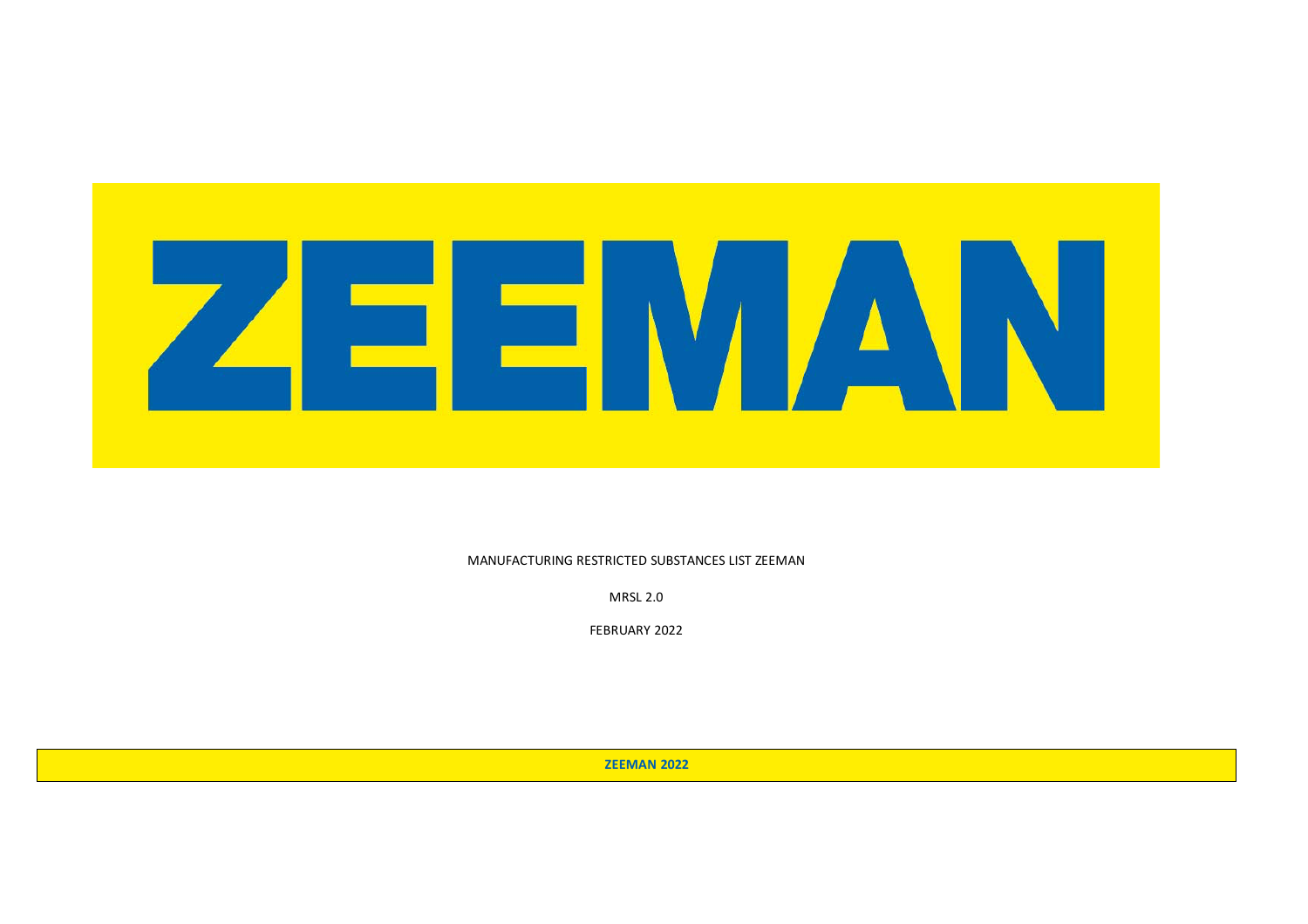

#### **Introduction MRSL 2.0 (version February 2022)**

#### **BACKGROUND**

#### Dear Supplier

As a next step to responsible chemical management Zeeman has updated the Zeeman Manufacturing Restricted Substances List (MRSL) version 2.0 December 2020 into version 2.0 February 2022. This latest version is in line with the Zero Discharge Hazardous Chemicals (ZDHC) MRSL version 2.0 February 2022. The ZDHC MRSL is leading for the whole Textile, Leather and Footwear Industry.

**The Zeeman Restricted Substances List (RSL version 6.0) and the Zeeman MRSL (version 2.0 February 2022) are two separate documents**. The RSL and the MRSL should be communicated to all (raw material) suppliers. All chemicals used in any production process must meet the requirements of the Zeeman MRSL and all products delivered to Zeeman must meet the requirements of the RSL.

The Zeeman MRSL is a list of chemical substances. These substances are banned from intentional use in facilities processing textile materials, leather, rubber, foam, adhesives and trim parts in textiles, apparel, and footwear. Using chemical formulations that conform to the Zeeman MRSL allows suppliers to assure themselves, and their customers, that banned chemical substances are not intentionally used during production and manufacturing processes.

Note: Threshold Limit values on restricted substances in chemical formulations are in some cases substantially higher than limits on restricted substances in finished products. This is because restricted substances in finished products are almost always found in smaller concentrations than in the chemical formulations used to produce them. Chemical formulations are highly concentrated before being diluted upon application to textiles and other materials.

The Zeeman MRSL goes beyond the traditional approaches to chemical restrictions, which only apply to finished products (Zeeman Restricted Substances List - RSL). This approach helps to manage the input of chemicals in the wet processing steps and protect consumers while minimising the possible impact of banned hazardous chemicals on production workers, local communities, and the environment.

Chemical formulations covered by restrictions in the Zeeman MRSL include, but are not limited to, cleaners, adhesives, paints, inks, detergents, dyes, colourants, auxiliaries, coatings and finishing agents used during raw material production, wet processing, process machinery maintenance, wastewater treatment, sanitation, and pest control. Zeeman MRSL limits apply to substances in commercially available formulations, not those from earlier stages of chemical synthesis.

## **PURPOSE**

The Zeeman MRSL offers suppliers a single, harmonised list of chemical substances banned from intentional use during manufacturing and related processes in supply chains of the textile, apparel, and footwear (including leather and rubber) industries (the Industry).

The Zeeman MRSL applies to textiles, leather, rubber, foam and adhesives, recognising that these materials use different processes. Filters for each material ensure limits reflect the processes.

Be aware that meeting the requirements of the Zeeman MRSL does not:

a) replace applicable national environmental or workplace safety restrictions. Worker exposure to chemical substances listed in this document, along with other hazardous substances, must not exceed occupational exposure limits

b) guarantee compliance with or take the place of legal or regulatory requirements relating to the use, storage, and transport of chemical products."

The Zeeman MRSL does not replace legal or brand-specific restrictions on hazardous substances in finished products, including the material components of them.

Should you have any questions or require further information, please contact Arnoud van Vliet CSR & Quality Manager.

mailto:AvVliet@zeeman.com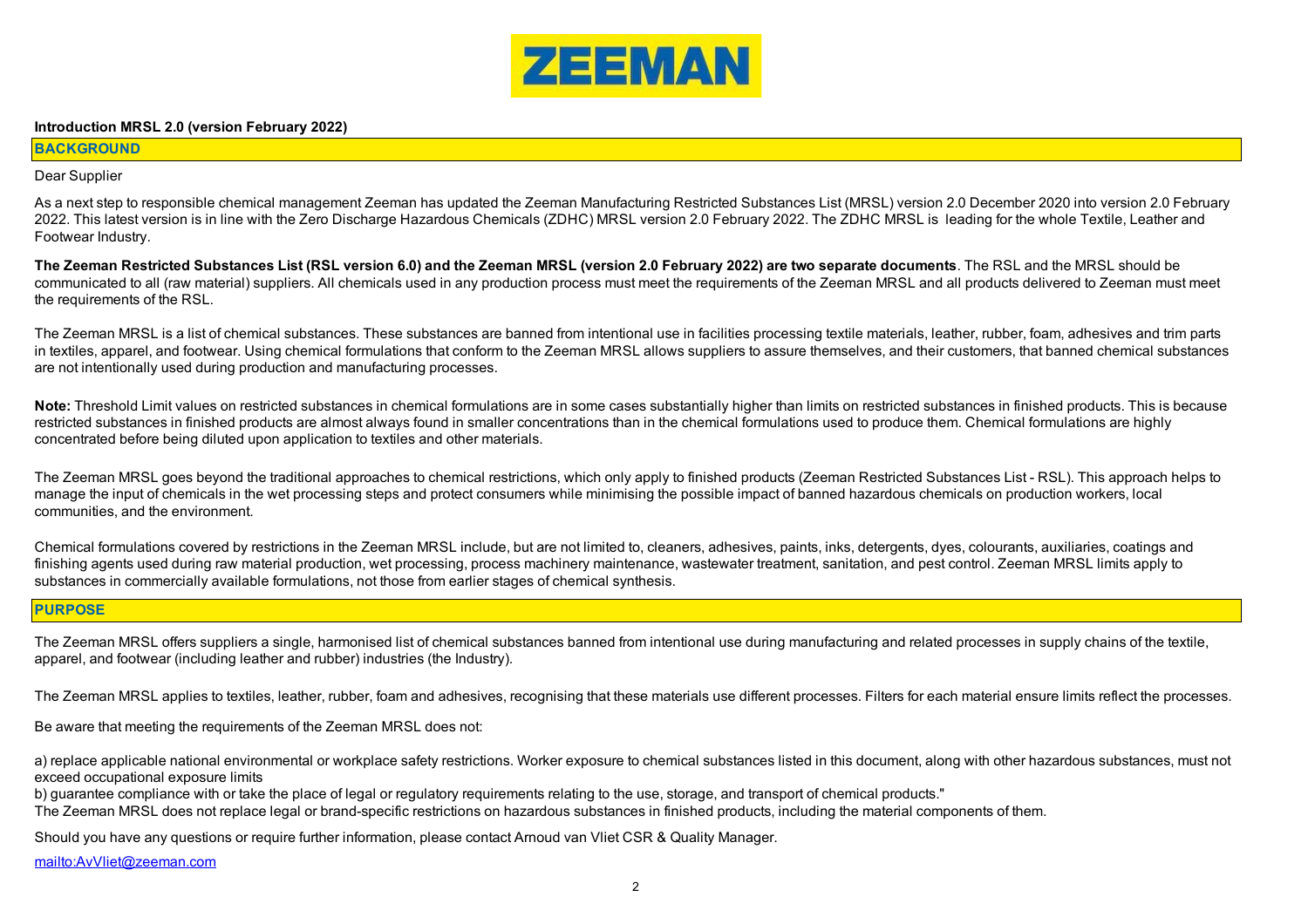

#### **Explanation MRSL 2.0 (version February 2022)**

#### **ZEEMAN MRSL CHAPTERS**

#### **Chapter 1: Zeeman MRSL**

This applies to chemical formulations and substances used during creation and wet processing of textile fibres, and during creation and processing of (coated) fabrics, leather, rubber, foam and adhesives.

#### Group A: Supplier Guidance

Group A substances are banned from intentional use in facilities that process raw materials and manufacture finished products.

#### Group B: Formulation Limit

Group B substances are restricted to concentration limits in chemical formulations commercially available from chemical suppliers. These limits ban intentional use while allowing for reasonable expected manufacturing impurities, which should be consistently achievable by responsible chemical manufacturers.

#### **Chapter 2: Zeeman MRSL Candidate List**

Found in Chapter 2 of the Zeeman MRSL. Proposed Zeeman MRSL additions can meet listing criteria, as described in the Principles and Procedures, yet lack safer alternatives at scale. Including such substances on the Candidate List encourages the innovation of alternatives.

#### **Chapter 3: Zeeman MRSL Archived Substances**

Archived substances, or those without strong evidence of current use in Industry, but with clear evidence of historical use.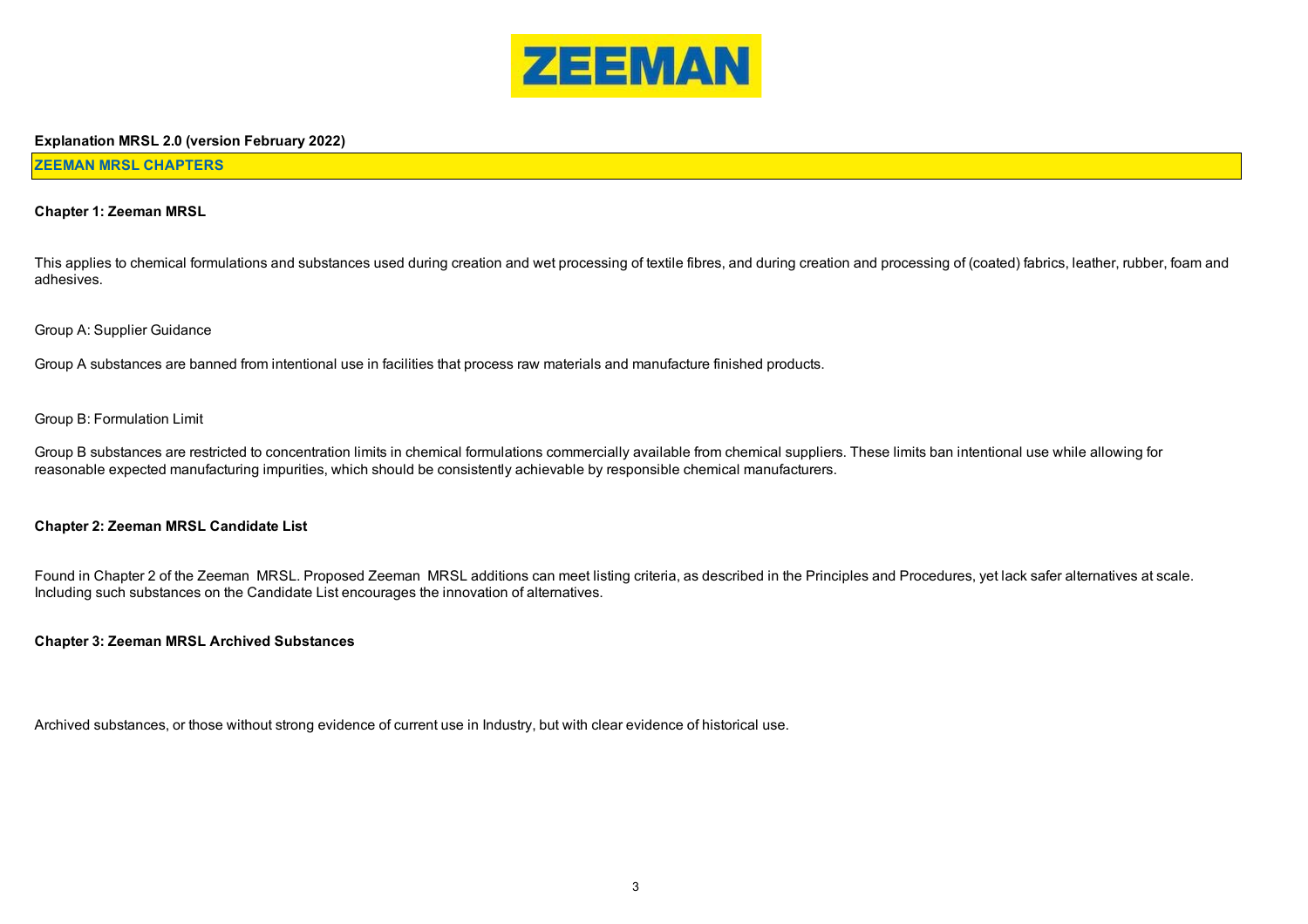

# **Table of content MRSL version 2.0 (version February 2022)**

| <b>GENERAL</b>                                                  | <b>PAGE</b>    | <b>CANDIDATE LIST CHAPTER 2</b>                         | <b>PAGE</b> |
|-----------------------------------------------------------------|----------------|---------------------------------------------------------|-------------|
| <b>INTRODUCTION</b>                                             | 2              | (FREE) ANILINE                                          | 51          |
| <b>EXPLANATION</b>                                              | 3              | <b>ADCA</b>                                             | 51          |
|                                                                 |                | <b>CYCLIC SILOXANES</b>                                 | 51          |
|                                                                 |                | <b>DIMETHYLFUMARATE</b>                                 | 52          |
| <b>MANUFACTURING RESTRICTED SUBSTANCES LIST CHAPTER 1</b>       | <b>PAGE</b>    | DYES - CARCINOGENIC OR EQUIVALENT CONCERN               | 52          |
| ALKYLPHENOLS (AP) AND ALKYLPHENOL ETHOXYLATES (APEO)            | 5              | <b>FLAME RETARDANTS</b>                                 | 52          |
| <b>ANTI-MICROBIALS &amp; BIOCIDES</b>                           | 6              | <b>IFORMALDEHYDE</b>                                    | 52          |
| <b>CHLORINATED PARAFFINS</b>                                    | $\overline{7}$ | PERFLUORINATED AND POLYFLUORINATED CHEMICALS (PFCs)     | 53          |
| CHLOROBENZENES AND CHLOROTOLUENES                               | $\overline{7}$ | PHENOL                                                  | 54          |
| <b>CHLOROPHENOLS</b>                                            | $8 - 11$       | <b>SOLVENTS</b>                                         | 54          |
| DYES - AZO (FORMING RESTRICTED AMINES)                          | $11 - 16$      | TOTAL HEAVY METALS                                      | 54          |
| DYES - CARCINOGENIC OR EQUIVALENT CONCERN                       | 17-19          |                                                         |             |
| DYES-DISPERSE (SENSITISING)                                     | 20-23          |                                                         |             |
| <b>IDYES - NAVY BLUE COLOURANT</b>                              | 24             | <b>ARCHIVED SUBSTANCES CHAPTER 3</b>                    | <b>PAGE</b> |
| <b>FLAME RETARDANTS</b>                                         | 24-30          | IDYES-CARCINOGENIC OR EQUIVALENT CONCERN                | 55          |
| <b>GLYCOLS/ GLYCOLS ETHERS</b>                                  | 30-32          | IOTHER /MISCELEANOUS CHEMICALS                          | 55          |
| <b>HALOGENATED SOLVENTS</b>                                     | 32-33          | <b>SOLVENT</b>                                          | 55          |
| ORGANOTIN COMPOUNDS                                             | 33-35          |                                                         |             |
| OTHER/MISCELLANEOUS CHEMICALS                                   | 35-36          |                                                         |             |
| PERFLUORINATED AND POLYFLUORINATED CHEMICALS (PFCs)             | 37             | <b>APPENDIX</b>                                         | <b>PAGE</b> |
| PHTHALATES - INCLUDING ALL OTHER ESTERS OF ORTO-PHTHALATIC ACID | $38-41$        | DYES THAT POTENTIALLY LIBERATE THE RESTRICTED AZO-AMINE | 56-58       |
| POLYCYCLIC AROMATIC HYDROCARBONS (PAHs)                         | 42-45          |                                                         |             |
| <b>TOTAL HEAVY METALS</b>                                       | 46-48          |                                                         |             |
| <b>UV ABSORBERS</b>                                             | 49             |                                                         |             |
| VOLATILE ORGANIC COMPOUNDS (VOC)                                | 50             |                                                         |             |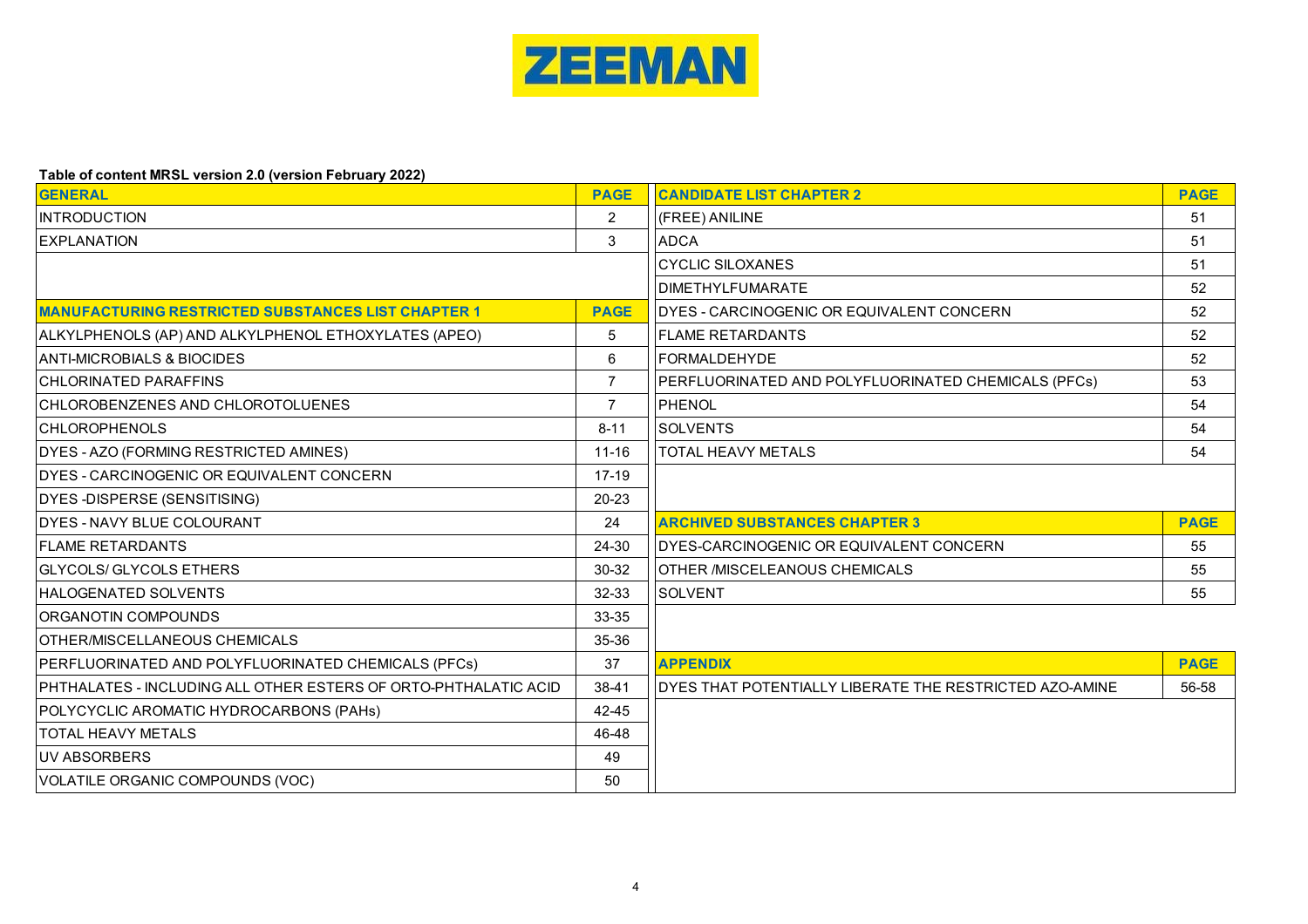

| <b>SUBSTANCE</b>                                                             | <b>CAS</b><br><b>NUMBER</b>          | <b>APPLICABILITY</b>      | <b>GROUP A:</b><br><b>SUPPLIER</b><br><b>GUIDANCE</b> | <b>GROUP B:</b><br><b>FORMULATION LIMIT</b> | <b>GENERAL TECHNIQUES</b><br><b>FOR ANALYSING</b><br><b>CHEMICALS</b>               | <b>RELEVANCE OF THE RESTRICTION</b>                                                                                                                                          |                                                      |
|------------------------------------------------------------------------------|--------------------------------------|---------------------------|-------------------------------------------------------|---------------------------------------------|-------------------------------------------------------------------------------------|------------------------------------------------------------------------------------------------------------------------------------------------------------------------------|------------------------------------------------------|
| ALKYLPHENOLS (AP) AND ALKYLPHENOL ETHOXYLATES (APEOS): INCLUDING ALL ISOMERS |                                      |                           |                                                       |                                             |                                                                                     |                                                                                                                                                                              |                                                      |
|                                                                              | 104-40-5                             | Textile                   | No intentional use                                    | 250 ppm                                     | Liquid chromatography-                                                              |                                                                                                                                                                              |                                                      |
| Nonylphenol (NP), mixed<br>isomers                                           | 11066-49-2<br>25154-52-3             | Leather                   | No intentional use                                    | 250 ppm                                     | mass spectrometry (LC-<br>MS), gas chromatography-<br>mass spectrometry (GC-<br>MS) |                                                                                                                                                                              |                                                      |
|                                                                              | 84852-15-3                           | Polymers<br>$(R, F, A)^*$ | No intentional use                                    | 250 ppm                                     |                                                                                     |                                                                                                                                                                              |                                                      |
|                                                                              | 9016-45-9<br>26027-38-3              | Textile                   | No intentional use                                    | 500 ppm                                     | Liquid chromatography-                                                              |                                                                                                                                                                              |                                                      |
| Nonylphenolethoxylates<br>(NPEO)                                             | 37205-87-1<br>68412-54-4             | Leather                   | No intentional use                                    | 500 ppm                                     | mass spectrometry (LC-<br>MS), gas chromatography-<br>mass spectrometry (GC-<br>MS) | Potential Uses in Apparel and Footwear Textile<br>Processing:<br>APEOs can be used as or found in: detergents, scouring<br>agents, spinning oils, wetting agents, softeners, |                                                      |
|                                                                              | 127087-87<br>0                       | Polymers<br>$(R, F, A)^*$ | No intentional use                                    | 500 ppm                                     |                                                                                     |                                                                                                                                                                              |                                                      |
|                                                                              |                                      | Textile                   | No intentional use                                    | 500 ppm                                     | Liquid chromatography-                                                              | emulsifier/dispersing agents for dyes and prints,                                                                                                                            | impregnating agents, de-gumming for silk production, |
| Octylphenolethoxyla tes<br>(OPEO)                                            | 9002-93-1<br>9036-19-5<br>68987-90-6 | Leather                   | No intentional use                                    | 500 ppm                                     | mass spectrometry (LC-<br>MS), gas chromatography-<br>mass spectrometry (GC-        | dyes and pigment preparations, polyester padding and<br>down/feather fillings.                                                                                               |                                                      |
|                                                                              |                                      | Polymers<br>$(R, F, A)^*$ | No intentional use                                    | 500 ppm                                     | MS)                                                                                 |                                                                                                                                                                              |                                                      |
|                                                                              |                                      | Textile                   | No intentional use                                    | 250 ppm                                     | Liquid chromatography-                                                              |                                                                                                                                                                              |                                                      |
| Octylphenol (OP), mixed<br>isomers                                           | 140-66-9<br>1806-26-4<br>27193-28-8  | Leather                   | No intentional use                                    | 250 ppm                                     | mass spectrometry (LC-<br>MS), gas chromatography-<br>mass spectrometry (GC-        |                                                                                                                                                                              |                                                      |
|                                                                              |                                      | Polymers<br>$(R, F, A)^*$ | No intentional use                                    | 250 ppm                                     | MS)                                                                                 |                                                                                                                                                                              |                                                      |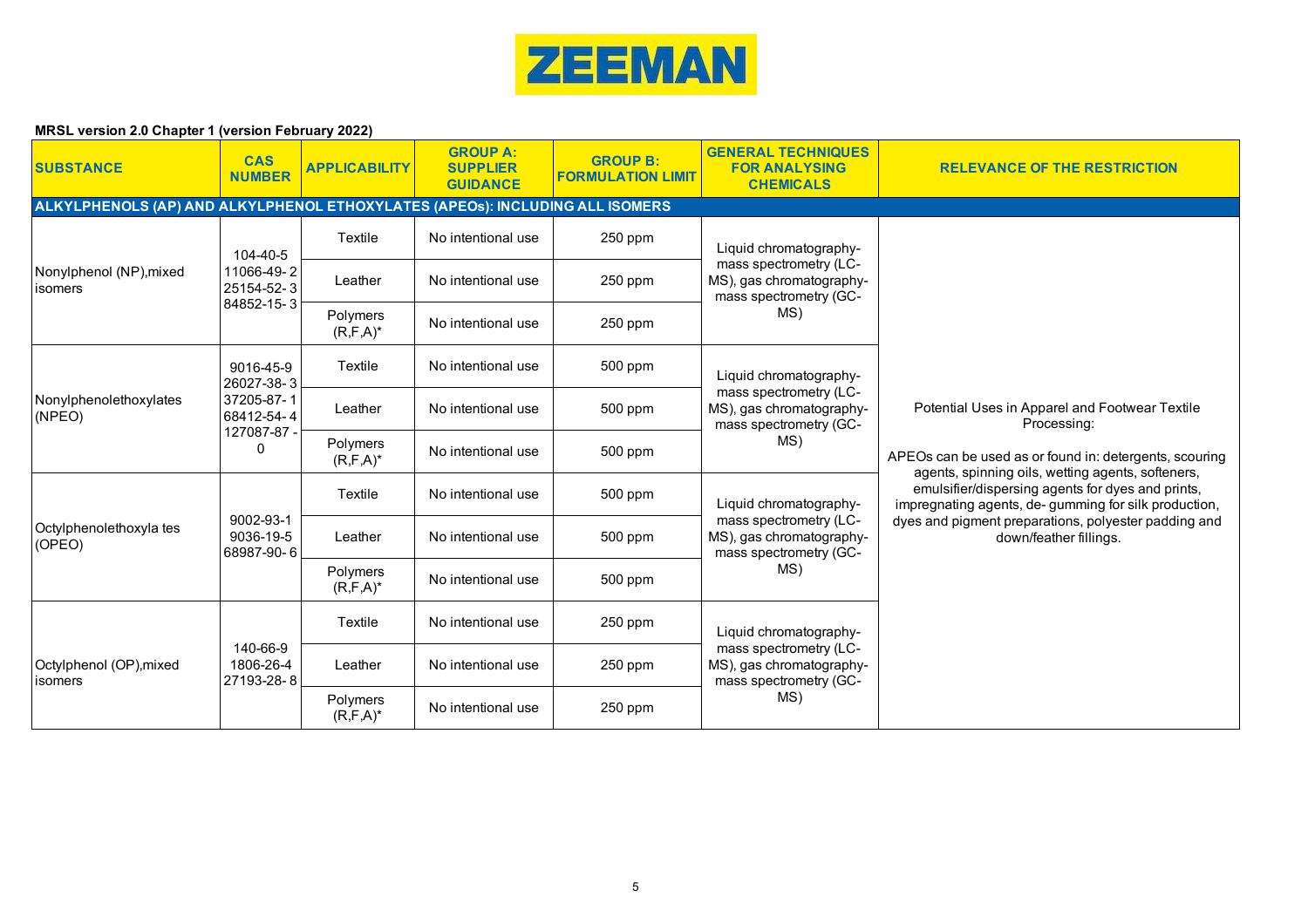

| <b>SUBSTANCE</b>                                                                                                                                                                                                                                                                                                                                                                                                                                                                                                                                                          | <b>CAS</b><br><b>NUMBER</b> | <b>APPLICABILITY</b>      | <b>GROUP A:</b><br><b>SUPPLIER</b><br><b>GUIDANCE</b> | <b>GROUP B:</b><br><b>FORMULATION LIMIT</b>                                                                | <b>GENERAL TECHNIQUES</b><br><b>FOR ANALYSING</b><br><b>CHEMICALS</b> | <b>RELEVANCE OF THE RESTRICTION</b>                                 |
|---------------------------------------------------------------------------------------------------------------------------------------------------------------------------------------------------------------------------------------------------------------------------------------------------------------------------------------------------------------------------------------------------------------------------------------------------------------------------------------------------------------------------------------------------------------------------|-----------------------------|---------------------------|-------------------------------------------------------|------------------------------------------------------------------------------------------------------------|-----------------------------------------------------------------------|---------------------------------------------------------------------|
| <b>ANTI-MICROBIALS &amp; BIOCIDES</b>                                                                                                                                                                                                                                                                                                                                                                                                                                                                                                                                     |                             |                           |                                                       |                                                                                                            |                                                                       |                                                                     |
|                                                                                                                                                                                                                                                                                                                                                                                                                                                                                                                                                                           |                             | Textile                   | No intentional use                                    | 5000 ppm                                                                                                   |                                                                       |                                                                     |
| o-Phenylphenol (+salts)                                                                                                                                                                                                                                                                                                                                                                                                                                                                                                                                                   | $90 - 43 - 7$               | Leather                   |                                                       | Use is permitted and<br>OPP is approved for<br>use under BPR PT6<br>as a preservative for<br>formulations. | Solvent extraction LC MS,<br>LC DAD, GC MS                            |                                                                     |
|                                                                                                                                                                                                                                                                                                                                                                                                                                                                                                                                                                           |                             | Polymers<br>$(R, F, A)^*$ | No Limit                                              |                                                                                                            |                                                                       |                                                                     |
|                                                                                                                                                                                                                                                                                                                                                                                                                                                                                                                                                                           | Multiple                    | Textile                   | No intentional use                                    | 250 ppm except for<br>processes mentioned                                                                  |                                                                       | Potential Uses in Apparel and Footwear Textile                      |
| Permethrin*                                                                                                                                                                                                                                                                                                                                                                                                                                                                                                                                                               |                             | Leather                   | No intentional use                                    | 250 ppm except for<br>processes mentioned                                                                  | Solvent extraction LC<br>MS/MS, GC MS/MS                              | Processing:<br>These substances have biocidal properties, making it |
|                                                                                                                                                                                                                                                                                                                                                                                                                                                                                                                                                                           |                             | Polymers<br>$(R, F, A)^*$ | No intentional use                                    | 250 ppm except for<br>processes mentioned                                                                  |                                                                       | useful for various preservation applications.                       |
| In most situations, deliberate use is not permitted. However, it should be noted that Permethrin is approved for use on PT18 under BPR<br>and is permitted for use on wool curtains and carpets, rugs and floor coverings. Permethrin is permitted for PPE use (EU 2016/425, EPA<br>registered product, APVMA Registered Product, PMRA Registered Product, etc.). Also, its use is sometimes stipulated for certain end uses<br>such as military. All efforts should be made to maximise the durability of the chemical finish and to minimise losses to the environment. |                             |                           |                                                       |                                                                                                            |                                                                       |                                                                     |
|                                                                                                                                                                                                                                                                                                                                                                                                                                                                                                                                                                           |                             | Textile                   | No intentional use                                    | 250 ppm                                                                                                    |                                                                       |                                                                     |
| Triclosan                                                                                                                                                                                                                                                                                                                                                                                                                                                                                                                                                                 | 3380-34-5                   | Leather                   | No intentional use                                    | 250 ppm                                                                                                    | Solvent extraction LC MS,<br><b>DAD</b>                               |                                                                     |
|                                                                                                                                                                                                                                                                                                                                                                                                                                                                                                                                                                           |                             | Polymers<br>$(R, F, A)^*$ | No intentional use                                    | 250 ppm                                                                                                    |                                                                       |                                                                     |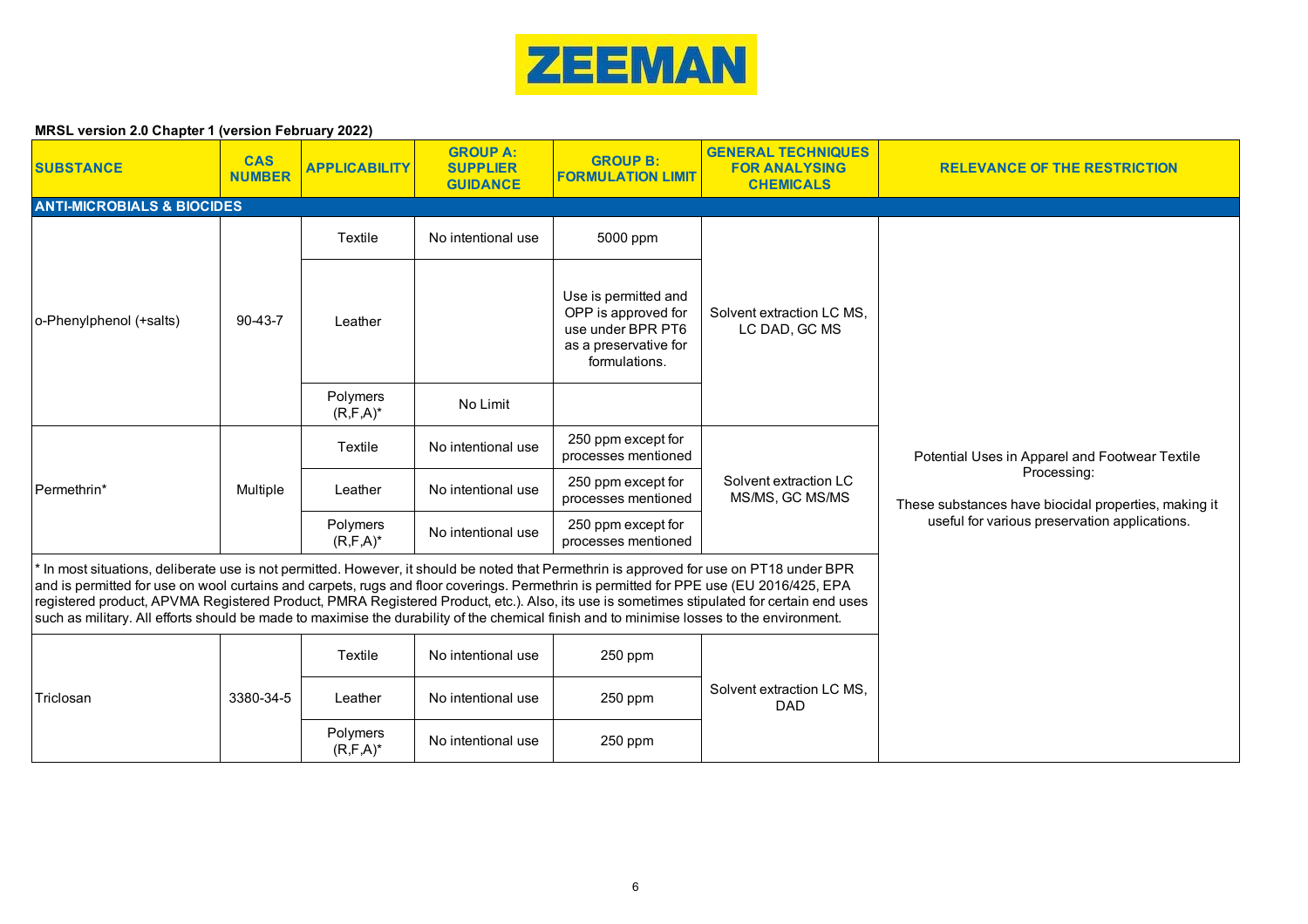

| <b>SUBSTANCE</b>                                                                                                                            | <b>CAS</b><br><b>NUMBER</b> | <b>APPLICABILITY</b>      | <b>GROUP A:</b><br><b>SUPPLIER</b><br><b>GUIDANCE</b> | <b>GROUP B:</b><br><b>FORMULATION LIMIT</b>                                   | <b>GENERAL TECHNIQUES</b><br><b>FOR ANALYSING</b><br><b>CHEMICALS</b> | <b>RELEVANCE OF THE RESTRICTION</b>                                                                                                                                                                                                                                     |
|---------------------------------------------------------------------------------------------------------------------------------------------|-----------------------------|---------------------------|-------------------------------------------------------|-------------------------------------------------------------------------------|-----------------------------------------------------------------------|-------------------------------------------------------------------------------------------------------------------------------------------------------------------------------------------------------------------------------------------------------------------------|
| <b>CHLORINATED PARAFFINS</b>                                                                                                                |                             |                           |                                                       |                                                                               |                                                                       |                                                                                                                                                                                                                                                                         |
|                                                                                                                                             |                             | Textile                   | No intentional use                                    | 50 ppm                                                                        |                                                                       |                                                                                                                                                                                                                                                                         |
| Short-chain<br>Chlorinatedparaffin<br>$(C10 - C13)$                                                                                         | 85535-84-8                  | Leather                   | No intentional use                                    | 250 ppm                                                                       | prEN ISO 22699-2                                                      |                                                                                                                                                                                                                                                                         |
|                                                                                                                                             |                             | Polymers<br>$(R, F, A)^*$ | No Limit                                              |                                                                               |                                                                       | Potential Uses in Apparel and Footwear Textile<br>Processing:                                                                                                                                                                                                           |
|                                                                                                                                             |                             | Textile                   | No intentional use                                    | 500 ppm                                                                       |                                                                       | May be used as softeners, flame retardants, or fat-<br>liquoring agents in leather production; also as a plasticizer<br>in polymer production.                                                                                                                          |
| Medium-chain<br>Chlorinatedparaffins<br>(MCCPs) (C14-C17)                                                                                   | 85535-85-9                  | Leather                   | No intentional use                                    | 500 ppm                                                                       | prEN ISO 22699-2                                                      |                                                                                                                                                                                                                                                                         |
|                                                                                                                                             |                             | Polymers<br>$(R, F, A)^*$ | No intentional use                                    | 500 ppm                                                                       |                                                                       |                                                                                                                                                                                                                                                                         |
| <b>CHLOROBENZENES AND CHLOROTOLUENES</b>                                                                                                    |                             |                           |                                                       |                                                                               |                                                                       |                                                                                                                                                                                                                                                                         |
|                                                                                                                                             |                             | Textile                   | No intentional use                                    | 500 ppm                                                                       |                                                                       |                                                                                                                                                                                                                                                                         |
| 1.2-dichlorobenzene                                                                                                                         | $95 - 50 - 1$               | Leather                   | No intentional use                                    | 500 ppm                                                                       | GC-MS                                                                 |                                                                                                                                                                                                                                                                         |
|                                                                                                                                             |                             | Polymers<br>$(R, F, A)^*$ | No intentional use                                    | 500 ppm                                                                       |                                                                       | Potential Uses in Apparel and Footwear Textile<br>Processing:<br>Chlorobenzenes and Chlorotoluenes (chlorinated<br>aromatic hydrocarbons) can be used as carriers in the<br>dyeing process of polyester or wool/polyester fibres.<br>They can also be used as solvents. |
| Other isomers of mono-, di-,<br>tri-, tetra-, penta- and hexa-<br>Chlorobenzene and mono-,<br>di-, tri-, tetra- and penta-<br>chlorotoluene |                             | Textile                   | No intentional use                                    | $Sum = 200 ppm$<br>tetrachlorotoluene, and<br>trichlorotoluene 10<br>ppm each |                                                                       |                                                                                                                                                                                                                                                                         |
|                                                                                                                                             | Multiple                    | Leather                   | No intentional use                                    | $Sum = 200 ppm$<br>tetrachlorotoluene, and<br>trichlorotoluene 10<br>ppm each | GC-MS                                                                 |                                                                                                                                                                                                                                                                         |
|                                                                                                                                             |                             | Polymers<br>$(R, F, A)^*$ | No intentional use                                    | $Sum = 200 ppm$<br>tetrachlorotoluene, and<br>trichlorotoluene 10<br>ppm each |                                                                       |                                                                                                                                                                                                                                                                         |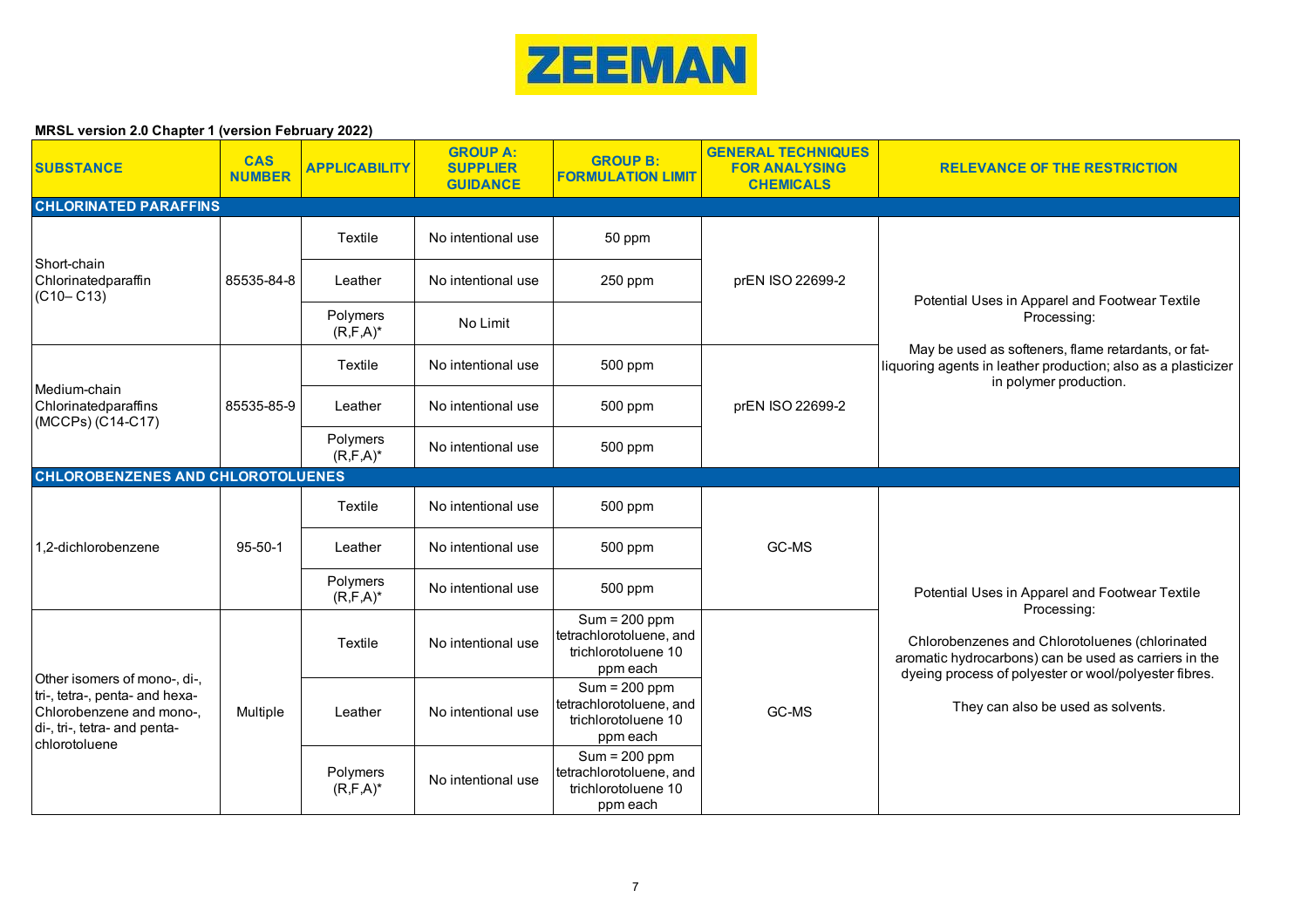

| <b>SUBSTANCE</b>                     | <b>CAS</b><br><b>NUMBER</b> | <b>APPLICABILITY</b>      | <b>GROUP A:</b><br><b>SUPPLIER</b><br><b>GUIDANCE</b> | <b>GROUP B:</b><br><b>FORMULATION LIMIT</b> | <b>GENERAL TECHNIQUES</b><br><b>FOR ANALYSING</b><br><b>CHEMICALS</b> | <b>RELEVANCE OF THE RESTRICTION</b>                                                                                                                                                                                                                                                                                                                               |
|--------------------------------------|-----------------------------|---------------------------|-------------------------------------------------------|---------------------------------------------|-----------------------------------------------------------------------|-------------------------------------------------------------------------------------------------------------------------------------------------------------------------------------------------------------------------------------------------------------------------------------------------------------------------------------------------------------------|
| <b>CHLOROPHENOLS</b>                 |                             |                           |                                                       |                                             |                                                                       |                                                                                                                                                                                                                                                                                                                                                                   |
|                                      |                             | Textile                   | No intentional use                                    | Sum of substances $1 =$<br>20 ppm           |                                                                       |                                                                                                                                                                                                                                                                                                                                                                   |
| Pentachlorophenol (PCP) <sup>1</sup> | 87-86-5                     | Leather                   | No intentional use                                    | Sum of substances <sup>1</sup> =<br>20 ppm  | <b>GC-MS EN ISO 17070</b>                                             |                                                                                                                                                                                                                                                                                                                                                                   |
|                                      |                             | Polymers<br>$(R, F, A)^*$ | No intentional use                                    | Sum of substances $1$ =<br>20 ppm           |                                                                       |                                                                                                                                                                                                                                                                                                                                                                   |
|                                      |                             | Textile                   | No intentional use                                    | Sum of substances <sup>1</sup> =<br>20 ppm  | <b>GC-MS EN ISO 17070</b>                                             |                                                                                                                                                                                                                                                                                                                                                                   |
| Tetrachlorophenol(TeCP) <sup>1</sup> | Multiple                    | Leather                   | No intentional use                                    | Sum of substances $1 =$<br>20 ppm           |                                                                       |                                                                                                                                                                                                                                                                                                                                                                   |
|                                      |                             | Polymers<br>$(R, F, A)^*$ | No intentional use                                    | Sum of substances <sup>1</sup> =<br>20 ppm  |                                                                       | Potential Uses in Apparel and Footwear Textile<br>Processing:<br>Chlorophenols are polychlorinated compounds used as<br>preservatives or pesticides.<br>Pentachlorophenol (PCP) and tetrachlorophenol (TeCP)<br>have been used in the past to prevent mould when<br>storing/transporting raw hides and leather.<br>They are now regulated and should not be used. |
|                                      | 120-83-2                    | Textile                   | No intentional use                                    | Sum of substances <sup>2</sup> =<br>50 ppm  |                                                                       |                                                                                                                                                                                                                                                                                                                                                                   |
| $2,4$ -dichlorophenol <sup>2</sup>   |                             | Leather                   | No intentional use                                    | Sum of substances <sup>2</sup> =<br>50 ppm  | <b>GC-MS EN ISO 17070</b>                                             |                                                                                                                                                                                                                                                                                                                                                                   |
|                                      |                             | Polymers<br>$(R, F, A)^*$ | No intentional use                                    | Sum of substances <sup>2</sup> =<br>50 ppm  |                                                                       |                                                                                                                                                                                                                                                                                                                                                                   |
|                                      |                             | Textile                   | No intentional use                                    | Sum of substances <sup>2</sup> =<br>50 ppm  |                                                                       |                                                                                                                                                                                                                                                                                                                                                                   |
| 2-chlorophenol <sup>2</sup>          | 95-57-8                     | Leather                   | No intentional use                                    | Sum of substances <sup>2</sup> =<br>50 ppm  | <b>GC-MS EN ISO 17070</b>                                             |                                                                                                                                                                                                                                                                                                                                                                   |
|                                      |                             | Polymers<br>$(R, F, A)^*$ | No intentional use                                    | Sum of substances <sup>2</sup> =<br>50 ppm  |                                                                       |                                                                                                                                                                                                                                                                                                                                                                   |
|                                      |                             | Textile                   | No intentional use                                    | Sum of substances <sup>2</sup> =<br>50 ppm  |                                                                       |                                                                                                                                                                                                                                                                                                                                                                   |
| 2,5-dichlorophenol <sup>2</sup>      | 583-78-8                    | Leather                   | No intentional use                                    | Sum of substances <sup>2</sup> =<br>50 ppm  | <b>GC-MS EN ISO 17070</b>                                             |                                                                                                                                                                                                                                                                                                                                                                   |
|                                      |                             | Polymers<br>$(R, F, A)^*$ | No intentional use                                    | Sum of substances <sup>2</sup> =<br>50 ppm  |                                                                       |                                                                                                                                                                                                                                                                                                                                                                   |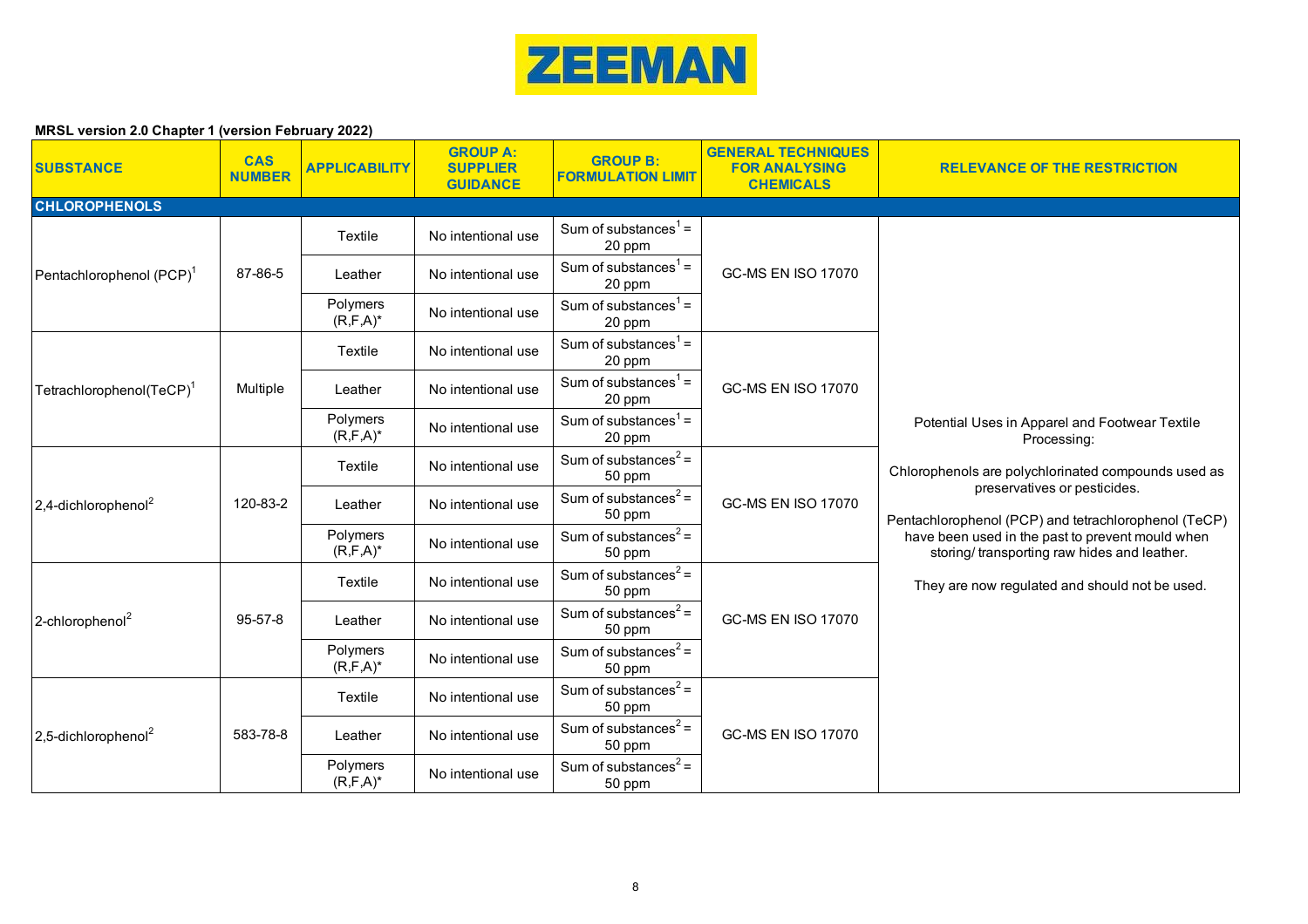

| <b>SUBSTANCE</b>                      | <b>CAS</b><br><b>NUMBER</b> | <b>APPLICABILITY</b>      | <b>GROUP A:</b><br><b>SUPPLIER</b><br><b>GUIDANCE</b> | <b>GROUP B:</b><br><b>FORMULATION LIMIT</b> | <b>GENERAL TECHNIQUES</b><br><b>FOR ANALYSING</b><br><b>CHEMICALS</b> | <b>RELEVANCE OF THE RESTRICTION</b>                                                                                                                     |
|---------------------------------------|-----------------------------|---------------------------|-------------------------------------------------------|---------------------------------------------|-----------------------------------------------------------------------|---------------------------------------------------------------------------------------------------------------------------------------------------------|
| <b>CHLOROPHENOLS CONTINUED</b>        |                             |                           |                                                       |                                             |                                                                       |                                                                                                                                                         |
|                                       |                             | Textile                   | No intentional use                                    | Sum of substances <sup>2</sup> =<br>50 ppm  |                                                                       |                                                                                                                                                         |
| $2,6$ -dichlorophenol <sup>2</sup>    | 87-65-0                     | Leather                   | No intentional use                                    | Sum of substances <sup>2</sup> =<br>50 ppm  | <b>GC-MS EN ISO 17070</b>                                             |                                                                                                                                                         |
|                                       |                             | Polymers<br>$(R, F, A)^*$ | No intentional use                                    | Sum of substances <sup>2</sup> =<br>50 ppm  |                                                                       |                                                                                                                                                         |
|                                       |                             | Textile                   | No intentional use                                    | Sum of substances <sup>2</sup> =<br>50 ppm  | <b>GC-MS EN ISO 17070</b>                                             |                                                                                                                                                         |
| $2,4,6$ -trichlorophenol <sup>2</sup> | 88-06-2                     | Leather                   | No intentional use                                    | Sum of substances <sup>2</sup> =<br>50 ppm  |                                                                       | Potential Uses in Apparel and Footwear Textile<br>Processing:                                                                                           |
|                                       |                             | Polymers<br>$(R, F, A)^*$ | No intentional use                                    | Sum of substances <sup>2</sup> =<br>50 ppm  |                                                                       |                                                                                                                                                         |
|                                       | 591-35-5                    | Textile                   | No intentional use                                    | Sum of substances <sup>2</sup> =<br>50 ppm  |                                                                       | Chlorophenols are polychlorinated compounds used as<br>preservatives or pesticides.                                                                     |
| $3,5$ -dichlorophenol <sup>2</sup>    |                             | Leather                   | No intentional use                                    | Sum of substances <sup>2</sup> =<br>50 ppm  | <b>GC-MS EN ISO 17070</b>                                             | Pentachlorophenol (PCP) and tetrachlorophenol (TeCP)<br>have been used in the past to prevent mould when<br>storing/transporting raw hides and leather. |
|                                       |                             | Polymers<br>$(R, F, A)^*$ | No intentional use                                    | Sum of substances <sup>2</sup> =<br>50 ppm  |                                                                       |                                                                                                                                                         |
|                                       |                             | Textile                   | No intentional use                                    | Sum of substances <sup>2</sup> =<br>50 ppm  |                                                                       | They are now regulated and should not be used.                                                                                                          |
| $2.4.5$ -trichlorophenol <sup>2</sup> | 95-95-4                     | Leather                   | No intentional use                                    | Sum of substances <sup>2</sup> =<br>50 ppm  | <b>GC-MS EN ISO 17070</b>                                             |                                                                                                                                                         |
|                                       |                             | Polymers<br>$(R, F, A)^*$ | No intentional use                                    | Sum of substances <sup>2</sup> =<br>50 ppm  |                                                                       |                                                                                                                                                         |
|                                       |                             | Textile                   | No intentional use                                    | Sum of substances <sup>2</sup> =<br>50 ppm  |                                                                       |                                                                                                                                                         |
| $2,3$ -dichlorophenol <sup>2</sup>    | 576-24-9                    | Leather                   | No intentional use                                    | Sum of substances <sup>2</sup> =<br>50 ppm  | <b>GC-MS EN ISO 17070</b>                                             |                                                                                                                                                         |
|                                       |                             | Polymers<br>$(R, F, A)^*$ | No intentional use                                    | Sum of substances <sup>2</sup> =<br>50 ppm  |                                                                       |                                                                                                                                                         |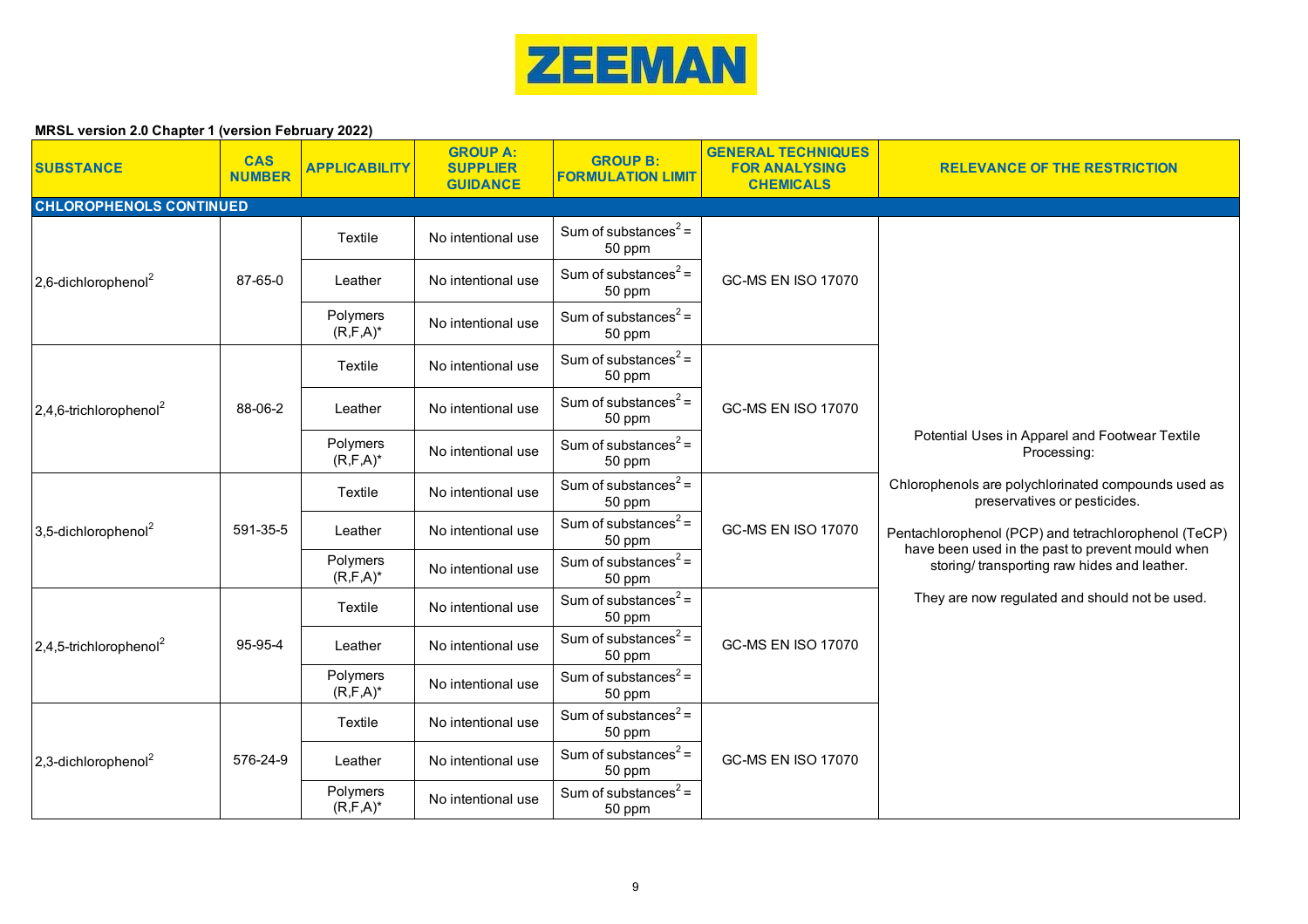

| <b>SUBSTANCE</b>                      | <b>CAS</b><br><b>NUMBER</b> | <b>APPLICABILITY</b>      | <b>GROUP A:</b><br><b>SUPPLIER</b><br><b>GUIDANCE</b> | <b>GROUP B:</b><br><b>FORMULATION LIMIT</b> | <b>GENERAL TECHNIQUES</b><br><b>FOR ANALYSING</b><br><b>CHEMICALS</b> | <b>RELEVANCE OF THE RESTRICTION</b>                                                                      |
|---------------------------------------|-----------------------------|---------------------------|-------------------------------------------------------|---------------------------------------------|-----------------------------------------------------------------------|----------------------------------------------------------------------------------------------------------|
| <b>CHLOROPHENOLS CONTINUED</b>        |                             |                           |                                                       |                                             |                                                                       |                                                                                                          |
|                                       |                             | Textile                   | No intentional use                                    | Sum of substances <sup>2</sup> =<br>50 ppm  |                                                                       |                                                                                                          |
| 3,4-dichlorophenol <sup>2</sup>       | $95 - 77 - 2$               | Leather                   | No intentional use                                    | Sum of substances <sup>2</sup> =<br>50 ppm  | <b>GC-MS EN ISO 17070</b>                                             |                                                                                                          |
|                                       |                             | Polymers<br>$(R, F, A)^*$ | No intentional use                                    | Sum of substances <sup>2</sup> =<br>50 ppm  |                                                                       |                                                                                                          |
|                                       |                             | Textile                   | No intentional use                                    | Sum of substances <sup>2</sup> =<br>50 ppm  |                                                                       |                                                                                                          |
| 3-chlorophenol <sup>2</sup>           | 108-43-0                    | Leather                   | No intentional use                                    | Sum of substances <sup>2</sup> =<br>50 ppm  | <b>GC-MS EN ISO 17070</b>                                             | Potential Uses in Apparel and Footwear Textile<br>Processing:                                            |
|                                       |                             | Polymers<br>$(R, F, A)^*$ | No intentional use                                    | Sum of substances <sup>2</sup> =<br>50 ppm  |                                                                       |                                                                                                          |
|                                       | 106-48-9                    | Textile                   | No intentional use                                    | Sum of substances <sup>2</sup> =<br>50 ppm  |                                                                       | Chlorophenols are polychlorinated compounds used as<br>preservatives or pesticides.                      |
| 4-chlorophenol <sup>2</sup>           |                             | Leather                   | No intentional use                                    | Sum of substances <sup>2</sup> =<br>50 ppm  | <b>GC-MS EN ISO 17070</b>                                             | Pentachlorophenol (PCP) and tetrachlorophenol (TeCP)<br>have been used in the past to prevent mould when |
|                                       |                             | Polymers<br>$(R, F, A)^*$ | No intentional use                                    | Sum of substances <sup>2</sup> =<br>50 ppm  |                                                                       | storing/transporting raw hides and leather.                                                              |
|                                       |                             | Textile                   | No intentional use                                    | Sum of substances <sup>2</sup> =<br>50 ppm  |                                                                       | They are now regulated and should not be used.                                                           |
| $2,3,4$ -trichlorophenol <sup>2</sup> | 15950-66-0                  | Leather                   | No intentional use                                    | Sum of substances <sup>2</sup> =<br>50 ppm  | <b>GC-MS EN ISO 17070</b>                                             |                                                                                                          |
|                                       |                             | Polymers<br>$(R, F, A)^*$ | No intentional use                                    | Sum of substances <sup>2</sup> =<br>50 ppm  |                                                                       |                                                                                                          |
|                                       |                             | Textile                   | No intentional use                                    | Sum of substances <sup>2</sup> =<br>50 ppm  |                                                                       |                                                                                                          |
| $3,4,5$ -trichlorophenol <sup>2</sup> | 609-19-8                    | Leather                   | No intentional use                                    | Sum of substances <sup>2</sup> =<br>50 ppm  | <b>GC-MS EN ISO 17070</b>                                             |                                                                                                          |
|                                       |                             | Polymers<br>$(R, F, A)^*$ | No intentional use                                    | Sum of substances <sup>2</sup> =<br>50 ppm  |                                                                       |                                                                                                          |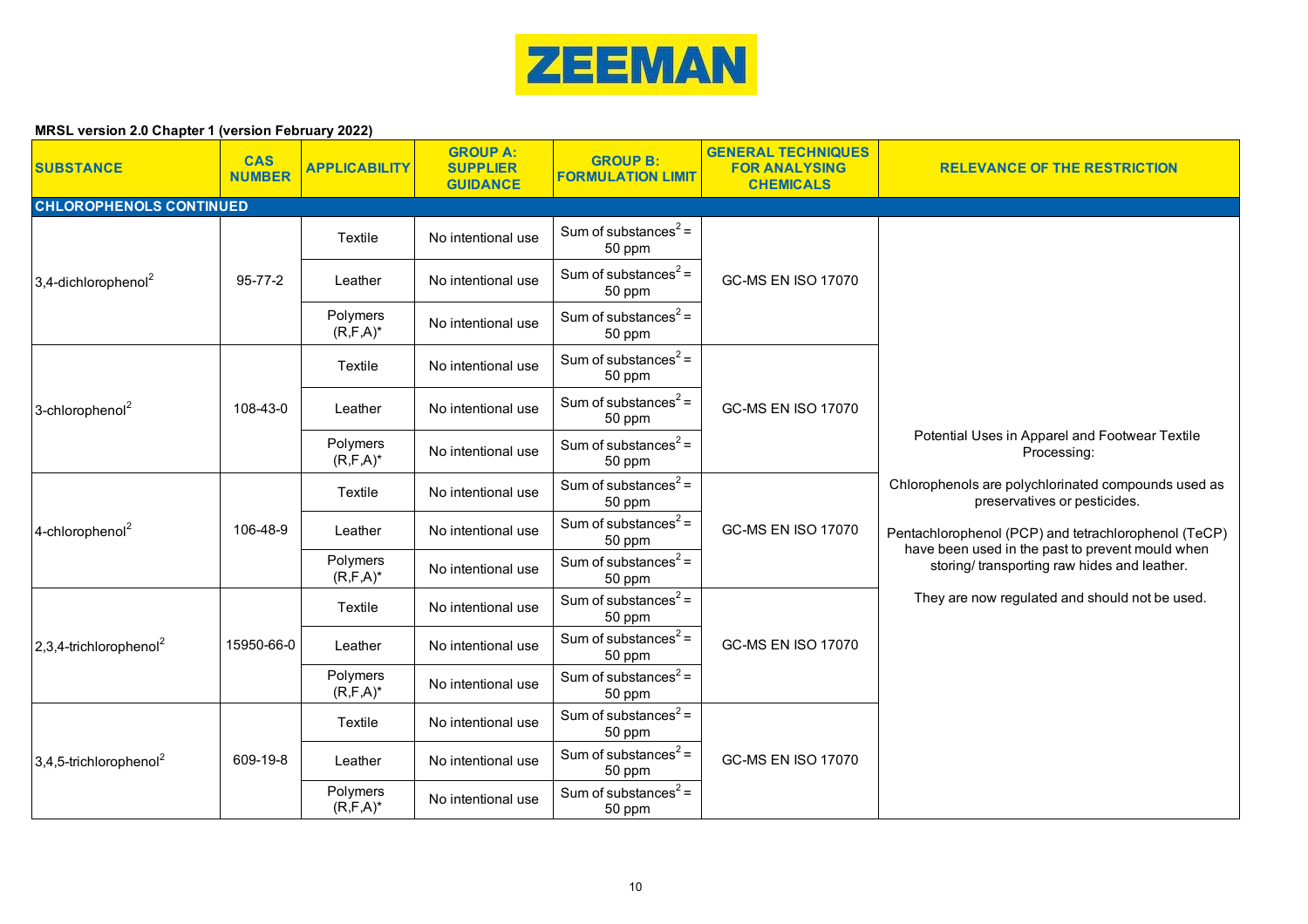

| <b>SUBSTANCE</b>                              | <b>CAS</b><br><b>NUMBER</b> | <b>APPLICABILITY</b>      | <b>GROUP A:</b><br><b>SUPPLIER</b><br><b>GUIDANCE</b> | <b>GROUP B:</b><br>FORMULATION LIMIT       | <b>GENERAL TECHNIQUES</b><br><b>FOR ANALYSING</b><br><b>CHEMICALS</b> | <b>RELEVANCE OF THE RESTRICTION</b>                                                                                    |
|-----------------------------------------------|-----------------------------|---------------------------|-------------------------------------------------------|--------------------------------------------|-----------------------------------------------------------------------|------------------------------------------------------------------------------------------------------------------------|
| <b>CHLOROPHENOLS CONTINUED</b>                |                             |                           |                                                       |                                            |                                                                       |                                                                                                                        |
|                                               |                             | Textile                   | No intentional use                                    | Sum of substances <sup>2</sup> =<br>50 ppm |                                                                       | Potential Uses in Apparel and Footwear Textile                                                                         |
| $2,3,5$ -trichlorophenol <sup>2</sup>         | 933-78-8                    | Leather                   | No intentional use                                    | Sum of substances <sup>2</sup> =<br>50 ppm | <b>GC-MS EN ISO 17070</b>                                             | Processing:                                                                                                            |
|                                               |                             | Polymers<br>$(R, F, A)^*$ | No intentional use                                    | Sum of substances <sup>2</sup> =<br>50 ppm |                                                                       | Chlorophenols are polychlorinated compounds used as<br>preservatives or pesticides.                                    |
|                                               |                             | Textile                   | No intentional use                                    | Sum of substances <sup>2</sup> =<br>50 ppm |                                                                       | Pentachlorophenol (PCP) and tetrachlorophenol (TeCP)<br>have been used in the past to prevent mould when               |
| $2,3,6$ -trichlorophenol <sup>2</sup>         | 933-75-5                    | Leather                   | No intentional use                                    | Sum of substances <sup>2</sup> =<br>50 ppm | <b>GC-MS EN ISO 17070</b>                                             | storing/transporting raw hides and leather.                                                                            |
|                                               |                             | Polymers<br>$(R, F, A)^*$ | No intentional use                                    | Sum of substances <sup>2</sup> =<br>50 ppm |                                                                       | They are now regulated and should not be used.                                                                         |
| <b>DYES - AZO (FORMING RESTRICTED AMINES)</b> |                             |                           |                                                       |                                            |                                                                       |                                                                                                                        |
|                                               |                             | Textile                   | No intentional use                                    | 150 ppm                                    |                                                                       |                                                                                                                        |
| 4,4-oxydianiline                              | 101-80-4                    | Leather                   | No intentional use                                    | $150$ ppm                                  | LC, GC                                                                | Potential Uses in Apparel and Footwear Textile<br>Processing:<br>Azo dyes and pigments are colourants that incorporate |
|                                               |                             | Polymers<br>$(R, F, A)^*$ | No intentional use                                    | $150$ ppm                                  |                                                                       |                                                                                                                        |
|                                               |                             | Textile                   | No intentional use                                    | 150 ppm                                    |                                                                       | one or several azo groups (-N=N-) bound with aromatic<br>compounds.                                                    |
| 4,4-methylene-bis-(2-chloro-<br>aniline)      | $101 - 14 - 4$              | Leather                   | No intentional use                                    | 150 ppm                                    | LC, GC                                                                | Thousands of azo dyes exist, but only those that degrade<br>to form the listed cleavable amines are restricted.        |
|                                               |                             | Polymers<br>$(R, F, A)^*$ | No intentional use                                    | 150 ppm                                    |                                                                       | Azo dyes that release these amines are regulated and                                                                   |
|                                               |                             | Textile                   | No intentional use                                    | 150 ppm                                    | LC, GC                                                                | should no longer be used for the dyeing of textiles.                                                                   |
| 3,3-dimethoxylbenzidine                       | 119-90-4                    | Leather                   | No intentional use                                    | $150$ ppm                                  |                                                                       | Please find a non-exhaustive list of dyes which can form<br>restricted amines in the appendix page 55-57.              |
|                                               |                             | Polymers<br>$(R, F, A)^*$ | No intentional use                                    | $150$ ppm                                  |                                                                       |                                                                                                                        |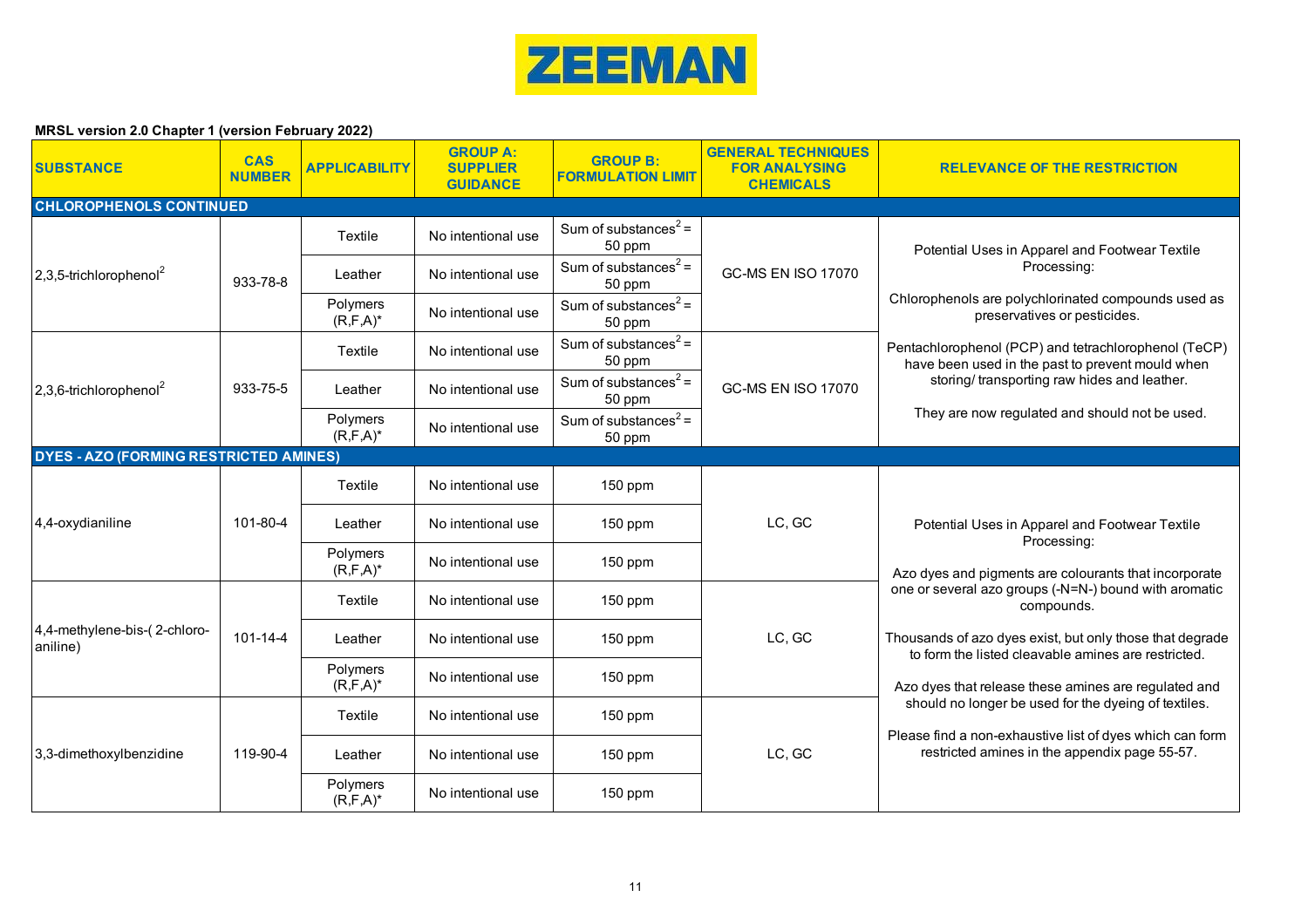

| <b>SUBSTANCE</b>                                 | <b>CAS</b><br><b>NUMBER</b> | <b>APPLICABILITY</b>      | <b>GROUP A:</b><br><b>SUPPLIER</b><br><b>GUIDANCE</b> | <b>GROUP B:</b><br><b>FORMULATION LIMIT</b> | <b>GENERAL TECHNIQUES</b><br><b>FOR ANALYSING</b><br><b>CHEMICALS</b> | <b>RELEVANCE OF THE RESTRICTION</b>                                                                                                                                                                                                                                                                                                                          |
|--------------------------------------------------|-----------------------------|---------------------------|-------------------------------------------------------|---------------------------------------------|-----------------------------------------------------------------------|--------------------------------------------------------------------------------------------------------------------------------------------------------------------------------------------------------------------------------------------------------------------------------------------------------------------------------------------------------------|
| DYES - AZO (FORMING RESTRICTED AMINES) CONTINUED |                             |                           |                                                       |                                             |                                                                       |                                                                                                                                                                                                                                                                                                                                                              |
|                                                  |                             | Textile                   | No intentional use                                    | 150 ppm                                     |                                                                       |                                                                                                                                                                                                                                                                                                                                                              |
| 4,4-methylenedianiline                           | 101-77-9                    | Leather                   | No intentional use                                    | 150 ppm                                     | LC, GC                                                                |                                                                                                                                                                                                                                                                                                                                                              |
|                                                  |                             | Polymers<br>$(R, F, A)^*$ | No intentional use                                    | 150 ppm                                     |                                                                       |                                                                                                                                                                                                                                                                                                                                                              |
|                                                  |                             | Textile                   | No intentional use                                    | 150 ppm                                     |                                                                       |                                                                                                                                                                                                                                                                                                                                                              |
| 4-chloroaniline                                  | 106-47-8                    | Leather                   | No intentional use                                    | $150$ ppm                                   | LC, GC                                                                | Potential Uses in Apparel and Footwear Textile<br>Processing:                                                                                                                                                                                                                                                                                                |
|                                                  |                             | Polymers<br>$(R, F, A)^*$ | No intentional use                                    | 150 ppm                                     |                                                                       | Azo dyes and pigments are colourants that incorporate<br>one or several azo groups (-N=N-) bound with aromatic                                                                                                                                                                                                                                               |
|                                                  | 119-93-7                    | Textile                   | No intentional use                                    | 150 ppm                                     | LC, GC                                                                | compounds.<br>Thousands of azo dyes exist, but only those that degrade<br>to form the listed cleavable amines are restricted.<br>Azo dyes that release these amines are regulated and<br>should no longer be used for the dyeing of textiles.<br>Please find a non-exhaustive list of dyes which can form<br>restricted amines in the appendix (page 55-57). |
| 3,3-dimethylbenzidine                            |                             | Leather                   | No intentional use                                    | 150 ppm                                     |                                                                       |                                                                                                                                                                                                                                                                                                                                                              |
|                                                  |                             | Polymers<br>$(R, F, A)^*$ | No intentional use                                    | 150 ppm                                     |                                                                       |                                                                                                                                                                                                                                                                                                                                                              |
|                                                  |                             | Textile                   | No intentional use                                    | 150 ppm                                     |                                                                       |                                                                                                                                                                                                                                                                                                                                                              |
| 6-methoxy-m-toluidine                            | 120-71-8                    | Leather                   | No intentional use                                    | 150 ppm                                     | LC, GC                                                                |                                                                                                                                                                                                                                                                                                                                                              |
|                                                  |                             | Polymers<br>$(R, F, A)^*$ | No intentional use                                    | 150 ppm                                     |                                                                       |                                                                                                                                                                                                                                                                                                                                                              |
|                                                  |                             | Textile                   | No intentional use                                    | 150 ppm                                     |                                                                       |                                                                                                                                                                                                                                                                                                                                                              |
| 4.4-thiodianiline                                | 139-65-1                    | Leather                   | No intentional use                                    | 150 ppm                                     | LC, GC                                                                |                                                                                                                                                                                                                                                                                                                                                              |
|                                                  |                             | Polymers<br>$(R, F, A)^*$ | No intentional use                                    | 150 ppm                                     |                                                                       |                                                                                                                                                                                                                                                                                                                                                              |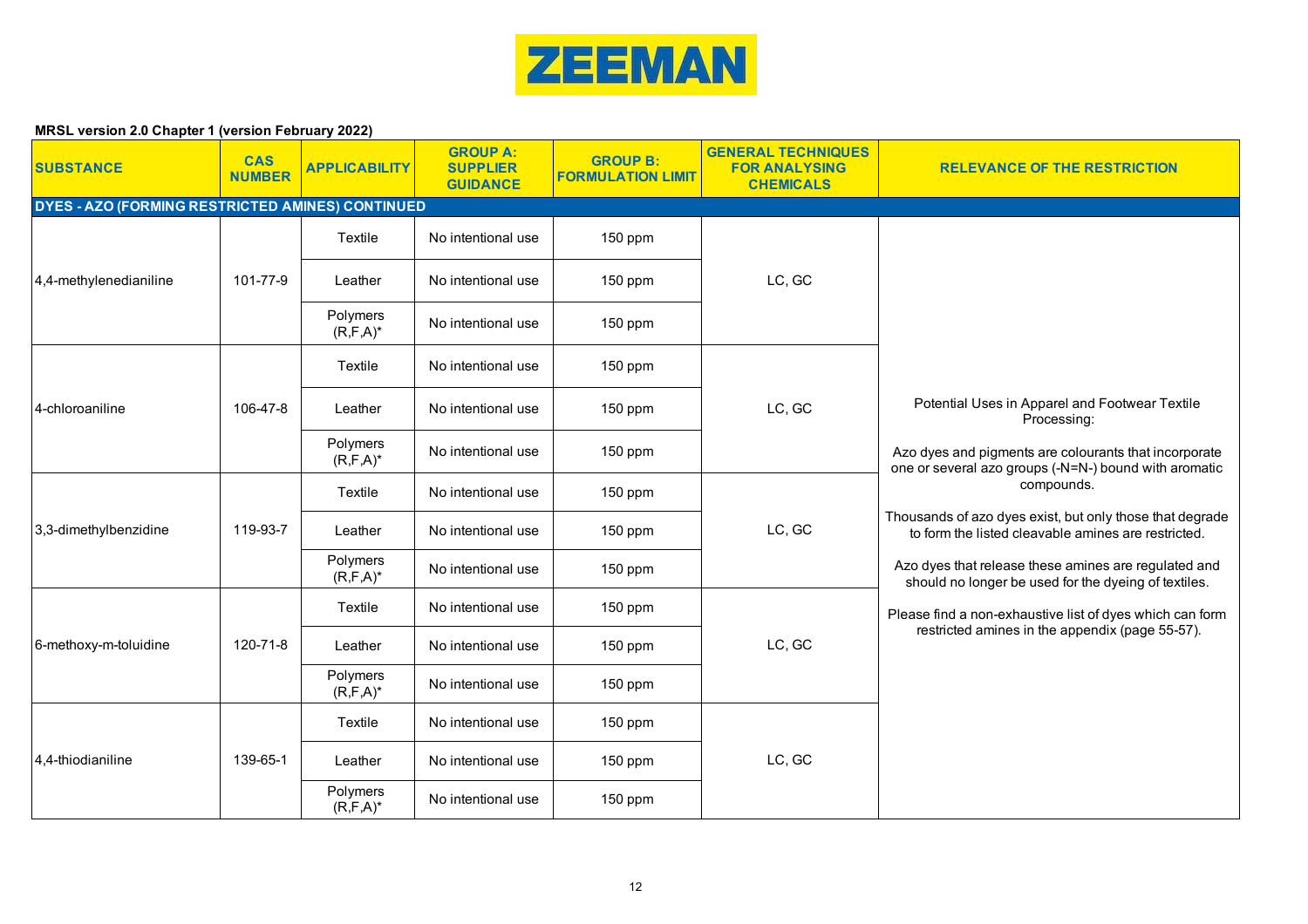

| <b>SUBSTANCE</b>                                 | <b>CAS</b><br><b>NUMBER</b> | <b>APPLICABILITY</b>      | <b>GROUP A:</b><br><b>SUPPLIER</b><br><b>GUIDANCE</b> | <b>GROUP B:</b><br><b>FORMULATION LIMIT</b> | <b>GENERAL TECHNIQUES</b><br><b>FOR ANALYSING</b><br><b>CHEMICALS</b> | <b>RELEVANCE OF THE RESTRICTION</b>                                                                                                                                                                                                                                                                                                             |
|--------------------------------------------------|-----------------------------|---------------------------|-------------------------------------------------------|---------------------------------------------|-----------------------------------------------------------------------|-------------------------------------------------------------------------------------------------------------------------------------------------------------------------------------------------------------------------------------------------------------------------------------------------------------------------------------------------|
| DYES - AZO (FORMING RESTRICTED AMINES) CONTINUED |                             |                           |                                                       |                                             |                                                                       |                                                                                                                                                                                                                                                                                                                                                 |
|                                                  |                             | Textile                   | No intentional use                                    | 150 ppm                                     |                                                                       |                                                                                                                                                                                                                                                                                                                                                 |
| 4-aminoazobenzene                                | 60-09-3                     | Leather                   | No intentional use                                    | 150 ppm                                     | LC, GC                                                                |                                                                                                                                                                                                                                                                                                                                                 |
|                                                  |                             | Polymers<br>$(R, F, A)^*$ | No intentional use                                    | 150 ppm                                     |                                                                       |                                                                                                                                                                                                                                                                                                                                                 |
|                                                  |                             | Textile                   | No intentional use                                    | 150 ppm                                     |                                                                       |                                                                                                                                                                                                                                                                                                                                                 |
| $2,4,5$ -trimethylaniline                        | 137-17-7                    | Leather                   | No intentional use                                    | $150$ ppm                                   | LC, GC                                                                | Potential Uses in Apparel and Footwear Textile<br>Processing:                                                                                                                                                                                                                                                                                   |
|                                                  |                             | Polymers<br>$(R, F, A)^*$ | No intentional use                                    | 150 ppm                                     |                                                                       | Azo dyes and pigments are colourants that incorporate<br>one or several azo groups (-N=N-) bound with aromatic                                                                                                                                                                                                                                  |
|                                                  | $90 - 04 - 0$               | Textile                   | No intentional use                                    | 150 ppm                                     | LC, GC                                                                | compounds.<br>Thousands of azo dyes exist, but only those that degrade<br>to form the listed cleavable amines are restricted.<br>Azo dyes that release these amines are regulated and<br>should no longer be used for the dyeing of textiles.<br>Please find a non-exhaustive list of dyes which can form<br>restricted amines in the appendix. |
| lo-anisidine                                     |                             | Leather                   | No intentional use                                    | 150 ppm                                     |                                                                       |                                                                                                                                                                                                                                                                                                                                                 |
|                                                  |                             | Polymers<br>$(R, F, A)^*$ | No intentional use                                    | 150 ppm                                     |                                                                       |                                                                                                                                                                                                                                                                                                                                                 |
|                                                  |                             | Textile                   | No intentional use                                    | 150 ppm                                     |                                                                       |                                                                                                                                                                                                                                                                                                                                                 |
| 4,4-methylenedi-o-toluidine                      | 838-88-0                    | Leather                   | No intentional use                                    | 150 ppm                                     | LC, GC                                                                |                                                                                                                                                                                                                                                                                                                                                 |
|                                                  |                             | Polymers<br>$(R, F, A)^*$ | No intentional use                                    | 150 ppm                                     |                                                                       |                                                                                                                                                                                                                                                                                                                                                 |
|                                                  |                             | Textile                   | No intentional use                                    | 150 ppm                                     |                                                                       |                                                                                                                                                                                                                                                                                                                                                 |
| 3,'3-dichlorobenzidine                           | $91 - 94 - 1$               | Leather                   | No intentional use                                    | 150 ppm                                     | LC, GC                                                                |                                                                                                                                                                                                                                                                                                                                                 |
|                                                  |                             | Polymers<br>$(R, F, A)^*$ | No intentional use                                    | 150 ppm                                     |                                                                       |                                                                                                                                                                                                                                                                                                                                                 |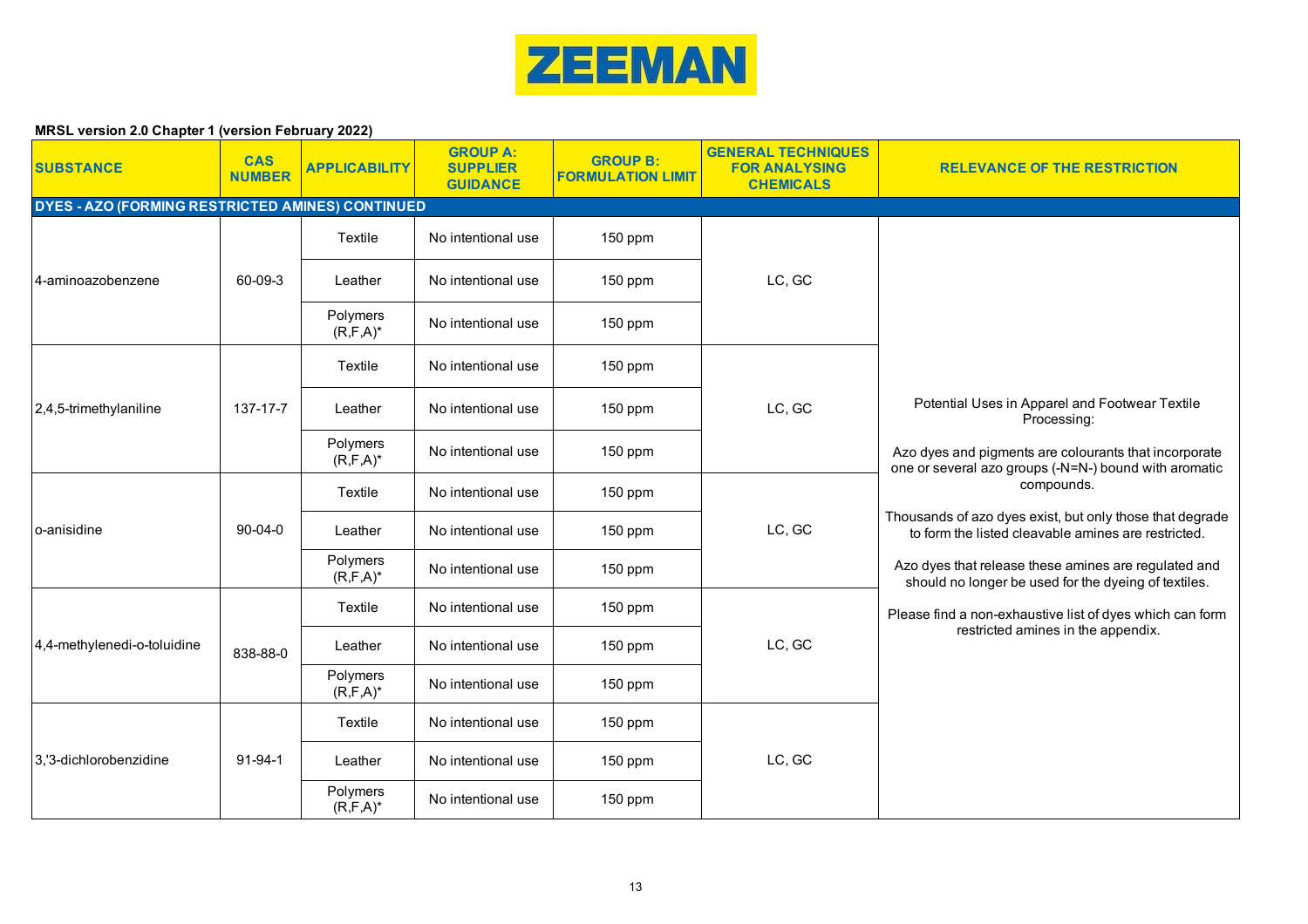

| <b>SUBSTANCE</b>                                 | <b>CAS</b><br><b>NUMBER</b> | <b>APPLICABILITY</b>      | <b>GROUP A:</b><br><b>SUPPLIER</b><br><b>GUIDANCE</b> | <b>GROUP B:</b><br><b>FORMULATION LIMIT</b> | <b>GENERAL TECHNIQUES</b><br><b>FOR ANALYSING</b><br><b>CHEMICALS</b> | <b>RELEVANCE OF THE RESTRICTION</b>                                                                                                                                                                                                                                                                                                             |
|--------------------------------------------------|-----------------------------|---------------------------|-------------------------------------------------------|---------------------------------------------|-----------------------------------------------------------------------|-------------------------------------------------------------------------------------------------------------------------------------------------------------------------------------------------------------------------------------------------------------------------------------------------------------------------------------------------|
| DYES - AZO (FORMING RESTRICTED AMINES) CONTINUED |                             |                           |                                                       |                                             |                                                                       |                                                                                                                                                                                                                                                                                                                                                 |
|                                                  |                             | Textile                   | No intentional use                                    | 150 ppm                                     |                                                                       |                                                                                                                                                                                                                                                                                                                                                 |
| 4-methoxy-m-<br>phenylenediamine                 | 615-05-4                    | Leather                   | No intentional use                                    | $150$ ppm                                   | LC, GC                                                                |                                                                                                                                                                                                                                                                                                                                                 |
|                                                  |                             | Polymers<br>$(R, F, A)^*$ | No intentional use                                    | 150 ppm                                     |                                                                       |                                                                                                                                                                                                                                                                                                                                                 |
|                                                  |                             | Textile                   | No intentional use                                    | 150 ppm                                     |                                                                       |                                                                                                                                                                                                                                                                                                                                                 |
| 2,6-xylidine                                     | 87-62-7                     | Leather                   | No intentional use                                    | $150$ ppm                                   | LC, GC                                                                | Potential Uses in Apparel and Footwear Textile<br>Processing:                                                                                                                                                                                                                                                                                   |
|                                                  |                             | Polymers<br>$(R, F, A)^*$ | No intentional use                                    | 150 ppm                                     |                                                                       | Azo dyes and pigments are colourants that incorporate<br>one or several azo groups (-N=N-) bound with aromatic                                                                                                                                                                                                                                  |
|                                                  | $91-59-8$                   | Textile                   | No intentional use                                    | 150 ppm                                     | LC, GC                                                                | compounds.<br>Thousands of azo dyes exist, but only those that degrade<br>to form the listed cleavable amines are restricted.<br>Azo dyes that release these amines are regulated and<br>should no longer be used for the dyeing of textiles.<br>Please find a non-exhaustive list of dyes which can form<br>restricted amines in the appendix. |
| 2-naphthylamine                                  |                             | Leather                   | No intentional use                                    | 150 ppm                                     |                                                                       |                                                                                                                                                                                                                                                                                                                                                 |
|                                                  |                             | Polymers<br>$(R, F, A)^*$ | No intentional use                                    | 150 ppm                                     |                                                                       |                                                                                                                                                                                                                                                                                                                                                 |
|                                                  |                             | Textile                   | No intentional use                                    | 150 ppm                                     |                                                                       |                                                                                                                                                                                                                                                                                                                                                 |
| lo-toluidine                                     | 95-53-4                     | Leather                   | No intentional use                                    | $150$ ppm                                   | LC, GC                                                                |                                                                                                                                                                                                                                                                                                                                                 |
|                                                  |                             | Polymers<br>$(R, F, A)^*$ | No intentional use                                    | 150 ppm                                     |                                                                       |                                                                                                                                                                                                                                                                                                                                                 |
|                                                  |                             | Textile                   | No intentional use                                    | 150 ppm                                     |                                                                       |                                                                                                                                                                                                                                                                                                                                                 |
| Benzidine                                        | 92-87-5                     | Leather                   | No intentional use                                    | 150 ppm                                     | LC, GC                                                                |                                                                                                                                                                                                                                                                                                                                                 |
|                                                  |                             | Polymers<br>$(R, F, A)^*$ | No intentional use                                    | 150 ppm                                     |                                                                       |                                                                                                                                                                                                                                                                                                                                                 |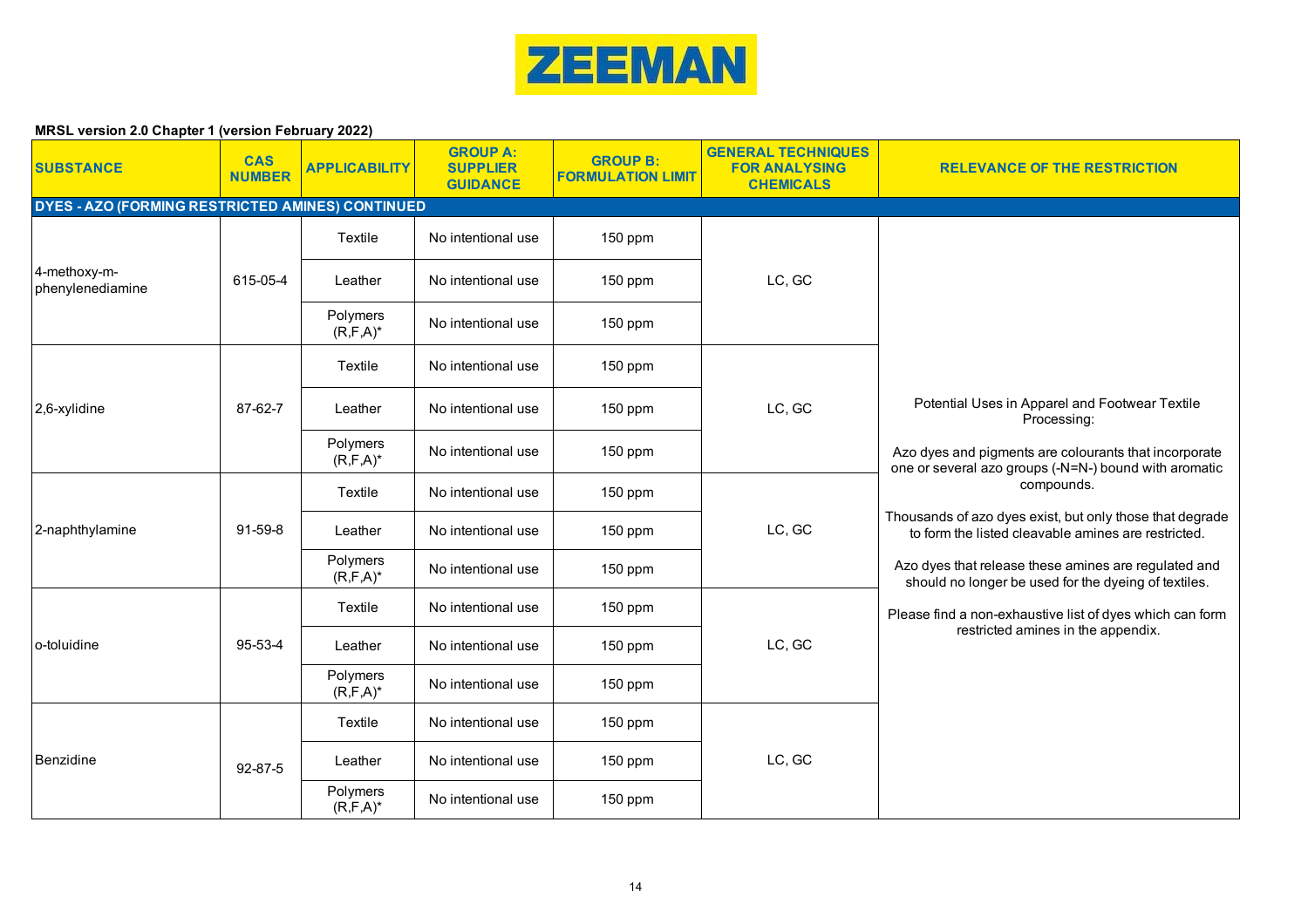

| <b>SUBSTANCE</b>                                 | <b>CAS</b><br><b>NUMBER</b> | <b>APPLICABILITY</b>      | <b>GROUP A:</b><br><b>SUPPLIER</b><br><b>GUIDANCE</b> | <b>GROUP B:</b><br><b>FORMULATION LIMIT</b> | <b>GENERAL TECHNIQUES</b><br><b>FOR ANALYSING</b><br><b>CHEMICALS</b> | <b>RELEVANCE OF THE RESTRICTION</b>                                                                                                                                                                                                                                                                                                             |
|--------------------------------------------------|-----------------------------|---------------------------|-------------------------------------------------------|---------------------------------------------|-----------------------------------------------------------------------|-------------------------------------------------------------------------------------------------------------------------------------------------------------------------------------------------------------------------------------------------------------------------------------------------------------------------------------------------|
| DYES - AZO (FORMING RESTRICTED AMINES) CONTINUED |                             |                           |                                                       |                                             |                                                                       |                                                                                                                                                                                                                                                                                                                                                 |
|                                                  |                             | Textile                   | No intentional use                                    | 150 ppm                                     |                                                                       |                                                                                                                                                                                                                                                                                                                                                 |
| 4-chloro-o-toluidine                             | 95-69-2                     | Leather                   | No intentional use                                    | $150$ ppm                                   | LC, GC                                                                |                                                                                                                                                                                                                                                                                                                                                 |
|                                                  |                             | Polymers<br>$(R, F, A)^*$ | No intentional use                                    | 150 ppm                                     |                                                                       |                                                                                                                                                                                                                                                                                                                                                 |
|                                                  |                             | Textile                   | No intentional use                                    | 150 ppm                                     |                                                                       |                                                                                                                                                                                                                                                                                                                                                 |
| 4-aminodiphenyl                                  | $92 - 67 - 1$               | Leather                   | No intentional use                                    | $150$ ppm                                   | LC, GC                                                                | Potential Uses in Apparel and Footwear Textile<br>Processing:                                                                                                                                                                                                                                                                                   |
|                                                  |                             | Polymers<br>$(R, F, A)^*$ | No intentional use                                    | 150 ppm                                     |                                                                       | Azo dyes and pigments are colourants that incorporate<br>one or several azo groups (-N=N-) bound with aromatic                                                                                                                                                                                                                                  |
|                                                  | 95-80-7                     | Textile                   | No intentional use                                    | 150 ppm                                     | LC, GC                                                                | compounds.<br>Thousands of azo dyes exist, but only those that degrade<br>to form the listed cleavable amines are restricted.<br>Azo dyes that release these amines are regulated and<br>should no longer be used for the dyeing of textiles.<br>Please find a non-exhaustive list of dyes which can form<br>restricted amines in the appendix. |
| 4-methyl-m-<br>phenylenediamine                  |                             | Leather                   | No intentional use                                    | 150 ppm                                     |                                                                       |                                                                                                                                                                                                                                                                                                                                                 |
|                                                  |                             | Polymers<br>$(R, F, A)^*$ | No intentional use                                    | 150 ppm                                     |                                                                       |                                                                                                                                                                                                                                                                                                                                                 |
|                                                  |                             | Textile                   | No intentional use                                    | 150 ppm                                     |                                                                       |                                                                                                                                                                                                                                                                                                                                                 |
| $2,4$ -xylidine                                  | $95 - 68 - 1$               | Leather                   | No intentional use                                    | 150 ppm                                     | LC, GC                                                                |                                                                                                                                                                                                                                                                                                                                                 |
|                                                  |                             | Polymers<br>$(R, F, A)^*$ | No intentional use                                    | 150 ppm                                     |                                                                       |                                                                                                                                                                                                                                                                                                                                                 |
|                                                  |                             | Textile                   | No intentional use                                    | 150 ppm                                     |                                                                       |                                                                                                                                                                                                                                                                                                                                                 |
| o-aminoazotoluene                                | 97-56-3                     | Leather                   | No intentional use                                    | 150 ppm                                     | LC, GC                                                                |                                                                                                                                                                                                                                                                                                                                                 |
|                                                  |                             | Polymers<br>$(R, F, A)^*$ | No intentional use                                    | 150 ppm                                     |                                                                       |                                                                                                                                                                                                                                                                                                                                                 |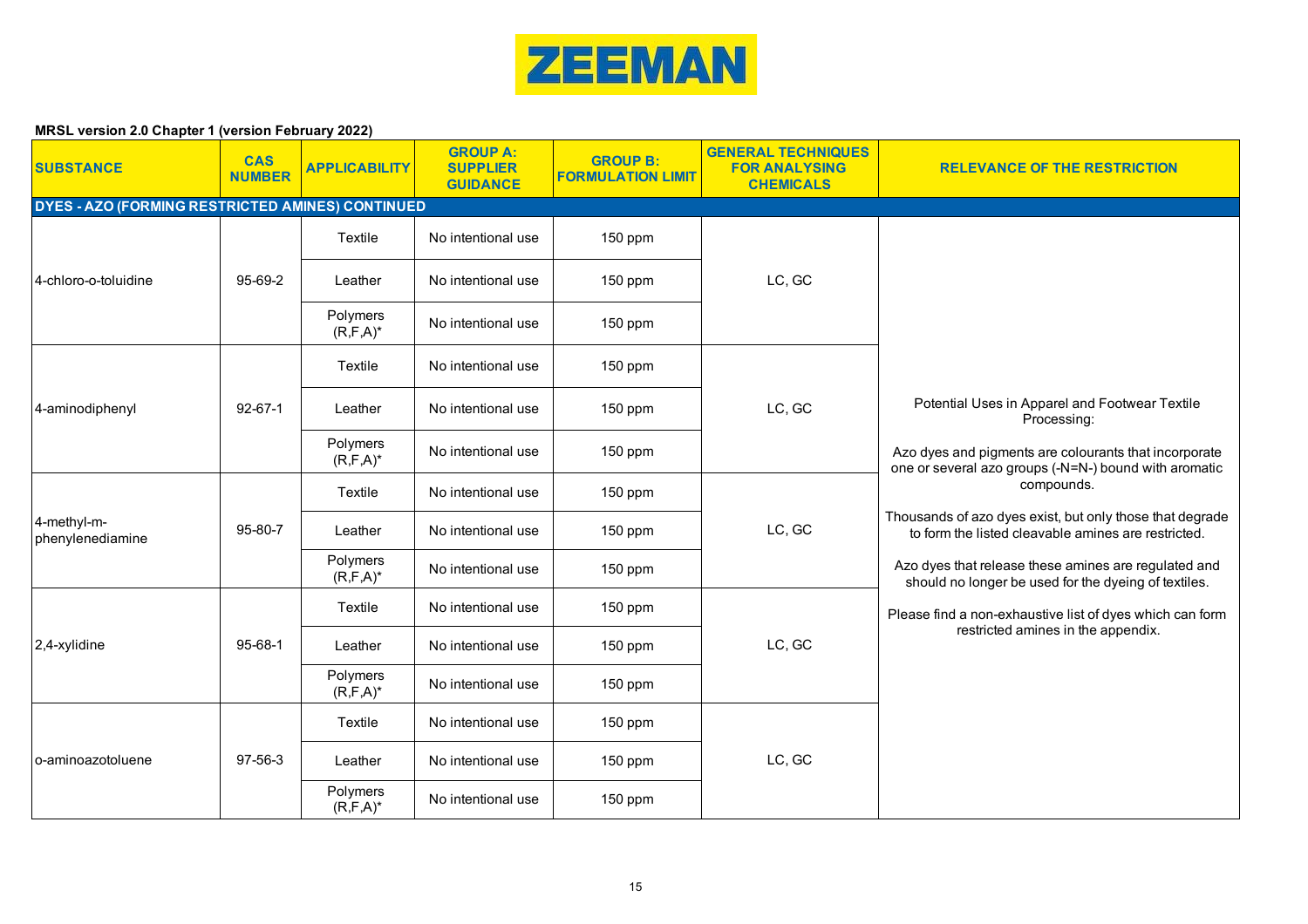

| <b>SUBSTANCE</b>                                     | <b>CAS</b><br><b>NUMBER</b> | <b>APPLICABILITY</b>      | <b>GROUP A:</b><br><b>SUPPLIER</b><br><b>GUIDANCE</b> | <b>GROUP B:</b><br><b>FORMULATION LIMIT</b> | <b>GENERAL TECHNIQUES</b><br><b>FOR ANALYSING</b><br><b>CHEMICALS</b> | <b>RELEVANCE OF THE RESTRICTION</b>                                                                                                                                                                                                                                                                                                             |
|------------------------------------------------------|-----------------------------|---------------------------|-------------------------------------------------------|---------------------------------------------|-----------------------------------------------------------------------|-------------------------------------------------------------------------------------------------------------------------------------------------------------------------------------------------------------------------------------------------------------------------------------------------------------------------------------------------|
| DYES - AZO (FORMING RESTRICTED AMINES) CONTINUED     |                             |                           |                                                       |                                             |                                                                       |                                                                                                                                                                                                                                                                                                                                                 |
|                                                      |                             | Textile                   | No intentional use                                    | 150 ppm                                     |                                                                       |                                                                                                                                                                                                                                                                                                                                                 |
| 5-nitro-o-toluidine                                  | 99-55-8                     | Leather                   | No intentional use                                    | $150$ ppm                                   | LC, GC                                                                |                                                                                                                                                                                                                                                                                                                                                 |
|                                                      |                             | Polymers<br>$(R, F, A)^*$ | No intentional use                                    | $150$ ppm                                   |                                                                       |                                                                                                                                                                                                                                                                                                                                                 |
|                                                      |                             | Textile                   | No intentional use                                    | 150 ppm                                     |                                                                       |                                                                                                                                                                                                                                                                                                                                                 |
| 2-Naphthylammoniumacetate                            | 553-00-4                    | Leather                   | No intentional use                                    | $150$ ppm                                   | LC, GC                                                                | Potential Uses in Apparel and Footwear Textile<br>Processing:                                                                                                                                                                                                                                                                                   |
|                                                      |                             | Polymers<br>$(R, F, A)^*$ | No intentional use                                    | 150 ppm                                     |                                                                       | Azo dyes and pigments are colourants that incorporate<br>one or several azo groups (-N=N-) bound with aromatic                                                                                                                                                                                                                                  |
|                                                      | 3165-93-3                   | Textile                   | No intentional use                                    | $150$ ppm                                   | LC, GC                                                                | compounds.<br>Thousands of azo dyes exist, but only those that degrade<br>to form the listed cleavable amines are restricted.<br>Azo dyes that release these amines are regulated and<br>should no longer be used for the dyeing of textiles.<br>Please find a non-exhaustive list of dyes which can form<br>restricted amines in the appendix. |
| 4-chloro-o-toluidinium<br>chloride                   |                             | Leather                   | No intentional use                                    | 150 ppm                                     |                                                                       |                                                                                                                                                                                                                                                                                                                                                 |
|                                                      |                             | Polymers<br>$(R, F, A)^*$ | No intentional use                                    | 150 ppm                                     |                                                                       |                                                                                                                                                                                                                                                                                                                                                 |
| 4-methoxy-m-phenylene                                |                             | Textile                   | No intentional use                                    | 150 ppm                                     |                                                                       |                                                                                                                                                                                                                                                                                                                                                 |
| diammonium sulphate; 2,4-<br>diaminoanisole sulphate | 39156-41-7                  | Leather                   | No intentional use                                    | $150$ ppm                                   | LC, GC                                                                |                                                                                                                                                                                                                                                                                                                                                 |
|                                                      |                             | Polymers<br>$(R, F, A)^*$ | No intentional use                                    | 150 ppm                                     |                                                                       |                                                                                                                                                                                                                                                                                                                                                 |
|                                                      |                             | Textile                   | No intentional use                                    | 150 ppm                                     |                                                                       |                                                                                                                                                                                                                                                                                                                                                 |
| 2,4,5-trimethylaniline<br>hydrochloride              | 21436-97-5                  | Leather                   | No intentional use                                    | $150$ ppm                                   | LC, GC                                                                |                                                                                                                                                                                                                                                                                                                                                 |
|                                                      |                             | Polymers<br>$(R, F, A)^*$ | No intentional use                                    | $150$ ppm                                   |                                                                       |                                                                                                                                                                                                                                                                                                                                                 |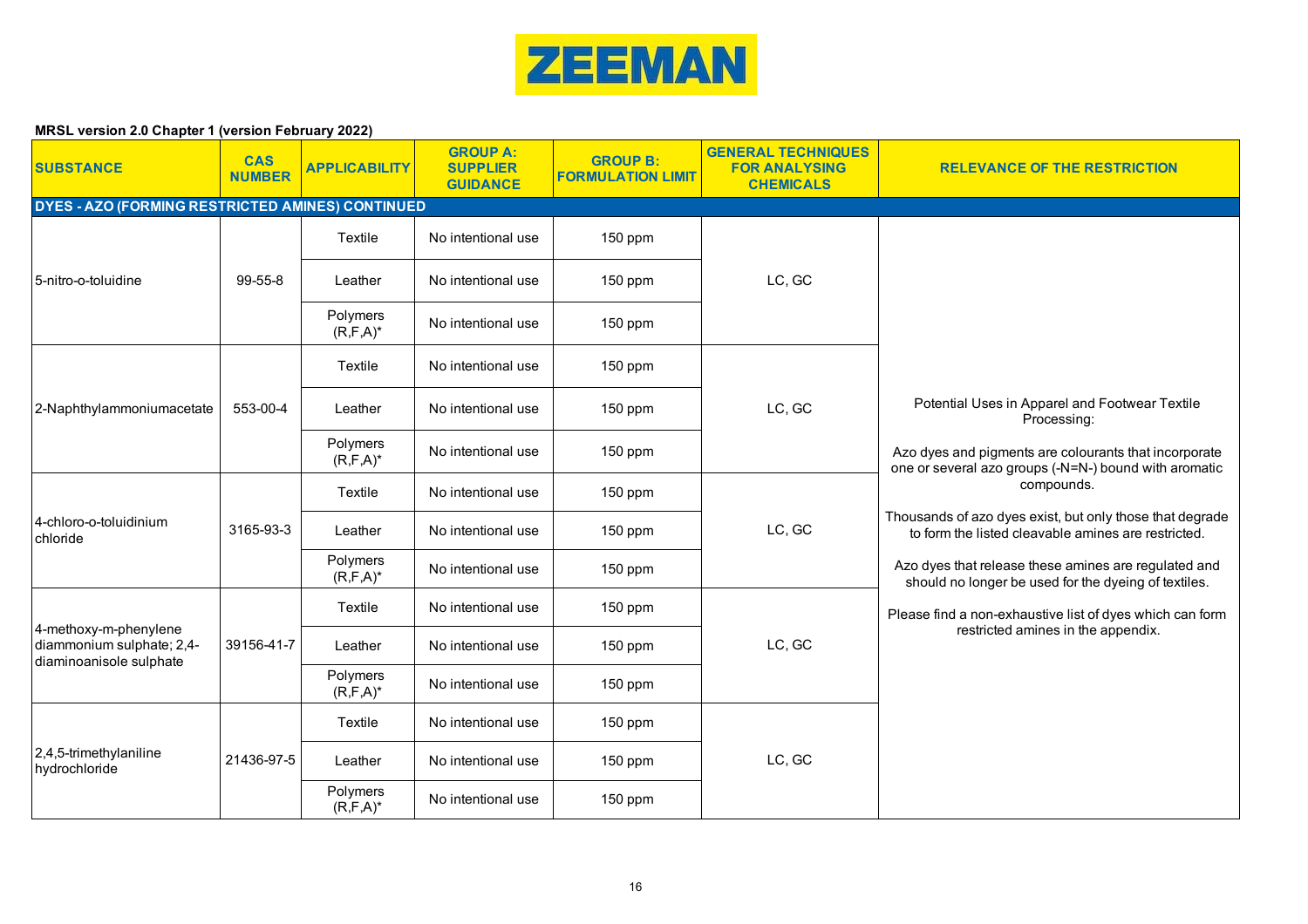

| <b>SUBSTANCE</b>                          | <b>CAS</b><br><b>NUMBER</b> | <b>APPLICABILITY</b>      | <b>GROUP A:</b><br><b>SUPPLIER</b><br><b>GUIDANCE</b> | <b>GROUP B:</b><br><b>FORMULATION LIMIT</b> | <b>GENERAL TECHNIQUES</b><br><b>FOR ANALYSING</b><br><b>CHEMICALS</b> | <b>RELEVANCE OF THE RESTRICTION</b>                                                                                                                                 |
|-------------------------------------------|-----------------------------|---------------------------|-------------------------------------------------------|---------------------------------------------|-----------------------------------------------------------------------|---------------------------------------------------------------------------------------------------------------------------------------------------------------------|
| DYES - CARCINOGENIC OR EQUIVALENT CONCERN |                             |                           |                                                       |                                             |                                                                       |                                                                                                                                                                     |
|                                           |                             | Textile                   | No intentional use                                    | 250 ppm                                     |                                                                       |                                                                                                                                                                     |
| C.I. Basic Violet 14                      | 632-99-5                    | Leather                   | No intentional use                                    | 250 ppm                                     | DIN 54231                                                             |                                                                                                                                                                     |
|                                           |                             | Polymers<br>$(R, F, A)^*$ | No intentional use                                    | 250 ppm                                     |                                                                       |                                                                                                                                                                     |
|                                           |                             | Textile                   | No intentional use                                    | 250 ppm                                     |                                                                       |                                                                                                                                                                     |
| <b>C.I. Direct Black 38</b>               | 1937-37-7                   | Leather                   | No intentional use                                    | 250 ppm                                     | <b>DIN 54231</b>                                                      |                                                                                                                                                                     |
|                                           |                             | Polymers<br>$(R, F, A)^*$ | No intentional use                                    | 250 ppm                                     |                                                                       | Potential Uses in Apparel and Footwear Textile<br>Processing:<br>Most of these substances are regulated and should no<br>longer be used for the dyeing of textiles. |
|                                           |                             | Textile                   | No intentional use                                    | 250 ppm                                     | <b>DIN 54231</b>                                                      |                                                                                                                                                                     |
| C.I. Direct Blue 6                        | 2602-46-2                   | Leather                   | No intentional use                                    | 250 ppm                                     |                                                                       |                                                                                                                                                                     |
|                                           |                             | Polymers<br>$(R, F, A)^*$ | No intentional use                                    | 250 ppm                                     |                                                                       |                                                                                                                                                                     |
|                                           |                             | Textile                   | No intentional use                                    | 250 ppm                                     |                                                                       |                                                                                                                                                                     |
| C.I. Acid Red 26                          | 3761-53-3                   | Leather                   | No intentional use                                    | 250 ppm                                     | <b>DIN 54231</b>                                                      |                                                                                                                                                                     |
|                                           |                             | Polymers<br>$(R, F, A)^*$ | No intentional use                                    | 250 ppm                                     |                                                                       |                                                                                                                                                                     |
|                                           |                             | Textile                   | No intentional use                                    | 250 ppm                                     |                                                                       |                                                                                                                                                                     |
| C.I. Direct Red 28                        | 573-58-0                    | Leather                   | No intentional use                                    | 250 ppm                                     | <b>DIN 54231</b>                                                      |                                                                                                                                                                     |
|                                           |                             | Polymers<br>$(R, F, A)^*$ | No intentional use                                    | 250 ppm                                     |                                                                       |                                                                                                                                                                     |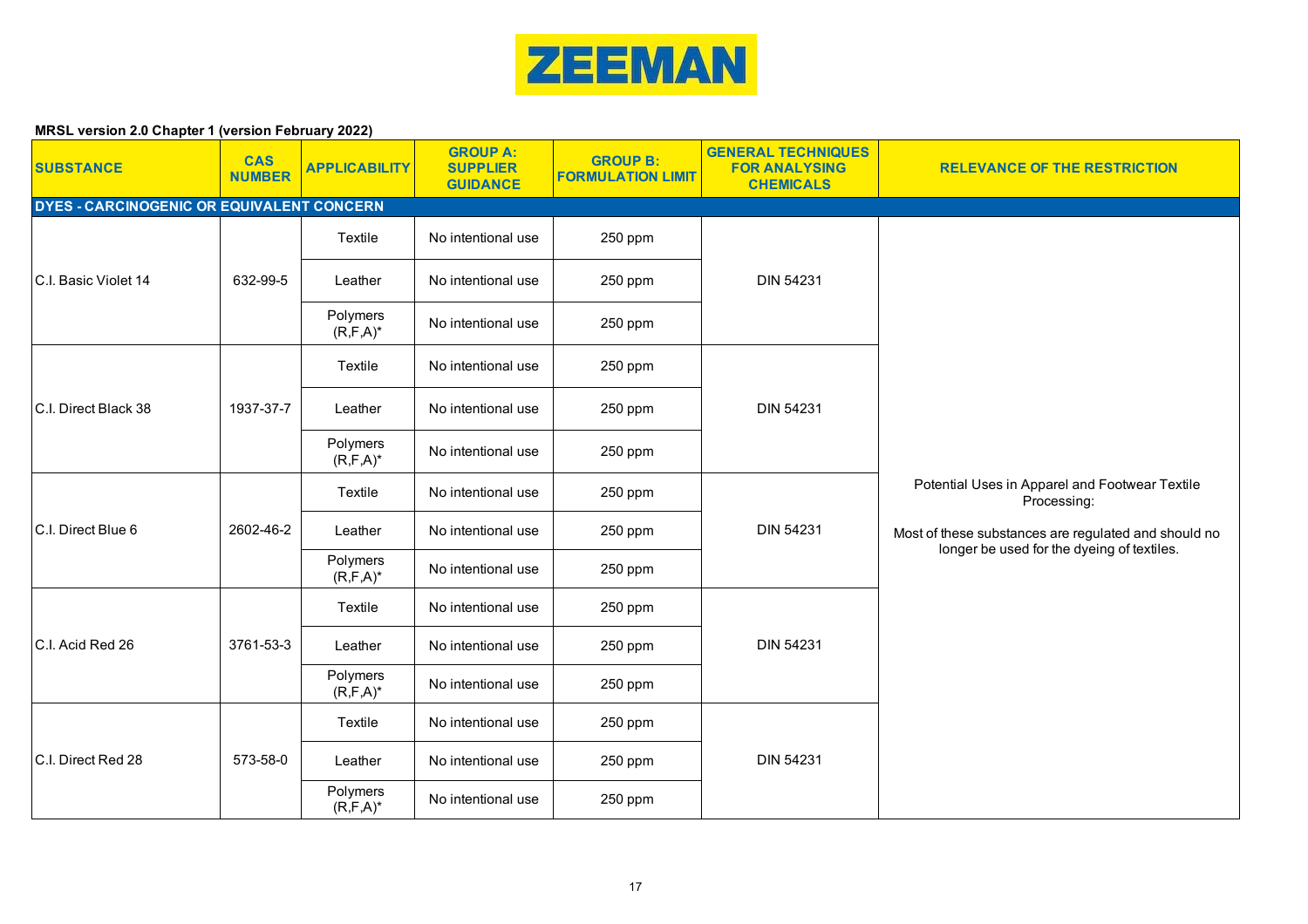

| <b>SUBSTANCE</b>                                     | <b>CAS</b><br><b>NUMBER</b> | <b>APPLICABILITY</b>      | <b>GROUP A:</b><br><b>SUPPLIER</b><br><b>GUIDANCE</b> | <b>GROUP B:</b><br><b>FORMULATION LIMIT</b> | <b>GENERAL TECHNIQUES</b><br><b>FOR ANALYSING</b><br><b>CHEMICALS</b> | <b>RELEVANCE OF THE RESTRICTION</b>                                                                |
|------------------------------------------------------|-----------------------------|---------------------------|-------------------------------------------------------|---------------------------------------------|-----------------------------------------------------------------------|----------------------------------------------------------------------------------------------------|
| DYES - CARCINOGENIC OR EQUIVALENT CONCERN CONTINUED  |                             |                           |                                                       |                                             |                                                                       |                                                                                                    |
|                                                      |                             | Textile                   | No intentional use                                    | 250 ppm                                     |                                                                       |                                                                                                    |
| C.I. Basic Red 9                                     | 569-61-9                    | Leather                   | No intentional use                                    | 250 ppm                                     | <b>DIN 54231</b>                                                      |                                                                                                    |
|                                                      |                             | Polymers<br>$(R, F, A)^*$ | No intentional use                                    | 250 ppm                                     |                                                                       |                                                                                                    |
|                                                      |                             | Textile                   | No intentional use                                    | 250 ppm                                     |                                                                       |                                                                                                    |
| C.I. Disperse Blue 1                                 | 2475-45-8                   | Leather                   | No intentional use                                    | 250 ppm                                     | <b>DIN 54231</b>                                                      |                                                                                                    |
|                                                      |                             | Polymers<br>$(R, F, A)^*$ | No intentional use                                    | 250 ppm                                     |                                                                       |                                                                                                    |
|                                                      |                             | Textile                   | No intentional use                                    | 250 ppm                                     |                                                                       | Potential Uses in Apparel and Footwear Textile<br>Processing:                                      |
| C.I. Basic Blue 26 (with<br>Michler's Ketone > 0.1%) | 2580-56-5                   | Leather                   | No intentional use                                    | 250 ppm                                     | <b>DIN 54231</b>                                                      | Most of these substances are regulated and should no<br>longer be used for the dyeing of textiles. |
|                                                      |                             | Polymers<br>$(R, F, A)^*$ | No intentional use                                    | 250 ppm                                     |                                                                       |                                                                                                    |
|                                                      |                             | Textile                   | No intentional use                                    | 250 ppm                                     |                                                                       |                                                                                                    |
| C.I. Disperse Blue 3                                 | 2475-46-9                   | Leather                   | No intentional use                                    | 250 ppm                                     | <b>DIN 54231</b>                                                      |                                                                                                    |
|                                                      |                             | Polymers<br>$(R, F, A)^*$ | No intentional use                                    | 250 ppm                                     |                                                                       |                                                                                                    |
|                                                      |                             | Textile                   | No intentional use                                    | 250 ppm                                     |                                                                       |                                                                                                    |
| C.I. Basic Green 4 (Malachite<br>Green Oxalate)      | 2437-29-8                   | Leather                   | No intentional use                                    | 250 ppm                                     | <b>DIN 54231</b>                                                      |                                                                                                    |
|                                                      |                             | Polymers<br>$(R, F, A)^*$ | No intentional use                                    | 250 ppm                                     |                                                                       |                                                                                                    |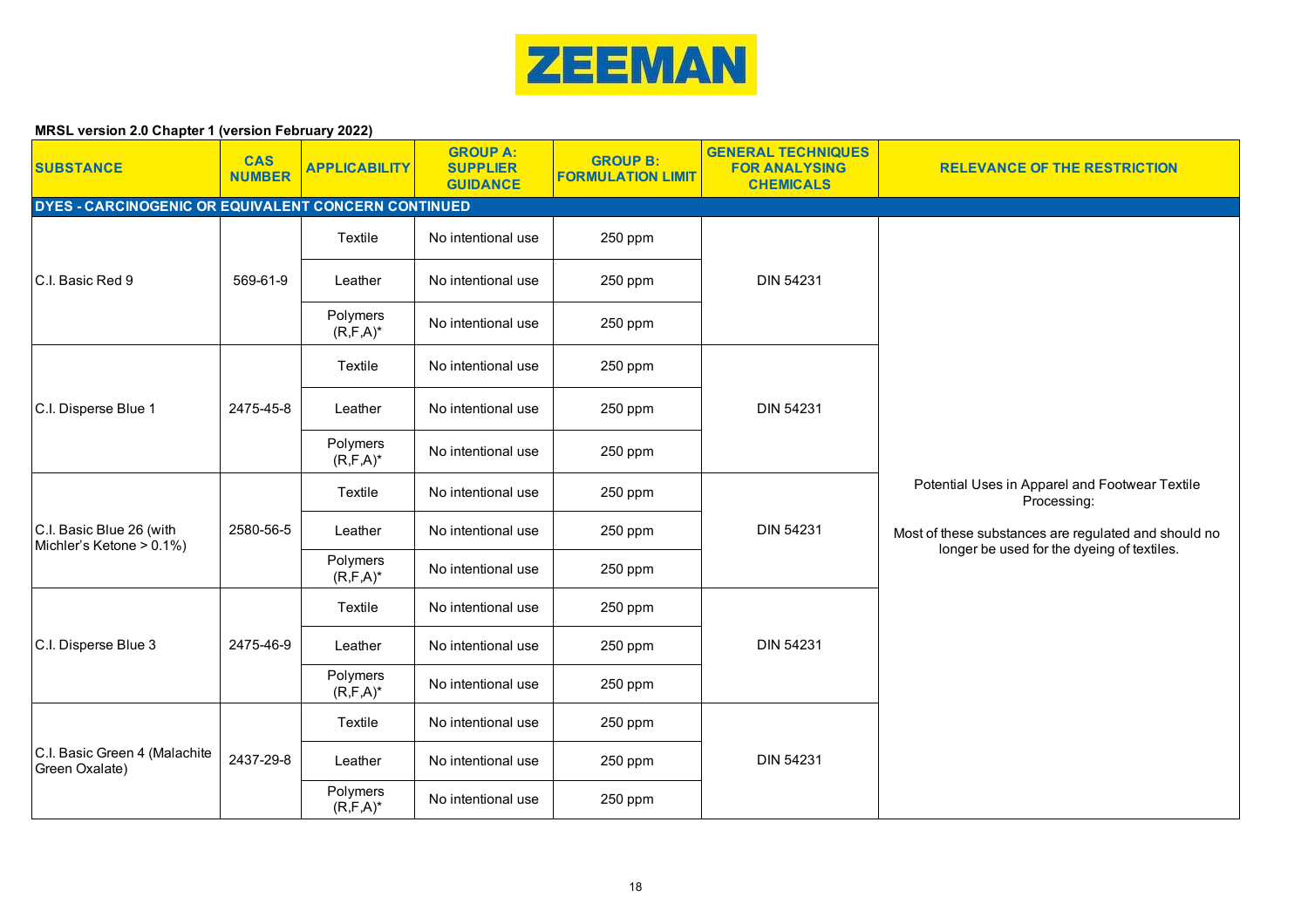

| <b>SUBSTANCE</b>                                     | <b>CAS</b><br><b>NUMBER</b> | <b>APPLICABILITY</b>      | <b>GROUP A:</b><br><b>SUPPLIER</b><br><b>GUIDANCE</b> | <b>GROUP B:</b><br><b>FORMULATION LIMIT</b> | <b>GENERAL TECHNIQUES</b><br><b>FOR ANALYSING</b><br><b>CHEMICALS</b> | <b>RELEVANCE OF THE RESTRICTION</b>                                                                |  |  |  |  |
|------------------------------------------------------|-----------------------------|---------------------------|-------------------------------------------------------|---------------------------------------------|-----------------------------------------------------------------------|----------------------------------------------------------------------------------------------------|--|--|--|--|
| DYES - CARCINOGENIC OR EQUIVALENT CONCERN CONTINUED  |                             |                           |                                                       |                                             |                                                                       |                                                                                                    |  |  |  |  |
|                                                      |                             | Textile                   | No intentional use                                    | 250 ppm                                     |                                                                       |                                                                                                    |  |  |  |  |
| C.I. Basic Green 4 (Malachite<br>Green Chloride)     | 569-64-2                    | Leather                   | No intentional use                                    | 250 ppm                                     | <b>DIN 54231</b>                                                      |                                                                                                    |  |  |  |  |
|                                                      |                             | Polymers<br>$(R, F, A)^*$ | No intentional use                                    | 250 ppm                                     |                                                                       |                                                                                                    |  |  |  |  |
|                                                      |                             | Textile                   | No intentional use                                    | 250 ppm                                     |                                                                       |                                                                                                    |  |  |  |  |
| Disperse Orange 11                                   | 82-28-0                     | Leather                   | No intentional use                                    | 250 ppm                                     | <b>DIN 54231</b>                                                      |                                                                                                    |  |  |  |  |
|                                                      |                             | Polymers<br>$(R, F, A)^*$ | No intentional use                                    | 250 ppm                                     |                                                                       |                                                                                                    |  |  |  |  |
|                                                      |                             | Textile                   | No intentional use                                    | 250 ppm                                     |                                                                       | Potential Uses in Apparel and Footwear Textile<br>Processing:                                      |  |  |  |  |
| C.I. Basic Green 4 (Malachite   10309-95-2<br>Green) |                             | Leather                   | No intentional use                                    | 250 ppm                                     | <b>DIN 54231</b>                                                      | Most of these substances are regulated and should no<br>longer be used for the dyeing of textiles. |  |  |  |  |
|                                                      |                             | Polymers<br>$(R, F, A)^*$ | No intentional use                                    | 250 ppm                                     |                                                                       |                                                                                                    |  |  |  |  |
|                                                      |                             | Textile                   | No intentional use                                    | 250 ppm                                     |                                                                       |                                                                                                    |  |  |  |  |
| C.I. Acid Violet 49                                  | 1694-09-3                   | Leather                   | No intentional use                                    | 250 ppm                                     | <b>DIN 54231</b>                                                      |                                                                                                    |  |  |  |  |
|                                                      |                             | Polymers<br>$(R, F, A)^*$ | No intentional use                                    | 250 ppm                                     |                                                                       |                                                                                                    |  |  |  |  |
|                                                      |                             | Textile                   | No intentional use                                    | 250 ppm                                     |                                                                       |                                                                                                    |  |  |  |  |
| Basic violet 3 with >0.1% of<br>Michler's Ketone     | 548-62-9                    | Leather                   | No intentional use                                    | 250 ppm                                     | <b>DIN 54231</b>                                                      |                                                                                                    |  |  |  |  |
|                                                      |                             | Polymers<br>$(R, F, A)^*$ | No intentional use                                    | 250 ppm                                     |                                                                       |                                                                                                    |  |  |  |  |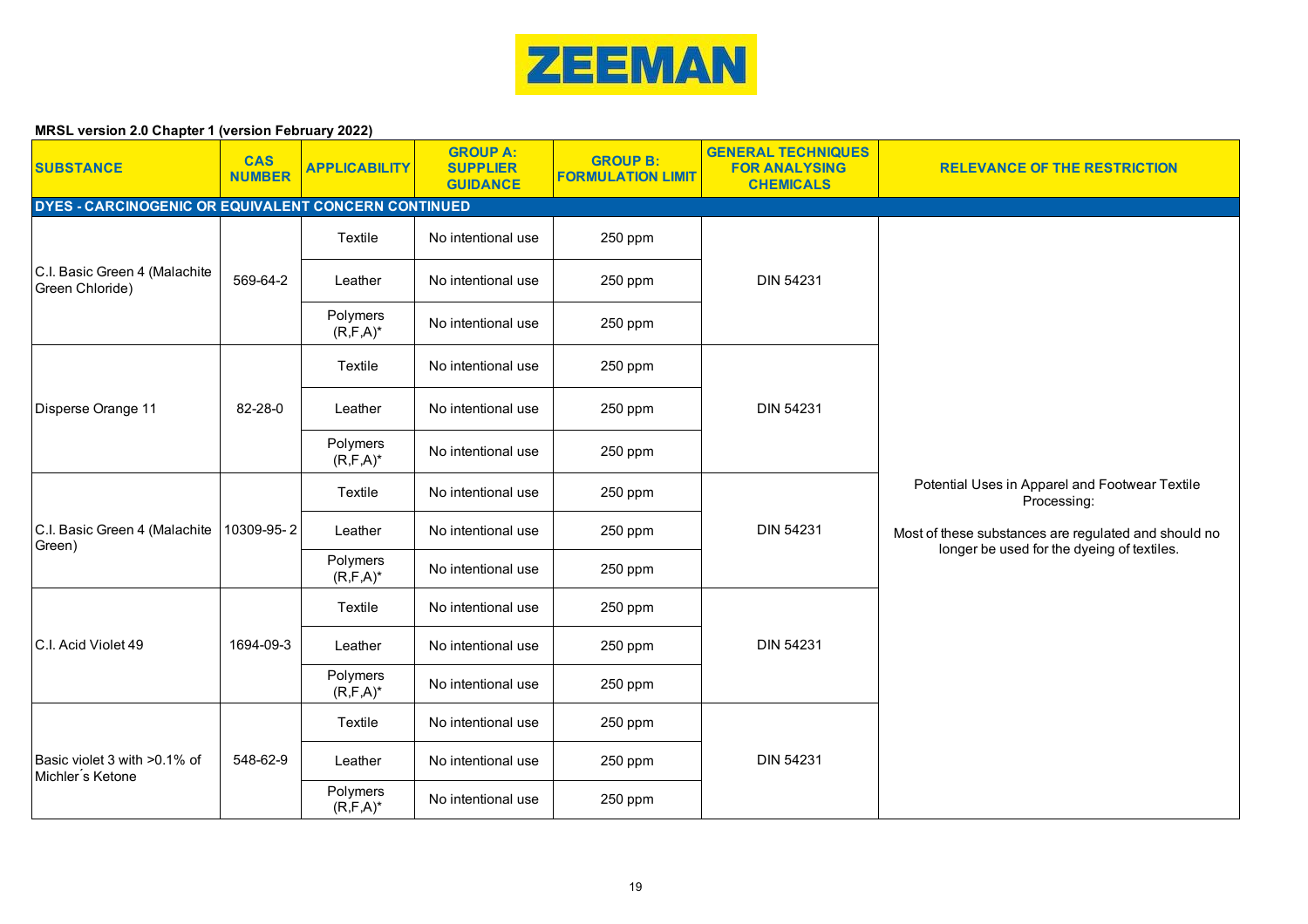

| <b>SUBSTANCE</b>                   | <b>CAS</b><br><b>NUMBER</b> | <b>APPLICABILITY</b>      | <b>GROUP A:</b><br><b>SUPPLIER</b><br><b>GUIDANCE</b> | <b>GROUP B:</b><br><b>FORMULATION LIMIT</b> | <b>GENERAL TECHNIQUES</b><br><b>FOR ANALYSING</b><br><b>CHEMICALS</b> | <b>RELEVANCE OF THE RESTRICTION</b>                                                                                                                                                                                                                                                                                                                                                                                                                                                                |
|------------------------------------|-----------------------------|---------------------------|-------------------------------------------------------|---------------------------------------------|-----------------------------------------------------------------------|----------------------------------------------------------------------------------------------------------------------------------------------------------------------------------------------------------------------------------------------------------------------------------------------------------------------------------------------------------------------------------------------------------------------------------------------------------------------------------------------------|
| <b>DYES-DISPERSE (SENSITISING)</b> |                             |                           |                                                       |                                             |                                                                       |                                                                                                                                                                                                                                                                                                                                                                                                                                                                                                    |
|                                    |                             | <b>Textile</b>            | No intentional use                                    | 250 ppm                                     |                                                                       |                                                                                                                                                                                                                                                                                                                                                                                                                                                                                                    |
| Disperse Yellow 39                 | 12236-29-2                  | Leather                   | No Limit                                              |                                             | LC                                                                    |                                                                                                                                                                                                                                                                                                                                                                                                                                                                                                    |
|                                    |                             | Polymers<br>$(R, F, A)^*$ | No Limit                                              |                                             |                                                                       |                                                                                                                                                                                                                                                                                                                                                                                                                                                                                                    |
|                                    |                             | <b>Textile</b>            | No intentional use                                    | 250 ppm                                     |                                                                       |                                                                                                                                                                                                                                                                                                                                                                                                                                                                                                    |
| Disperse Brown 1                   | 23355-64-8                  | Leather                   | No Limit                                              |                                             | LC                                                                    | Potential Uses in Apparel and Footwear Textile<br>Processing:<br>Disperse dyes are a class of water- insoluble dyes that<br>penetrate the fibre system of synthetic or manufactured<br>fibres and are held in place by physical forces without<br>forming chemical bonds.<br>Disperse dyes are used in synthetic fibre (e.g. polyester,<br>acetate, polyamide).<br>Restricted disperse dyes are suspected of causing<br>allergic reactions and should no longer be used for dyeing<br>of textiles. |
|                                    |                             | Polymers<br>$(R, F, A)^*$ | No Limit                                              |                                             |                                                                       |                                                                                                                                                                                                                                                                                                                                                                                                                                                                                                    |
|                                    | 119-15-3                    | Textile                   | No intentional use                                    | 250 ppm                                     | LC                                                                    |                                                                                                                                                                                                                                                                                                                                                                                                                                                                                                    |
| <b>Disperse Yellow 1</b>           |                             | Leather                   | No Limit                                              |                                             |                                                                       |                                                                                                                                                                                                                                                                                                                                                                                                                                                                                                    |
|                                    |                             | Polymers<br>$(R, F, A)^*$ | No Limit                                              |                                             |                                                                       |                                                                                                                                                                                                                                                                                                                                                                                                                                                                                                    |
|                                    |                             | Textile                   | No intentional use                                    | 250 ppm                                     |                                                                       |                                                                                                                                                                                                                                                                                                                                                                                                                                                                                                    |
| Disperse Blue 102                  | 12222-97-8                  | Leather                   | No Limit                                              |                                             | LC                                                                    |                                                                                                                                                                                                                                                                                                                                                                                                                                                                                                    |
|                                    |                             | Polymers<br>$(R, F, A)^*$ | No Limit                                              |                                             |                                                                       |                                                                                                                                                                                                                                                                                                                                                                                                                                                                                                    |
|                                    |                             | Textile                   | No intentional use                                    | 250 ppm                                     |                                                                       |                                                                                                                                                                                                                                                                                                                                                                                                                                                                                                    |
| Disperse Blue 106                  | 12223-01-7                  | Leather                   | No Limit                                              |                                             | LC                                                                    |                                                                                                                                                                                                                                                                                                                                                                                                                                                                                                    |
|                                    |                             | Polymers<br>$(R, F, A)^*$ | No Limit                                              |                                             |                                                                       |                                                                                                                                                                                                                                                                                                                                                                                                                                                                                                    |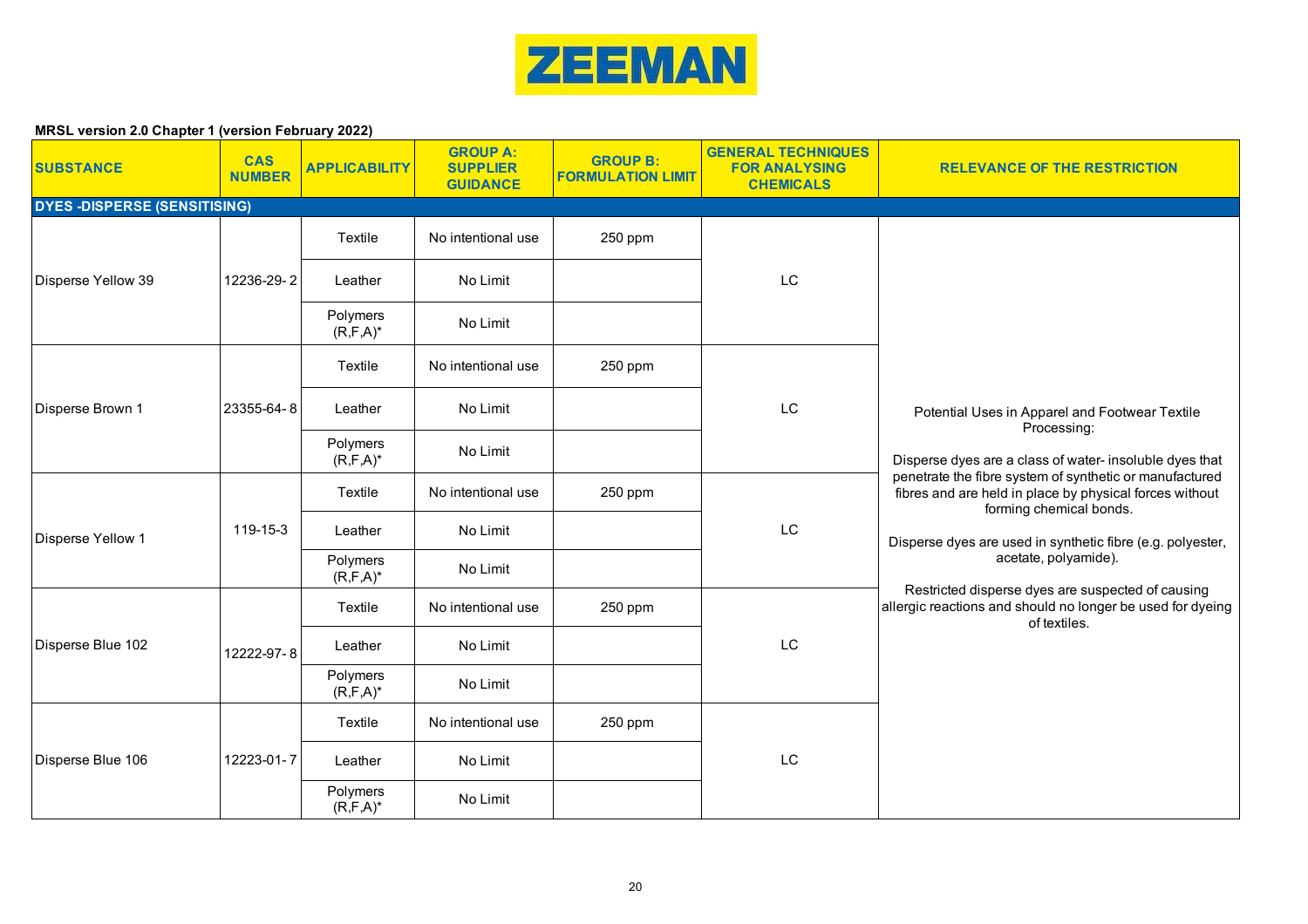

| <b>SUBSTANCE</b>                              | <b>CAS</b><br><b>NUMBER</b> | <b>APPLICABILITY</b>      | <b>GROUP A:</b><br><b>SUPPLIER</b><br><b>GUIDANCE</b> | <b>GROUP B:</b><br><b>FORMULATION LIMIT</b> | <b>GENERAL TECHNIQUES</b><br><b>FOR ANALYSING</b><br><b>CHEMICALS</b> | <b>RELEVANCE OF THE RESTRICTION</b>                                                                                                                                                                                                                                                                                                                                                                                                                                                                |
|-----------------------------------------------|-----------------------------|---------------------------|-------------------------------------------------------|---------------------------------------------|-----------------------------------------------------------------------|----------------------------------------------------------------------------------------------------------------------------------------------------------------------------------------------------------------------------------------------------------------------------------------------------------------------------------------------------------------------------------------------------------------------------------------------------------------------------------------------------|
| <b>DYES -DISPERSE (SENSITISING) CONTINUED</b> |                             |                           |                                                       |                                             |                                                                       |                                                                                                                                                                                                                                                                                                                                                                                                                                                                                                    |
|                                               |                             | Textile                   | No intentional use                                    | 250 ppm                                     |                                                                       |                                                                                                                                                                                                                                                                                                                                                                                                                                                                                                    |
| Disperse Orange 37/59/76                      | 13301-61-6                  | Leather                   | No Limit                                              |                                             | LC                                                                    |                                                                                                                                                                                                                                                                                                                                                                                                                                                                                                    |
|                                               |                             | Polymers<br>$(R, F, A)^*$ | No Limit                                              |                                             |                                                                       |                                                                                                                                                                                                                                                                                                                                                                                                                                                                                                    |
|                                               |                             | Textile                   | No intentional use                                    | 250 ppm                                     |                                                                       |                                                                                                                                                                                                                                                                                                                                                                                                                                                                                                    |
| Disperse Orange 1                             | 2581-69-3                   | Leather                   | No Limit                                              |                                             | LC                                                                    | Potential Uses in Apparel and Footwear Textile<br>Processing:<br>Disperse dyes are a class of water- insoluble dyes that<br>penetrate the fibre system of synthetic or manufactured<br>fibres and are held in place by physical forces without<br>forming chemical bonds.<br>Disperse dyes are used in synthetic fibre (e.g. polyester,<br>acetate, polyamide).<br>Restricted disperse dyes are suspected of causing<br>allergic reactions and should no longer be used for dyeing<br>of textiles. |
|                                               |                             | Polymers<br>$(R, F, A)^*$ | No Limit                                              |                                             |                                                                       |                                                                                                                                                                                                                                                                                                                                                                                                                                                                                                    |
|                                               |                             | Textile                   | No intentional use                                    | 250 ppm                                     | $\mathsf{L}\mathsf{C}$                                                |                                                                                                                                                                                                                                                                                                                                                                                                                                                                                                    |
| Disperse Yellow 3                             | 2832-40-8                   | Leather                   | No Limit                                              |                                             |                                                                       |                                                                                                                                                                                                                                                                                                                                                                                                                                                                                                    |
|                                               |                             | Polymers<br>$(R, F, A)^*$ | No Limit                                              |                                             |                                                                       |                                                                                                                                                                                                                                                                                                                                                                                                                                                                                                    |
|                                               |                             | Textile                   | No intentional use                                    | 250 ppm                                     |                                                                       |                                                                                                                                                                                                                                                                                                                                                                                                                                                                                                    |
| Disperse Red 11                               | 2872-48-2                   | Leather                   | No Limit                                              |                                             | LC                                                                    |                                                                                                                                                                                                                                                                                                                                                                                                                                                                                                    |
|                                               |                             | Polymers<br>$(R, F, A)^*$ | No Limit                                              |                                             |                                                                       |                                                                                                                                                                                                                                                                                                                                                                                                                                                                                                    |
|                                               |                             | Textile                   | No intentional use                                    | 250 ppm                                     |                                                                       |                                                                                                                                                                                                                                                                                                                                                                                                                                                                                                    |
| Disperse Red 1                                | 2872-52-8                   | Leather                   | No Limit                                              |                                             | LC                                                                    |                                                                                                                                                                                                                                                                                                                                                                                                                                                                                                    |
|                                               |                             | Polymers<br>$(R, F, A)^*$ | No Limit                                              |                                             |                                                                       |                                                                                                                                                                                                                                                                                                                                                                                                                                                                                                    |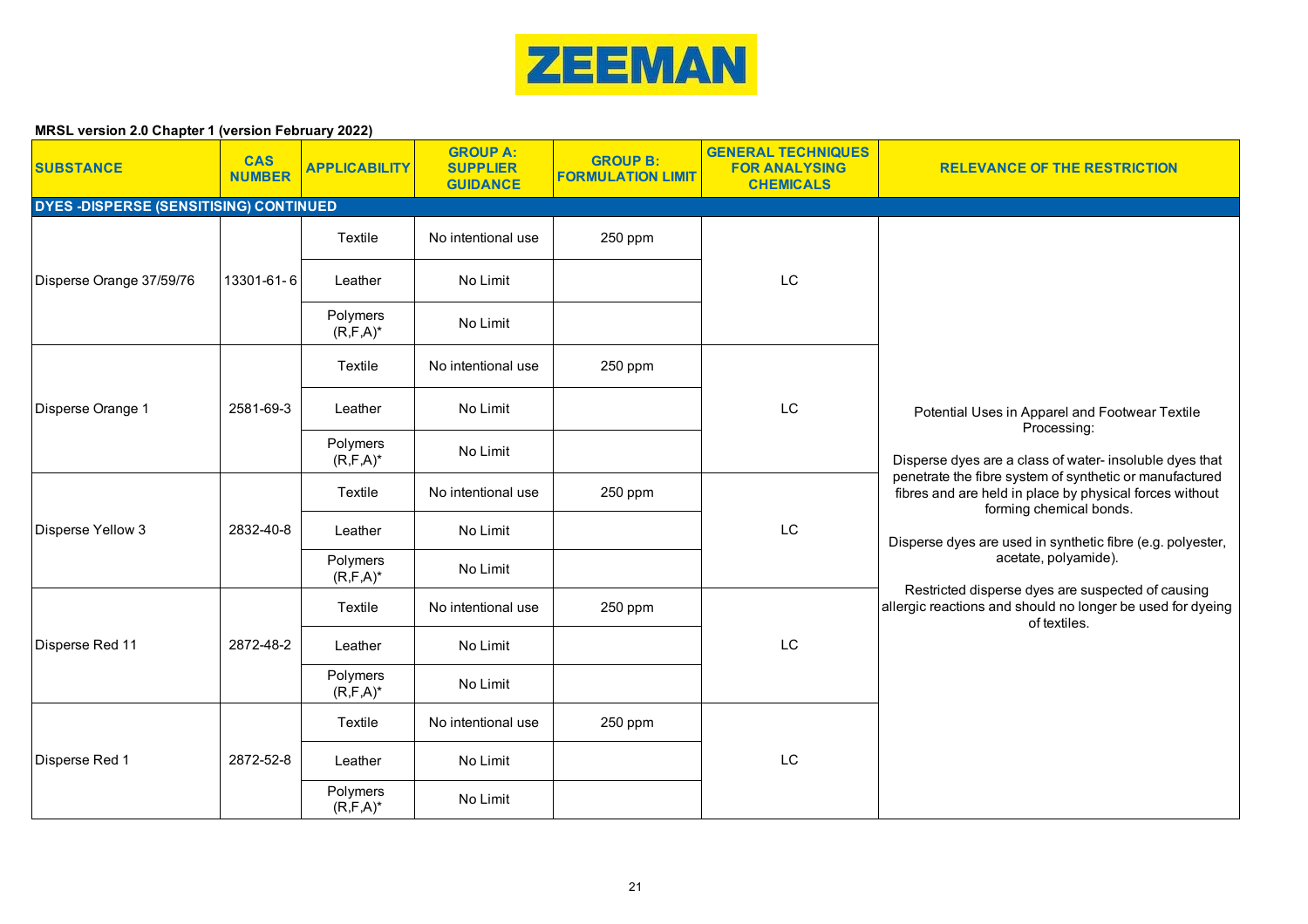

| <b>SUBSTANCE</b>                              | <b>CAS</b><br><b>NUMBER</b> | <b>APPLICABILITY</b>      | <b>GROUP A:</b><br><b>SUPPLIER</b><br><b>GUIDANCE</b> | <b>GROUP B:</b><br><b>FORMULATION LIMIT</b> | <b>GENERAL TECHNIQUES</b><br><b>FOR ANALYSING</b><br><b>CHEMICALS</b> | <b>RELEVANCE OF THE RESTRICTION</b>                                                                                                                                                                                                                                                                                                                                                                                                                                                                |
|-----------------------------------------------|-----------------------------|---------------------------|-------------------------------------------------------|---------------------------------------------|-----------------------------------------------------------------------|----------------------------------------------------------------------------------------------------------------------------------------------------------------------------------------------------------------------------------------------------------------------------------------------------------------------------------------------------------------------------------------------------------------------------------------------------------------------------------------------------|
| <b>DYES -DISPERSE (SENSITISING) CONTINUED</b> |                             |                           |                                                       |                                             |                                                                       |                                                                                                                                                                                                                                                                                                                                                                                                                                                                                                    |
|                                               |                             | Textile                   | No intentional use                                    | 250 ppm                                     |                                                                       |                                                                                                                                                                                                                                                                                                                                                                                                                                                                                                    |
| Disperse Red 17                               | 3179-89-3                   | Leather                   | No Limit                                              |                                             | LC                                                                    |                                                                                                                                                                                                                                                                                                                                                                                                                                                                                                    |
|                                               |                             | Polymers<br>$(R, F, A)^*$ | No Limit                                              |                                             |                                                                       |                                                                                                                                                                                                                                                                                                                                                                                                                                                                                                    |
|                                               |                             | Textile                   | No intentional use                                    | 250 ppm                                     |                                                                       |                                                                                                                                                                                                                                                                                                                                                                                                                                                                                                    |
| Disperse Yellow 49                            | 54824-37-2                  | Leather                   | No Limit                                              |                                             | LC                                                                    | Potential Uses in Apparel and Footwear Textile<br>Processing:<br>Disperse dyes are a class of water- insoluble dyes that<br>penetrate the fibre system of synthetic or manufactured<br>fibres and are held in place by physical forces without<br>forming chemical bonds.<br>Disperse dyes are used in synthetic fibre (e.g. polyester,<br>acetate, polyamide).<br>Restricted disperse dyes are suspected of causing<br>allergic reactions and should no longer be used for dyeing<br>of textiles. |
|                                               |                             | Polymers<br>$(R, F, A)^*$ | No Limit                                              |                                             |                                                                       |                                                                                                                                                                                                                                                                                                                                                                                                                                                                                                    |
|                                               | 3179-90-6                   | Textile                   | No intentional use                                    | 250 ppm                                     | $\mathsf{L}\mathsf{C}$                                                |                                                                                                                                                                                                                                                                                                                                                                                                                                                                                                    |
| Disperse Blue 7                               |                             | Leather                   | No Limit                                              |                                             |                                                                       |                                                                                                                                                                                                                                                                                                                                                                                                                                                                                                    |
|                                               |                             | Polymers<br>$(R, F, A)^*$ | No Limit                                              |                                             |                                                                       |                                                                                                                                                                                                                                                                                                                                                                                                                                                                                                    |
|                                               |                             | Textile                   | No intentional use                                    | 250 ppm                                     |                                                                       |                                                                                                                                                                                                                                                                                                                                                                                                                                                                                                    |
| Disperse Blue 26                              | 3860-63-7                   | Leather                   | No Limit                                              |                                             | LC                                                                    |                                                                                                                                                                                                                                                                                                                                                                                                                                                                                                    |
|                                               |                             | Polymers<br>$(R, F, A)^*$ | No Limit                                              |                                             |                                                                       |                                                                                                                                                                                                                                                                                                                                                                                                                                                                                                    |
|                                               |                             | Textile                   | No intentional use                                    | 250 ppm                                     |                                                                       |                                                                                                                                                                                                                                                                                                                                                                                                                                                                                                    |
| Disperse Yellow 9                             | 6373-73-5                   | Leather                   | No Limit                                              |                                             | LC                                                                    |                                                                                                                                                                                                                                                                                                                                                                                                                                                                                                    |
|                                               |                             | Polymers<br>$(R, F, A)^*$ | No Limit                                              |                                             |                                                                       |                                                                                                                                                                                                                                                                                                                                                                                                                                                                                                    |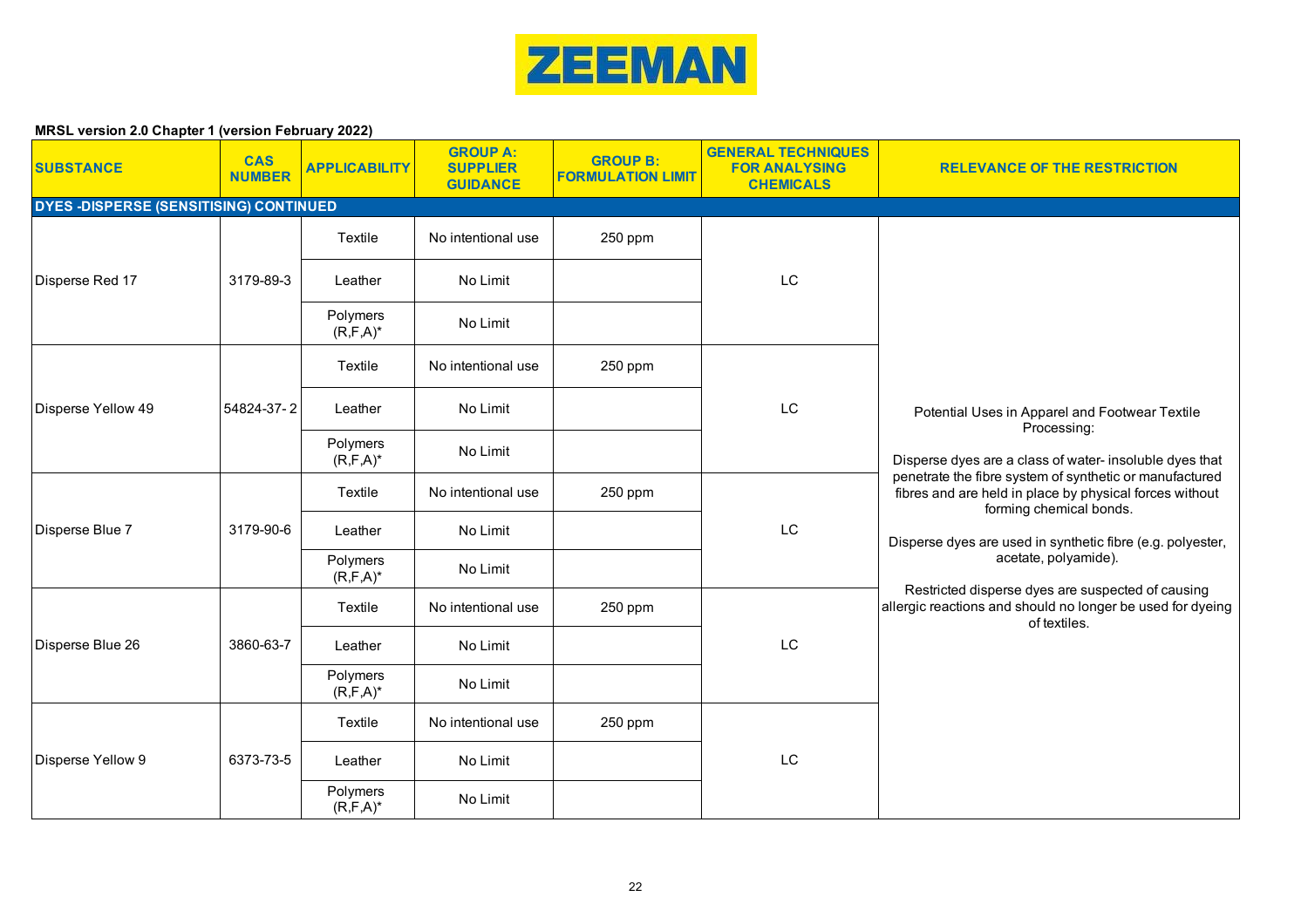

| <b>SUBSTANCE</b>                             | <b>CAS</b><br><b>NUMBER</b> | <b>APPLICABILITY</b>      | <b>GROUP A:</b><br><b>SUPPLIER</b><br><b>GUIDANCE</b> | <b>GROUP B:</b><br><b>FORMULATION LIMIT</b> | <b>GENERAL TECHNIQUES</b><br><b>FOR ANALYSING</b><br><b>CHEMICALS</b> | <b>RELEVANCE OF THE RESTRICTION</b>                                                                                                                                                                                                                                                                                                                                                                               |
|----------------------------------------------|-----------------------------|---------------------------|-------------------------------------------------------|---------------------------------------------|-----------------------------------------------------------------------|-------------------------------------------------------------------------------------------------------------------------------------------------------------------------------------------------------------------------------------------------------------------------------------------------------------------------------------------------------------------------------------------------------------------|
| <b>DYES-DISPERSE (SENSITISING) CONTINUED</b> |                             |                           |                                                       |                                             |                                                                       |                                                                                                                                                                                                                                                                                                                                                                                                                   |
|                                              |                             | Textile                   | No intentional use                                    | 250 ppm                                     |                                                                       |                                                                                                                                                                                                                                                                                                                                                                                                                   |
| Disperse Blue 124                            | 61951-51-7                  | Leather                   | No Limit                                              |                                             | LC                                                                    |                                                                                                                                                                                                                                                                                                                                                                                                                   |
|                                              |                             | Polymers<br>$(R, F, A)^*$ | No Limit                                              |                                             |                                                                       |                                                                                                                                                                                                                                                                                                                                                                                                                   |
| Disperse Blue 35                             | 12222-75-2                  | Textile                   | No intentional use                                    | 250 ppm                                     | <b>LC</b>                                                             | Potential Uses in Apparel and Footwear Textile<br>Processing:                                                                                                                                                                                                                                                                                                                                                     |
|                                              |                             | Leather                   | No Limit                                              |                                             |                                                                       | Disperse dyes are a class of water- insoluble dyes that<br>penetrate the fibre system of synthetic or manufactured<br>fibres and are held in place by physical forces without<br>forming chemical bonds.<br>Disperse dyes are used in synthetic fibre (e.g. polyester,<br>acetate, polyamide).<br>Restricted disperse dyes are suspected of causing<br>allergic reactions and should no longer be used for dyeing |
|                                              |                             | Polymers<br>$(R, F, A)^*$ | No Limit                                              |                                             |                                                                       |                                                                                                                                                                                                                                                                                                                                                                                                                   |
|                                              |                             | Textile                   | No intentional use                                    | 250 ppm                                     |                                                                       |                                                                                                                                                                                                                                                                                                                                                                                                                   |
| Disperse Orange 3                            | 730-40-5                    | Leather                   | No Limit                                              |                                             | LC                                                                    |                                                                                                                                                                                                                                                                                                                                                                                                                   |
|                                              |                             | Polymers<br>$(R, F, A)^*$ | No Limit                                              |                                             |                                                                       | of textiles.                                                                                                                                                                                                                                                                                                                                                                                                      |
|                                              |                             | Textile                   | No intentional use                                    | 250 ppm                                     | LC                                                                    |                                                                                                                                                                                                                                                                                                                                                                                                                   |
| Disperse Blue 35                             | 56524-77-7                  | Leather                   | No Limit                                              |                                             |                                                                       |                                                                                                                                                                                                                                                                                                                                                                                                                   |
|                                              |                             | Polymers<br>$(R, F, A)^*$ | No Limit                                              |                                             |                                                                       |                                                                                                                                                                                                                                                                                                                                                                                                                   |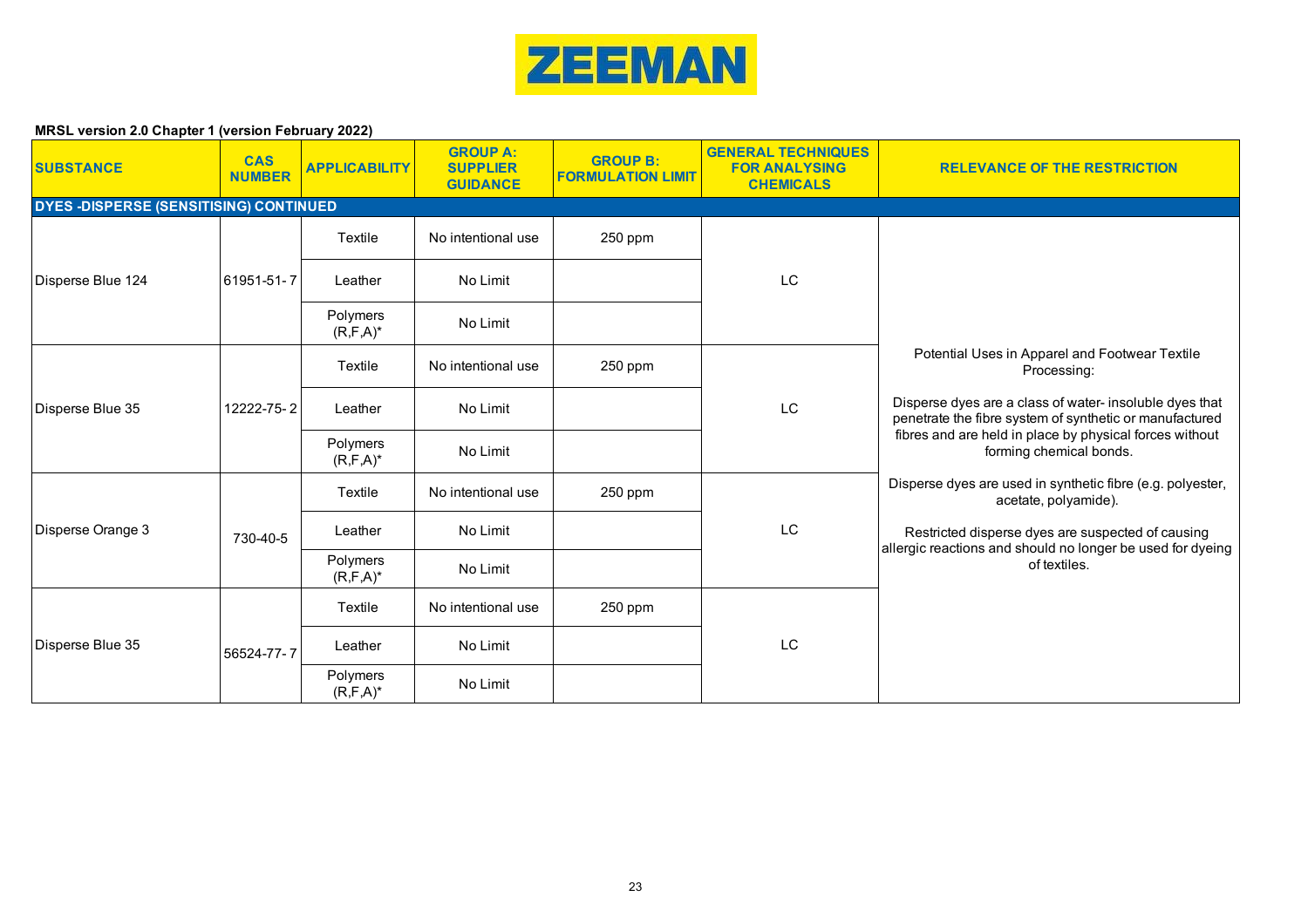

| <b>SUBSTANCE</b>                               | <b>CAS</b><br><b>NUMBER</b> | <b>APPLICABILITY</b>      | <b>GROUP A:</b><br><b>SUPPLIER</b><br><b>GUIDANCE</b> | <b>GROUP B:</b><br><b>FORMULATION LIMIT</b> | <b>GENERAL TECHNIQUES</b><br><b>FOR ANALYSING</b><br><b>CHEMICALS</b> | <b>RELEVANCE OF THE RESTRICTION</b>                                                                             |
|------------------------------------------------|-----------------------------|---------------------------|-------------------------------------------------------|---------------------------------------------|-----------------------------------------------------------------------|-----------------------------------------------------------------------------------------------------------------|
| DYES - NAVY BLUE COLOURANT                     |                             |                           |                                                       |                                             |                                                                       |                                                                                                                 |
|                                                |                             | Textile                   | No intentional use                                    | 250 ppm                                     |                                                                       |                                                                                                                 |
| Component 1: C39H23Cl-<br>CrN7O12S<br>2Na      | 118685-33-<br>9             | Leather                   | No intentional use                                    | 250 ppm                                     | LC                                                                    |                                                                                                                 |
|                                                |                             | Polymers<br>$(R, F, A)^*$ | No intentional use                                    | 250 ppm                                     |                                                                       | Potential Uses in Apparel and Footwear Textile<br>Processing:                                                   |
|                                                |                             | Textile                   | No intentional use                                    | 250 ppm                                     | LC                                                                    | Navy Blue Colourant is regulated and should no longer be<br>used for the dyeing of textiles.                    |
| Component 2: C46 H-<br>30CrN10O20S2<br>3Na     | Not<br>Allocated            | Leather                   | No intentional use                                    | 250 ppm                                     |                                                                       |                                                                                                                 |
|                                                |                             | Polymers<br>$(R, F, A)^*$ | No intentional use                                    | 250 ppm                                     |                                                                       |                                                                                                                 |
| <b>FLAME RETARDANTS</b>                        |                             |                           |                                                       |                                             |                                                                       |                                                                                                                 |
|                                                |                             | Textile                   | No intentional use                                    | 250 ppm                                     | GC-MS                                                                 |                                                                                                                 |
| Octabromodiphenyl ether<br>(OctaBDE)           | 32536-52-0                  | Leather                   | No intentional use                                    | 250 ppm                                     |                                                                       | Potential Uses in Apparel and Footwear Textile<br>Processing:                                                   |
|                                                |                             | Polymers<br>$(R, F, A)^*$ | No intentional use                                    | 250 ppm                                     |                                                                       |                                                                                                                 |
|                                                |                             | Textile                   | No intentional use                                    | 250 ppm                                     |                                                                       | Flame retardant chemicals are rarely used to meet<br>flammability requirements in children's clothing and adult |
| Tris(2-chloroethyl)p hosphate<br>(TCEP)        | 115-96-8                    | Leather                   | No intentional use                                    | 250 ppm                                     | GC-MS                                                                 | products.                                                                                                       |
|                                                |                             | Polymers<br>$(R, F, A)^*$ | No intentional use                                    | 250 ppm                                     |                                                                       | They should no longer be used in apparel and footwear.<br>All Halogenated Flame Retardants are banned from      |
|                                                |                             | Textile                   | No intentional use                                    | 250 ppm                                     | GC-MS                                                                 | intentional use that means including but not exclusive the<br>ones mentioned here;                              |
| Tris(2,3,-dibromopro pyl)-<br>phosphate (TRIS) | 126-72-7                    | Leather                   | No intentional use                                    | 250 ppm                                     |                                                                       |                                                                                                                 |
|                                                |                             | Polymers<br>$(R, F, A)^*$ | No intentional use                                    | 250 ppm                                     |                                                                       |                                                                                                                 |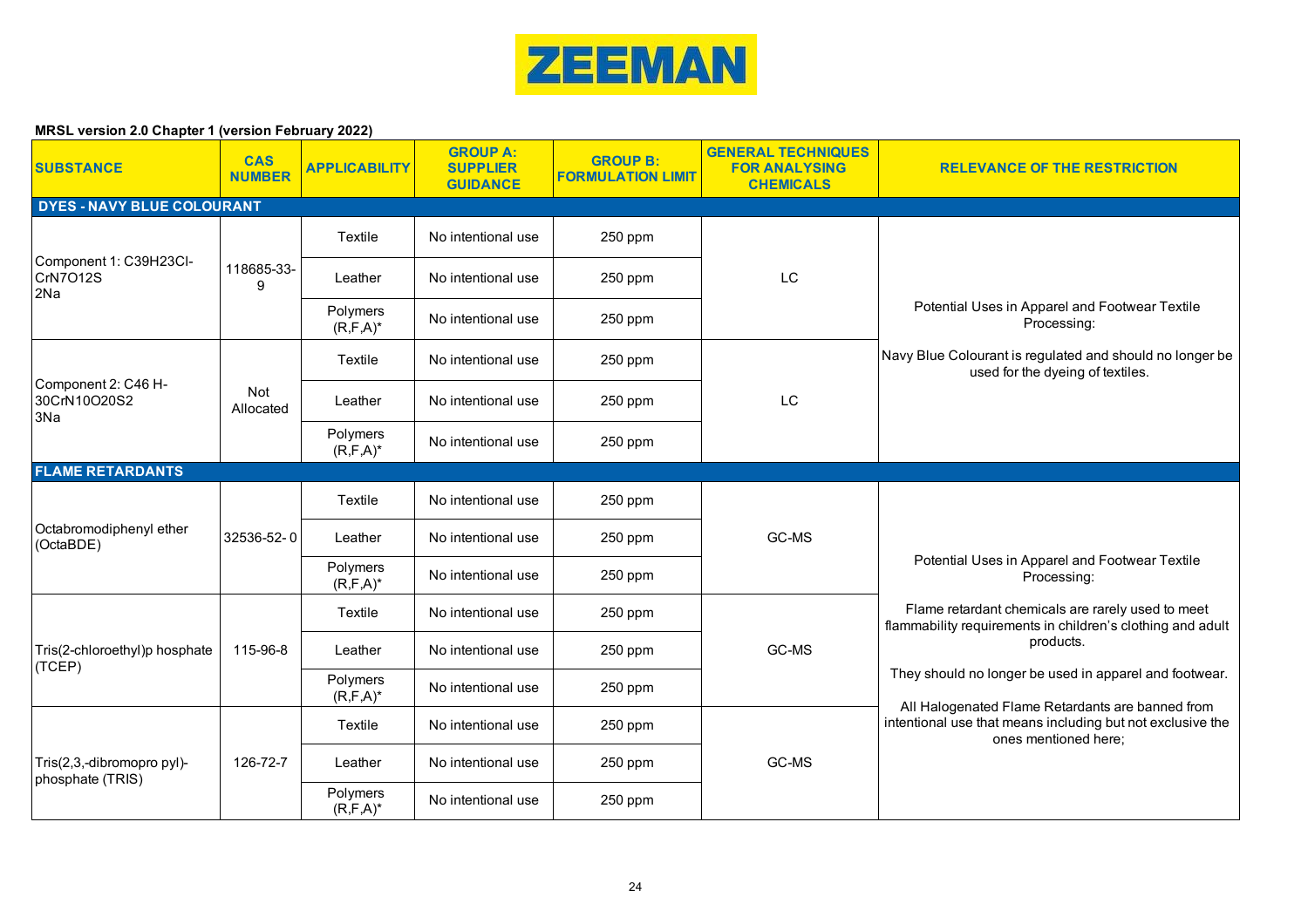

| <b>SUBSTANCE</b>                             | <b>CAS</b><br><b>NUMBER</b> | <b>APPLICABILITY</b>      | <b>GROUP A:</b><br><b>SUPPLIER</b><br><b>GUIDANCE</b> | <b>GROUP B:</b><br><b>FORMULATION LIMIT</b> | <b>GENERAL TECHNIQUES</b><br><b>FOR ANALYSING</b><br><b>CHEMICALS</b> | <b>RELEVANCE OF THE RESTRICTION</b>                                                                                                                                                                                                                                                                                              |
|----------------------------------------------|-----------------------------|---------------------------|-------------------------------------------------------|---------------------------------------------|-----------------------------------------------------------------------|----------------------------------------------------------------------------------------------------------------------------------------------------------------------------------------------------------------------------------------------------------------------------------------------------------------------------------|
| <b>FLAME RETARDANTS CONTINUED</b>            |                             |                           |                                                       |                                             |                                                                       |                                                                                                                                                                                                                                                                                                                                  |
|                                              |                             | Textile                   | No intentional use                                    | 250 ppm                                     |                                                                       |                                                                                                                                                                                                                                                                                                                                  |
| Bis(2,3-dibromoprop<br>yl)phosphate (BIS)    | 5412-25-9                   | Leather                   | No intentional use                                    | 250 ppm                                     | GC-MS                                                                 |                                                                                                                                                                                                                                                                                                                                  |
|                                              |                             | Polymers<br>$(R, F, A)^*$ | No intentional use                                    | 250 ppm                                     |                                                                       |                                                                                                                                                                                                                                                                                                                                  |
|                                              |                             | Textile                   | No intentional use                                    | 250 ppm                                     |                                                                       | Potential Uses in Apparel and Footwear Textile<br>Processing:                                                                                                                                                                                                                                                                    |
| Decabromodiphenyl ether<br>(DecaBDE)         | 1163-19-5                   | Leather                   | No intentional use                                    | 250 ppm                                     | GC-MS                                                                 | Flame retardant chemicals are rarely used to meet<br>flammability requirements in children's clothing and adult<br>products.<br>They should no longer be used in apparel and footwear.<br>All Halogenated Flame Retardants are banned from<br>intentional use that means including but not exclusive the<br>ones mentioned here; |
|                                              |                             | Polymers<br>$(R, F, A)^*$ | No intentional use                                    | 250 ppm                                     |                                                                       |                                                                                                                                                                                                                                                                                                                                  |
|                                              |                             | Textile                   | No intentional use                                    | 250 ppm                                     | GC-MS                                                                 |                                                                                                                                                                                                                                                                                                                                  |
| Pentabromodipheny I ether<br>(PentaBDE)      | 32534-81-9                  | Leather                   | No intentional use                                    | 250 ppm                                     |                                                                       |                                                                                                                                                                                                                                                                                                                                  |
|                                              |                             | Polymers<br>$(R, F, A)^*$ | No intentional use                                    | 250 ppm                                     |                                                                       |                                                                                                                                                                                                                                                                                                                                  |
|                                              |                             | Textile                   | No intentional use                                    | 250 ppm                                     |                                                                       |                                                                                                                                                                                                                                                                                                                                  |
| Tris(1-aziridinyl)pho<br>sphineoxide) (TEPA) | 545-55-1                    | Leather                   | No intentional use                                    | 250 ppm                                     | GC-MS                                                                 |                                                                                                                                                                                                                                                                                                                                  |
|                                              |                             | Polymers<br>$(R, F, A)^*$ | No intentional use                                    | 250 ppm                                     |                                                                       |                                                                                                                                                                                                                                                                                                                                  |
|                                              |                             | Textile                   | No intentional use                                    | 250 ppm                                     |                                                                       |                                                                                                                                                                                                                                                                                                                                  |
| Tetrabromobisphen ol<br>A(TBBPA)             | 79-94-7                     | Leather                   | No intentional use                                    | 250 ppm                                     | GC-MS                                                                 |                                                                                                                                                                                                                                                                                                                                  |
|                                              |                             | Polymers<br>$(R, F, A)^*$ | No intentional use                                    | 250 ppm                                     |                                                                       |                                                                                                                                                                                                                                                                                                                                  |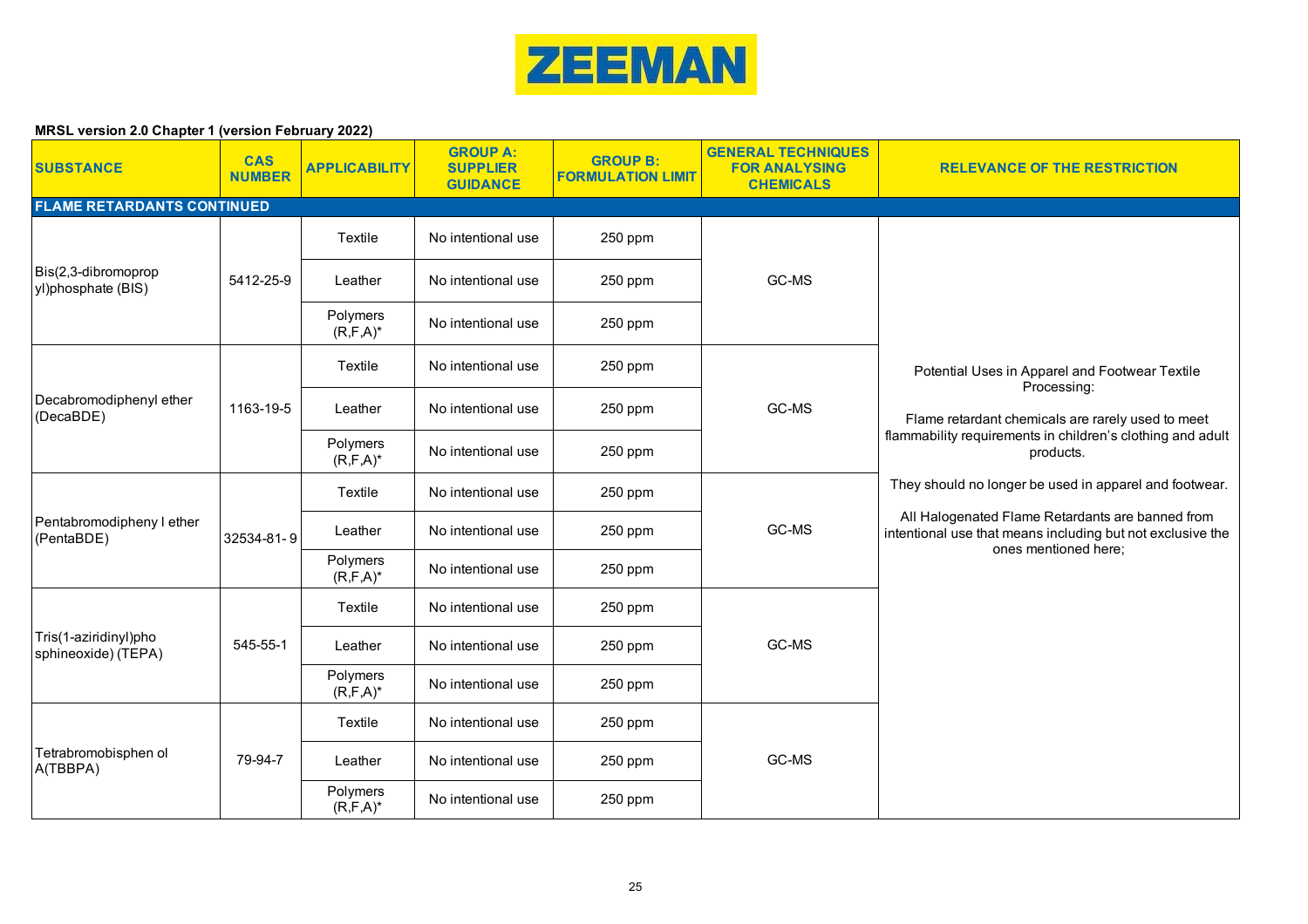

| <b>SUBSTANCE</b>                                 | <b>CAS</b><br><b>NUMBER</b> | <b>APPLICABILITY</b>      | <b>GROUP A:</b><br><b>SUPPLIER</b><br><b>GUIDANCE</b> | <b>GROUP B:</b><br><b>FORMULATION LIMIT</b> | <b>GENERAL TECHNIQUES</b><br><b>FOR ANALYSING</b><br><b>CHEMICALS</b> | <b>RELEVANCE OF THE RESTRICTION</b>                                                                                                                                                                                                                                                                                                                                                               |
|--------------------------------------------------|-----------------------------|---------------------------|-------------------------------------------------------|---------------------------------------------|-----------------------------------------------------------------------|---------------------------------------------------------------------------------------------------------------------------------------------------------------------------------------------------------------------------------------------------------------------------------------------------------------------------------------------------------------------------------------------------|
| <b>FLAME RETARDANTS CONTINUED</b>                |                             |                           |                                                       |                                             |                                                                       |                                                                                                                                                                                                                                                                                                                                                                                                   |
|                                                  |                             | Textile                   | No intentional use                                    | 250 ppm                                     |                                                                       |                                                                                                                                                                                                                                                                                                                                                                                                   |
| Tris(1,3-dichloro-<br>isopropyl)phosphate (TDCP) | 13674-87-8                  | Leather                   | No intentional use                                    | 250 ppm                                     | GC-MS                                                                 |                                                                                                                                                                                                                                                                                                                                                                                                   |
|                                                  |                             | Polymers<br>$(R, F, A)^*$ | No intentional use                                    | 250 ppm                                     |                                                                       |                                                                                                                                                                                                                                                                                                                                                                                                   |
|                                                  |                             | Textile                   | No intentional use                                    | 250 ppm                                     |                                                                       |                                                                                                                                                                                                                                                                                                                                                                                                   |
| Polybromobiphenyls (PBB)                         | 59536-65-1                  | Leather                   | No intentional use                                    | 250 ppm                                     | GC-MS                                                                 | Potential Uses in Apparel and Footwear Textile<br>Processing:<br>Flame retardant chemicals are rarely used to meet<br>flammability requirements in children's clothing and adult<br>products.<br>They should no longer be used in apparel and footwear.<br>All Halogenated Flame Retardants are banned from<br>intentional use that means including but not exclusive the<br>ones mentioned here; |
|                                                  |                             | Polymers<br>$(R, F, A)^*$ | No intentional use                                    | 250 ppm                                     |                                                                       |                                                                                                                                                                                                                                                                                                                                                                                                   |
|                                                  | 3296-90-0                   | Textile                   | No intentional use                                    | 250 ppm                                     | GC-MS                                                                 |                                                                                                                                                                                                                                                                                                                                                                                                   |
| 2,2-bis(bromomethy I)-1,3-<br>propanediol (BBMP) |                             | Leather                   | No intentional use                                    | 250 ppm                                     |                                                                       |                                                                                                                                                                                                                                                                                                                                                                                                   |
|                                                  |                             | Polymers<br>$(R, F, A)^*$ | No intentional use                                    | 250 ppm                                     |                                                                       |                                                                                                                                                                                                                                                                                                                                                                                                   |
|                                                  |                             | Textile                   | No intentional use                                    | 250 ppm                                     |                                                                       |                                                                                                                                                                                                                                                                                                                                                                                                   |
| Hexabromocyclodec<br>ane(HBCDD)                  | 3194-55-6                   | Leather                   | No intentional use                                    | 250 ppm                                     | GC-MS                                                                 |                                                                                                                                                                                                                                                                                                                                                                                                   |
|                                                  |                             | Polymers<br>$(R, F, A)^*$ | No intentional use                                    | 250 ppm                                     |                                                                       |                                                                                                                                                                                                                                                                                                                                                                                                   |
|                                                  | 10043-35-                   | Textile                   | No intentional use                                    | 250 ppm                                     | GC-MS                                                                 |                                                                                                                                                                                                                                                                                                                                                                                                   |
| Boric acid                                       | 3 11113-50-<br>$\mathbf 1$  | Leather                   | No intentional use                                    | 250 ppm                                     |                                                                       |                                                                                                                                                                                                                                                                                                                                                                                                   |
|                                                  |                             | Polymers<br>$(R, F, A)^*$ | No intentional use                                    | 250 ppm                                     |                                                                       |                                                                                                                                                                                                                                                                                                                                                                                                   |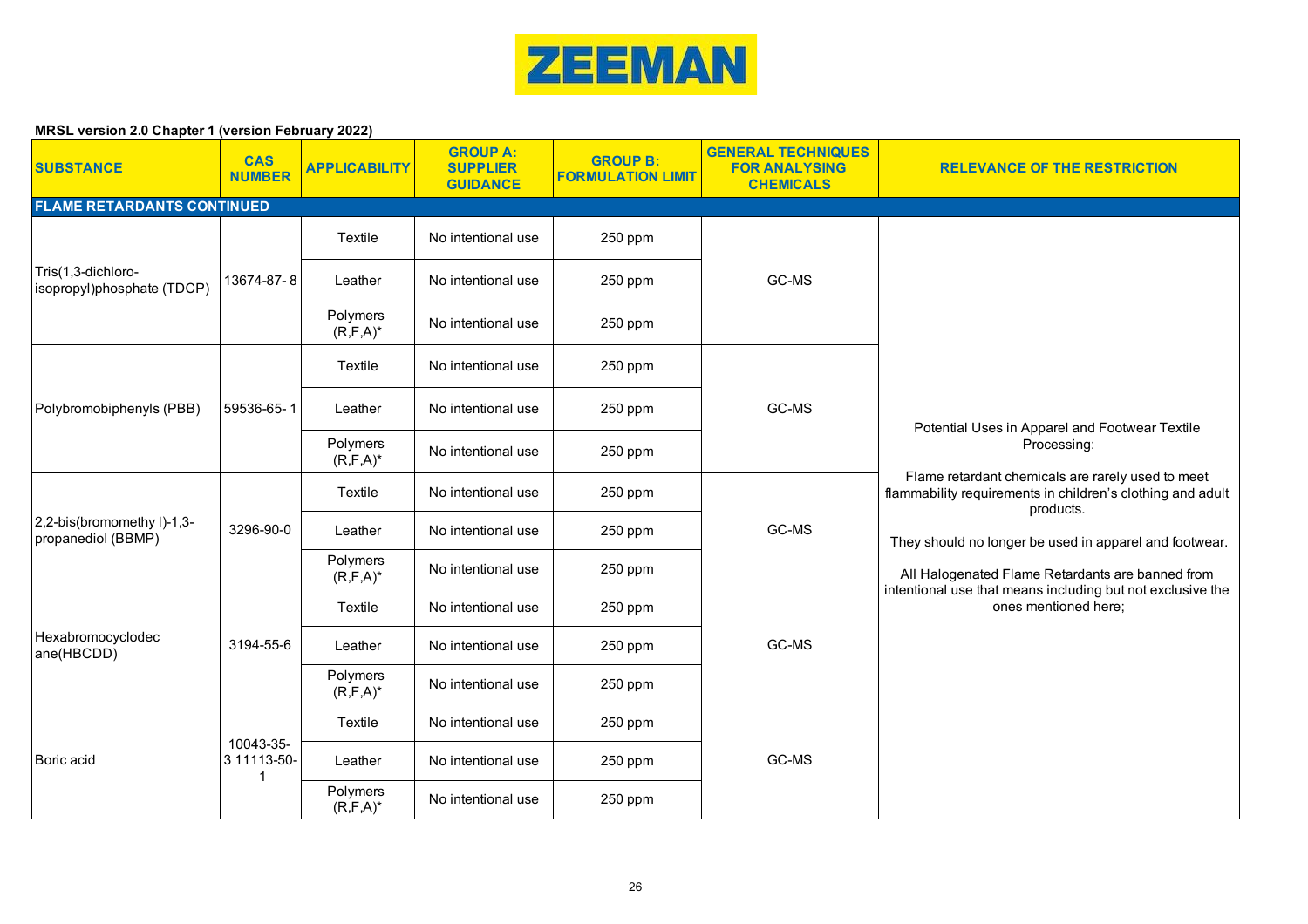

| <b>SUBSTANCE</b>                   | <b>CAS</b><br><b>NUMBER</b> | <b>APPLICABILITY</b>      | <b>GROUP A:</b><br><b>SUPPLIER</b><br><b>GUIDANCE</b> | <b>GROUP B:</b><br><b>FORMULATION LIMIT</b> | <b>GENERAL TECHNIQUES</b><br><b>FOR ANALYSING</b><br><b>CHEMICALS</b> | <b>RELEVANCE OF THE RESTRICTION</b>                                                                                                                                                                                                                                                                                                                                                      |
|------------------------------------|-----------------------------|---------------------------|-------------------------------------------------------|---------------------------------------------|-----------------------------------------------------------------------|------------------------------------------------------------------------------------------------------------------------------------------------------------------------------------------------------------------------------------------------------------------------------------------------------------------------------------------------------------------------------------------|
| <b>FLAME RETARDANTS CONTINUED</b>  |                             |                           |                                                       |                                             |                                                                       |                                                                                                                                                                                                                                                                                                                                                                                          |
|                                    |                             | Textile                   | No intentional use                                    | 250 ppm                                     |                                                                       |                                                                                                                                                                                                                                                                                                                                                                                          |
| Decabromobiphenyl<br>(DecaBB)      | 13654-09-6                  | Leather                   | No intentional use                                    | 250 ppm                                     | GC-MS                                                                 |                                                                                                                                                                                                                                                                                                                                                                                          |
|                                    |                             | Polymers<br>$(R, F, A)^*$ | No intentional use                                    | 250 ppm                                     |                                                                       |                                                                                                                                                                                                                                                                                                                                                                                          |
|                                    |                             | Textile                   | No intentional use                                    | 250 ppm                                     |                                                                       |                                                                                                                                                                                                                                                                                                                                                                                          |
| Disodium tetraborate,<br>anhydrous | 1303-96-4<br>1330-43-4      | Leather                   | No intentional use                                    | 250 ppm                                     | GC-MS                                                                 | Potential Uses in Apparel and Footwear Textile<br>Processing:<br>Flame retardant chemicals are rarely used to meet<br>flammability requirements in children's clothing and adult<br>products.<br>They should no longer be used in apparel and footwear.<br>All Halogenated Flame Retardants are banned from<br>intentional use that means including but not exclusive the<br>list below; |
|                                    |                             | Polymers<br>$(R, F, A)^*$ | No intentional use                                    | 250 ppm                                     |                                                                       |                                                                                                                                                                                                                                                                                                                                                                                          |
|                                    | 12008-41-2                  | Textile                   | No intentional use                                    | 250 ppm                                     | GC-MS                                                                 |                                                                                                                                                                                                                                                                                                                                                                                          |
| Disodium octaborate                |                             | Leather                   | No intentional use                                    | 250 ppm                                     |                                                                       |                                                                                                                                                                                                                                                                                                                                                                                          |
|                                    |                             | Polymers<br>$(R, F, A)^*$ | No intentional use                                    | 250 ppm                                     |                                                                       |                                                                                                                                                                                                                                                                                                                                                                                          |
|                                    |                             | Textile                   | No intentional use                                    | 250 ppm                                     |                                                                       |                                                                                                                                                                                                                                                                                                                                                                                          |
| Dibromopropylether                 | 21850-44-2                  | Leather                   | No intentional use                                    | 250 ppm                                     | GC-MS                                                                 |                                                                                                                                                                                                                                                                                                                                                                                          |
|                                    |                             | Polymers<br>$(R, F, A)^*$ | No intentional use                                    | 250 ppm                                     |                                                                       |                                                                                                                                                                                                                                                                                                                                                                                          |
|                                    |                             | Textile                   | No intentional use                                    | 250 ppm                                     |                                                                       |                                                                                                                                                                                                                                                                                                                                                                                          |
| Diboron trioxide                   | 1303-86-2                   | Leather                   | No intentional use                                    | 250 ppm                                     | GC-MS                                                                 |                                                                                                                                                                                                                                                                                                                                                                                          |
|                                    |                             | Polymers<br>$(R, F, A)^*$ | No intentional use                                    | 250 ppm                                     |                                                                       |                                                                                                                                                                                                                                                                                                                                                                                          |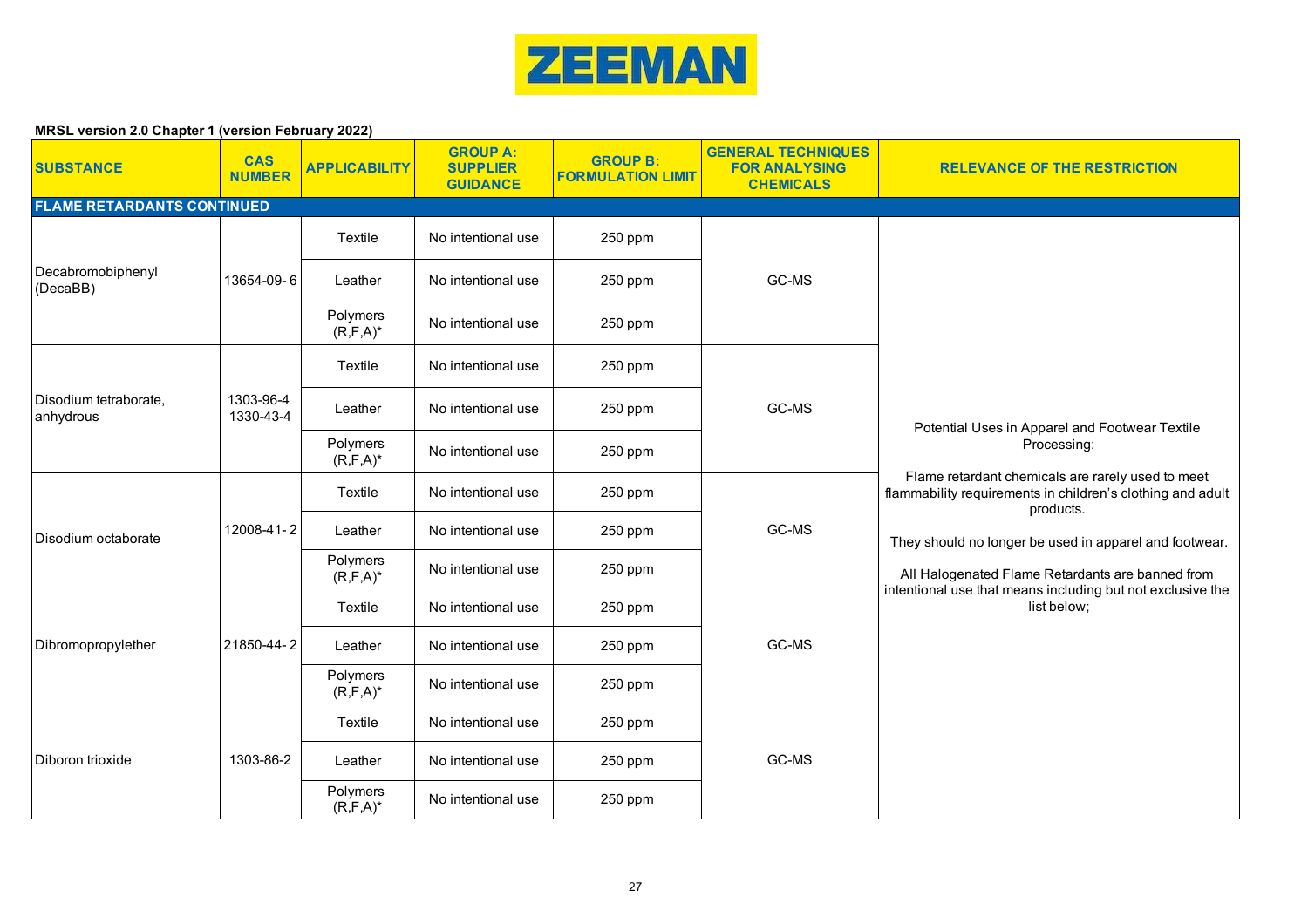

| <b>SUBSTANCE</b>                        | <b>CAS</b><br><b>NUMBER</b> | <b>APPLICABILITY</b>      | <b>GROUP A:</b><br><b>SUPPLIER</b><br><b>GUIDANCE</b> | <b>GROUP B:</b><br><b>FORMULATION LIMIT</b> | <b>GENERAL TECHNIQUES</b><br><b>FOR ANALYSING</b><br><b>CHEMICALS</b> | <b>RELEVANCE OF THE RESTRICTION</b>                                                                                                                                                                                                                                                                                                                                                               |
|-----------------------------------------|-----------------------------|---------------------------|-------------------------------------------------------|---------------------------------------------|-----------------------------------------------------------------------|---------------------------------------------------------------------------------------------------------------------------------------------------------------------------------------------------------------------------------------------------------------------------------------------------------------------------------------------------------------------------------------------------|
| <b>FLAME RETARDANTS CONTINUED</b>       |                             |                           |                                                       |                                             |                                                                       |                                                                                                                                                                                                                                                                                                                                                                                                   |
|                                         |                             | Textile                   | No intentional use                                    | 250 ppm                                     | GC-MS                                                                 |                                                                                                                                                                                                                                                                                                                                                                                                   |
| Heptabromodipheny I ether<br>(HeptaBDE) | 68928-80-3                  | Leather                   | No intentional use                                    | 250 ppm                                     |                                                                       |                                                                                                                                                                                                                                                                                                                                                                                                   |
|                                         |                             | Polymers<br>$(R, F, A)^*$ | No intentional use                                    | 250 ppm                                     |                                                                       |                                                                                                                                                                                                                                                                                                                                                                                                   |
|                                         |                             | Textile                   | No intentional use                                    | 250 ppm                                     | GC-MS                                                                 |                                                                                                                                                                                                                                                                                                                                                                                                   |
| Dibromobiphenyls (DiBB)                 | Multiple                    | Leather                   | No intentional use                                    | 250 ppm                                     |                                                                       | Potential Uses in Apparel and Footwear Textile<br>Processing:<br>Flame retardant chemicals are rarely used to meet<br>flammability requirements in children's clothing and adult<br>products.<br>They should no longer be used in apparel and footwear.<br>All Halogenated Flame Retardants are banned from<br>intentional use that means including but not exclusive the<br>ones mentioned here; |
|                                         |                             | Polymers<br>$(R, F, A)^*$ | No intentional use                                    | 250 ppm                                     |                                                                       |                                                                                                                                                                                                                                                                                                                                                                                                   |
|                                         | Multiple                    | Textile                   | No intentional use                                    | 250 ppm                                     | GC-MS                                                                 |                                                                                                                                                                                                                                                                                                                                                                                                   |
| Monobromodiphenyl ethers<br>(MonoBDEs)  |                             | Leather                   | No intentional use                                    | 250 ppm                                     |                                                                       |                                                                                                                                                                                                                                                                                                                                                                                                   |
|                                         |                             | Polymers<br>$(R, F, A)^*$ | No intentional use                                    | 250 ppm                                     |                                                                       |                                                                                                                                                                                                                                                                                                                                                                                                   |
|                                         |                             | Textile                   | No intentional use                                    | 250 ppm                                     |                                                                       |                                                                                                                                                                                                                                                                                                                                                                                                   |
| Monobromobiphenyl s<br>(MonoBB)         | Multiple                    | Leather                   | No intentional use                                    | 250 ppm                                     | GC-MS                                                                 |                                                                                                                                                                                                                                                                                                                                                                                                   |
|                                         |                             | Polymers<br>$(R, F, A)^*$ | No intentional use                                    | 250 ppm                                     |                                                                       |                                                                                                                                                                                                                                                                                                                                                                                                   |
|                                         |                             | Textile                   | No intentional use                                    | 250 ppm                                     | GC-MS                                                                 |                                                                                                                                                                                                                                                                                                                                                                                                   |
| Hexabromodiphenyl ether<br>(HexaBDE)    | 36483-60-0                  | Leather                   | No intentional use                                    | 250 ppm                                     |                                                                       |                                                                                                                                                                                                                                                                                                                                                                                                   |
|                                         |                             | Polymers<br>$(R, F, A)^*$ | No intentional use                                    | 250 ppm                                     |                                                                       |                                                                                                                                                                                                                                                                                                                                                                                                   |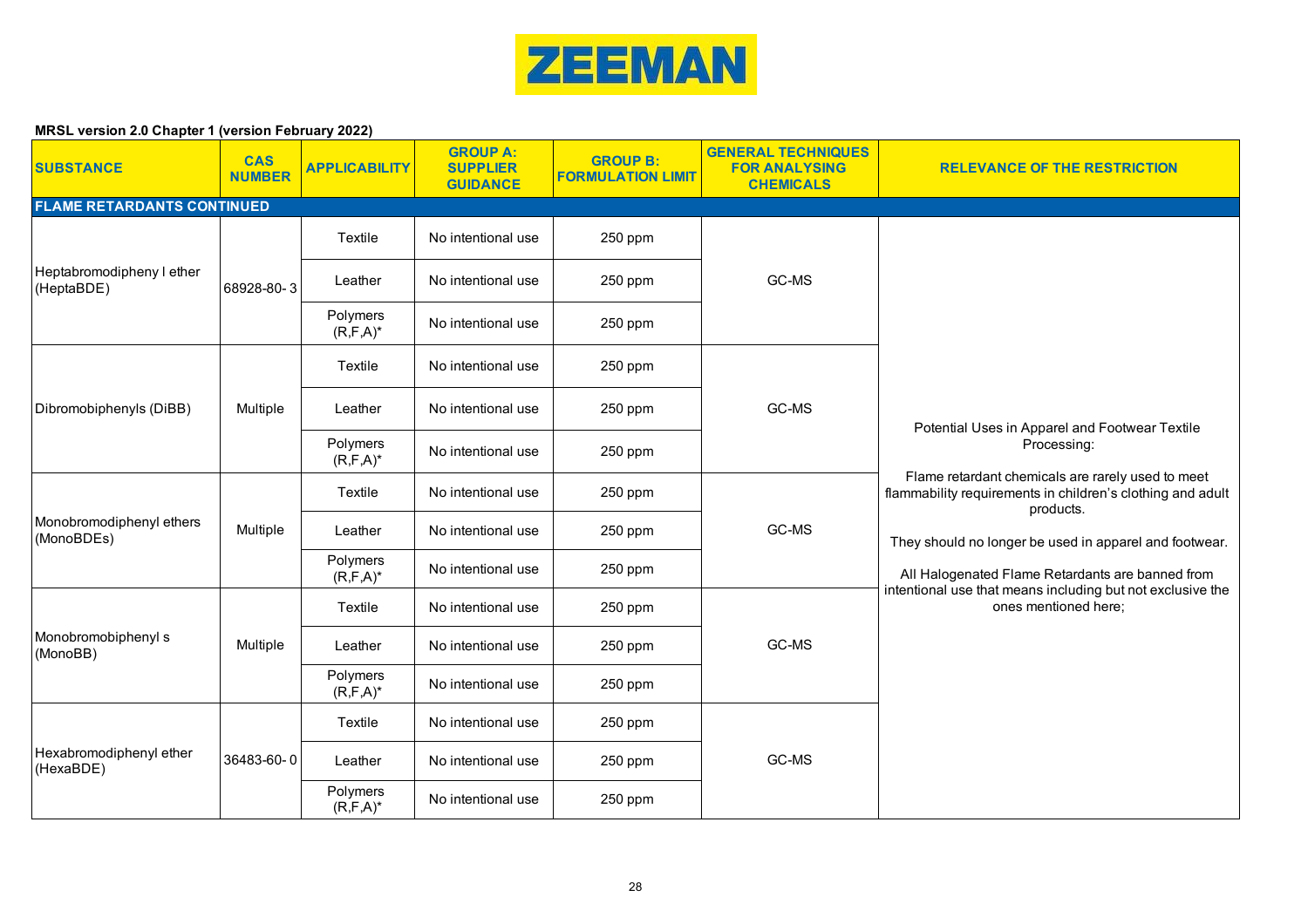

| <b>SUBSTANCE</b>                           | <b>CAS</b><br><b>NUMBER</b> | <b>APPLICABILITY</b>      | <b>GROUP A:</b><br><b>SUPPLIER</b><br><b>GUIDANCE</b> | <b>GROUP B:</b><br><b>FORMULATION LIMIT</b> | <b>GENERAL TECHNIQUES</b><br><b>FOR ANALYSING</b><br><b>CHEMICALS</b> | <b>RELEVANCE OF THE RESTRICTION</b>                                                                                                                                                                                                                                                                                                                                                               |
|--------------------------------------------|-----------------------------|---------------------------|-------------------------------------------------------|---------------------------------------------|-----------------------------------------------------------------------|---------------------------------------------------------------------------------------------------------------------------------------------------------------------------------------------------------------------------------------------------------------------------------------------------------------------------------------------------------------------------------------------------|
| <b>FLAME RETARDANTS CONTINUED</b>          |                             |                           |                                                       |                                             |                                                                       |                                                                                                                                                                                                                                                                                                                                                                                                   |
|                                            |                             | Textile                   | No intentional use                                    | 250 ppm                                     |                                                                       |                                                                                                                                                                                                                                                                                                                                                                                                   |
| Nonabromobiphenyl s<br>(NonaBB)            | Multiple                    | Leather                   | No intentional use                                    | 250 ppm                                     | GC-MS                                                                 |                                                                                                                                                                                                                                                                                                                                                                                                   |
|                                            |                             | Polymers<br>$(R, F, A)^*$ | No intentional use                                    | 250 ppm                                     |                                                                       |                                                                                                                                                                                                                                                                                                                                                                                                   |
|                                            |                             | Textile                   | No intentional use                                    | 250 ppm                                     |                                                                       |                                                                                                                                                                                                                                                                                                                                                                                                   |
| Nonabromodiphenyl ether<br>(NonaBDE)       | 63936-56-1                  | Leather                   | No intentional use                                    | 250 ppm                                     | GC-MS                                                                 | Potential Uses in Apparel and Footwear Textile<br>Processing:<br>Flame retardant chemicals are rarely used to meet<br>flammability requirements in children's clothing and adult<br>products.<br>They should no longer be used in apparel and footwear.<br>All Halogenated Flame Retardants are banned from<br>intentional use that means including but not exclusive the<br>ones mentioned here; |
|                                            |                             | Polymers<br>$(R, F, A)^*$ | No intentional use                                    | 250 ppm                                     |                                                                       |                                                                                                                                                                                                                                                                                                                                                                                                   |
| Polybromobiphenyls                         | 59536-65-1                  | Textile                   | No intentional use                                    | 250 ppm                                     | GC-MS                                                                 |                                                                                                                                                                                                                                                                                                                                                                                                   |
| (Polybrominated biphenyls)<br>(PBBs)       |                             | Leather                   | No intentional use                                    | 250 ppm                                     |                                                                       |                                                                                                                                                                                                                                                                                                                                                                                                   |
|                                            |                             | Polymers<br>$(R, F, A)^*$ | No intentional use                                    | 250 ppm                                     |                                                                       |                                                                                                                                                                                                                                                                                                                                                                                                   |
|                                            |                             | Textile                   | No intentional use                                    | 250 ppm                                     |                                                                       |                                                                                                                                                                                                                                                                                                                                                                                                   |
| Octabromobiphenyl s<br>(OctaBB)            | Multiple                    | Leather                   | No intentional use                                    | 250 ppm                                     | GC-MS                                                                 |                                                                                                                                                                                                                                                                                                                                                                                                   |
|                                            |                             | Polymers<br>$(R, F, A)^*$ | No intentional use                                    | 250 ppm                                     |                                                                       |                                                                                                                                                                                                                                                                                                                                                                                                   |
|                                            |                             | Textile                   | No intentional use                                    | 250 ppm                                     | GC-MS                                                                 |                                                                                                                                                                                                                                                                                                                                                                                                   |
| Tetraboron disodium<br>heptaoxide, hydrate | 12267-73-1                  | Leather                   | No intentional use                                    | 250 ppm                                     |                                                                       |                                                                                                                                                                                                                                                                                                                                                                                                   |
|                                            |                             | Polymers<br>$(R, F, A)^*$ | No intentional use                                    | 250 ppm                                     |                                                                       |                                                                                                                                                                                                                                                                                                                                                                                                   |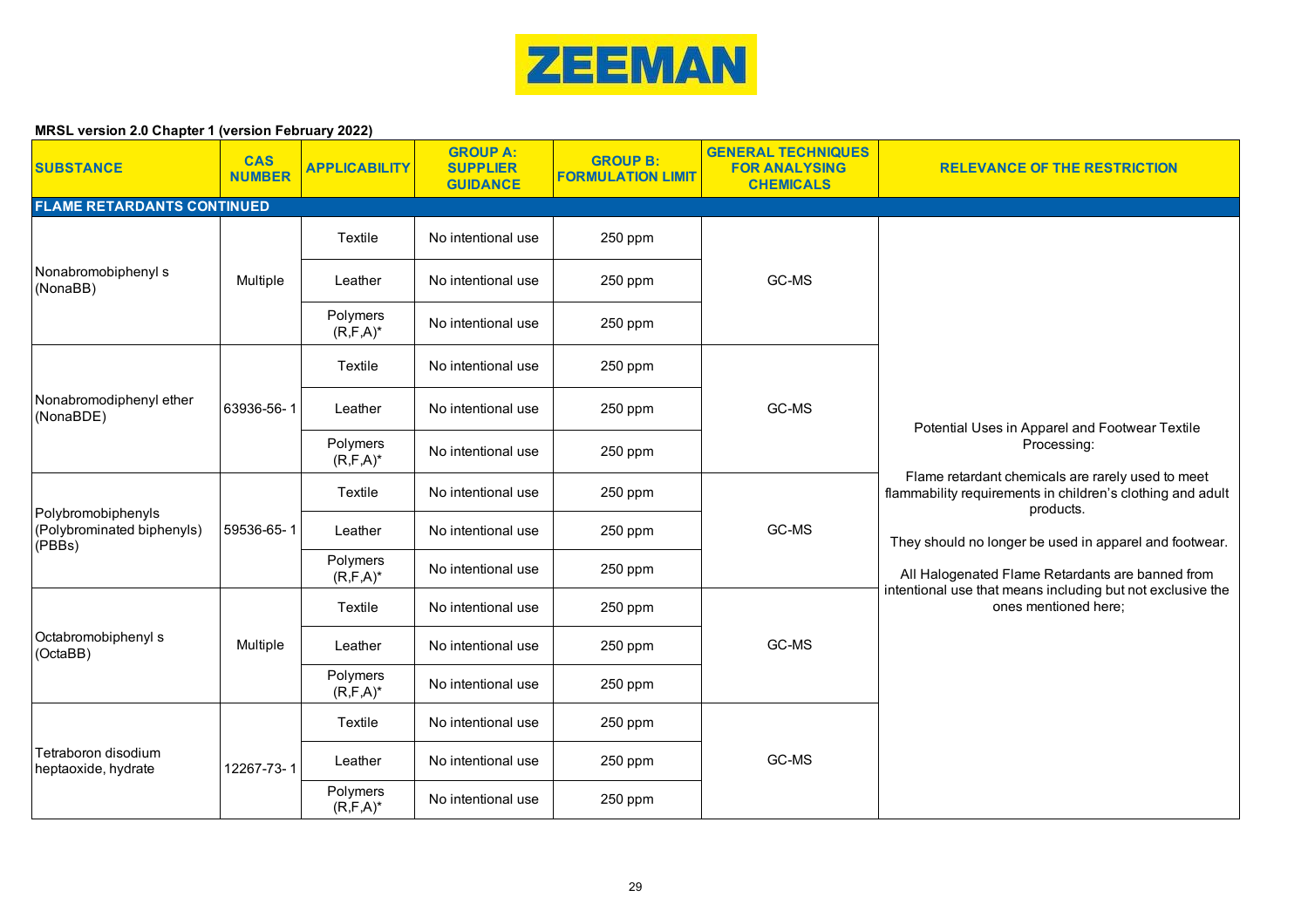

| <b>SUBSTANCE</b>                                  | <b>CAS</b><br><b>NUMBER</b> | <b>APPLICABILITY</b>      | <b>GROUP A:</b><br><b>SUPPLIER</b><br><b>GUIDANCE</b> | <b>GROUP B:</b><br><b>FORMULATION LIMIT</b> | <b>GENERAL TECHNIQUES</b><br><b>FOR ANALYSING</b><br><b>CHEMICALS</b> | <b>RELEVANCE OF THE RESTRICTION</b>                                                                                                                                                                                                                 |  |
|---------------------------------------------------|-----------------------------|---------------------------|-------------------------------------------------------|---------------------------------------------|-----------------------------------------------------------------------|-----------------------------------------------------------------------------------------------------------------------------------------------------------------------------------------------------------------------------------------------------|--|
| <b>FLAME RETARDANTS CONTINUED</b>                 |                             |                           |                                                       |                                             |                                                                       |                                                                                                                                                                                                                                                     |  |
|                                                   |                             | Textile                   | No intentional use                                    | 250 ppm                                     |                                                                       |                                                                                                                                                                                                                                                     |  |
| Tetrabromodiphenyl ether<br>(TetraBDE)            | 40088-47-9                  | Leather                   | No intentional use                                    | 250 ppm                                     | GC-MS                                                                 |                                                                                                                                                                                                                                                     |  |
|                                                   |                             | Polymers<br>$(R, F, A)^*$ | No intentional use                                    | 250 ppm                                     |                                                                       | Potential Uses in Apparel and Footwear Textile<br>Processing:                                                                                                                                                                                       |  |
|                                                   |                             | Textile                   | No intentional use                                    | 250 ppm                                     | GC-MS                                                                 | Flame retardant chemicals are rarely used to meet<br>flammability requirements in children's clothing and adult                                                                                                                                     |  |
| Tribromodiphenylet hers<br>(TriBDEs)              | Multiple                    | Leather                   | No intentional use                                    | 250 ppm                                     |                                                                       | products.                                                                                                                                                                                                                                           |  |
|                                                   |                             | Polymers<br>$(R, F, A)^*$ | No intentional use                                    | 250 ppm                                     |                                                                       | They should no longer be used in apparel and footwear.<br>All Halogenated Flame Retardants are banned from                                                                                                                                          |  |
|                                                   | 13674-84-5                  | Textile                   | No intentional use                                    | 250 ppm                                     | GC-MS                                                                 | intentional use that means including but not exclusive the<br>ones mentioned here;                                                                                                                                                                  |  |
| Tris-(2-chloro-1-met<br>hylethyl)phosphate (TCPP) |                             | Leather                   | No intentional use                                    | 250 ppm                                     |                                                                       |                                                                                                                                                                                                                                                     |  |
|                                                   |                             | Polymers<br>$(R, F, A)^*$ | No intentional use                                    | 250 ppm                                     |                                                                       |                                                                                                                                                                                                                                                     |  |
| <b>GLYCOLS/ GLYCOLS ETHERS</b>                    |                             |                           |                                                       |                                             |                                                                       |                                                                                                                                                                                                                                                     |  |
|                                                   |                             | Textile                   | No intentional use                                    | 50 ppm                                      |                                                                       |                                                                                                                                                                                                                                                     |  |
| Ethylene glycol dimethylether                     | 110-71-4                    | Leather                   | No intentional use                                    | 50 ppm                                      | High-performance liquid<br>chromatography (HPLC),<br>LC-MS            | Potential Uses in Apparel and Footwear Textile<br>Processing:<br>In apparel and footwear, glycols have a wide range of<br>uses including as solvents for finishing/ cleaning, printing<br>agents, and dissolving/diluting fats, oils, and adhesives |  |
|                                                   |                             | Polymers<br>$(R, F, A)^*$ | No intentional use                                    | 50 ppm                                      |                                                                       |                                                                                                                                                                                                                                                     |  |
|                                                   |                             | Textile                   | No intentional use                                    | 50 ppm                                      | High-performance liquid<br>chromatography (HPLC),<br>LC-MS            |                                                                                                                                                                                                                                                     |  |
| 2-methoxyethylacetate                             | 110-49-6                    | Leather                   | No intentional use                                    | 50 ppm                                      |                                                                       | (e.g. in degreasing or cleaning operations).                                                                                                                                                                                                        |  |
|                                                   |                             | Polymers<br>$(R, F, A)^*$ | No intentional use                                    | 50 ppm                                      |                                                                       |                                                                                                                                                                                                                                                     |  |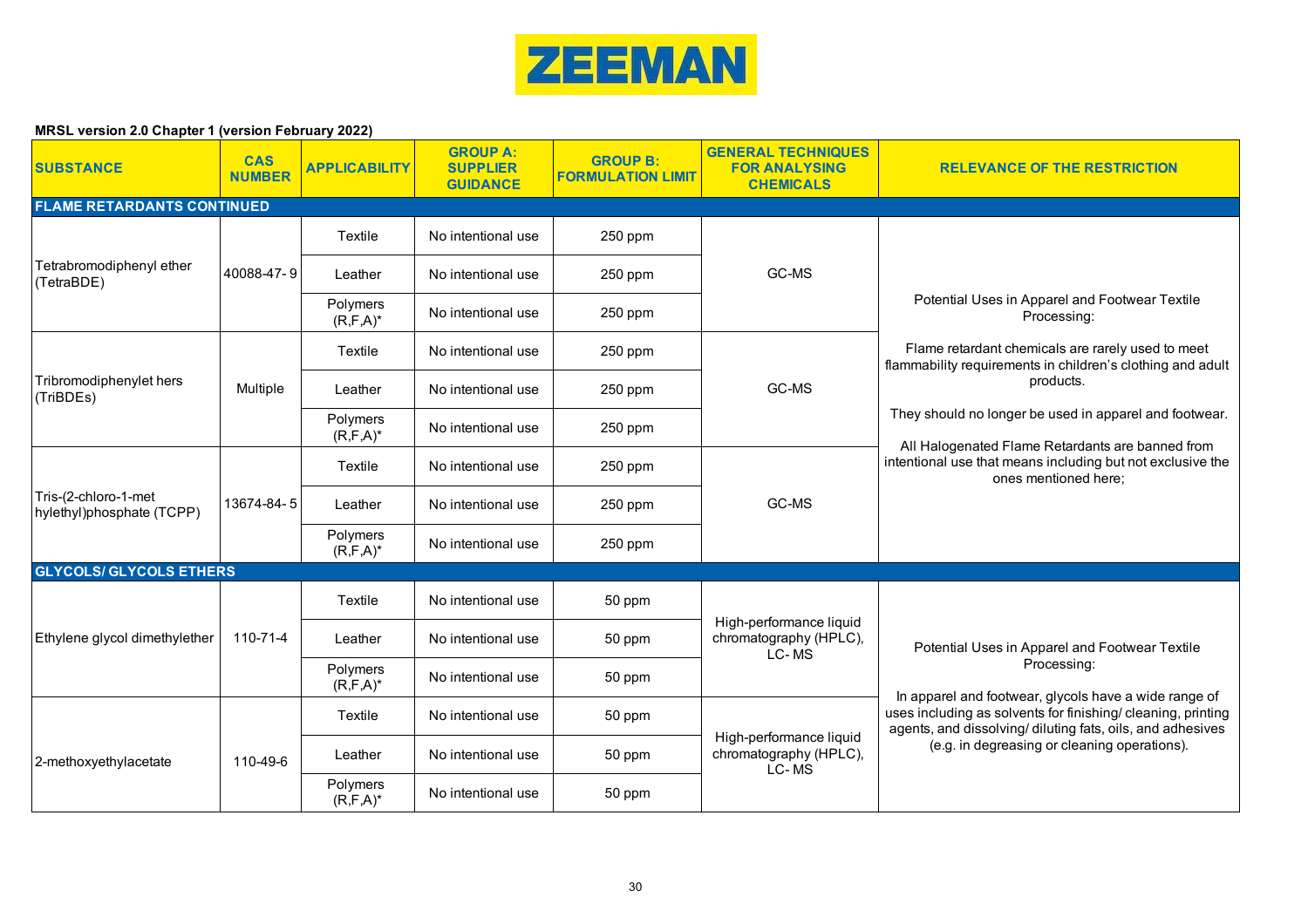

| <b>SUBSTANCE</b>                         | <b>CAS</b><br><b>NUMBER</b> | <b>APPLICABILITY</b>      | <b>GROUP A:</b><br><b>SUPPLIER</b><br><b>GUIDANCE</b> | <b>GROUP B:</b><br><b>FORMULATION LIMIT</b> | <b>GENERAL TECHNIQUES</b><br><b>FOR ANALYSING</b><br><b>CHEMICALS</b> | <b>RELEVANCE OF THE RESTRICTION</b>                                                                                                                                                                                                 |
|------------------------------------------|-----------------------------|---------------------------|-------------------------------------------------------|---------------------------------------------|-----------------------------------------------------------------------|-------------------------------------------------------------------------------------------------------------------------------------------------------------------------------------------------------------------------------------|
| <b>GLYCOLS/ GLYCOLS ETHERS CONTINUED</b> |                             |                           |                                                       |                                             |                                                                       |                                                                                                                                                                                                                                     |
|                                          |                             | Textile                   | No intentional use                                    | 50 ppm                                      | High-performance liquid<br>chromatography (HPLC),<br>LC-MS            |                                                                                                                                                                                                                                     |
| 2-ethoxyethanoL                          | 110-80-5                    | Leather                   | No intentional use                                    | 50 ppm                                      |                                                                       |                                                                                                                                                                                                                                     |
|                                          |                             | Polymers<br>$(R, F, A)^*$ | No intentional use                                    | 50 ppm                                      |                                                                       |                                                                                                                                                                                                                                     |
|                                          |                             | Textile                   | No intentional use                                    | 50 ppm                                      |                                                                       |                                                                                                                                                                                                                                     |
| 2-methoxyethanol                         | 109-86-4                    | Leather                   | No intentional use                                    | 50 ppm                                      | High-performance liquid<br>chromatography (HPLC),<br>LC-MS            | Potential Uses in Apparel and Footwear Textile                                                                                                                                                                                      |
|                                          |                             | Polymers<br>$(R, F, A)^*$ | No intentional use                                    | 50 ppm                                      |                                                                       |                                                                                                                                                                                                                                     |
|                                          |                             | Textile                   | No intentional use                                    | 50 ppm                                      | High-performance liquid<br>chromatography (HPLC),<br>LC-MS            | Processing:                                                                                                                                                                                                                         |
| Bis(2-methoxyethyl)-ether                | 111-96-6                    | Leather                   | No intentional use                                    | 50 ppm                                      |                                                                       | In apparel and footwear, glycols have a wide range of<br>uses including as solvents for finishing/ cleaning, printing<br>agents, and dissolving/ diluting fats, oils, and adhesives<br>(e.g. in degreasing or cleaning operations). |
|                                          |                             | Polymers<br>$(R, F, A)^*$ | No intentional use                                    | 50 ppm                                      |                                                                       |                                                                                                                                                                                                                                     |
|                                          |                             | Textile                   | No intentional use                                    | 50 ppm                                      |                                                                       |                                                                                                                                                                                                                                     |
| 2-ethoxyethyl acetate                    | 111-15-9                    | Leather                   | No intentional use                                    | 50 ppm                                      | High-performance liquid<br>chromatography (HPLC),                     |                                                                                                                                                                                                                                     |
|                                          |                             | Polymers<br>$(R, F, A)^*$ | No intentional use                                    | 50 ppm                                      | LC-MS                                                                 |                                                                                                                                                                                                                                     |
|                                          |                             | Textile                   | No intentional use                                    | 50 ppm                                      | High-performance liquid<br>chromatography (HPLC),<br>LC-MS            |                                                                                                                                                                                                                                     |
| 2-methoxypropylace tate                  | 70657-70-4                  | Leather                   | No intentional use                                    | 1000 ppm                                    |                                                                       |                                                                                                                                                                                                                                     |
|                                          |                             | Polymers<br>$(R, F, A)^*$ | No Limit                                              |                                             |                                                                       |                                                                                                                                                                                                                                     |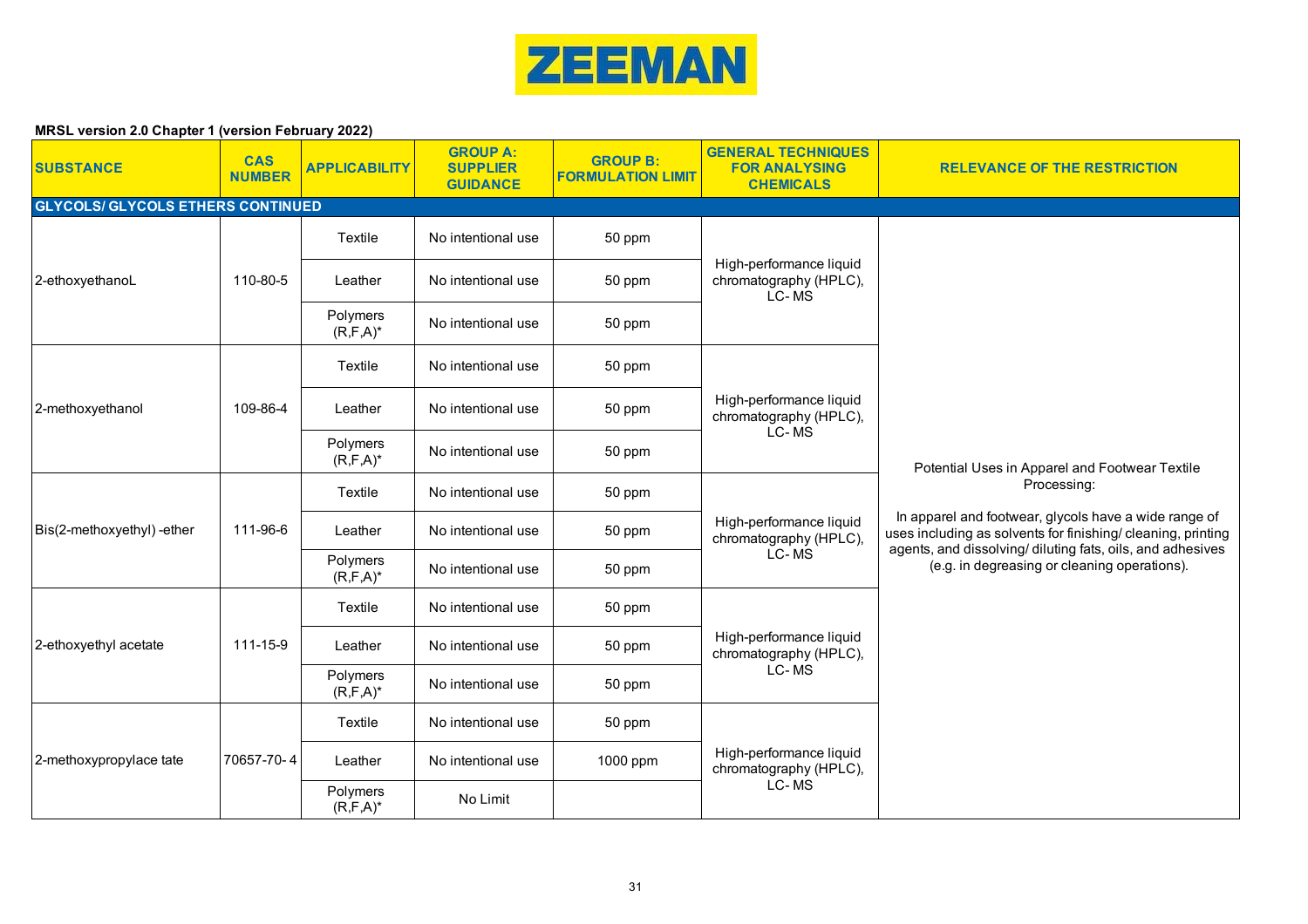

| <b>SUBSTANCE</b>                         | <b>CAS</b><br><b>NUMBER</b> | <b>APPLICABILITY</b>      | <b>GROUP A:</b><br><b>SUPPLIER</b><br><b>GUIDANCE</b> | <b>GROUP B:</b><br><b>FORMULATION LIMIT</b> | <b>GENERAL TECHNIQUES</b><br><b>FOR ANALYSING</b><br><b>CHEMICALS</b> | <b>RELEVANCE OF THE RESTRICTION</b>                                                                                                                                                                                                                                         |
|------------------------------------------|-----------------------------|---------------------------|-------------------------------------------------------|---------------------------------------------|-----------------------------------------------------------------------|-----------------------------------------------------------------------------------------------------------------------------------------------------------------------------------------------------------------------------------------------------------------------------|
| <b>GLYCOLS/ GLYCOLS ETHERS CONTINUED</b> |                             |                           |                                                       |                                             |                                                                       |                                                                                                                                                                                                                                                                             |
|                                          |                             | Textile                   | No intentional use                                    | 50 ppm                                      |                                                                       | Potential Uses in Apparel and Footwear Textile<br>Processing:                                                                                                                                                                                                               |
| Triethylene glycol dimethyl<br>ether     | 112-49-2                    | Leather                   | No intentional use                                    | 50 ppm                                      | High-performance liquid<br>chromatography (HPLC),<br>LC-MS            | In apparel and footwear, glycols have a wide range of<br>uses including as solvents for finishing/ cleaning, printing                                                                                                                                                       |
|                                          |                             | Polymers<br>$(R, F, A)^*$ | No intentional use                                    | 50 ppm                                      |                                                                       | agents, and dissolving/ diluting fats, oils, and adhesives<br>(e.g. in degreasing or cleaning operations).                                                                                                                                                                  |
| <b>HALOGENATED SOLVENTS</b>              |                             |                           |                                                       |                                             |                                                                       |                                                                                                                                                                                                                                                                             |
|                                          | 75-09-2                     | Textile                   | No intentional use                                    | 5 ppm                                       | GC-MS                                                                 | Potential Uses in Apparel and Footwear Textile<br>Processing:<br>In apparel and footwear, halogenated solvents are used<br>as finishing/ cleaning and printing agents, for dissolving/<br>diluting fats, oils and adhesives (e.g. in degreasing or<br>cleaning operations). |
| Methylene chloride                       |                             | Leather                   | No intentional use                                    | 5 ppm                                       |                                                                       |                                                                                                                                                                                                                                                                             |
|                                          |                             | Polymers<br>$(R, F, A)^*$ | No intentional use                                    | 5 ppm                                       |                                                                       |                                                                                                                                                                                                                                                                             |
|                                          |                             | Textile                   | No intentional use                                    | 5 ppm                                       |                                                                       |                                                                                                                                                                                                                                                                             |
| 1.2-dichloroethane                       | 107-06-2                    | Leather                   | No intentional use                                    | 5 ppm                                       | GC-MS                                                                 |                                                                                                                                                                                                                                                                             |
|                                          |                             | Polymers<br>$(R, F, A)^*$ | No intentional use                                    | 5 ppm                                       |                                                                       |                                                                                                                                                                                                                                                                             |
|                                          |                             | Textile                   | No intentional use                                    | 40 ppm                                      | GC-MS                                                                 |                                                                                                                                                                                                                                                                             |
| Trichloroethylene                        | 79-01-6                     | Leather                   | No intentional use                                    | 40 ppm                                      |                                                                       |                                                                                                                                                                                                                                                                             |
|                                          |                             | Polymers<br>$(R, F, A)^*$ | No intentional use                                    | 40 ppm                                      |                                                                       |                                                                                                                                                                                                                                                                             |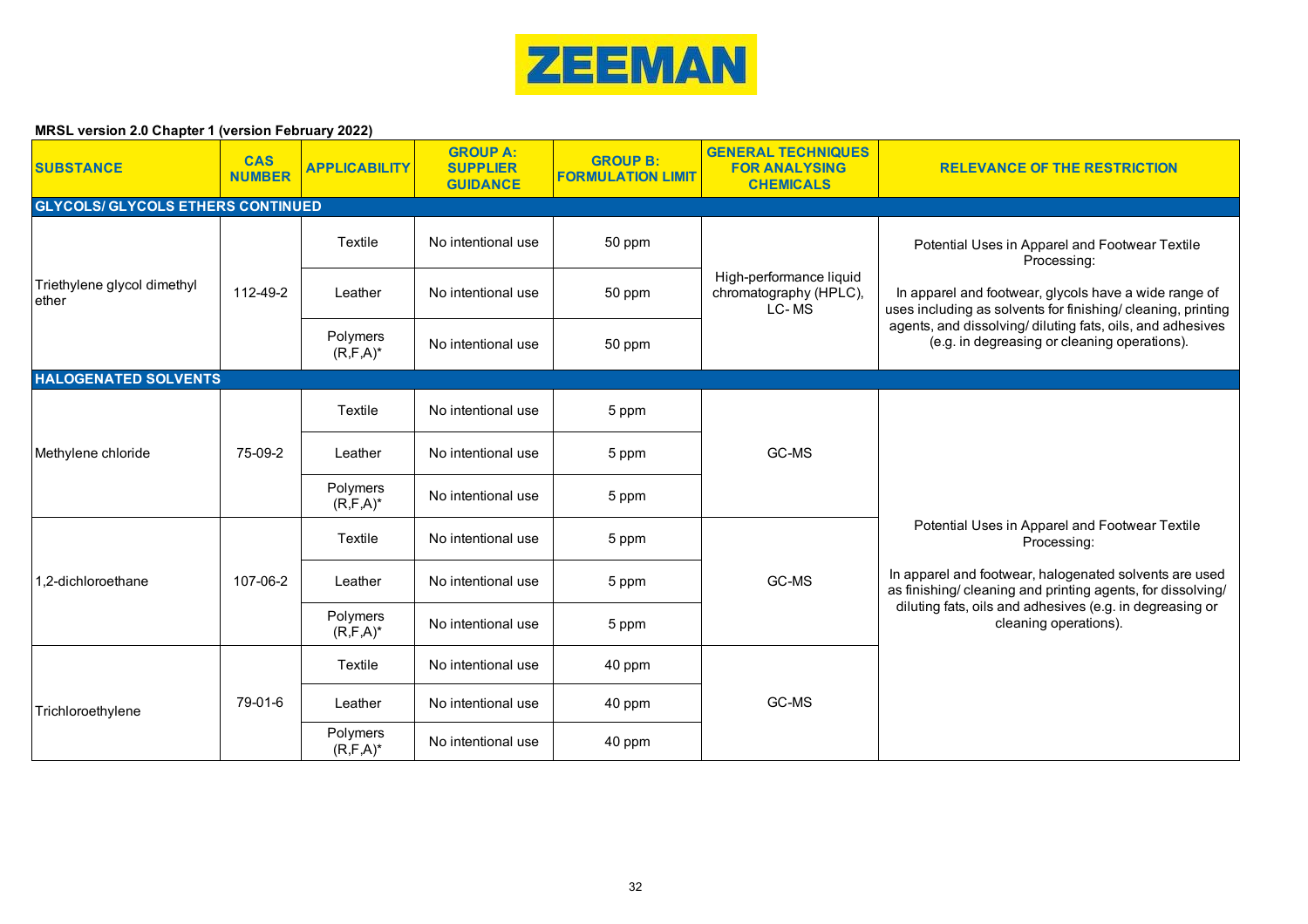

| <b>SUBSTANCE</b>                             | <b>CAS</b><br><b>NUMBER</b> | <b>APPLICABILITY</b>      | <b>GROUP A:</b><br><b>SUPPLIER</b><br><b>GUIDANCE</b> | <b>GROUP B:</b><br><b>FORMULATION LIMIT</b>                                                           | <b>GENERAL TECHNIQUES</b><br><b>FOR ANALYSING</b><br><b>CHEMICALS</b> | <b>RELEVANCE OF THE RESTRICTION</b>                                                                                                                                                |
|----------------------------------------------|-----------------------------|---------------------------|-------------------------------------------------------|-------------------------------------------------------------------------------------------------------|-----------------------------------------------------------------------|------------------------------------------------------------------------------------------------------------------------------------------------------------------------------------|
| HALOGENATED SOLVENTS CONTINUED               |                             |                           |                                                       |                                                                                                       |                                                                       |                                                                                                                                                                                    |
|                                              |                             | Textile                   | No intentional use                                    | 5 ppm                                                                                                 |                                                                       |                                                                                                                                                                                    |
| Tetrachloroethylene                          | 127-18-4                    | Leather                   | No intentional use                                    | 5 ppm                                                                                                 | GC-MS                                                                 | Potential Uses in Apparel and Footwear Textile                                                                                                                                     |
|                                              |                             | Polymers<br>$(R, F, A)^*$ | No intentional use                                    | 5 ppm                                                                                                 |                                                                       | Processing:                                                                                                                                                                        |
| Benzylchloride                               |                             | Textile                   | No intentional use                                    | 5 ppm<br>Dyes 100 ppm                                                                                 | GC-MS                                                                 | In apparel and footwear, halogenated solvents are used<br>as finishing/ cleaning and printing agents, for dissolving/<br>diluting fats, oils and adhesives (e.g. in degreasing or  |
|                                              | 100-44-7                    | Leather                   | No intentional use                                    | 5 ppm<br>Dyes 100 ppm                                                                                 |                                                                       | cleaning operations).                                                                                                                                                              |
|                                              |                             | Polymers<br>$(R, F, A)^*$ | No intentional use                                    | 5 ppm<br>Dyes 100 ppm                                                                                 |                                                                       |                                                                                                                                                                                    |
| <b>ORGANOTIN COMPOUNDS</b>                   |                             |                           |                                                       |                                                                                                       |                                                                       |                                                                                                                                                                                    |
|                                              |                             | Textile                   | No intentional use                                    | 20 ppm                                                                                                |                                                                       |                                                                                                                                                                                    |
| Dibutyltin (DBT)                             | Multiple                    | Leather                   | No intentional use                                    | 20 ppm (EXCEPTION<br>100 ppm for<br>polyurethane based<br>thickeners used at<br>used at <20% loading) | Solvent extraction, GC MS,<br><b>ISO TS 16179</b>                     | Potential Uses in Apparel and Footwear Textile<br>Processing:<br>Organotins are a class of chemicals combining tin and<br>organics such as butyl and phenyl groups. Organotins are |
|                                              |                             | Polymers<br>$(R, F, A)^*$ | No intentional use                                    | 20 ppm                                                                                                |                                                                       | predominantly found in the environment as antifoulants in<br>marine paints, but they can also be used as biocides (e.g.                                                            |
|                                              |                             | Textile                   | No intentional use                                    | 5 ppm                                                                                                 |                                                                       | antibacterials), catalysts in plastic and glue production<br>and heat stabilisers in plastics/rubber. In textiles and<br>apparel, organotins are associated with plastics/rubber,  |
| Mono-, di- and tri- methyltin<br>derivatives | Multiple                    | Leather                   | No intentional use                                    | 5 ppm                                                                                                 | Solvent extraction, GC MS,<br><b>ISO TS 16179</b>                     | inks, paints, metallic glitter, polyurethane products and<br>heat transfer material.                                                                                               |
|                                              |                             | Polymers<br>$(R, F, A)^*$ | No intentional use                                    | 5 ppm                                                                                                 |                                                                       |                                                                                                                                                                                    |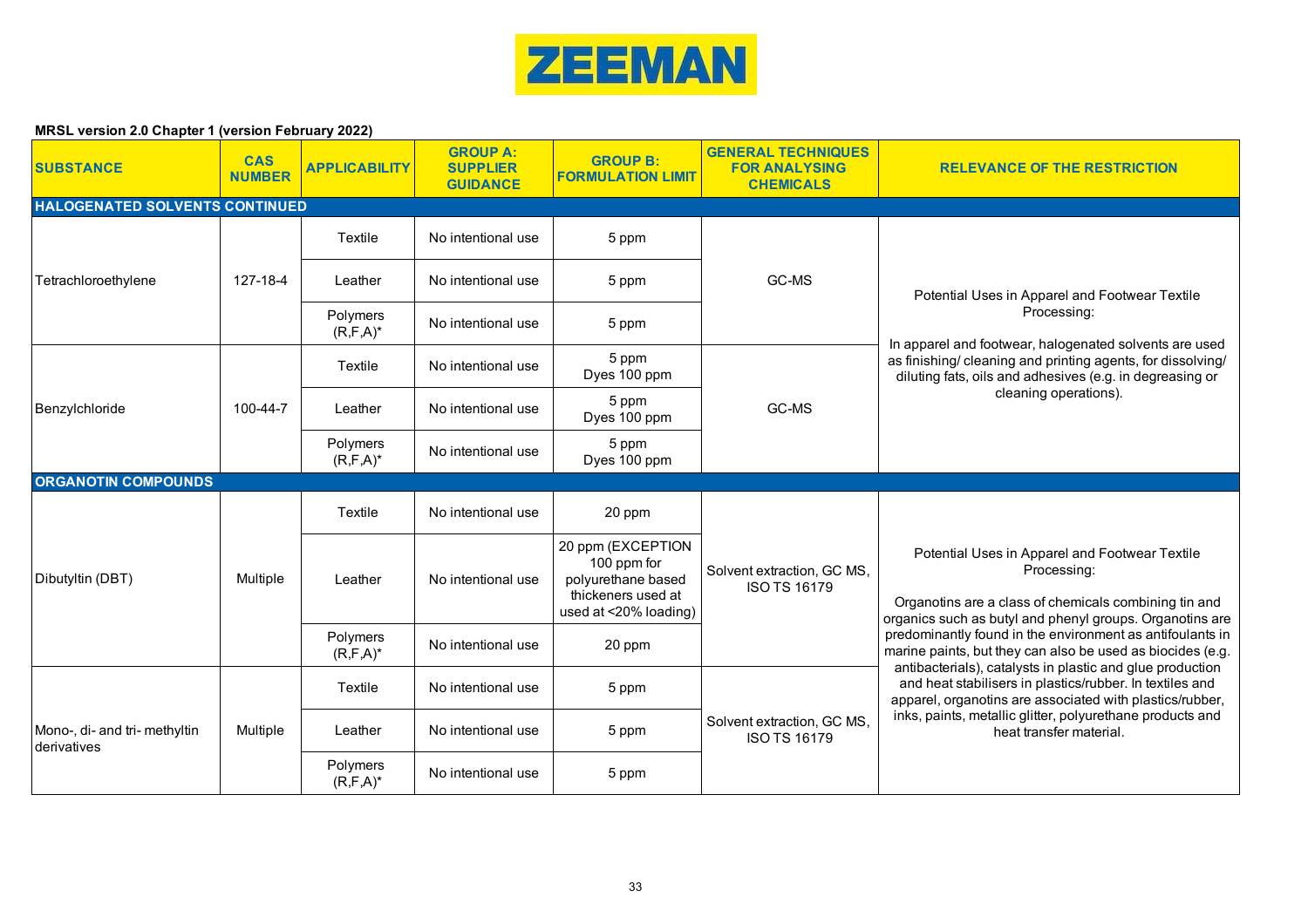

| <b>SUBSTANCE</b>                            | <b>CAS</b><br><b>NUMBER</b> | <b>APPLICABILITY</b>      | <b>GROUP A:</b><br><b>SUPPLIER</b><br><b>GUIDANCE</b> | <b>GROUP B:</b><br><b>FORMULATION LIMIT</b> | <b>GENERAL TECHNIQUES</b><br><b>FOR ANALYSING</b><br><b>CHEMICALS</b> | <b>RELEVANCE OF THE RESTRICTION</b>                                                                                                                                                                                                                                                                                                                                                                                                                                                                                                                                                        |
|---------------------------------------------|-----------------------------|---------------------------|-------------------------------------------------------|---------------------------------------------|-----------------------------------------------------------------------|--------------------------------------------------------------------------------------------------------------------------------------------------------------------------------------------------------------------------------------------------------------------------------------------------------------------------------------------------------------------------------------------------------------------------------------------------------------------------------------------------------------------------------------------------------------------------------------------|
| ORGANOTIN COMPOUNDS CONTINUED               |                             |                           |                                                       |                                             |                                                                       |                                                                                                                                                                                                                                                                                                                                                                                                                                                                                                                                                                                            |
|                                             |                             | <b>Textile</b>            | No intentional use                                    | 5 ppm                                       |                                                                       |                                                                                                                                                                                                                                                                                                                                                                                                                                                                                                                                                                                            |
| Mono-, di- and tri- octyltin<br>derivatives | Multiple                    | Leather                   | No intentional use                                    | 5 ppm                                       | Solvent extraction, GC MS,<br><b>ISO TS 16179</b>                     |                                                                                                                                                                                                                                                                                                                                                                                                                                                                                                                                                                                            |
|                                             |                             | Polymers<br>$(R, F, A)^*$ | No intentional use                                    | 5 ppm                                       |                                                                       |                                                                                                                                                                                                                                                                                                                                                                                                                                                                                                                                                                                            |
|                                             |                             | Textile                   | No intentional use                                    | 5 ppm                                       |                                                                       |                                                                                                                                                                                                                                                                                                                                                                                                                                                                                                                                                                                            |
| Mono-, di- and tri-phenyltin<br>derivatives | Multiple                    | Leather                   | No intentional use                                    | 5 ppm                                       | Solvent extraction, GC MS,<br><b>ISO TS 16179</b>                     | Potential Uses in Apparel and Footwear Textile<br>Processing:<br>Organotins are a class of chemicals combining tin and<br>organics such as butyl and phenyl groups. Organotins are<br>predominantly found in the environment as antifoulants in<br>marine paints, but they can also be used as biocides (e.g.<br>antibacterials), catalysts in plastic and glue production<br>and heat stabilisers in plastics/rubber. In textiles and<br>apparel, organotins are associated with plastics/rubber,<br>inks, paints, metallic glitter, polyurethane products and<br>heat transfer material. |
|                                             |                             | Polymers<br>$(R, F, A)^*$ | No intentional use                                    | 5 ppm                                       |                                                                       |                                                                                                                                                                                                                                                                                                                                                                                                                                                                                                                                                                                            |
|                                             | Multiple                    | Textile                   | No intentional use                                    | 5 ppm                                       | Solvent extraction, GC MS,<br><b>ISO TS 16179</b>                     |                                                                                                                                                                                                                                                                                                                                                                                                                                                                                                                                                                                            |
| Mono- and tri- butyltin<br>derivatives      |                             | Leather                   | No intentional use                                    | 5 ppm                                       |                                                                       |                                                                                                                                                                                                                                                                                                                                                                                                                                                                                                                                                                                            |
|                                             |                             | Polymers<br>$(R, F, A)^*$ | No intentional use                                    | 5 ppm                                       |                                                                       |                                                                                                                                                                                                                                                                                                                                                                                                                                                                                                                                                                                            |
|                                             |                             | Textile                   | No intentional use                                    | 5 ppm                                       |                                                                       |                                                                                                                                                                                                                                                                                                                                                                                                                                                                                                                                                                                            |
| Dipropyltin compounds (DPT)                 | Multiple                    | Leather                   | No intentional use                                    | 5 ppm                                       | Solvent extraction, GC MS,<br><b>ISO TS 16179</b>                     |                                                                                                                                                                                                                                                                                                                                                                                                                                                                                                                                                                                            |
|                                             |                             | Polymers<br>$(R, F, A)^*$ | No intentional use                                    | 5 ppm                                       |                                                                       |                                                                                                                                                                                                                                                                                                                                                                                                                                                                                                                                                                                            |
|                                             |                             | Textile                   | No intentional use                                    | 1 ppm                                       | Solvent extraction, GC MS,<br><b>ISO TS 16179</b>                     |                                                                                                                                                                                                                                                                                                                                                                                                                                                                                                                                                                                            |
| <b>Tetraethyltin Compounds</b><br>(TeET)    | Multiple                    | Leather                   | No intentional use                                    | 1 ppm                                       |                                                                       |                                                                                                                                                                                                                                                                                                                                                                                                                                                                                                                                                                                            |
|                                             |                             | Polymers<br>$(R, F, A)^*$ | No intentional use                                    | 1 ppm                                       |                                                                       |                                                                                                                                                                                                                                                                                                                                                                                                                                                                                                                                                                                            |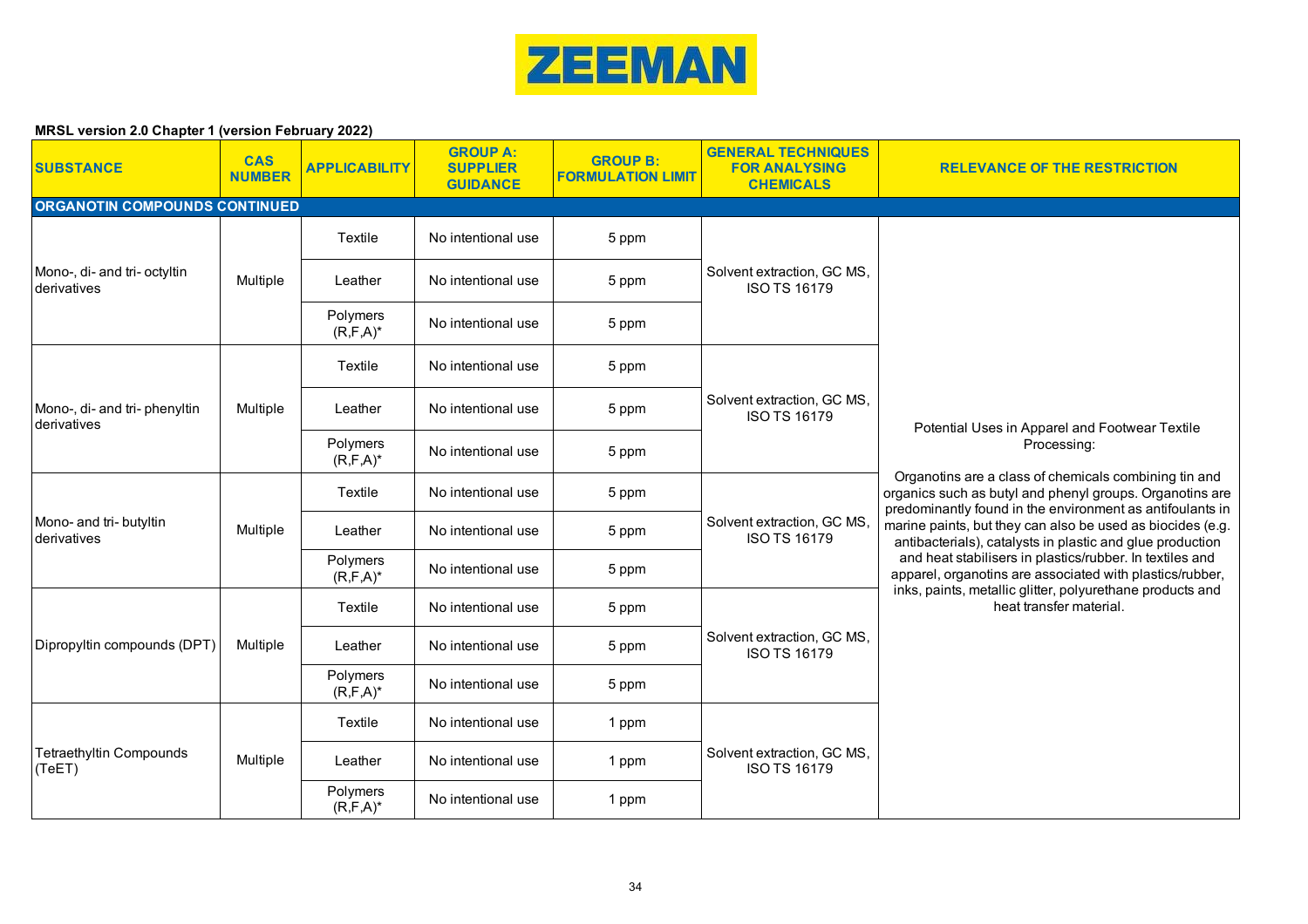

| <b>SUBSTANCE</b>                                                                              | <b>CAS</b><br><b>NUMBER</b> | <b>APPLICABILITY</b>      | <b>GROUP A:</b><br><b>SUPPLIER</b><br><b>GUIDANCE</b> | <b>GROUP B:</b><br><b>FORMULATION LIMIT</b> | <b>GENERAL TECHNIQUES</b><br><b>FOR ANALYSING</b><br><b>CHEMICALS</b> | <b>RELEVANCE OF THE RESTRICTION</b>                                                                                                                                                                                                                                                                                                                                                                                                                                                                                                      |  |
|-----------------------------------------------------------------------------------------------|-----------------------------|---------------------------|-------------------------------------------------------|---------------------------------------------|-----------------------------------------------------------------------|------------------------------------------------------------------------------------------------------------------------------------------------------------------------------------------------------------------------------------------------------------------------------------------------------------------------------------------------------------------------------------------------------------------------------------------------------------------------------------------------------------------------------------------|--|
| ORGANOTIN COMPOUNDS CONTINUED                                                                 |                             |                           |                                                       |                                             |                                                                       |                                                                                                                                                                                                                                                                                                                                                                                                                                                                                                                                          |  |
|                                                                                               |                             | Textile                   | No intentional use                                    | 1 ppm                                       | Solvent extraction, GC MS,<br><b>ISO TS 16179</b>                     |                                                                                                                                                                                                                                                                                                                                                                                                                                                                                                                                          |  |
| <b>Tripropyltin Compounds</b><br>(TPT)                                                        | Multiple                    | Leather                   | No intentional use                                    | 1 ppm                                       |                                                                       |                                                                                                                                                                                                                                                                                                                                                                                                                                                                                                                                          |  |
|                                                                                               |                             | Polymers<br>$(R, F, A)^*$ | No intentional use                                    | 1 ppm                                       |                                                                       |                                                                                                                                                                                                                                                                                                                                                                                                                                                                                                                                          |  |
|                                                                                               |                             | Textile                   | No intentional use                                    | 1 ppm                                       |                                                                       | Potential Uses in Apparel and Footwear Textile                                                                                                                                                                                                                                                                                                                                                                                                                                                                                           |  |
| Tetrabutyltin compounds<br>(TeBT)                                                             | Multiple                    | Leather                   | No intentional use                                    | 1 ppm                                       | Solvent extraction, GC MS,<br><b>ISO TS 16179</b>                     | Processing:<br>Organotins are a class of chemicals combining tin and<br>organics such as butyl and phenyl groups. Organotins are<br>predominantly found in the environment as antifoulants in<br>marine paints, but they can also be used as biocides (e.g.<br>antibacterials), catalysts in plastic and glue production<br>and heat stabilisers in plastics/rubber. In textiles and<br>apparel, organotins are associated with plastics/rubber,<br>inks, paints, metallic glitter, polyurethane products and<br>heat transfer material. |  |
|                                                                                               |                             | Polymers<br>$(R, F, A)^*$ | No intentional use                                    | 1 ppm                                       |                                                                       |                                                                                                                                                                                                                                                                                                                                                                                                                                                                                                                                          |  |
|                                                                                               | Multiple                    | Textile                   | No intentional use                                    | 1 ppm                                       | Solvent extraction, GC MS,<br><b>ISO TS 16179</b>                     |                                                                                                                                                                                                                                                                                                                                                                                                                                                                                                                                          |  |
| Tetraoctyltin compounds<br>(TeOT)                                                             |                             | Leather                   | No intentional use                                    | 1 ppm                                       |                                                                       |                                                                                                                                                                                                                                                                                                                                                                                                                                                                                                                                          |  |
|                                                                                               |                             | Polymers<br>$(R, F, A)^*$ | No intentional use                                    | 1 ppm                                       |                                                                       |                                                                                                                                                                                                                                                                                                                                                                                                                                                                                                                                          |  |
|                                                                                               |                             | Textile                   | No intentional use                                    | 1 ppm                                       |                                                                       |                                                                                                                                                                                                                                                                                                                                                                                                                                                                                                                                          |  |
| Tricyclohexyltin (TCyHT)                                                                      | Multiple                    | Leather                   | No intentional use                                    | 1 ppm                                       | Solvent extraction, GC MS,<br><b>ISO TS 16179</b>                     |                                                                                                                                                                                                                                                                                                                                                                                                                                                                                                                                          |  |
|                                                                                               |                             | Polymers<br>$(R, F, A)^*$ | No intentional use                                    | 1 ppm                                       |                                                                       |                                                                                                                                                                                                                                                                                                                                                                                                                                                                                                                                          |  |
| OTHER/MISCELLANEOUS CHEMICALS (These are other chemicals/substances/process with a usage ban) |                             |                           |                                                       |                                             |                                                                       |                                                                                                                                                                                                                                                                                                                                                                                                                                                                                                                                          |  |
| Borate, zinc salt                                                                             | 12767-90-7                  | Textile                   | No intentional use                                    | 1000 ppm                                    | Acid digestion, ICP                                                   |                                                                                                                                                                                                                                                                                                                                                                                                                                                                                                                                          |  |
|                                                                                               |                             | Leather                   | No intentional use                                    | 1000 ppm                                    |                                                                       | Borate, zinc salt can be used as a flame retardant but also<br>in paints, pigments, and adhesives.                                                                                                                                                                                                                                                                                                                                                                                                                                       |  |
|                                                                                               |                             | Polymers<br>$(R, F, A)^*$ | No intentional use                                    | 1000 ppm                                    |                                                                       |                                                                                                                                                                                                                                                                                                                                                                                                                                                                                                                                          |  |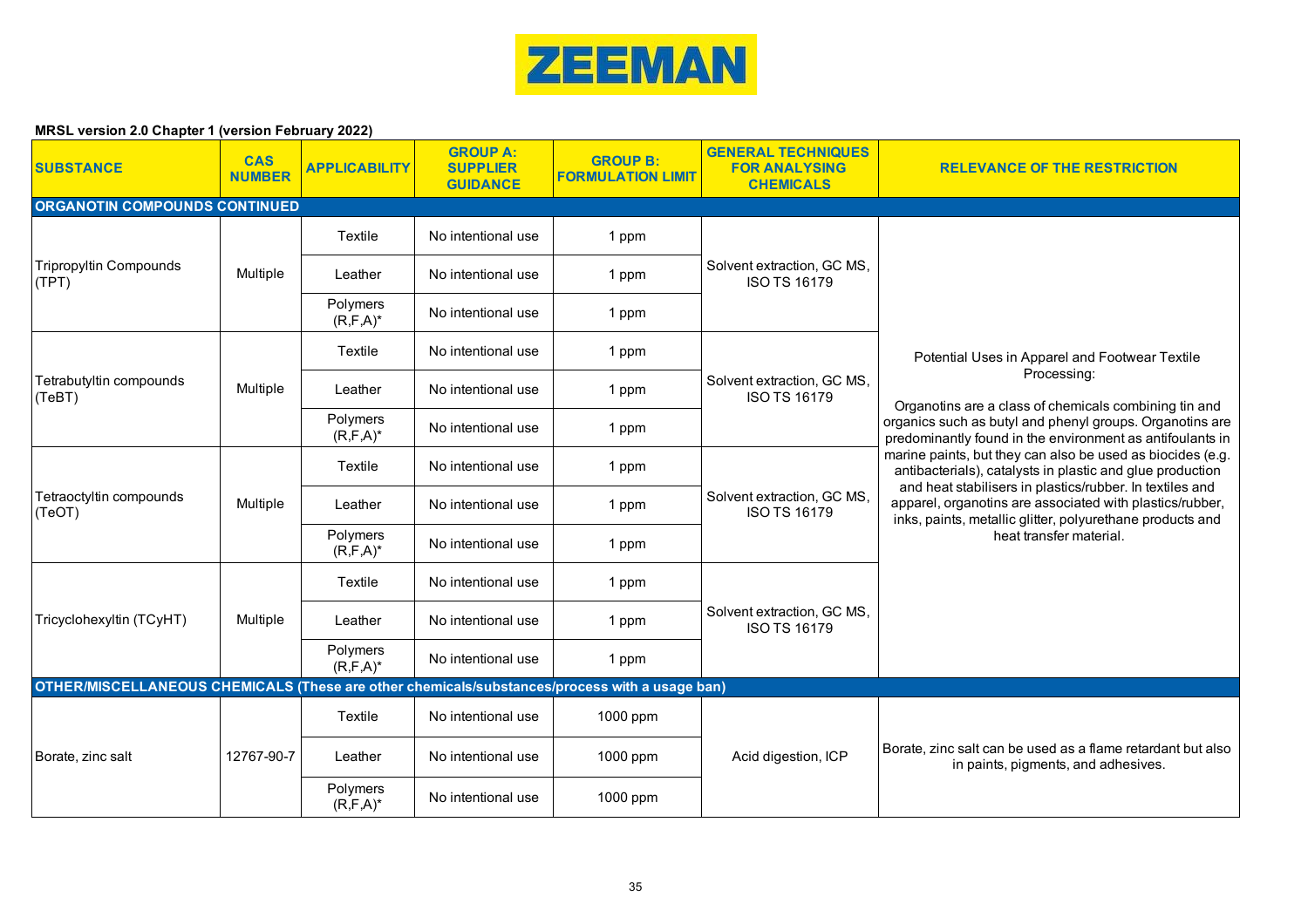

| <b>SUBSTANCE</b>                                                                                        | <b>CAS</b><br><b>NUMBER</b> | <b>APPLICABILITY</b>      | <b>GROUP A:</b><br><b>SUPPLIER</b><br><b>GUIDANCE</b> | <b>GROUP B:</b><br><b>FORMULATION LIMIT</b> | <b>GENERAL TECHNIQUES</b><br><b>FOR ANALYSING</b><br><b>CHEMICALS</b> | <b>RELEVANCE OF THE RESTRICTION</b>                                                                                                                         |  |  |  |  |
|---------------------------------------------------------------------------------------------------------|-----------------------------|---------------------------|-------------------------------------------------------|---------------------------------------------|-----------------------------------------------------------------------|-------------------------------------------------------------------------------------------------------------------------------------------------------------|--|--|--|--|
| OTHER/MISCELLANEOUS CHEMICALS CONTINUED (These are other chemicals/substances/process with a usage ban) |                             |                           |                                                       |                                             |                                                                       |                                                                                                                                                             |  |  |  |  |
|                                                                                                         |                             | Textile                   | No intentional use                                    | $100$ ppm                                   |                                                                       |                                                                                                                                                             |  |  |  |  |
| <b>Bisphenol A</b>                                                                                      | 80-05-7                     | Leather                   | No intentional use                                    | $100$ ppm                                   | Solvent extraction, LC<br>MS/MS                                       | Bisphenol A (BPA) is a precursor chemical used along<br>with other chemicals to create some plastics and resins. It<br>is commonly used to harden plastics. |  |  |  |  |
|                                                                                                         |                             | Polymers<br>$(R, F, A)^*$ | No Limit                                              |                                             |                                                                       |                                                                                                                                                             |  |  |  |  |
|                                                                                                         |                             | Textile                   | No intentional use                                    | 1000 ppm                                    |                                                                       |                                                                                                                                                             |  |  |  |  |
| Thiourea                                                                                                | 62-56-6                     | Leather                   | No intentional use                                    | 1000 ppm                                    | Solvent extraction, LC<br>MS/MS                                       | Thiourea is used in many formulations to increase the<br>solubility.                                                                                        |  |  |  |  |
|                                                                                                         |                             | Polymers<br>$(R, F, A)^*$ | No intentional use                                    | 1000 ppm                                    |                                                                       |                                                                                                                                                             |  |  |  |  |
|                                                                                                         |                             | Textile                   | No intentional use                                    | 1000 ppm                                    |                                                                       |                                                                                                                                                             |  |  |  |  |
| Quinoline                                                                                               | $91 - 22 - 5$               | Leather                   | No intentional use                                    | 1000 ppm                                    | <b>DIN 54231</b>                                                      | Contaminant of dispersing agents in disperse dyes.                                                                                                          |  |  |  |  |
|                                                                                                         |                             | Polymers<br>$(R, F, A)^*$ | No intentional use                                    | 1000 ppm                                    |                                                                       |                                                                                                                                                             |  |  |  |  |
|                                                                                                         |                             | Textile                   | No intentional use                                    | No use of Sand<br><b>Blasting</b>           |                                                                       |                                                                                                                                                             |  |  |  |  |
| Silica (particles of respirable<br>size)                                                                | 14464-46-1                  | Leather                   | No intentional use                                    | No use of Sand<br><b>Blasting</b>           | Process due diligence, no<br>test method available                    | Respirable particles of silica are often generate during the<br>process of sand blasting.                                                                   |  |  |  |  |
|                                                                                                         |                             | Polymers<br>$(R, F, A)^*$ | No intentional use                                    | No use of Sand<br><b>Blasting</b>           |                                                                       |                                                                                                                                                             |  |  |  |  |
|                                                                                                         |                             | Textile                   | No intentional use                                    | $100$ ppm                                   |                                                                       |                                                                                                                                                             |  |  |  |  |
| AEEA [2-(2-aminoet Textile<br>hylamino) ethanol                                                         | $111 - 41 - 1$              | Leather                   | No intentional use                                    | $100$ ppm                                   | Solvent extraction, LC<br>MS/MS                                       | AEEA is used a.o. in chelating agents, surfactants and<br>fabric softeners.                                                                                 |  |  |  |  |
|                                                                                                         |                             | Polymers<br>$(R, F, A)^*$ | No intentional use                                    | $100$ ppm                                   |                                                                       |                                                                                                                                                             |  |  |  |  |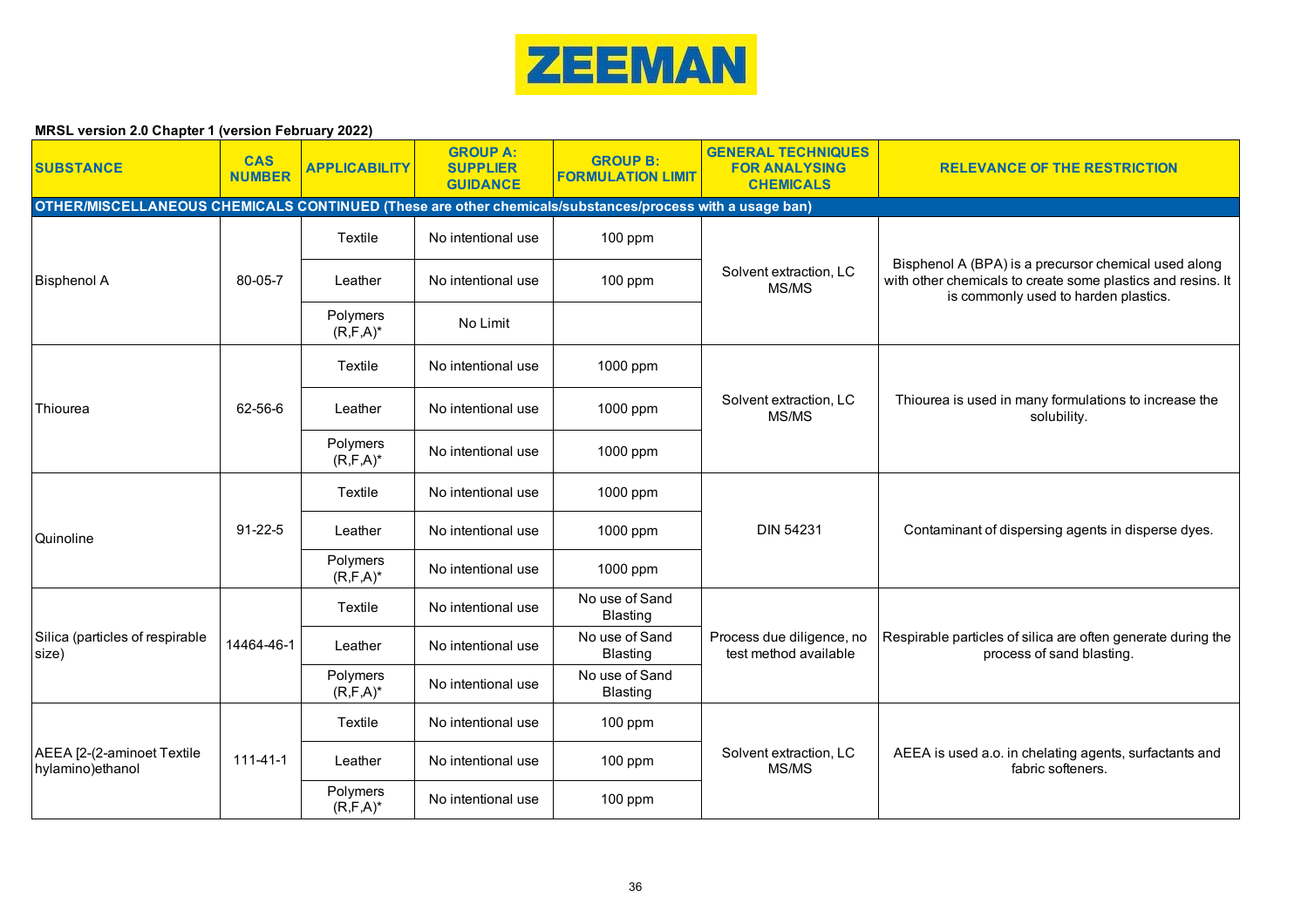

| <b>SUBSTANCE</b>                                              | <b>CAS</b><br><b>NUMBER</b> | <b>APPLICABILITY</b>      | <b>GROUP A:</b><br><b>SUPPLIER</b><br><b>GUIDANCE</b> | <b>GROUP B:</b><br><b>FORMULATION LIMIT</b>                 | <b>GENERAL TECHNIQUES</b><br><b>FOR ANALYSING</b><br><b>CHEMICALS</b> | <b>RELEVANCE OF THE RESTRICTION</b>                                                                                                                                                                                                                                                                                                                                                                                                                                                                                                                                                                                                                                                                                                                              |
|---------------------------------------------------------------|-----------------------------|---------------------------|-------------------------------------------------------|-------------------------------------------------------------|-----------------------------------------------------------------------|------------------------------------------------------------------------------------------------------------------------------------------------------------------------------------------------------------------------------------------------------------------------------------------------------------------------------------------------------------------------------------------------------------------------------------------------------------------------------------------------------------------------------------------------------------------------------------------------------------------------------------------------------------------------------------------------------------------------------------------------------------------|
| <b>PERFLUORINATED AND POLYFLUORINATED CHEMICALS (PFCs)</b>    |                             |                           |                                                       |                                                             |                                                                       |                                                                                                                                                                                                                                                                                                                                                                                                                                                                                                                                                                                                                                                                                                                                                                  |
| Perfluorooctane sulfonate<br>(PFOS) and related<br>substances |                             | Textile                   | No intentional use                                    | $Sum = 2 ppm$                                               | LC-MS                                                                 | Durable water, oil and stain repellent finishes based on<br>long-chain PFC's are banned from intentional use.<br>There are two methods of manufacture of PFCs referred to<br>as electrofluorination and telomerisation. PFC's made by<br>the electrofluorination method have by-products<br>associated with them called perfluoroalkyl sulphonates<br>with the most common being the C8 species<br>Perfluorooctane sulphonate (PFOS).<br>The deliberate use of any PFCs made by<br>electrofluorination with a chain length of C6 or above is<br>not permitted. The detection of any PFOS analogue as<br>where the chain length is 6 units or longer will trigger a<br>failure [i.e. PFHS and above].<br>These types of PFCs are typically used in home textiles. |
|                                                               | Multiple                    | Leather                   | No intentional use                                    | $Sum = 2 ppm$                                               |                                                                       |                                                                                                                                                                                                                                                                                                                                                                                                                                                                                                                                                                                                                                                                                                                                                                  |
|                                                               |                             | Polymers<br>$(R, F, A)^*$ | No intentional use                                    | $Sum = 2 ppm$                                               |                                                                       |                                                                                                                                                                                                                                                                                                                                                                                                                                                                                                                                                                                                                                                                                                                                                                  |
| Perfluorooctanoic acid<br>(PFOA) and related<br>substances    | Multiple                    | Textile                   | No intentional use                                    | $PFOA = 25$ ppb PFOA-<br>related substances $=$<br>1000 ppb | LC-MS                                                                 | PFC's made by the telomerisation method have by-<br>products associated with them called perfluorocarboxylic<br>acids with the most common being the C8 species<br>perfluorooctanoic acid (PFOA). The deliberate use of any<br>PFCs made by telomerisation with a chain length of C8 or<br>above is restricted. ZeemaN plans to further restrict the<br>use of PFCs in future revisions and details can be found                                                                                                                                                                                                                                                                                                                                                 |
|                                                               |                             | Leather                   | No intentional use                                    | $PFOA = 25$ ppb PFOA-<br>related substances =<br>1000 ppb   |                                                                       | in the candidate list is not permitted. The detection of any<br>PFOA analogue as where the chain length is 8 units or<br>longer will trigger a failure (i.e. PFOA and above). These<br>types of PFCs are typically used in clothing and footwear.<br>Potential Uses in Apparel and Footwear Textile<br>Processing:<br>PFOA and PFOS may be present as unintended by-<br>products in long-chain commercial water, oil and stain<br>repellent agents. PFOA also may be in used in the<br>production for polymers like polytetrafluoroethylene<br>$(PTFE)$ .                                                                                                                                                                                                        |
|                                                               |                             | Polymers<br>$(R, F, A)^*$ | No intentional use                                    | $PFOA = 25$ ppb PFOA-<br>related substances =<br>1000 ppb   |                                                                       |                                                                                                                                                                                                                                                                                                                                                                                                                                                                                                                                                                                                                                                                                                                                                                  |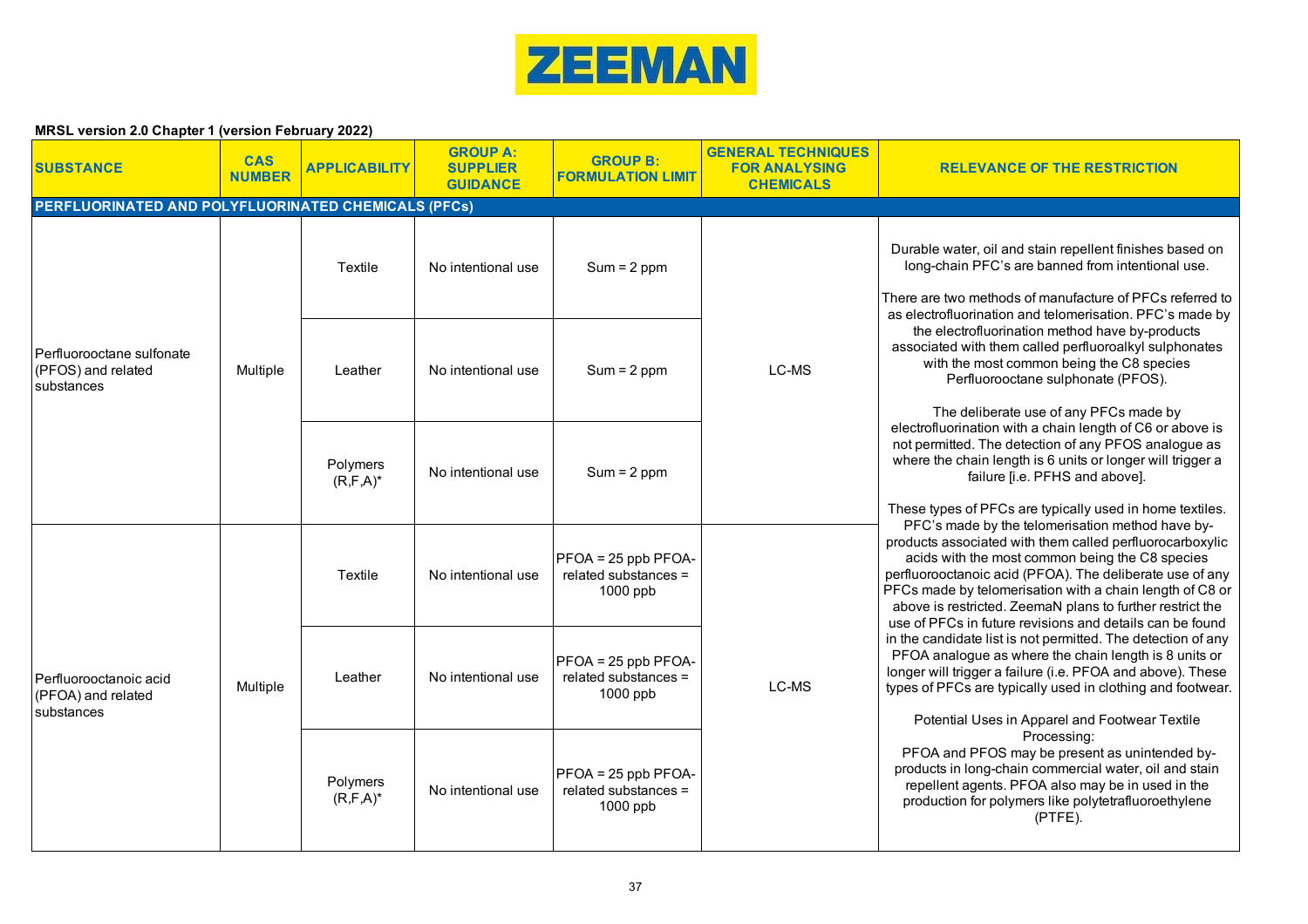

| <b>SUBSTANCE</b>                                                | <b>CAS</b><br><b>NUMBER</b> | <b>APPLICABILITY</b>      | <b>GROUP A:</b><br><b>SUPPLIER</b><br><b>GUIDANCE</b> | <b>GROUP B:</b><br><b>FORMULATION LIMIT</b> | <b>GENERAL TECHNIQUES</b><br><b>FOR ANALYSING</b><br><b>CHEMICALS</b> | <b>RELEVANCE OF THE RESTRICTION</b>                                                                                                                                                                                                                                                                                                                                           |
|-----------------------------------------------------------------|-----------------------------|---------------------------|-------------------------------------------------------|---------------------------------------------|-----------------------------------------------------------------------|-------------------------------------------------------------------------------------------------------------------------------------------------------------------------------------------------------------------------------------------------------------------------------------------------------------------------------------------------------------------------------|
| PHTHALATES - INCLUDING ALL OTHER ESTERS OF ORTO-PHTHALATIC ACID |                             |                           |                                                       |                                             |                                                                       |                                                                                                                                                                                                                                                                                                                                                                               |
|                                                                 |                             | Textile                   | No intentional use                                    | Sum of substances $5 =$<br>250 ppm          |                                                                       |                                                                                                                                                                                                                                                                                                                                                                               |
| Di-n-octyl phthalate (DNOP) <sup>5</sup>                        | 117-84-0                    | Leather                   | No intentional use                                    | Sum of substances $5 =$<br>250 ppm          | GC-MS                                                                 |                                                                                                                                                                                                                                                                                                                                                                               |
|                                                                 |                             | Polymers<br>$(R, F, A)^*$ | No intentional use                                    | Sum of substances $5 =$<br>250 ppm          |                                                                       |                                                                                                                                                                                                                                                                                                                                                                               |
|                                                                 |                             | Textile                   | No intentional use                                    | Sum of substances $5 =$<br>250 ppm          |                                                                       | Potential Uses in Apparel and Footwear Textile                                                                                                                                                                                                                                                                                                                                |
| Bis(2-methoxyethyl)<br>phthalate (DMEP) <sup>5</sup>            | 117-82-8                    | Leather                   | No intentional use                                    | Sum of substances $5 =$<br>250 ppm          | GC-MS                                                                 | Processing:                                                                                                                                                                                                                                                                                                                                                                   |
|                                                                 |                             | Polymers<br>$(R, F, A)^*$ | No intentional use                                    | Sum of substances $5 =$<br>250 ppm          |                                                                       | Esters of ortho-phthalic acid (phthalates) are a class of<br>organic compounds commonly added to plastics to<br>increase flexibility.<br>They sometimes are used to facilitate moulding of plastic<br>by decreasing its melting temperature. Phthalates can be<br>found in:<br>- Flexible plastic components (e.g. PVC)<br>- Print pastes<br>- Adhesives<br>- Plastic buttons |
|                                                                 | 26761-40-0                  | Textile                   | No intentional use                                    | Sum of substances $5 =$<br>250 ppm          | GC-MS                                                                 |                                                                                                                                                                                                                                                                                                                                                                               |
| Di-iso-decyl phthalate<br>$(DIDP)^5$                            |                             | Leather                   | No intentional use                                    | Sum of substances $5 =$<br>250 ppm          |                                                                       |                                                                                                                                                                                                                                                                                                                                                                               |
|                                                                 |                             | Polymers<br>$(R, F, A)^*$ | No intentional use                                    | Sum of substances $5 =$<br>250 ppm          |                                                                       |                                                                                                                                                                                                                                                                                                                                                                               |
|                                                                 |                             | Textile                   | No intentional use                                    | Sum of substances $5 =$<br>250 ppm          |                                                                       |                                                                                                                                                                                                                                                                                                                                                                               |
| Di(ethylhexyl) phthalate<br>(DEHP) <sup>5</sup>                 | 117-81-7                    | Leather                   | No intentional use                                    | Sum of substances $5 =$<br>250 ppm          | GC-MS                                                                 | - Plastic sleevings<br>- Polymeric coatings                                                                                                                                                                                                                                                                                                                                   |
|                                                                 |                             | Polymers<br>$(R, F, A)^*$ | No intentional use                                    | Sum of substances $5 =$<br>250 ppm          |                                                                       |                                                                                                                                                                                                                                                                                                                                                                               |
|                                                                 |                             | Textile                   | No intentional use                                    | Sum of substances $5 =$<br>250 ppm          |                                                                       |                                                                                                                                                                                                                                                                                                                                                                               |
| Di-isononyl phthalate (DINP) <sup>5</sup>                       | 28553-12-0                  | Leather                   | No intentional use                                    | Sum of substances $5 =$<br>250 ppm          | GC-MS                                                                 |                                                                                                                                                                                                                                                                                                                                                                               |
|                                                                 |                             | Polymers<br>$(R, F, A)^*$ | No intentional use                                    | Sum of substances $5 =$<br>250 ppm          |                                                                       |                                                                                                                                                                                                                                                                                                                                                                               |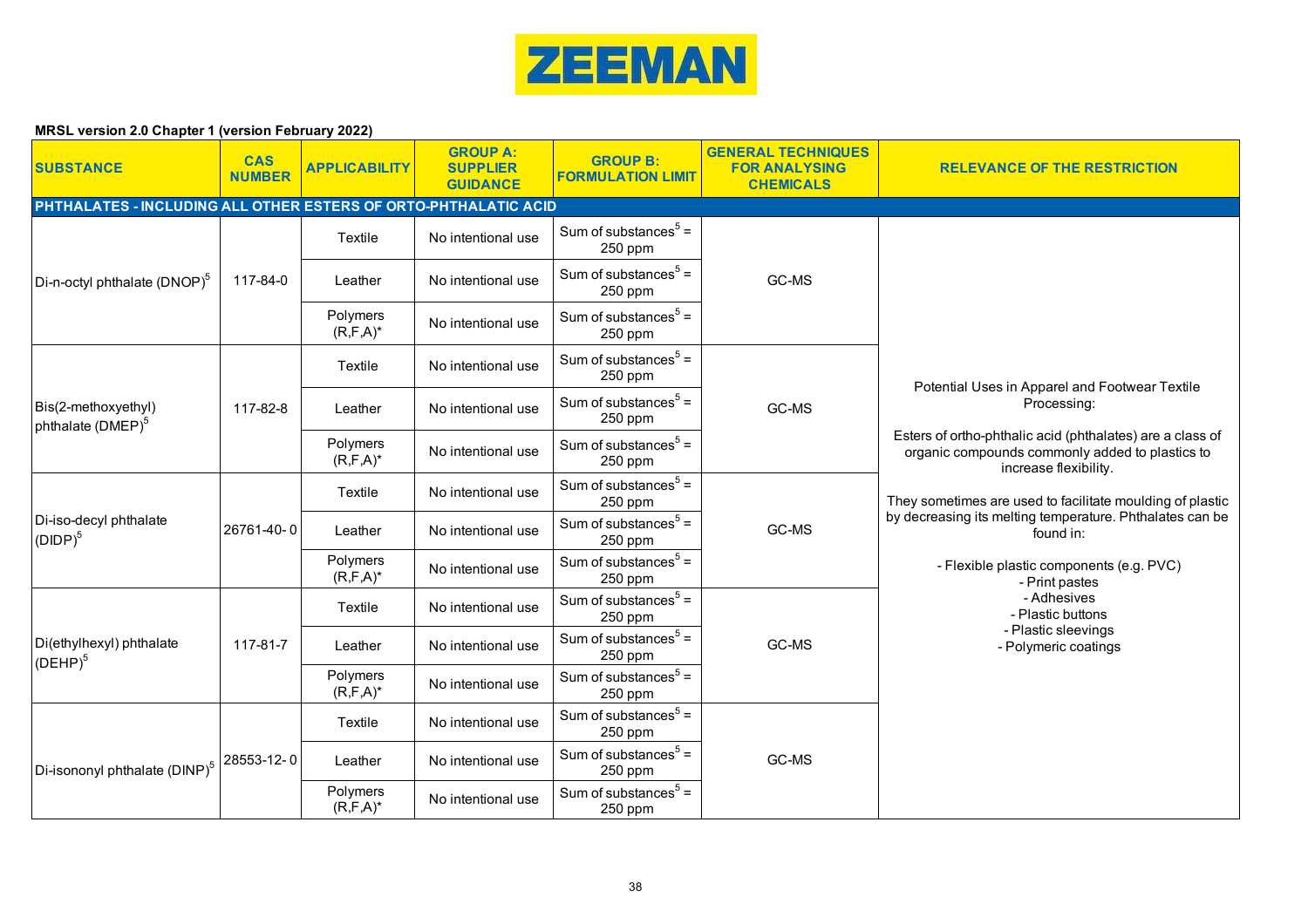

| <b>SUBSTANCE</b>                                                          | <b>CAS</b><br><b>NUMBER</b> | <b>APPLICABILITY</b>      | <b>GROUP A:</b><br><b>SUPPLIER</b><br><b>GUIDANCE</b> | <b>GROUP B:</b><br><b>FORMULATION LIMIT</b> | <b>GENERAL TECHNIQUES</b><br><b>FOR ANALYSING</b><br><b>CHEMICALS</b> | <b>RELEVANCE OF THE RESTRICTION</b>                                                                                                   |
|---------------------------------------------------------------------------|-----------------------------|---------------------------|-------------------------------------------------------|---------------------------------------------|-----------------------------------------------------------------------|---------------------------------------------------------------------------------------------------------------------------------------|
| PHTHALATES - INCLUDING ALL OTHER ESTERS OF ORTO-PHTHALATIC ACID CONTINUED |                             |                           |                                                       |                                             |                                                                       |                                                                                                                                       |
|                                                                           |                             | Textile                   | No intentional use                                    | Sum of substances $5 =$<br>250 ppm          |                                                                       |                                                                                                                                       |
| Di-n-hexyl phthalate (DnHP) <sup>5</sup>                                  | 84-75-3                     | Leather                   | No intentional use                                    | Sum of substances $5 =$<br>250 ppm          | GC-MS                                                                 |                                                                                                                                       |
|                                                                           |                             | Polymers<br>$(R, F, A)^*$ | No intentional use                                    | Sum of substances $5 =$<br>250 ppm          |                                                                       |                                                                                                                                       |
|                                                                           |                             | Textile                   | No intentional use                                    | Sum of substances $5 =$<br>250 ppm          |                                                                       | Potential Uses in Apparel and Footwear Textile                                                                                        |
| Butyl benzyl phthalate (BBP) <sup>5</sup>                                 | 85-68-7                     | Leather                   | No intentional use                                    | Sum of substances $5 =$<br>250 ppm          | GC-MS                                                                 | Processing:                                                                                                                           |
|                                                                           |                             | Polymers<br>$(R, F, A)^*$ | No intentional use                                    | Sum of substances $5 =$<br>250 ppm          |                                                                       | Esters of ortho-phthalic acid (phthalates) are a class of<br>organic compounds commonly added to plastics to<br>increase flexibility. |
|                                                                           |                             | Textile                   | No intentional use                                    | Sum of substances $5 =$<br>250 ppm          |                                                                       | They sometimes are used to facilitate moulding of plastic                                                                             |
| Dibutyl phthalate (DBP) <sup>5</sup>                                      | 84-74-2                     | Leather                   | No intentional use                                    | Sum of substances $5 =$<br>250 ppm          | GC-MS                                                                 | by decreasing its melting temperature. Phthalates can be<br>found in:                                                                 |
|                                                                           |                             | Polymers<br>$(R, F, A)^*$ | No intentional use                                    | Sum of substances $5 =$<br>250 ppm          |                                                                       | - Flexible plastic components (e.g. PVC)<br>- Print pastes                                                                            |
|                                                                           |                             | Textile                   | No intentional use                                    | Sum of substances $5 =$<br>250 ppm          |                                                                       | - Adhesives<br>- Plastic buttons<br>- Plastic sleevings                                                                               |
| Dinonyl phthalate (DNP) <sup>5</sup>                                      | 84-76-4                     | Leather                   | No intentional use                                    | Sum of substances $5 =$<br>250 ppm          | GC-MS                                                                 | - Polymeric coatings                                                                                                                  |
|                                                                           |                             | Polymers<br>$(R, F, A)^*$ | No intentional use                                    | Sum of substances $5 =$<br>250 ppm          |                                                                       |                                                                                                                                       |
|                                                                           |                             | Textile                   | No intentional use                                    | Sum of substances $5 =$<br>250 ppm          |                                                                       |                                                                                                                                       |
| Diethyl phthalate (DEP) <sup>5</sup>                                      | 84-66-2                     | Leather                   | No intentional use                                    | Sum of substances $5 =$<br>250 ppm          | GC-MS                                                                 |                                                                                                                                       |
|                                                                           |                             | Polymers<br>$(R, F, A)^*$ | No intentional use                                    | Sum of substances $5 =$<br>250 ppm          |                                                                       |                                                                                                                                       |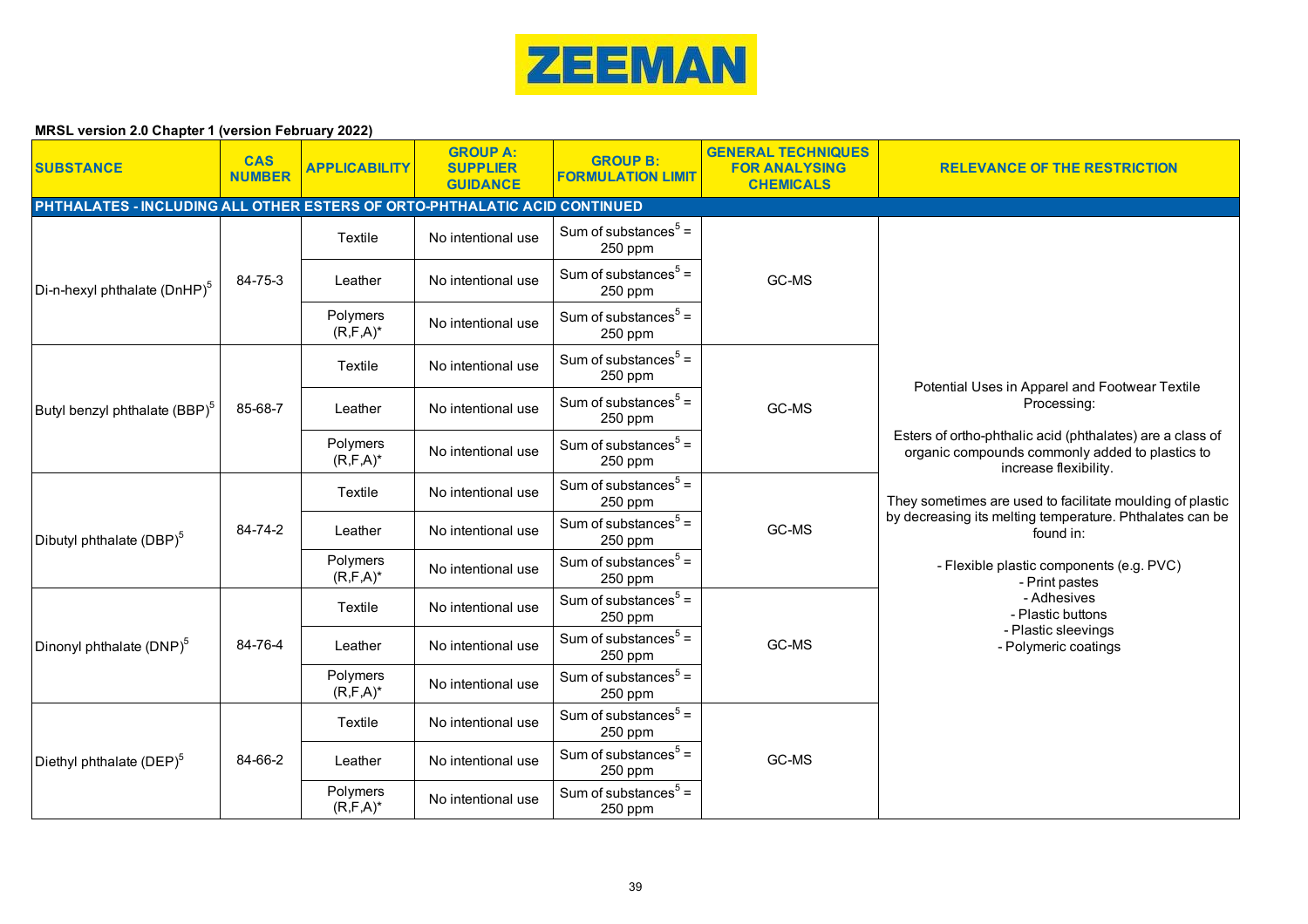

| <b>SUBSTANCE</b>                                        | <b>CAS</b><br><b>NUMBER</b>                                               | <b>APPLICABILITY</b>      | <b>GROUP A:</b><br><b>SUPPLIER</b><br><b>GUIDANCE</b> | <b>GROUP B:</b><br><b>FORMULATION LIMIT</b> | <b>GENERAL TECHNIQUES</b><br><b>FOR ANALYSING</b><br><b>CHEMICALS</b> | <b>RELEVANCE OF THE RESTRICTION</b>                                                                                                   |  |  |  |  |
|---------------------------------------------------------|---------------------------------------------------------------------------|---------------------------|-------------------------------------------------------|---------------------------------------------|-----------------------------------------------------------------------|---------------------------------------------------------------------------------------------------------------------------------------|--|--|--|--|
|                                                         | PHTHALATES - INCLUDING ALL OTHER ESTERS OF ORTO-PHTHALATIC ACID CONTINUED |                           |                                                       |                                             |                                                                       |                                                                                                                                       |  |  |  |  |
|                                                         |                                                                           | Textile                   | No intentional use                                    | Sum of substances $5 =$<br>250 ppm          |                                                                       |                                                                                                                                       |  |  |  |  |
| Di-n-propyl phthalate<br>(DPRP) <sup>5</sup>            | 131-16-8                                                                  | Leather                   | No intentional use                                    | Sum of substances $5 =$<br>250 ppm          | GC-MS                                                                 |                                                                                                                                       |  |  |  |  |
|                                                         |                                                                           | Polymers<br>$(R, F, A)^*$ | No intentional use                                    | Sum of substances $5 =$<br>250 ppm          |                                                                       |                                                                                                                                       |  |  |  |  |
|                                                         |                                                                           | Textile                   | No intentional use                                    | Sum of substances $5 =$<br>250 ppm          |                                                                       | Potential Uses in Apparel and Footwear Textile                                                                                        |  |  |  |  |
| Di-cyclohexyl phthalate<br>$\vert$ (DCHP) <sup>5</sup>  | 84-61-7                                                                   | Leather                   | No intentional use                                    | Sum of substances $5 =$<br>250 ppm          | GC-MS                                                                 | Processing:                                                                                                                           |  |  |  |  |
|                                                         |                                                                           | Polymers<br>$(R, F, A)^*$ | No intentional use                                    | Sum of substances $5 =$<br>250 ppm          |                                                                       | Esters of ortho-phthalic acid (phthalates) are a class of<br>organic compounds commonly added to plastics to<br>increase flexibility. |  |  |  |  |
|                                                         |                                                                           | Textile                   | No intentional use                                    | Sum of substances $5 =$<br>250 ppm          |                                                                       | They sometimes are used to facilitate moulding of plastic                                                                             |  |  |  |  |
| Di-isobutyl phthalate (DIBP) <sup>5</sup>               | 84-69-5                                                                   | Leather                   | No intentional use                                    | Sum of substances $5 =$<br>250 ppm          | GC-MS                                                                 | by decreasing its melting temperature. Phthalates can be<br>found in:                                                                 |  |  |  |  |
|                                                         |                                                                           | Polymers<br>$(R, F, A)^*$ | No intentional use                                    | Sum of substances $5 =$<br>250 ppm          |                                                                       | - Flexible plastic components (e.g. PVC)<br>- Print pastes                                                                            |  |  |  |  |
|                                                         |                                                                           | Textile                   | No intentional use                                    | Sum of substances $5 =$<br>250 ppm          |                                                                       | - Adhesives<br>- Plastic buttons<br>- Plastic sleevings                                                                               |  |  |  |  |
| Di-iso-octyl phthalate(DIOP) <sup>5</sup>               | 27554-26-3                                                                | Leather                   | No intentional use                                    | Sum of substances $5 =$<br>250 ppm          | GC-MS                                                                 | - Polymeric coatings                                                                                                                  |  |  |  |  |
|                                                         |                                                                           | Polymers<br>$(R, F, A)^*$ | No intentional use                                    | Sum of substances $5 =$<br>250 ppm          |                                                                       |                                                                                                                                       |  |  |  |  |
|                                                         |                                                                           | Textile                   | No intentional use                                    | Sum of substances $5 =$<br>250 ppm          |                                                                       |                                                                                                                                       |  |  |  |  |
| 1,2-benzenedicarboxylic<br>acid, di-C7-11 branched and. | 68515-42-4<br>68515-50-4                                                  | Leather                   | No intentional use                                    | Sum of substances $5 =$<br>250 ppm          | GC-MS                                                                 |                                                                                                                                       |  |  |  |  |
| linearalkyl esters (DHNUP) <sup>5</sup>                 |                                                                           | Polymers<br>$(R, F, A)^*$ | No intentional use                                    | Sum of substances $5 =$<br>250 ppm          |                                                                       |                                                                                                                                       |  |  |  |  |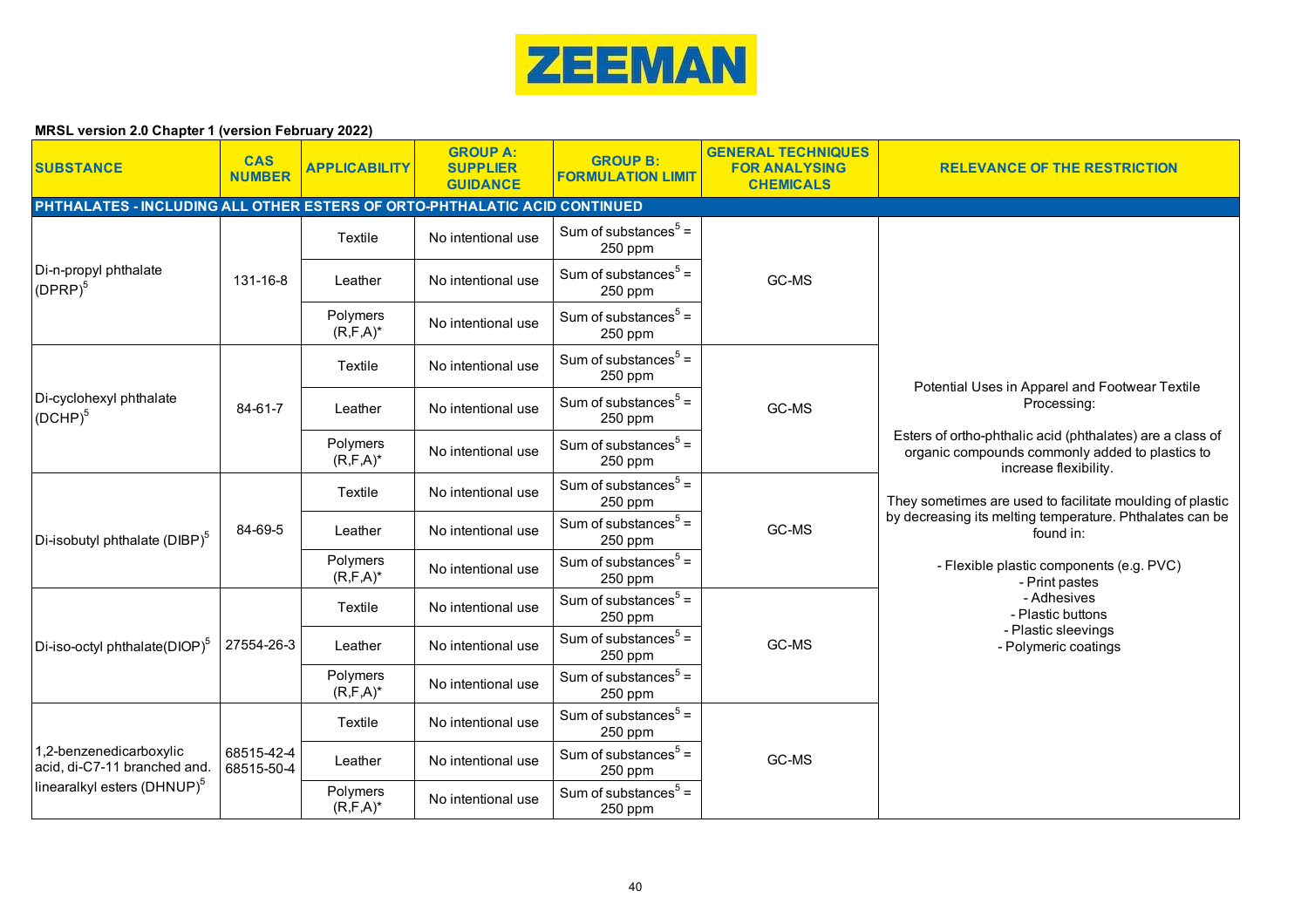

| <b>SUBSTANCE</b>                                                          | <b>CAS</b><br><b>NUMBER</b> | <b>APPLICABILITY</b>      | <b>GROUP A:</b><br><b>SUPPLIER</b><br><b>GUIDANCE</b> | <b>GROUP B:</b><br><b>FORMULATION LIMIT</b> | <b>GENERAL TECHNIQUES</b><br><b>FOR ANALYSING</b><br><b>CHEMICALS</b> | <b>RELEVANCE OF THE RESTRICTION</b>                                                                                                                                                                                                                                                                                                                                                                                          |  |  |  |
|---------------------------------------------------------------------------|-----------------------------|---------------------------|-------------------------------------------------------|---------------------------------------------|-----------------------------------------------------------------------|------------------------------------------------------------------------------------------------------------------------------------------------------------------------------------------------------------------------------------------------------------------------------------------------------------------------------------------------------------------------------------------------------------------------------|--|--|--|
| PHTHALATES - INCLUDING ALL OTHER ESTERS OF ORTO-PHTHALATIC ACID CONTINUED |                             |                           |                                                       |                                             |                                                                       |                                                                                                                                                                                                                                                                                                                                                                                                                              |  |  |  |
| 1,2-benzenedicarboxylic                                                   |                             | Textile                   | No intentional use                                    | Sum of substances $5 =$<br>250 ppm          | GC-MS                                                                 |                                                                                                                                                                                                                                                                                                                                                                                                                              |  |  |  |
| acid, di-C6-8 branched and<br>linearalkyl esters, C7-rich                 | 71888-89-6<br>84777-06-0    | Leather                   | No intentional use                                    | Sum of substances $5 =$<br>250 ppm          |                                                                       | Potential Uses in Apparel and Footwear Textile<br>Processing:                                                                                                                                                                                                                                                                                                                                                                |  |  |  |
| $(DIHP)^5$                                                                |                             | Polymers<br>$(R, F, A)^*$ | No intentional use                                    | Sum of substances $5 =$<br>250 ppm          |                                                                       | Esters of ortho-phthalic acid (phthalates) are a class of<br>organic compounds commonly added to plastics to<br>increase flexibility.<br>They sometimes are used to facilitate moulding of plastic<br>by decreasing its melting temperature. Phthalates can be<br>found in:<br>- Flexible plastic components (e.g. PVC)<br>- Print pastes<br>- Adhesives<br>- Plastic buttons<br>- Plastic sleevings<br>- Polymeric coatings |  |  |  |
|                                                                           | 605-50-5                    | Textile                   | No intentional use                                    | Sum of substances $5 =$<br>250 ppm          | GC-MS                                                                 |                                                                                                                                                                                                                                                                                                                                                                                                                              |  |  |  |
| Diisopentylphthalates <sup>5</sup>                                        |                             | Leather                   | No intentional use                                    | Sum of substances $5 =$<br>250 ppm          |                                                                       |                                                                                                                                                                                                                                                                                                                                                                                                                              |  |  |  |
|                                                                           |                             | Polymers<br>$(R, F, A)^*$ | No intentional use                                    | Sum of substances $5 =$<br>250 ppm          |                                                                       |                                                                                                                                                                                                                                                                                                                                                                                                                              |  |  |  |
| Di-n-pentylphthalates <sup>5</sup>                                        |                             | Textile                   | No intentional use                                    | Sum of substances $5 =$<br>250 ppm          | GC-MS                                                                 |                                                                                                                                                                                                                                                                                                                                                                                                                              |  |  |  |
|                                                                           | 131-18-0                    | Leather                   | No intentional use                                    | Sum of substances $5 =$<br>250 ppm          |                                                                       |                                                                                                                                                                                                                                                                                                                                                                                                                              |  |  |  |
|                                                                           |                             | Polymers<br>$(R, F, A)^*$ | No intentional use                                    | Sum of substances $5 =$<br>250 ppm          |                                                                       |                                                                                                                                                                                                                                                                                                                                                                                                                              |  |  |  |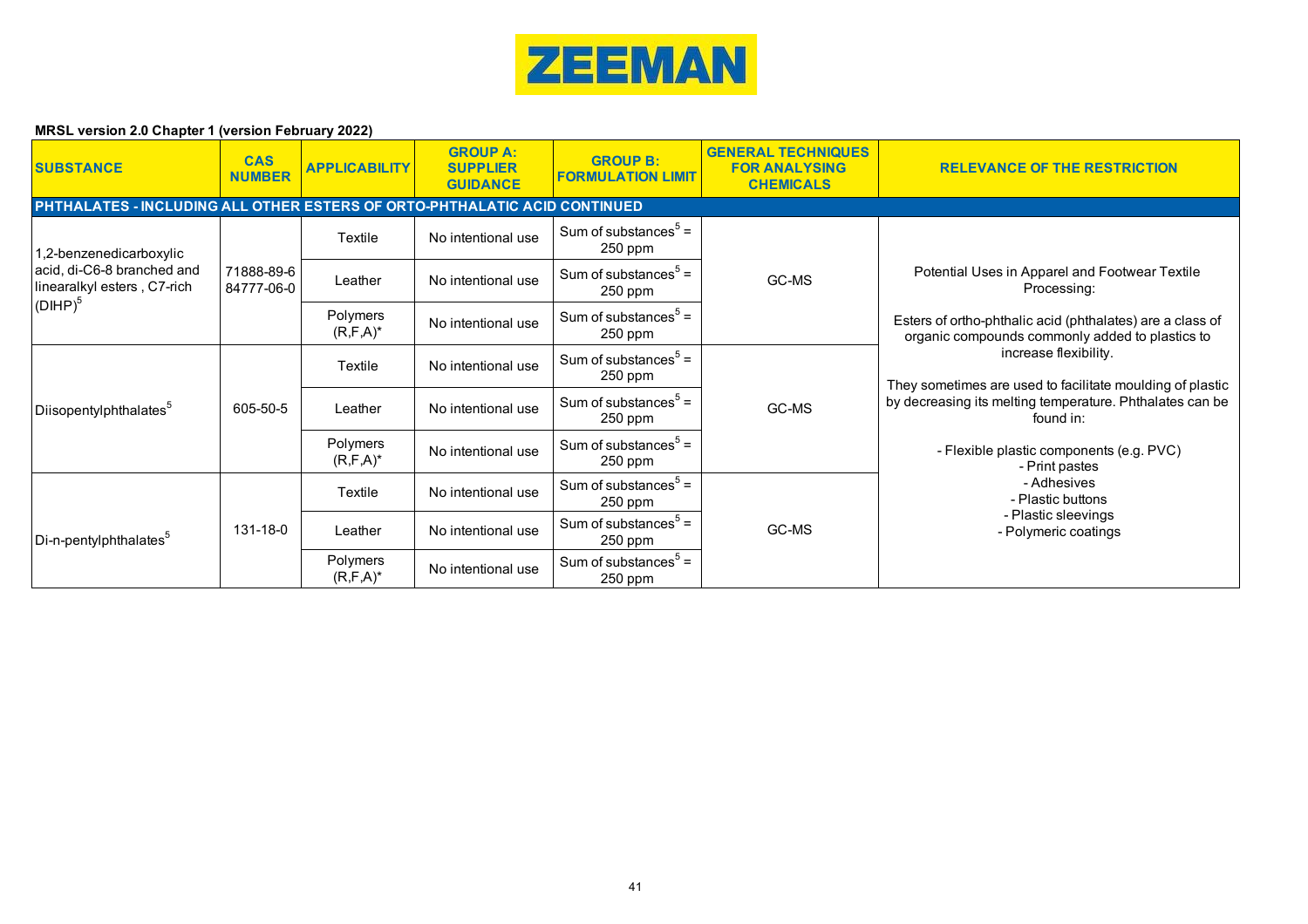

| <b>SUBSTANCE</b>                        | <b>CAS</b><br><b>NUMBER</b> | <b>APPLICABILITY</b>      | <b>GROUP A:</b><br><b>SUPPLIER</b><br><b>GUIDANCE</b> | <b>GROUP B:</b><br><b>FORMULATION LIMIT</b> | <b>GENERAL TECHNIQUES</b><br><b>FOR ANALYSING</b><br><b>CHEMICALS</b> | <b>RELEVANCE OF THE RESTRICTION</b>                                                                                                                                                                                                                                                                           |
|-----------------------------------------|-----------------------------|---------------------------|-------------------------------------------------------|---------------------------------------------|-----------------------------------------------------------------------|---------------------------------------------------------------------------------------------------------------------------------------------------------------------------------------------------------------------------------------------------------------------------------------------------------------|
| POLYCYCLIC AROMATIC HYDROCARBONS (PAHs) |                             |                           |                                                       |                                             |                                                                       |                                                                                                                                                                                                                                                                                                               |
|                                         |                             | Textile                   | No intentional use                                    | 20 ppm                                      |                                                                       |                                                                                                                                                                                                                                                                                                               |
| Benzo[a]pyrene                          | $50-32-8$                   | Leather                   | No intentional use                                    | 20 ppm                                      | GC-MS                                                                 |                                                                                                                                                                                                                                                                                                               |
|                                         |                             | Polymers<br>$(R, F, A)^*$ | No intentional use                                    | 20 ppm                                      |                                                                       |                                                                                                                                                                                                                                                                                                               |
|                                         |                             | Textile                   | No intentional use                                    | Sum of substances $3 =$<br>200 ppm          |                                                                       |                                                                                                                                                                                                                                                                                                               |
| $P$ yrene <sup>3,4</sup>                | 129-00-0                    | Leather                   | No intentional use                                    | Sum of substances $4 =$<br>200 ppm          | GC-MS                                                                 | Potential Uses in Apparel and Footwear Textile                                                                                                                                                                                                                                                                |
|                                         |                             | Polymers<br>$(R, F, A)^*$ | No Limit                                              |                                             |                                                                       | Processing:<br>Oil containing PAHs are added to rubber and plastics as a<br>softener or extender and may be found in rubber, plastics,<br>lacquers, and coatings.<br>Within the footwear producing industry, PAHs are often<br>found in the outsoles of footwear and in printing pastes for<br>screen prints. |
|                                         | 191-24-2                    | Textile                   | No intentional use                                    | Sum of substances $3 =$<br>200 ppm          | GC-MS                                                                 |                                                                                                                                                                                                                                                                                                               |
| Benzo(ghi)perylene <sup>3,4</sup>       |                             | Leather                   | No intentional use                                    | Sum of substances $4 =$<br>200 ppm          |                                                                       |                                                                                                                                                                                                                                                                                                               |
|                                         |                             | Polymers<br>$(R, F, A)^*$ | No Limit                                              |                                             |                                                                       |                                                                                                                                                                                                                                                                                                               |
|                                         |                             | Textile                   | No intentional use                                    | Sum of substances $3 =$<br>200 ppm          |                                                                       | PAHs can be present as impurities in carbon black<br>dyestuffs.                                                                                                                                                                                                                                               |
| Benzo[j]fluoranthene <sup>3,4</sup>     | 205-82-3                    | Leather                   | No intentional use                                    | Sum of substances $4 =$<br>200 ppm          | GC-MS                                                                 |                                                                                                                                                                                                                                                                                                               |
|                                         |                             | Polymers<br>$(R, F, A)^*$ | No Limit                                              |                                             |                                                                       |                                                                                                                                                                                                                                                                                                               |
|                                         |                             | Textile                   | No intentional use                                    | Sum of substances $3 =$<br>200 ppm          |                                                                       |                                                                                                                                                                                                                                                                                                               |
| Anthracene <sup>3,4</sup>               | 120-12-7                    | Leather                   | No intentional use                                    | Sum of substances $4 =$<br>200 ppm          | GC-MS                                                                 |                                                                                                                                                                                                                                                                                                               |
|                                         |                             | Polymers<br>$(R, F, A)^*$ | No Limit                                              |                                             |                                                                       |                                                                                                                                                                                                                                                                                                               |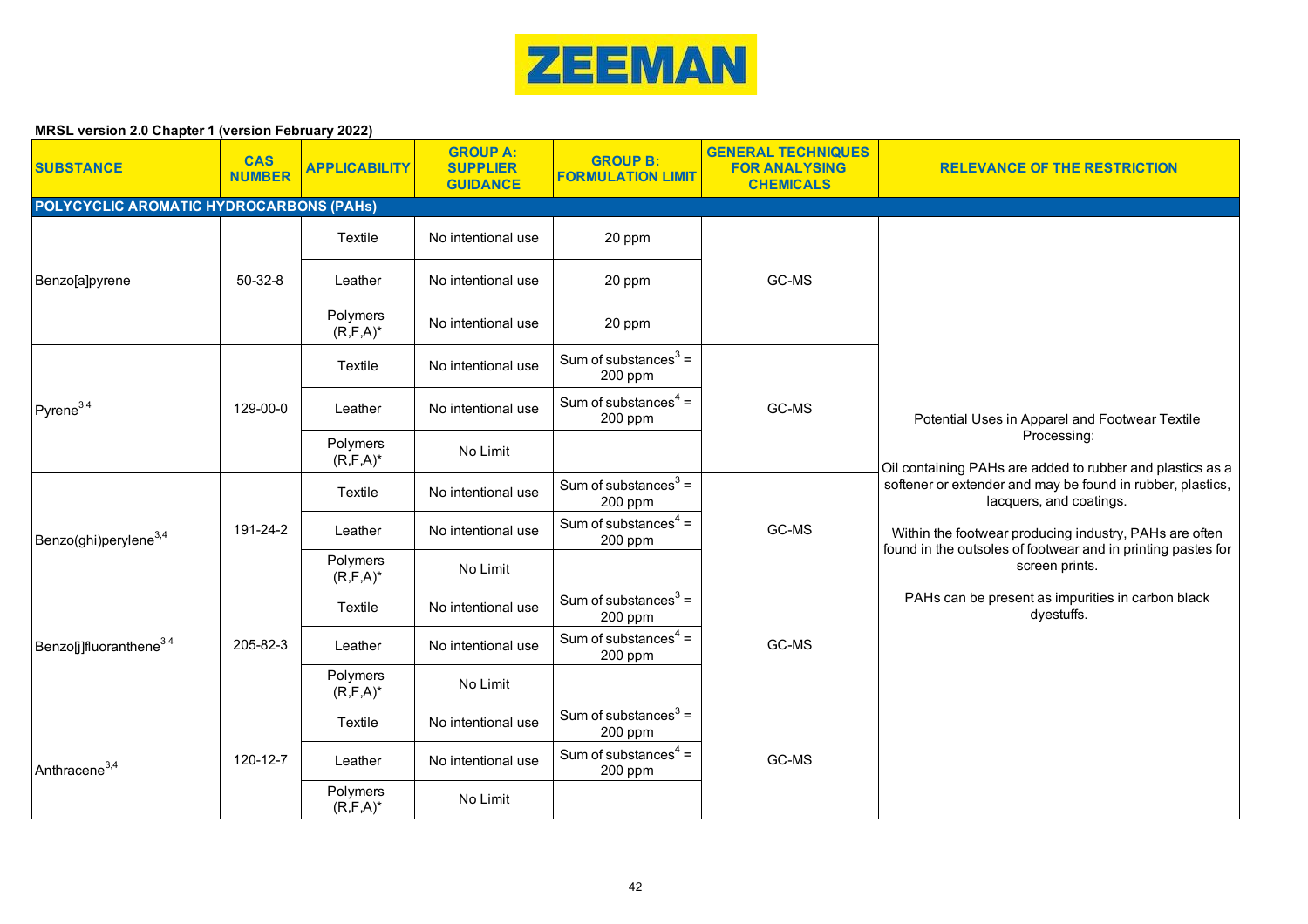

| <b>SUBSTANCE</b>                                  | <b>CAS</b><br><b>NUMBER</b> | <b>APPLICABILITY</b>      | <b>GROUP A:</b><br><b>SUPPLIER</b><br><b>GUIDANCE</b> | <b>GROUP B:</b><br><b>FORMULATION LIMIT</b> | <b>GENERAL TECHNIQUES</b><br><b>FOR ANALYSING</b><br><b>CHEMICALS</b> | <b>RELEVANCE OF THE RESTRICTION</b>                                                                                    |
|---------------------------------------------------|-----------------------------|---------------------------|-------------------------------------------------------|---------------------------------------------|-----------------------------------------------------------------------|------------------------------------------------------------------------------------------------------------------------|
| POLYCYCLIC AROMATIC HYDROCARBONS (PAHs) CONTINUED |                             |                           |                                                       |                                             |                                                                       |                                                                                                                        |
|                                                   |                             | Textile                   | No intentional use                                    | Sum of substances $3 =$<br>200 ppm          |                                                                       |                                                                                                                        |
| Indeno[1,2,3-cd]pyrene $^{3,4}$                   | 193-39-5                    | Leather                   | No intentional use                                    | Sum of substances $4 =$<br>200 ppm          | GC-MS                                                                 |                                                                                                                        |
|                                                   |                             | Polymers<br>$(R, F, A)^*$ | No Limit                                              |                                             |                                                                       |                                                                                                                        |
|                                                   |                             | Textile                   | No intentional use                                    | Sum of substances $3 =$<br>200 ppm          |                                                                       |                                                                                                                        |
| Benzo[e]pyrene <sup>3,4</sup>                     | 192-97-2                    | Leather                   | No intentional use                                    | Sum of substances $4 =$<br>200 ppm          | GC-MS                                                                 | Potential Uses in Apparel and Footwear Textile                                                                         |
|                                                   |                             | Polymers<br>$(R, F, A)^*$ | No Limit                                              |                                             |                                                                       | Processing:<br>Oil containing PAHs are added to rubber and plastics as a                                               |
|                                                   |                             | Textile                   | No intentional use                                    | Sum of substances $3 =$<br>200 ppm          |                                                                       | softener or extender and may be found in rubber, plastics,<br>lacquers, and coatings.                                  |
| Benzo[b]fluoranthene <sup>3,4</sup>               | 205-99-2                    | Leather                   | No intentional use                                    | Sum of substances $4 =$<br>200 ppm          | GC-MS                                                                 | Within the footwear producing industry, PAHs are often<br>found in the outsoles of footwear and in printing pastes for |
|                                                   |                             | Polymers<br>$(R, F, A)^*$ | No Limit                                              |                                             |                                                                       | screen prints.                                                                                                         |
|                                                   |                             | Textile                   | No intentional use                                    | Sum of substances $3 =$<br>200 ppm          |                                                                       | PAHs can be present as impurities in carbon black<br>dyestuffs.                                                        |
| Benzo[k]fluoranthene <sup>3,4</sup>               | 207-08-9                    | Leather                   | No intentional use                                    | Sum of substances $4 =$<br>200 ppm          | GC-MS                                                                 |                                                                                                                        |
|                                                   |                             | Polymers<br>$(R, F, A)^*$ | No Limit                                              |                                             |                                                                       |                                                                                                                        |
|                                                   |                             | Textile                   | No intentional use                                    | Sum of substances $3 =$<br>200 ppm          |                                                                       |                                                                                                                        |
| Fluoranthene <sup>3,4</sup>                       | 206-44-0                    | Leather                   | No intentional use                                    | Sum of substances $4 =$<br>200 ppm          | GC-MS                                                                 |                                                                                                                        |
|                                                   |                             | Polymers<br>$(R, F, A)^*$ | No Limit                                              |                                             |                                                                       |                                                                                                                        |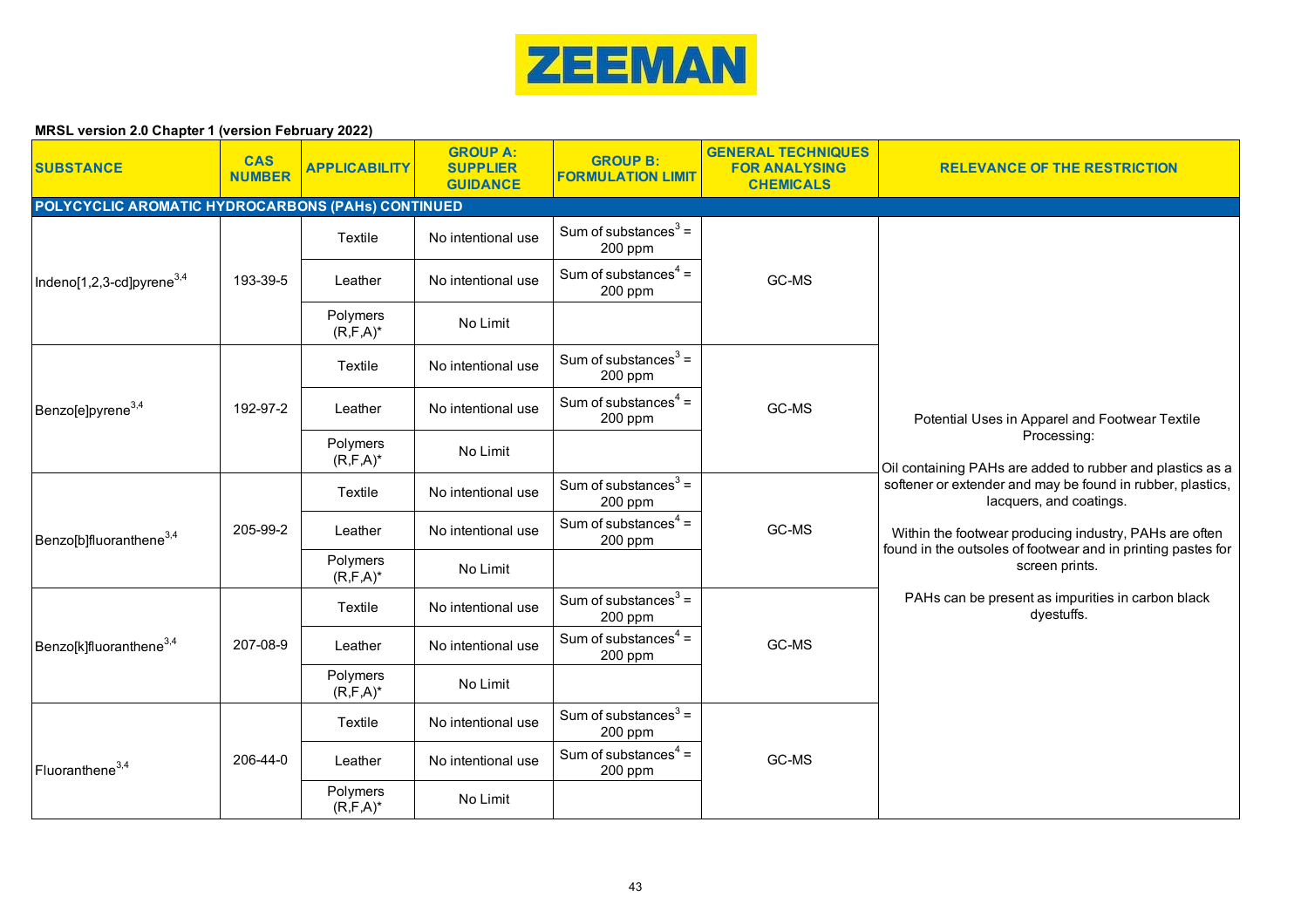

| <b>SUBSTANCE</b>                                  | <b>CAS</b><br><b>NUMBER</b> | <b>APPLICABILITY</b>      | <b>GROUP A:</b><br><b>SUPPLIER</b><br><b>GUIDANCE</b> | <b>GROUP B:</b><br><b>FORMULATION LIMIT</b> | <b>GENERAL TECHNIQUES</b><br><b>FOR ANALYSING</b><br><b>CHEMICALS</b> | <b>RELEVANCE OF THE RESTRICTION</b>                                                                                                                                                                                                                                                                                                                                              |
|---------------------------------------------------|-----------------------------|---------------------------|-------------------------------------------------------|---------------------------------------------|-----------------------------------------------------------------------|----------------------------------------------------------------------------------------------------------------------------------------------------------------------------------------------------------------------------------------------------------------------------------------------------------------------------------------------------------------------------------|
| POLYCYCLIC AROMATIC HYDROCARBONS (PAHs) CONTINUED |                             |                           |                                                       |                                             |                                                                       |                                                                                                                                                                                                                                                                                                                                                                                  |
|                                                   |                             | Textile                   | No intentional use                                    | Sum of substances $3 =$<br>200 ppm          |                                                                       |                                                                                                                                                                                                                                                                                                                                                                                  |
| Acenaphthylene <sup>3,4</sup>                     | 208-96-8                    | Leather                   | No intentional use                                    | Sum of substances $4 =$<br>200 ppm          | GC-MS                                                                 |                                                                                                                                                                                                                                                                                                                                                                                  |
|                                                   |                             | Polymers<br>$(R, F, A)^*$ | No Limit                                              |                                             |                                                                       |                                                                                                                                                                                                                                                                                                                                                                                  |
|                                                   |                             | Textile                   | No intentional use                                    | Sum of substances $3 =$<br>200 ppm          |                                                                       |                                                                                                                                                                                                                                                                                                                                                                                  |
| Dibenz[a,h]anthracene <sup>3,4</sup>              | 53-70-3                     | Leather                   | No intentional use                                    | Sum of substances $4 =$<br>200 ppm          | GC-MS                                                                 | Potential Uses in Apparel and Footwear Textile                                                                                                                                                                                                                                                                                                                                   |
|                                                   |                             | Polymers<br>$(R, F, A)^*$ | No Limit                                              |                                             |                                                                       | Processing:<br>Oil containing PAHs are added to rubber and plastics as a<br>softener or extender and may be found in rubber, plastics,<br>lacquers, and coatings.<br>Within the footwear producing industry, PAHs are often<br>found in the outsoles of footwear and in printing pastes for<br>screen prints.<br>PAHs can be present as impurities in carbon black<br>dyestuffs. |
|                                                   | 218-01-9                    | Textile                   | No intentional use                                    | Sum of substances $3 =$<br>200 ppm          | GC-MS                                                                 |                                                                                                                                                                                                                                                                                                                                                                                  |
| Chrysene <sup>3,4</sup>                           |                             | Leather                   | No intentional use                                    | Sum of substances $4 =$<br>$200$ ppm        |                                                                       |                                                                                                                                                                                                                                                                                                                                                                                  |
|                                                   |                             | Polymers<br>$(R, F, A)^*$ | No Limit                                              |                                             |                                                                       |                                                                                                                                                                                                                                                                                                                                                                                  |
|                                                   |                             | Textile                   | No intentional use                                    | Sum of substances $3 =$<br>200 ppm          |                                                                       |                                                                                                                                                                                                                                                                                                                                                                                  |
| Phenanthrene <sup>3,4</sup>                       | $85 - 01 - 8$               | Leather                   | No intentional use                                    | Sum of substances $4 =$<br>200 ppm          | GC-MS                                                                 |                                                                                                                                                                                                                                                                                                                                                                                  |
|                                                   |                             | Polymers<br>$(R, F, A)^*$ | No Limit                                              |                                             |                                                                       |                                                                                                                                                                                                                                                                                                                                                                                  |
|                                                   |                             | Textile                   | No intentional use                                    | Sum of substances $3 =$<br>200 ppm          |                                                                       |                                                                                                                                                                                                                                                                                                                                                                                  |
| Acenaphthene <sup>3,4</sup>                       | 83-32-9                     | Leather                   | No intentional use                                    | Sum of substances $4 =$<br>200 ppm          | GC-MS                                                                 |                                                                                                                                                                                                                                                                                                                                                                                  |
|                                                   |                             | Polymers<br>$(R, F, A)^*$ | No Limit                                              |                                             |                                                                       |                                                                                                                                                                                                                                                                                                                                                                                  |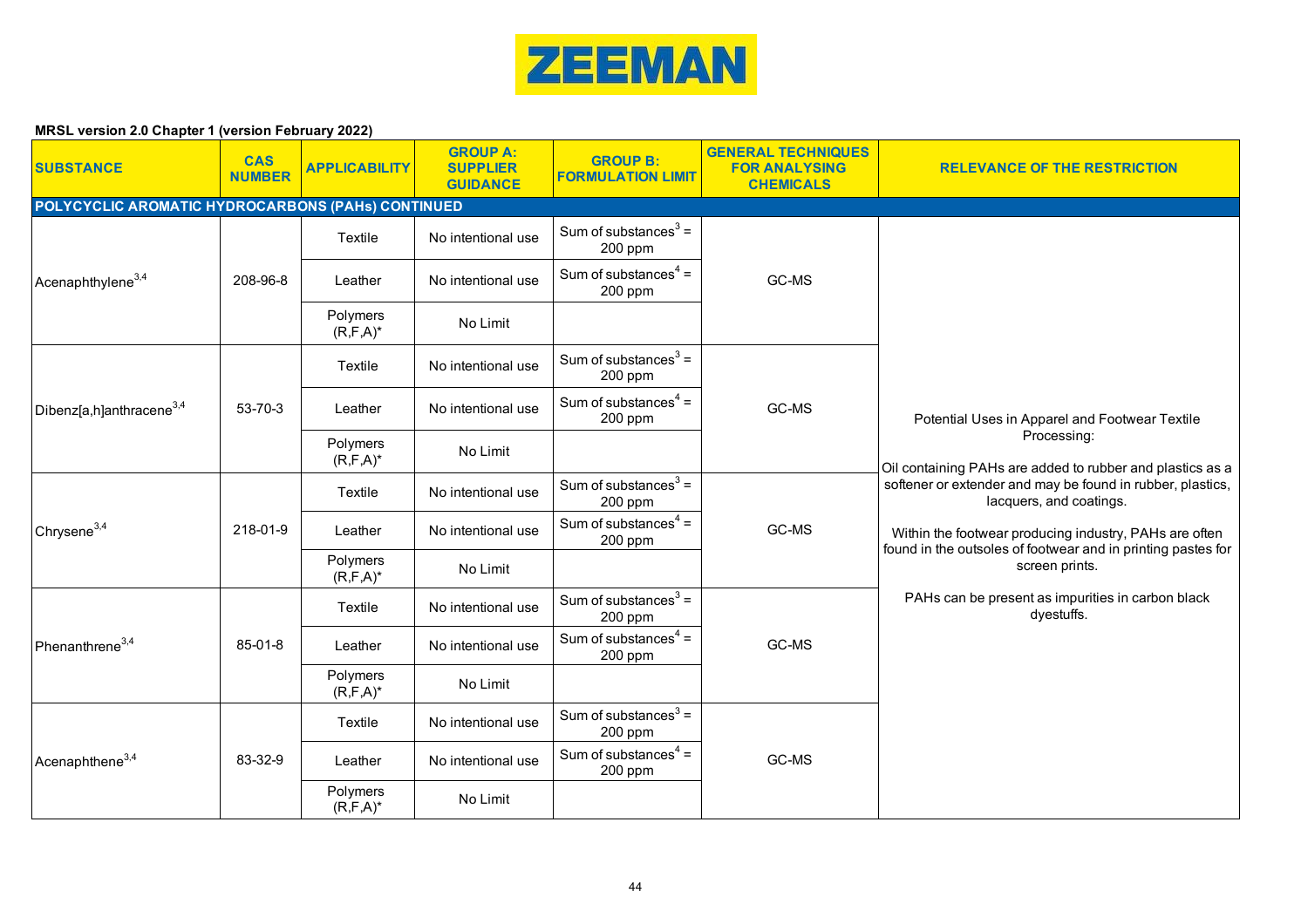

| <b>SUBSTANCE</b>                                  | <b>CAS</b><br><b>NUMBER</b> | <b>APPLICABILITY</b>      | <b>GROUP A:</b><br><b>SUPPLIER</b><br><b>GUIDANCE</b> | <b>GROUP B:</b><br><b>FORMULATION LIMIT</b> | <b>GENERAL TECHNIQUES</b><br><b>FOR ANALYSING</b><br><b>CHEMICALS</b> | <b>RELEVANCE OF THE RESTRICTION</b>                                                                                                                |  |  |  |
|---------------------------------------------------|-----------------------------|---------------------------|-------------------------------------------------------|---------------------------------------------|-----------------------------------------------------------------------|----------------------------------------------------------------------------------------------------------------------------------------------------|--|--|--|
| POLYCYCLIC AROMATIC HYDROCARBONS (PAHs) CONTINUED |                             |                           |                                                       |                                             |                                                                       |                                                                                                                                                    |  |  |  |
| Fluorene <sup>3,4</sup>                           |                             | Textile                   | No intentional use                                    | Sum of substances $3 =$<br>200 ppm          | GC-MS                                                                 |                                                                                                                                                    |  |  |  |
|                                                   | 86-73-7                     | Leather                   | No intentional use                                    | Sum of substances $4 =$<br>$200$ ppm        |                                                                       | Potential Uses in Apparel and Footwear Textile<br>Processing:                                                                                      |  |  |  |
|                                                   |                             | Polymers<br>$(R, F, A)^*$ | No Limit                                              |                                             |                                                                       |                                                                                                                                                    |  |  |  |
|                                                   | $91 - 20 - 3$               | Textile                   | No intentional use                                    | Sum of substances $3 =$<br>$200$ ppm        | GC-MS                                                                 | Oil containing PAHs are added to rubber and plastics as a<br>softener or extender and may be found in rubber, plastics,<br>lacquers, and coatings. |  |  |  |
| Naphthalene <sup>3</sup>                          |                             | Leather                   | No intentional use                                    | 300 ppm                                     |                                                                       | Within the footwear producing industry, PAHs are often<br>found in the outsoles of footwear and in printing pastes for<br>screen prints.           |  |  |  |
|                                                   |                             | Polymers<br>$(R, F, A)^*$ | No Limit                                              |                                             |                                                                       |                                                                                                                                                    |  |  |  |
| Benzo(a)anthracene $^{3,4}$                       |                             | Textile                   | No intentional use                                    | Sum of substances $3 =$<br>200 ppm          | GC-MS                                                                 | PAHs can be present as impurities in carbon black<br>dyestuffs.                                                                                    |  |  |  |
|                                                   | 56-55-3                     | Leather                   | No intentional use                                    | Sum of substances $4 =$<br>$200$ ppm        |                                                                       |                                                                                                                                                    |  |  |  |
|                                                   |                             | Polymers<br>$(R, F, A)^*$ | No Limit                                              |                                             |                                                                       |                                                                                                                                                    |  |  |  |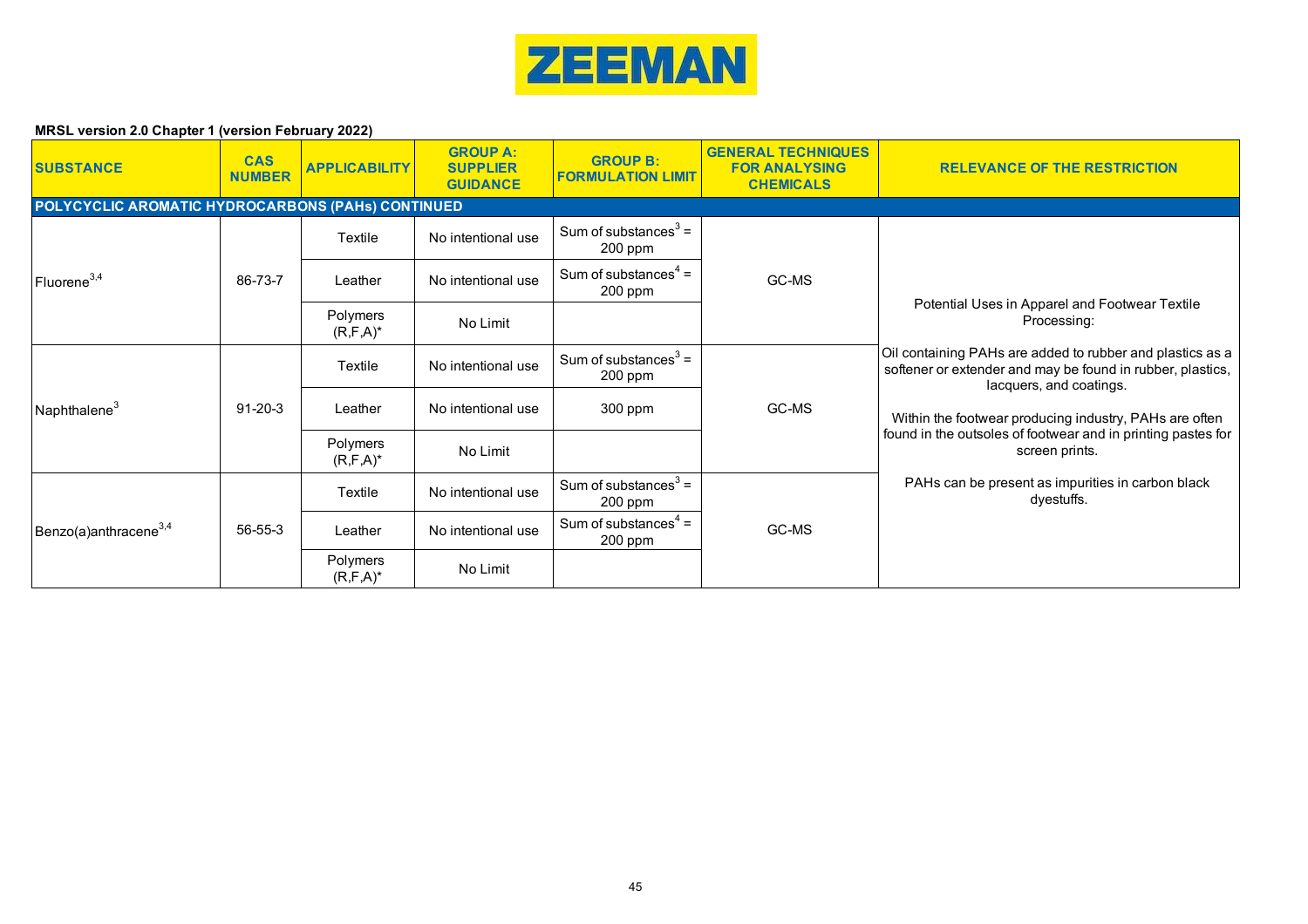

| <b>SUBSTANCE</b>          | <b>CAS</b><br><b>NUMBER</b> | <b>APPLICABILITY</b>      | <b>GROUP A:</b><br><b>SUPPLIER</b><br><b>GUIDANCE</b> | <b>GROUP B:</b><br><b>FORMULATION LIMIT</b> | <b>GENERAL TECHNIQUES</b><br><b>FOR ANALYSING</b><br><b>CHEMICALS</b>                                                 | <b>RELEVANCE OF THE RESTRICTION</b>                                                                                                                                                                                                                                                                                                                                                                                                                                        |
|---------------------------|-----------------------------|---------------------------|-------------------------------------------------------|---------------------------------------------|-----------------------------------------------------------------------------------------------------------------------|----------------------------------------------------------------------------------------------------------------------------------------------------------------------------------------------------------------------------------------------------------------------------------------------------------------------------------------------------------------------------------------------------------------------------------------------------------------------------|
| <b>TOTAL HEAVY METALS</b> |                             |                           |                                                       |                                             |                                                                                                                       |                                                                                                                                                                                                                                                                                                                                                                                                                                                                            |
|                           |                             | Textile                   | No intentional use                                    | 50 ppm                                      | Inductively coupled plasma-                                                                                           |                                                                                                                                                                                                                                                                                                                                                                                                                                                                            |
| Arsenic (As)              | 7440-38-2                   | Leather                   | No intentional use                                    | 50 ppm                                      | optical emission<br>spectrometry (ICP-OES),<br>atomic absorption<br>spectroscopy (AAS)                                |                                                                                                                                                                                                                                                                                                                                                                                                                                                                            |
|                           |                             | Polymers<br>$(R, F, A)^*$ | No intentional use                                    | 50 ppm                                      |                                                                                                                       | Potential Uses in Apparel and Footwear Textile<br>Processing:                                                                                                                                                                                                                                                                                                                                                                                                              |
|                           |                             | Textile                   | No intentional use                                    | 20 ppm (50 ppm for<br>pigments)             | Inductively coupled plasma-                                                                                           | Listed metals are banned from intentional use in textile<br>manufacturing/finishing unless stated differently.                                                                                                                                                                                                                                                                                                                                                             |
| Cadmium (Cd)              | 7440-43-9                   | Leather                   | No intentional use                                    | 20 ppm (50 ppm for<br>pigments)             | optical emission<br>spectrometry (ICP-OES),<br>atomic absorption<br>spectroscopy (AAS)                                | Additionally, residual traces of zinc, iron, and manganese<br>in colourants are expected to comply with the Ecological                                                                                                                                                                                                                                                                                                                                                     |
|                           |                             | Polymers<br>$(R, F, A)^*$ | No intentional use                                    | 20 ppm (50 ppm for<br>pigments)             |                                                                                                                       | and Toxicological Association of Dyes and Organic<br>Pigments Manufacturers (ETAD) concentration limits<br>(http://www.etad.com/).                                                                                                                                                                                                                                                                                                                                         |
|                           | 7439-97-6                   | Textile                   | No intentional use                                    | 4 ppm (25 ppm<br>pigments)                  | Inductively coupled plasma-<br>optical emission<br>spectrometry (ICP-OES),<br>atomic absorption<br>spectroscopy (AAS) | The total heavy metal limits do not apply to products                                                                                                                                                                                                                                                                                                                                                                                                                      |
| Mercury (Hg               |                             | Leather                   | No intentional use                                    | 4 ppm (25 ppm<br>pigments)                  |                                                                                                                       | containing a listed metal as an inherent compositional part<br>(e.g. metal-complex colorants, the double salts of certain<br>cationic colourants or extenders like barium sulfate).<br>In these cases, the extractable content of the<br>corresponding metal has to be considered.<br>Alternatively, the total content will be communicated to the<br>customers, who will determine whether their final product<br>will comply with the corresponding RSL(s) requirements. |
|                           |                             | Polymers<br>$(R, F, A)^*$ | No intentional use                                    | 4 ppm (25 ppm<br>pigments)                  |                                                                                                                       |                                                                                                                                                                                                                                                                                                                                                                                                                                                                            |
|                           |                             | Textile                   | No intentional use                                    | 100 ppm                                     | Inductively coupled plasma-                                                                                           |                                                                                                                                                                                                                                                                                                                                                                                                                                                                            |
| Lead (Pb)                 | 7439-92-1                   | Leather                   | No intentional use                                    | $100$ ppm                                   | optical emission<br>spectrometry (ICP-OES),<br>atomic absorption                                                      |                                                                                                                                                                                                                                                                                                                                                                                                                                                                            |
|                           |                             | Polymers<br>$(R, F, A)^*$ | No intentional use                                    | 100 ppm                                     | spectroscopy (AAS)                                                                                                    | Although typically associated with leather tanning,                                                                                                                                                                                                                                                                                                                                                                                                                        |
|                           |                             | Textile                   | No intentional use                                    | 10 ppm                                      | Inductively coupled plasma-<br>optical emission<br>spectrometry (ICP-OES),<br>atomic absorption<br>spectroscopy (AAS) | chromium VI also may be used in the dyeing of wool (after<br>the chroming process).                                                                                                                                                                                                                                                                                                                                                                                        |
| Chromium (VI)             | 18540-29-9                  | Leather                   | No intentional use                                    | 10 ppm                                      |                                                                                                                       |                                                                                                                                                                                                                                                                                                                                                                                                                                                                            |
|                           |                             | Polymers<br>$(R, F, A)^*$ | No intentional use                                    | 10 ppm                                      |                                                                                                                       |                                                                                                                                                                                                                                                                                                                                                                                                                                                                            |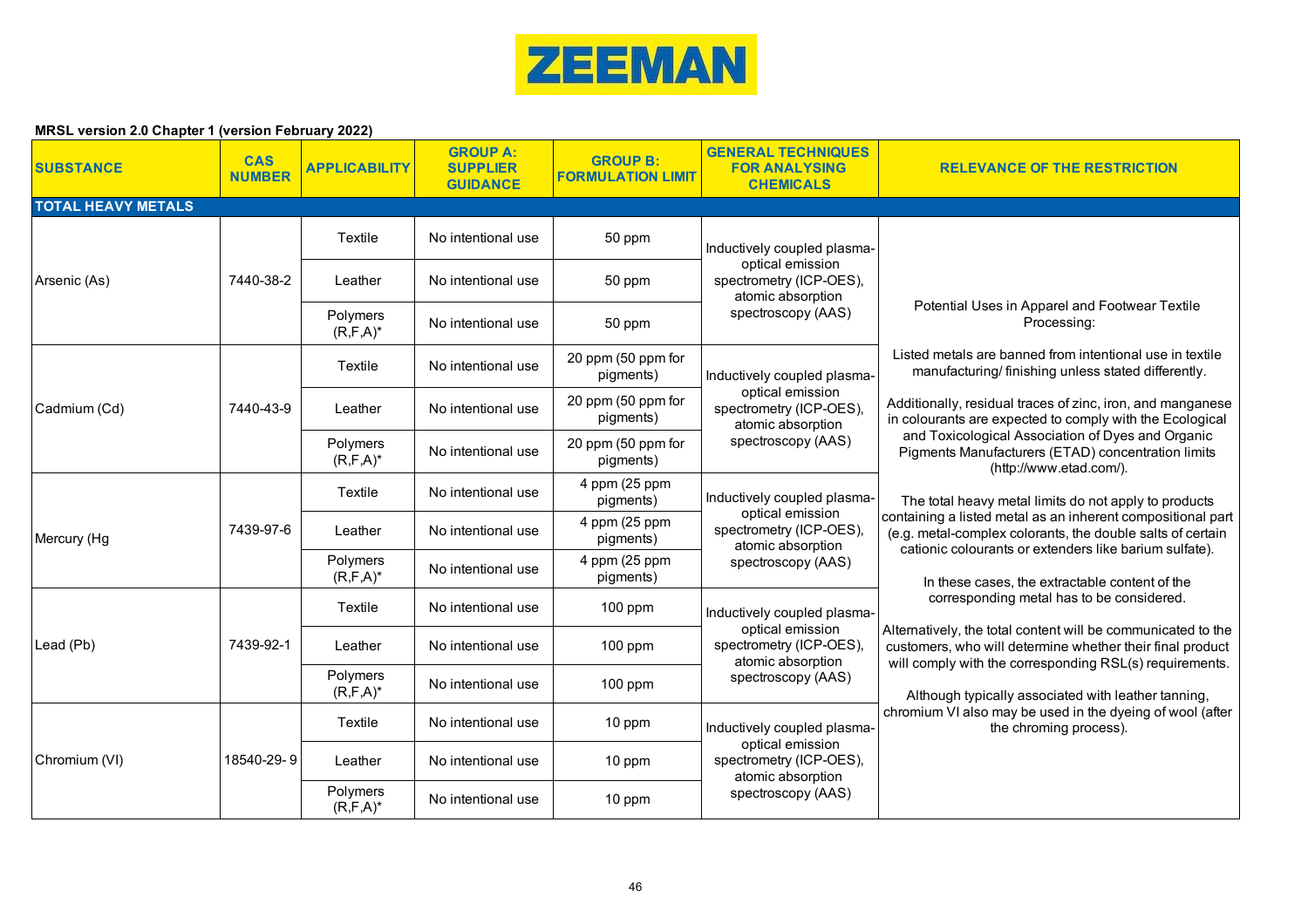

| <b>SUBSTANCE</b>                    | <b>CAS</b><br><b>NUMBER</b> | <b>APPLICABILITY</b>      | <b>GROUP A:</b><br><b>SUPPLIER</b><br><b>GUIDANCE</b> | <b>GROUP B:</b><br><b>FORMULATION LIMIT</b> | <b>GENERAL TECHNIQUES</b><br><b>FOR ANALYSING</b><br><b>CHEMICALS</b> | <b>RELEVANCE OF THE RESTRICTION</b>                                                                                                                                                                                                                                                                                                                                                                                                                                                          |
|-------------------------------------|-----------------------------|---------------------------|-------------------------------------------------------|---------------------------------------------|-----------------------------------------------------------------------|----------------------------------------------------------------------------------------------------------------------------------------------------------------------------------------------------------------------------------------------------------------------------------------------------------------------------------------------------------------------------------------------------------------------------------------------------------------------------------------------|
| <b>TOTAL HEAVY METALS CONTINUED</b> |                             |                           |                                                       |                                             |                                                                       |                                                                                                                                                                                                                                                                                                                                                                                                                                                                                              |
|                                     |                             | Textile                   | No intentional use                                    | Dyes 50<br>Pigments 250 ppm                 | Acid digestion, ICP                                                   |                                                                                                                                                                                                                                                                                                                                                                                                                                                                                              |
| Antimony                            | 7440-36-0                   | Leather                   | No intentional use                                    | Dyes 50<br>Pigments 250 ppm                 |                                                                       |                                                                                                                                                                                                                                                                                                                                                                                                                                                                                              |
|                                     |                             | Polymers<br>$(R, F, A)^*$ | No intentional use                                    | Dyes 50<br>Pigments 250 ppm                 |                                                                       | Potential Uses in Apparel and Footwear Textile                                                                                                                                                                                                                                                                                                                                                                                                                                               |
|                                     |                             | Textile                   | No intentional use                                    | Dyes and Pigments<br>$100$ ppm              |                                                                       | Processing:<br>Listed metals are banned from intentional use in textile                                                                                                                                                                                                                                                                                                                                                                                                                      |
| Chromium                            | 7440-47-3                   | Leather                   | No intentional use                                    | Dyes and Pigments<br>$100$ ppm              | Acid digestion, ICP                                                   | manufacturing/finishing unless stated differently.                                                                                                                                                                                                                                                                                                                                                                                                                                           |
|                                     |                             | Polymers<br>$(R, F, A)^*$ | No intentional use                                    | Dyes and Pigments<br>$100$ ppm              |                                                                       | Additionally, residual traces of zinc, iron, and manganese<br>in colourants are expected to comply with the Ecological<br>and Toxicological Association of Dyes and Organic                                                                                                                                                                                                                                                                                                                  |
|                                     | 7440-39-3                   | Textile                   | No intentional use                                    | Dyes and Pigments<br>$100$ ppm              | Acid digestion, ICP                                                   | Pigments Manufacturers (ETAD) concentration limits<br>(http://www.etad.com/).<br>The total heavy metal limits do not apply to products<br>containing a listed metal as an inherent compositional part<br>(e.g. metal-complex colorants, the double salts of certain<br>cationic colourants or extenders like barium sulfate).<br>In these cases, the extractable content of the<br>corresponding metal has to be considered.<br>Alternatively, the total content will be communicated to the |
| Barium                              |                             | Leather                   | No intentional use                                    | Dyes and Pigments<br>100 ppm                |                                                                       |                                                                                                                                                                                                                                                                                                                                                                                                                                                                                              |
|                                     |                             | Polymers<br>$(R, F, A)^*$ | No intentional use                                    | Dyes and Pigments<br>100 ppm                |                                                                       |                                                                                                                                                                                                                                                                                                                                                                                                                                                                                              |
|                                     |                             | Textile                   | No intentional use                                    | Dyes 20<br>Pigments 100 ppm                 |                                                                       |                                                                                                                                                                                                                                                                                                                                                                                                                                                                                              |
| Selenium                            | 7782-49-2                   | Leather                   | No intentional use                                    | Dyes 20<br>Pigments 100 ppm                 | Acid digestion, ICP                                                   |                                                                                                                                                                                                                                                                                                                                                                                                                                                                                              |
|                                     |                             | Polymers<br>$(R, F, A)^*$ | No intentional use                                    | Dyes 20<br>Pigments 100 ppm                 |                                                                       | customers, who will determine whether their final product<br>will comply with the corresponding RSL(s) requirements.                                                                                                                                                                                                                                                                                                                                                                         |
| Tin                                 |                             | Textile                   | No intentional use                                    | Dyes 250 ppm                                | Acid digestion, ICP                                                   |                                                                                                                                                                                                                                                                                                                                                                                                                                                                                              |
|                                     | 7440-31-5                   | Leather                   | No intentional use                                    | Dyes 250 ppm                                |                                                                       |                                                                                                                                                                                                                                                                                                                                                                                                                                                                                              |
|                                     |                             | Polymers<br>$(R, F, A)^*$ | No intentional use                                    | Dyes 250 ppm                                |                                                                       |                                                                                                                                                                                                                                                                                                                                                                                                                                                                                              |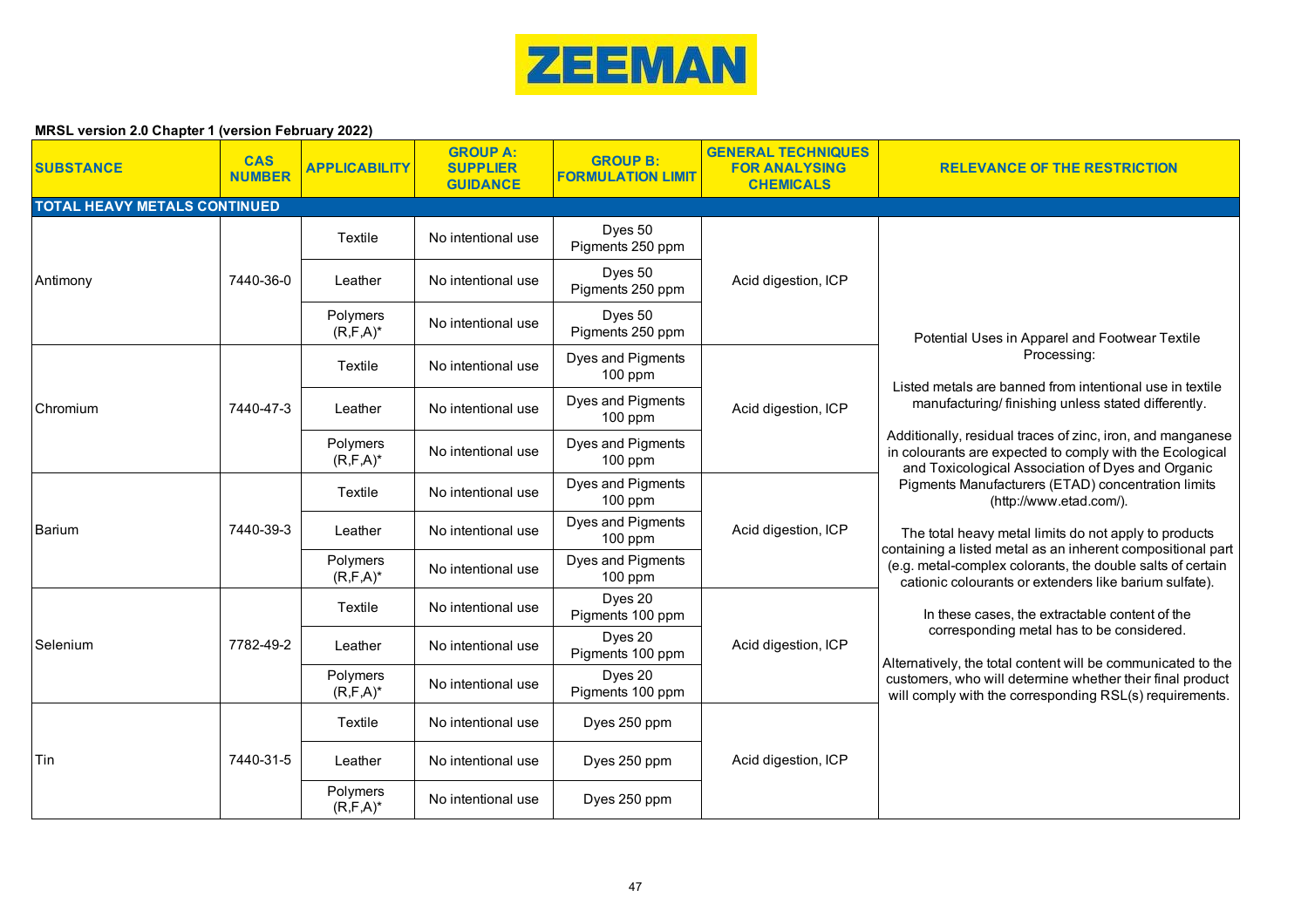

| <b>SUBSTANCE</b>                    | <b>CAS</b><br><b>NUMBER</b> | <b>APPLICABILITY</b>             | <b>GROUP A:</b><br><b>SUPPLIER</b><br><b>GUIDANCE</b> | <b>GROUP B:</b><br><b>FORMULATION LIMIT</b> | <b>GENERAL TECHNIQUES</b><br><b>FOR ANALYSING</b><br><b>CHEMICALS</b> | <b>RELEVANCE OF THE RESTRICTION</b>                                                                                                                                                                                                                                                                                                                                                                                                                                                                                                                                                                                                   |
|-------------------------------------|-----------------------------|----------------------------------|-------------------------------------------------------|---------------------------------------------|-----------------------------------------------------------------------|---------------------------------------------------------------------------------------------------------------------------------------------------------------------------------------------------------------------------------------------------------------------------------------------------------------------------------------------------------------------------------------------------------------------------------------------------------------------------------------------------------------------------------------------------------------------------------------------------------------------------------------|
| <b>TOTAL HEAVY METALS CONTINUED</b> |                             |                                  |                                                       |                                             |                                                                       |                                                                                                                                                                                                                                                                                                                                                                                                                                                                                                                                                                                                                                       |
|                                     |                             | Textile                          | No intentional use                                    | Dyes 250 ppm                                |                                                                       |                                                                                                                                                                                                                                                                                                                                                                                                                                                                                                                                                                                                                                       |
| <b>Nickel</b>                       | 7440-02-0                   | Leather                          | No intentional use                                    | Dyes 250 ppm                                | Acid digestion, ICP                                                   | Potential Uses in Apparel and Footwear Textile<br>Processing:<br>Listed metals are banned from intentional use in textile<br>manufacturing/finishing unless stated differently.<br>Additionally, residual traces of zinc, iron, and manganese<br>in colourants are expected to comply with the Ecological<br>and Toxicological Association of Dyes and Organic<br>Pigments Manufacturers (ETAD) concentration limits<br>(http://www.etad.com/).<br>The total heavy metal limits do not apply to products<br>containing a listed metal as an inherent compositional part<br>(e.g. metal-complex colorants, the double salts of certain |
|                                     |                             | Polymers<br>$(R, F, A)^*$        | No intentional use                                    | Dyes 250 ppm                                |                                                                       |                                                                                                                                                                                                                                                                                                                                                                                                                                                                                                                                                                                                                                       |
| Copper                              | 7440-50-8                   | Textile                          | No intentional use                                    | Dyes 250 ppm                                | Acid digestion, ICP                                                   |                                                                                                                                                                                                                                                                                                                                                                                                                                                                                                                                                                                                                                       |
|                                     |                             | Leather                          | No intentional use                                    | Dyes 250 ppm                                |                                                                       |                                                                                                                                                                                                                                                                                                                                                                                                                                                                                                                                                                                                                                       |
|                                     |                             | <b>Polymers</b><br>$(R, F, A)^*$ | No intentional use                                    | Dyes 250 ppm                                |                                                                       |                                                                                                                                                                                                                                                                                                                                                                                                                                                                                                                                                                                                                                       |
|                                     |                             | Textile                          | No intentional use                                    | Dyes 500 ppm                                |                                                                       |                                                                                                                                                                                                                                                                                                                                                                                                                                                                                                                                                                                                                                       |
| Cobalt                              | 7440-48-4                   | Leather                          | No intentional use                                    | Dyes 500 ppm                                | Acid digestion, ICP                                                   | cationic colourants or extenders like barium sulfate).                                                                                                                                                                                                                                                                                                                                                                                                                                                                                                                                                                                |
|                                     |                             | Polymers<br>$(R, F, A)^*$        | No intentional use                                    | Dyes 500 ppm                                |                                                                       | In these cases, the extractable content of the<br>corresponding metal has to be considered.                                                                                                                                                                                                                                                                                                                                                                                                                                                                                                                                           |
| Silver                              |                             | Textile                          | No intentional use                                    | Dyes 100 ppm                                | Acid digestion, ICP                                                   | Alternatively, the total content will be communicated to the<br>customers, who will determine whether their final product                                                                                                                                                                                                                                                                                                                                                                                                                                                                                                             |
|                                     | 7440-22-4                   | Leather                          | No intentional use                                    | Dyes 100 ppm                                |                                                                       | will comply with the corresponding RSL(s) requirements.                                                                                                                                                                                                                                                                                                                                                                                                                                                                                                                                                                               |
|                                     |                             | Polymers<br>$(R, F, A)^*$        | No intentional use                                    | Dyes 100 ppm                                |                                                                       |                                                                                                                                                                                                                                                                                                                                                                                                                                                                                                                                                                                                                                       |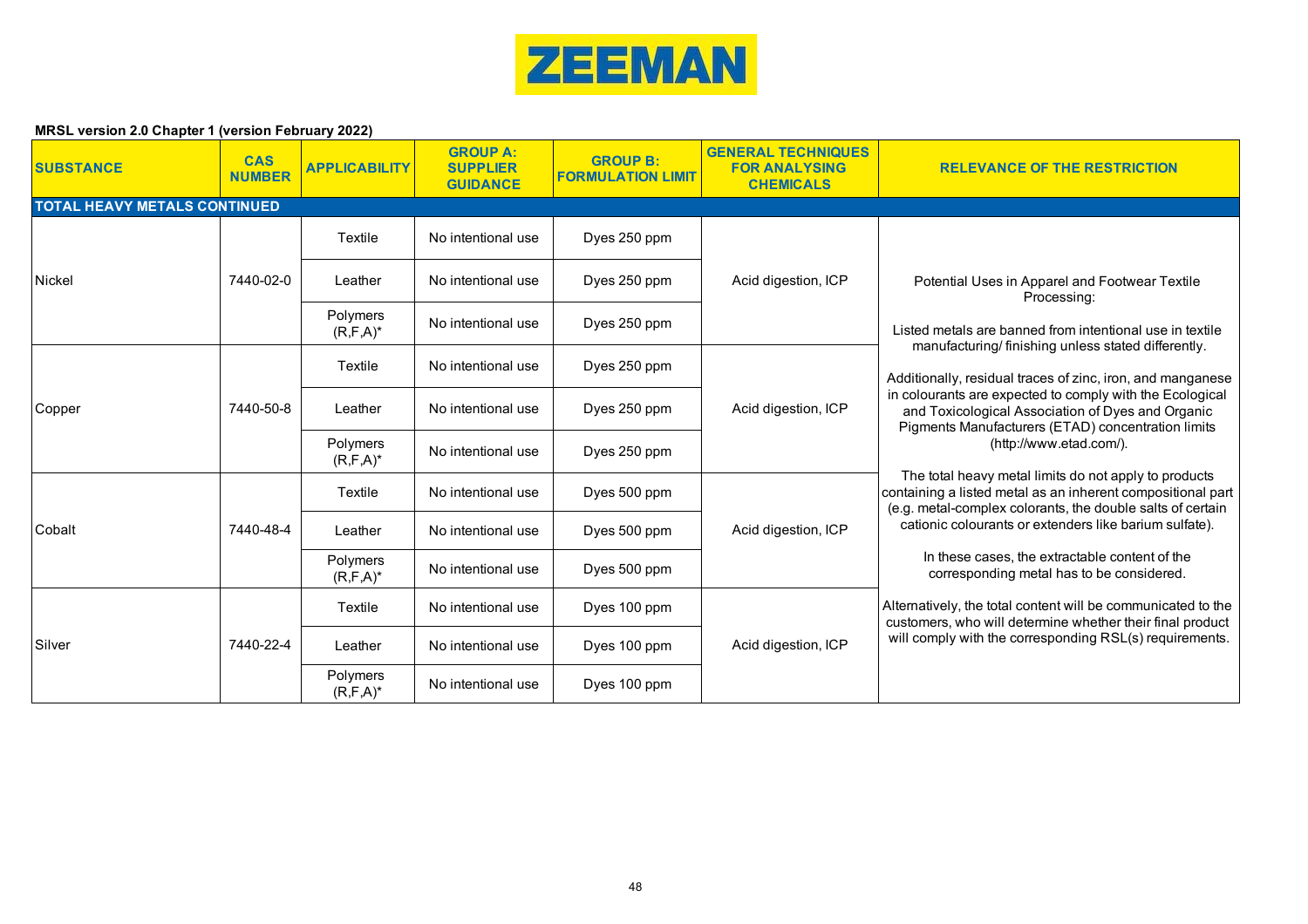

| <b>SUBSTANCE</b>                                                               | <b>CAS</b><br><b>NUMBER</b> | <b>APPLICABILITY</b>      | <b>GROUP A:</b><br><b>SUPPLIER</b><br><b>GUIDANCE</b> | <b>GROUP B:</b><br><b>FORMULATION LIMIT</b> | <b>GENERAL TECHNIQUES</b><br><b>FOR ANALYSING</b><br><b>CHEMICALS</b> | <b>RELEVANCE OF THE RESTRICTION</b>                                                                                                                         |
|--------------------------------------------------------------------------------|-----------------------------|---------------------------|-------------------------------------------------------|---------------------------------------------|-----------------------------------------------------------------------|-------------------------------------------------------------------------------------------------------------------------------------------------------------|
| <b>UV ABSORBERS</b>                                                            |                             |                           |                                                       |                                             |                                                                       |                                                                                                                                                             |
|                                                                                |                             | Textile                   | No intentional use                                    | 1000 ppm                                    |                                                                       |                                                                                                                                                             |
| 2-(2H-benzotriazol-2-yl)-4-<br>(tert- butyl)-6-(sec- butyl)<br>phenol (UV-350) | 36437-37-3                  | Leather                   | No intentional use                                    | 1000 ppm                                    | Solvent extraction, LC<br>MS/MS, GC MS                                |                                                                                                                                                             |
|                                                                                |                             | Polymers<br>$(R, F, A)^*$ | No intentional use                                    | 1000 ppm                                    |                                                                       |                                                                                                                                                             |
|                                                                                |                             | Textile                   | No intentional use                                    | 1000 ppm                                    |                                                                       |                                                                                                                                                             |
| 2-benzotriazol-2-yl- 4,6-di-tert-<br>butylphenol (UV-320)                      | 3846-71-7                   | Leather                   | No intentional use                                    | 1000 ppm                                    | Solvent extraction, LC<br>MS/MS, GC MS                                | Potential Uses in Apparel and Footwear Textile<br>Processing:<br>These are frequently used in formulations to be stable to<br>the influence of light and UV |
|                                                                                |                             | Polymers<br>$(R, F, A)^*$ | No intentional use                                    | 1000 ppm                                    |                                                                       |                                                                                                                                                             |
|                                                                                |                             | Textile                   | No intentional use                                    | 1000 ppm                                    |                                                                       |                                                                                                                                                             |
| 2,4-Di-tert-butyl-6-(5 -<br>chlorobenzotriazole -2-yl)                         | 3864-99-1                   | Leather                   | No intentional use                                    | 1000 ppm                                    | Solvent extraction, LC<br>MS/MS, GC MS                                |                                                                                                                                                             |
| phenol (UV-327)                                                                |                             | Polymers<br>$(R, F, A)^*$ | No intentional use                                    | 1000 ppm                                    |                                                                       |                                                                                                                                                             |
|                                                                                |                             | Textile                   | No intentional use                                    | 1000 ppm                                    | Solvent extraction, LC<br>MS/MS, GC MS                                |                                                                                                                                                             |
| 2-(2H-benzotriazol-2-yl)-4,6-<br>ditertpentyl phenol (UV-328)                  | 25973-55-1                  | Leather                   | No intentional use                                    | 1000 ppm                                    |                                                                       |                                                                                                                                                             |
|                                                                                |                             | Polymers<br>$(R, F, A)^*$ | No intentional use                                    | 1000 ppm                                    |                                                                       |                                                                                                                                                             |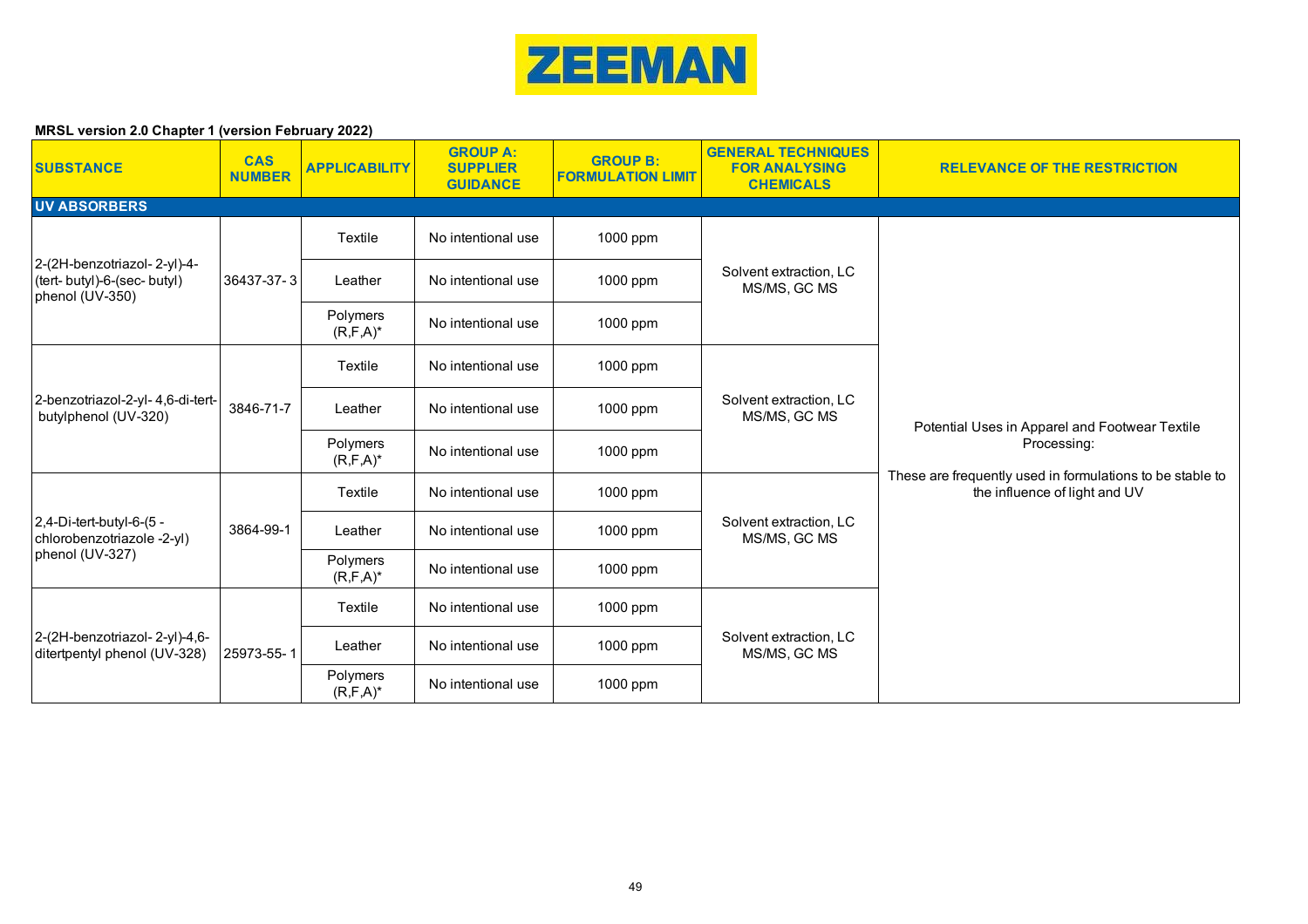

| <b>SUBSTANCE</b>                        | <b>CAS</b><br><b>NUMBER</b>                                                                                                                                                    | <b>APPLICABILITY</b>      | <b>GROUP A:</b><br><b>SUPPLIER</b><br><b>GUIDANCE</b> | <b>GROUP B:</b><br><b>FORMULATION LIMIT</b> | <b>GENERAL TECHNIQUES</b><br><b>FOR ANALYSING</b><br><b>CHEMICALS</b> | <b>RELEVANCE OF THE RESTRICTION</b>                                                                                                                                                                                                                                                                                                                                                  |  |
|-----------------------------------------|--------------------------------------------------------------------------------------------------------------------------------------------------------------------------------|---------------------------|-------------------------------------------------------|---------------------------------------------|-----------------------------------------------------------------------|--------------------------------------------------------------------------------------------------------------------------------------------------------------------------------------------------------------------------------------------------------------------------------------------------------------------------------------------------------------------------------------|--|
| <b>VOLATILE ORGANIC COMPOUNDS (VOC)</b> |                                                                                                                                                                                |                           |                                                       |                                             |                                                                       |                                                                                                                                                                                                                                                                                                                                                                                      |  |
|                                         |                                                                                                                                                                                | Textile                   | No intentional use                                    | 50 ppm                                      |                                                                       |                                                                                                                                                                                                                                                                                                                                                                                      |  |
| Benzene                                 | 71-43-2                                                                                                                                                                        | Leather                   | No intentional use                                    | 50 ppm                                      | GC-MS                                                                 |                                                                                                                                                                                                                                                                                                                                                                                      |  |
|                                         |                                                                                                                                                                                | Polymers<br>$(R, F, A)^*$ | No intentional use                                    | 50 ppm                                      |                                                                       |                                                                                                                                                                                                                                                                                                                                                                                      |  |
|                                         |                                                                                                                                                                                | Textile                   | No intentional use                                    | 500 ppm                                     |                                                                       |                                                                                                                                                                                                                                                                                                                                                                                      |  |
| o-cresol                                | 95-48-7                                                                                                                                                                        | Leather                   | No intentional use                                    | 500 ppm                                     | GC-MS                                                                 |                                                                                                                                                                                                                                                                                                                                                                                      |  |
|                                         |                                                                                                                                                                                | Polymers<br>$(R, F, A)^*$ | No intentional use                                    | 500 ppm                                     |                                                                       | Potential Uses in Apparel and Footwear Textile<br>Processing:<br>These Volatile Organic Compounds (VOC) should not be<br>used in textile auxiliary chemical preparations.<br>They are associated with solvent-based processes like<br>solvent-based polyurethane coatings and glues/<br>adhesives.<br>They should not be used for any kind of facility cleaning or<br>spot cleaning. |  |
|                                         | 106-44-5                                                                                                                                                                       | Textile                   | No intentional use                                    | 500 ppm                                     | GC-MS                                                                 |                                                                                                                                                                                                                                                                                                                                                                                      |  |
| p-cresol                                |                                                                                                                                                                                | Leather                   | No intentional use                                    | 500 ppm                                     |                                                                       |                                                                                                                                                                                                                                                                                                                                                                                      |  |
|                                         |                                                                                                                                                                                | Polymers<br>$(R, F, A)^*$ | No intentional use                                    | 500 ppm                                     |                                                                       |                                                                                                                                                                                                                                                                                                                                                                                      |  |
|                                         |                                                                                                                                                                                | Textile                   | No intentional use                                    | 500 ppm                                     |                                                                       |                                                                                                                                                                                                                                                                                                                                                                                      |  |
| Xylene                                  | 1330-20-7                                                                                                                                                                      | Leather                   | No intentional use                                    | 500 ppm                                     | GC-MS                                                                 |                                                                                                                                                                                                                                                                                                                                                                                      |  |
|                                         |                                                                                                                                                                                | Polymers<br>$(R, F, A)^*$ | No intentional use                                    | 500 ppm                                     |                                                                       |                                                                                                                                                                                                                                                                                                                                                                                      |  |
|                                         |                                                                                                                                                                                | Textile                   | No intentional use                                    | 500 ppm                                     |                                                                       |                                                                                                                                                                                                                                                                                                                                                                                      |  |
| m-cresol                                | 108-39-4                                                                                                                                                                       | Leather                   | No intentional use                                    | 500 ppm                                     | GC-MS                                                                 |                                                                                                                                                                                                                                                                                                                                                                                      |  |
|                                         |                                                                                                                                                                                | Polymers<br>$(R, F, A)^*$ | No intentional use                                    | 500 ppm                                     |                                                                       |                                                                                                                                                                                                                                                                                                                                                                                      |  |
| <b>FOOTNOTES:</b>                       | (R,F,A)* refers to Rubber, Foams and Adhesives<br>Sum of substances <sup>1,2,3,4,5</sup> means the limit refers to the sum of all the marked substances within the same number |                           |                                                       |                                             |                                                                       |                                                                                                                                                                                                                                                                                                                                                                                      |  |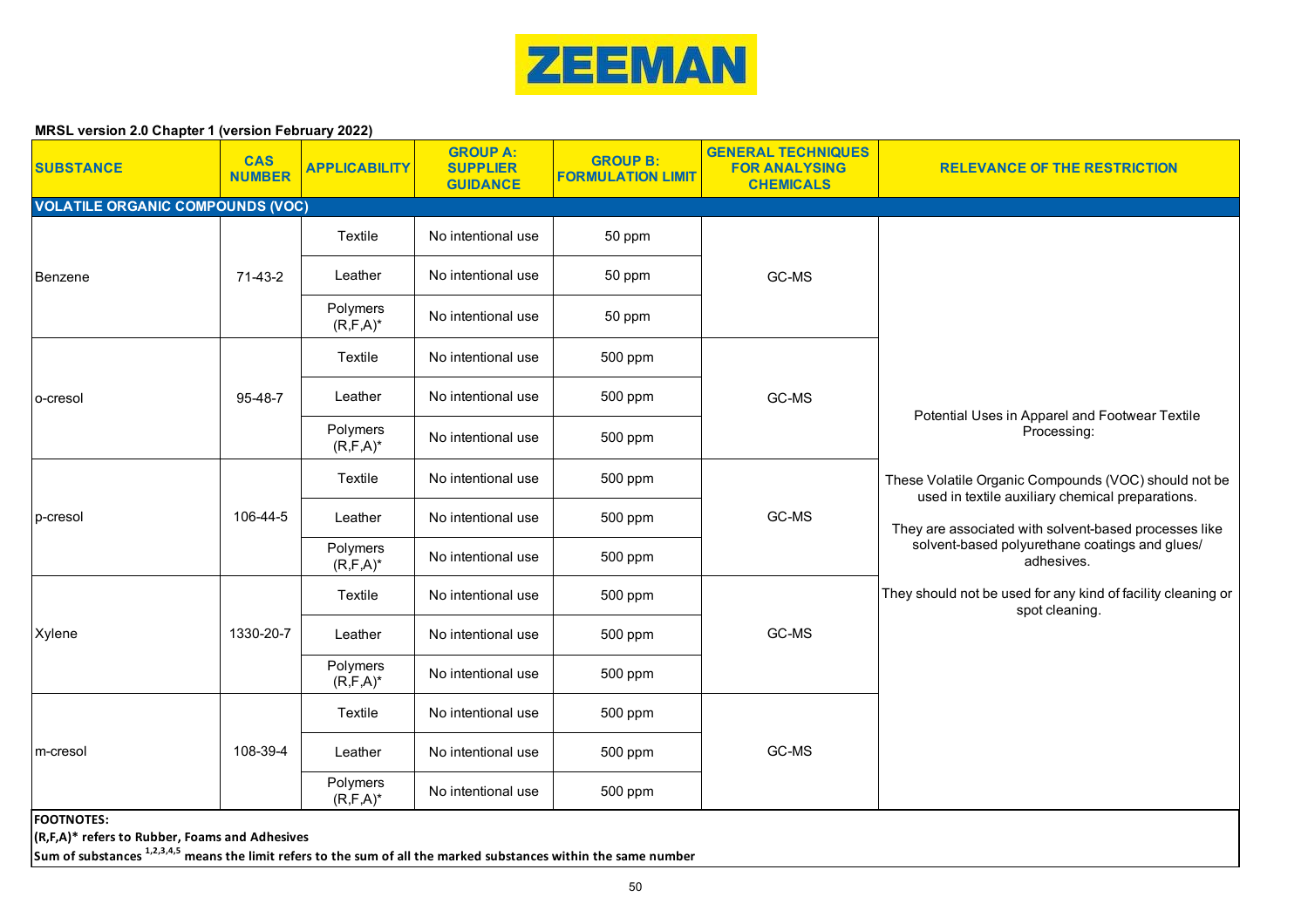

| <b>SUBSTANCE</b>                                             | <b>CAS</b><br><b>NUMBER</b> | <b>INTENT AND POTENTIAL USE</b>                                                                                                                                                                                                                                                                                                                                                                                                                                                                                                 |
|--------------------------------------------------------------|-----------------------------|---------------------------------------------------------------------------------------------------------------------------------------------------------------------------------------------------------------------------------------------------------------------------------------------------------------------------------------------------------------------------------------------------------------------------------------------------------------------------------------------------------------------------------|
| (FREE) ANILINE                                               |                             |                                                                                                                                                                                                                                                                                                                                                                                                                                                                                                                                 |
| (Free) Aniline                                               | 62-53-3                     | High levels of free aniline can be encountered in some indigo dye formulations.<br>In the next version of the Zeeman MRSL it is intended to place restrictions on the maximum permitted levels of free aniline in<br>indigo dye formulations.<br>Studies on levels of free aniline in currently available liquid and powder formulations and determination of safe levels of aniline<br>for workers are required to determine appropriate levels.<br>Used for indigo and to manufacture AZO Dyes (especially the leather dyes). |
| <b>ADCA</b>                                                  |                             |                                                                                                                                                                                                                                                                                                                                                                                                                                                                                                                                 |
| Diazene-1,2-dicarbo xamide [C,C`-azodi(<br>formamide), ADCA] | 123-77-3                    | It is intended to restrict ADCA In the next version of the Zeeman MRSL. Additionally, a wider appraisal of foaming/blowing agents<br>and vulcanisation accelerators will be conducted and further chemicals may be included at that time.<br>ADCA is used as a foaming/ blowing agent for rubber applications.                                                                                                                                                                                                                  |
| <b>CYCLIC SILOXANES</b>                                      |                             |                                                                                                                                                                                                                                                                                                                                                                                                                                                                                                                                 |
| D <sub>5</sub>                                               | 541-02-6                    |                                                                                                                                                                                                                                                                                                                                                                                                                                                                                                                                 |
| D6                                                           | 540-97-6                    | These silicones are known contaminants in silicone formulation, the industry is currently reviewing the impact on silicone<br>polymers. Zeeman will assess restrictions for the next update.                                                                                                                                                                                                                                                                                                                                    |
| ID <sub>4</sub>                                              | 556-67-2                    |                                                                                                                                                                                                                                                                                                                                                                                                                                                                                                                                 |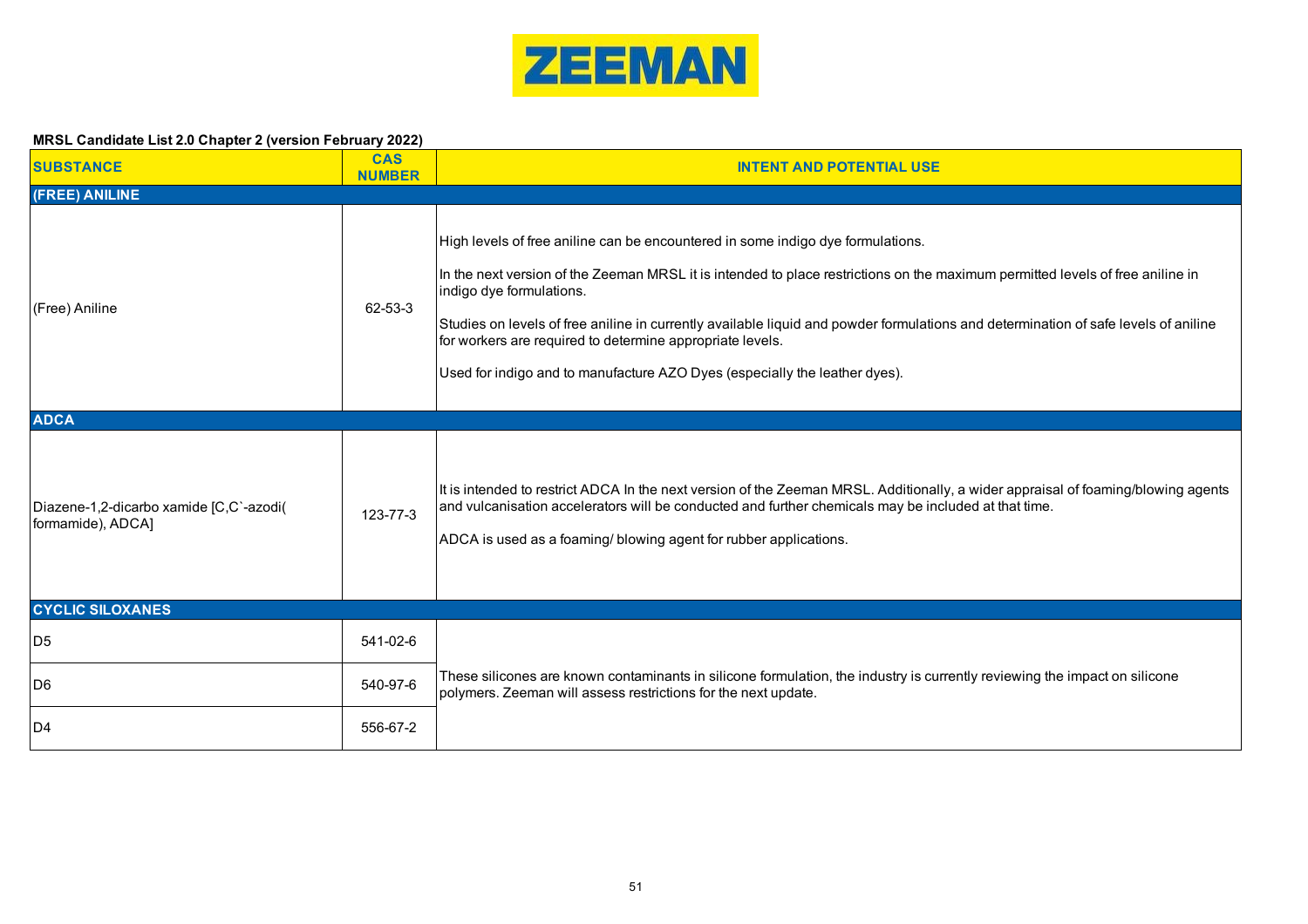

| <b>SUBSTANCE</b>                                 | <b>CAS</b><br><b>NUMBER</b> | <b>INTENT AND POTENTIAL USE</b>                                                                                                                                                                                                                                                                                                                                                                                                                                                                                           |  |  |  |
|--------------------------------------------------|-----------------------------|---------------------------------------------------------------------------------------------------------------------------------------------------------------------------------------------------------------------------------------------------------------------------------------------------------------------------------------------------------------------------------------------------------------------------------------------------------------------------------------------------------------------------|--|--|--|
| <b>DIMETHYLFUMARATE</b>                          |                             |                                                                                                                                                                                                                                                                                                                                                                                                                                                                                                                           |  |  |  |
| Dimethylfumarate (DMFu)                          | 624-49-7                    | DMFu must not be deliberately used in any formulations. It is intended to publish details of a universally agreed, robust test<br>method and maximum allowable limit in version 3 of the MRSL. It should be noted that DMFu remains illegal in articles placed on<br>the EU market above 0.1 ppm so testing for DMfu in formulations using methods currently recommended by laboratories is<br>strongly advised, with any detections resulting in an investigation into deliberate use at all stages in the supply chain. |  |  |  |
| <b>DYES - CARCINOGENIC OR EQUIVALENT CONCERN</b> |                             |                                                                                                                                                                                                                                                                                                                                                                                                                                                                                                                           |  |  |  |
| IC.I. Basic Green 4 leuco base                   | 129-73-7                    | Research needs to be conducted on alternative green dyes or green recipe formulations to establish if this can be restricted<br>without affecting product/ colour choices. Application using techniques such as gel-dyeing are unlikely to be restricted.<br>Used as green dye                                                                                                                                                                                                                                            |  |  |  |
| <b>FLAME RETARDANTS</b>                          |                             |                                                                                                                                                                                                                                                                                                                                                                                                                                                                                                                           |  |  |  |
| Trixylyl phosphate (TXP)                         | 25155-23-1                  |                                                                                                                                                                                                                                                                                                                                                                                                                                                                                                                           |  |  |  |
| Tri-o-cresyl phosphate                           | 78-30-8                     | Certain phosphate flame retardants will be assessed for restrictions for the next Zeeman MRSL Update.<br>Flame retardant chemicals are rarely used to meet flammability requirements in children's clothing and adult products.                                                                                                                                                                                                                                                                                           |  |  |  |
| Trimethyl phosphate                              | 512-56-1                    |                                                                                                                                                                                                                                                                                                                                                                                                                                                                                                                           |  |  |  |
| <b>FORMALDEHYDE</b>                              |                             |                                                                                                                                                                                                                                                                                                                                                                                                                                                                                                                           |  |  |  |
| Formaldehyde                                     | $50-00-0$                   | The deliberate use of formaldehyde or inclusion of formaldehyde in formulations is not permitted. In Version 3 of the Zeeman<br>MRSL it is intended to place restrictions onthe maximum permitted levels of formaldehyde in formulations.<br>The use, presence and generation of formaldehyde is a complex subject and studies are required to determine appropriate levels.<br>Formaldehyde has many uses in printing, interlinings, stiffeners, etc.                                                                    |  |  |  |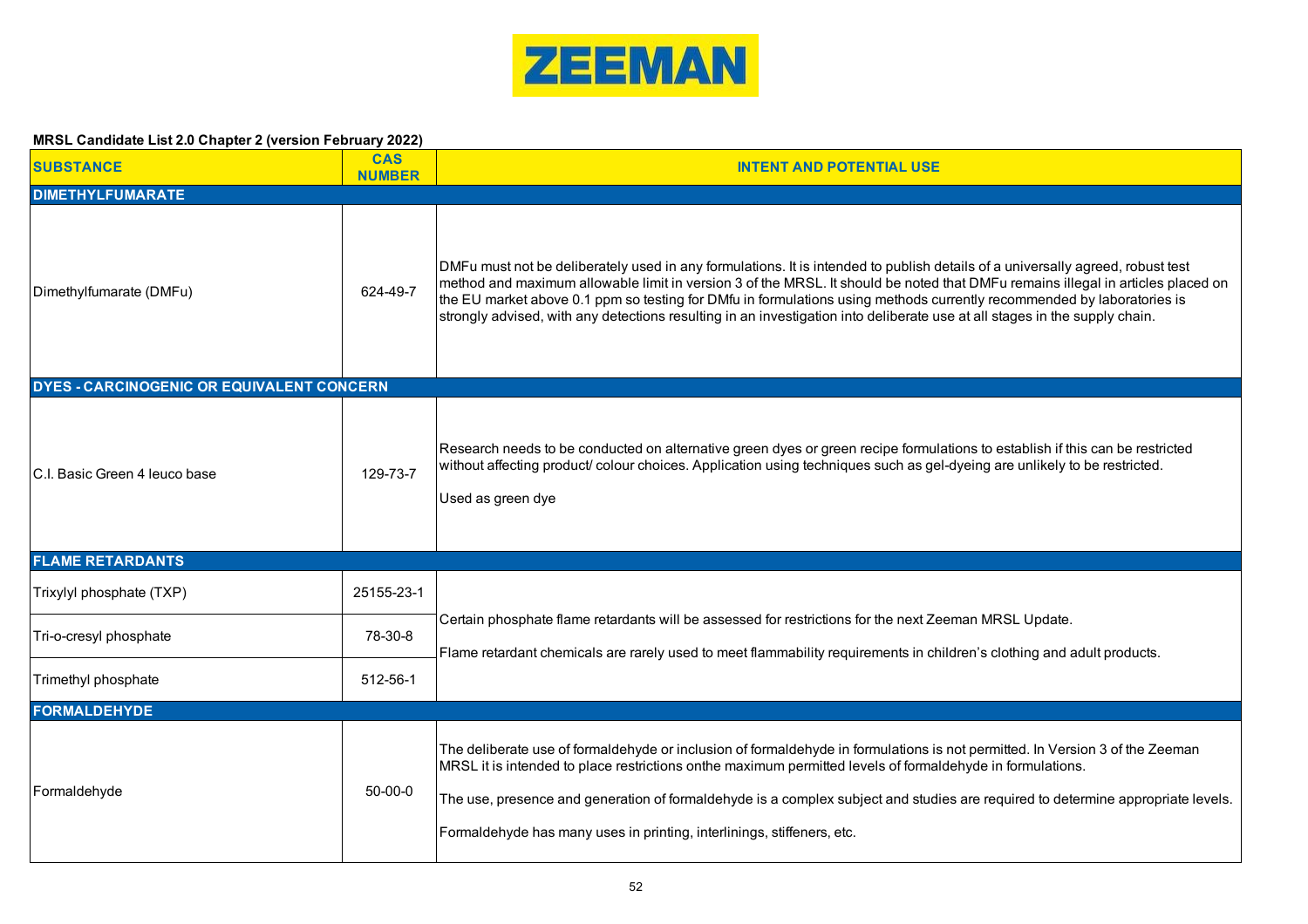

| <b>SUBSTANCE</b>                                                                                                                                                                                                                                                                                                                                              | <b>NUMBER</b>          | <b>CAS</b><br><b>INTENT AND POTENTIAL USE</b>                                                                                                                                                                                       |                        |                                              |            |  |  |  |
|---------------------------------------------------------------------------------------------------------------------------------------------------------------------------------------------------------------------------------------------------------------------------------------------------------------------------------------------------------------|------------------------|-------------------------------------------------------------------------------------------------------------------------------------------------------------------------------------------------------------------------------------|------------------------|----------------------------------------------|------------|--|--|--|
| <b>PERFLUORINATED AND POLYFLUORINATED CHEMICALS (PFCs)</b>                                                                                                                                                                                                                                                                                                    |                        |                                                                                                                                                                                                                                     |                        |                                              |            |  |  |  |
| C8 and some C6 PFCs are currently restricted in Version 2.0 of the Zeeman MRSL. In Version 3 of the Zeeman MRSL it is intended to ban the deliberate use of all functional finishes based on<br>PFC's except for anticipated derogations under EU law, such as protective articles where the highest levels of repellency are required to safeguard the user. |                        |                                                                                                                                                                                                                                     |                        |                                              |            |  |  |  |
| In signaling this forthcoming restriction it is expected that wet processors prepare and plan to take no new deliveries of PFC-containing formulations after the publication of Zeeman<br><b>MRSL Version 3.</b>                                                                                                                                              |                        |                                                                                                                                                                                                                                     |                        |                                              |            |  |  |  |
|                                                                                                                                                                                                                                                                                                                                                               |                        | Used as water repellent, stain repellent and in certain cases to improve the colour fastness properties.<br>The below list includes PFC's that are already restricted in version 2 and those intended to be restricted in version 3 |                        |                                              |            |  |  |  |
| Substance<br>Substance<br>Substance<br>Cas. Number<br>Cas. Number<br>Cas. Number                                                                                                                                                                                                                                                                              |                        |                                                                                                                                                                                                                                     |                        |                                              |            |  |  |  |
| Perluorohexane sulfonic acid /<br>Perfluorohexane sulfonate (PFHxS)                                                                                                                                                                                                                                                                                           | 355-46-4<br>432-50-7   | Fluorotelomer alcohols (FTOHs) F (CF2)<br>nCH2CH2OH                                                                                                                                                                                 | Several                | Perfluorooctanoic acid (PFOA)                | 335-67-1   |  |  |  |
| Perfluoroalkylsulfonates F (CF2) nSO3                                                                                                                                                                                                                                                                                                                         | Several                | Fluorotelomer Olefins (FTOs)                                                                                                                                                                                                        | Several                | Perfluoroheptanoic acid (PFHpA)              | 375-85-9   |  |  |  |
| Perfluorooctane sulfonic acid /<br>Perfluorooctane sulfonate (PFOS)                                                                                                                                                                                                                                                                                           | 1763-23-1              | 6:2 FTOH, Perfluorohexylethanol                                                                                                                                                                                                     | 647-42-7               | Heptacosafluorotetradecanoic acid            | 376-06-7   |  |  |  |
| <b>PFSA Chemicals</b>                                                                                                                                                                                                                                                                                                                                         | Several                | Perfluorohexylethene                                                                                                                                                                                                                | 25291-17-2             | Perfluorohexanoic acid (PFHxA)               | 307-24-4   |  |  |  |
| Perfluoroalkylsulfonamido ethanols F<br>(CF2)nSO2N ® CH2CH2OH2-CH3, - CH2CH3]                                                                                                                                                                                                                                                                                 | Several                | Fluorotelomer (Meth) Acrylates                                                                                                                                                                                                      | Several                | Perfluorononanoic acid (PFNA)                | 375-95-1   |  |  |  |
| Perfluoroalkylsulfonamides F (CF2) nSO2NH2                                                                                                                                                                                                                                                                                                                    | Several                | Perfluorohexylethyl acrylate or methacrylate<br>Perfluorocarboxylic acid and salts PFCA)                                                                                                                                            | Several                | 8:2 FTOH, Perfluorooctyl ethanol             | 678-39-7   |  |  |  |
| Perfluoroalkylsulfonamidoethy (meth) acrylates F<br>(CF2) nSO2N ® CH2CH2OC (O) CH (R) = CH2 -<br>CH3, -CH2CH3]                                                                                                                                                                                                                                                | Several                | Ammonium pentadecafluorooctanoate (APFO)                                                                                                                                                                                            | 3825-26-1              | Heptadecafluoro-1-iodooctane                 | 507-63-1   |  |  |  |
| <b>PFBS Chemicals</b>                                                                                                                                                                                                                                                                                                                                         | Several                | Henicosafluoroundecanoic acid                                                                                                                                                                                                       | 2058-94-8              | <b>PFOA-related substances</b>               | Several    |  |  |  |
| Perfluorobutane sulfonic acid /<br>Perfluorobutanesulfonates (PFBS) F (CF2)<br>4SO3                                                                                                                                                                                                                                                                           | 375-73-5<br>29420-43-3 | Nonadecafluorodecanoic acid (PFDA)<br>and its sodium and ammonium salts                                                                                                                                                             | 335-76-2<br>or Several | 1H,1H,2H,2H-Perfluorodecyliodide             | 2043-53-0  |  |  |  |
| Perfluorobutanesulfonamidoethyl (meth)<br>acrylates F(CF2) 4SO2N ® CH2CH2OC (O) CH<br>$(R)$ = CH2 $[R = H, -CH3, -CH2CH3]$                                                                                                                                                                                                                                    | Several                | Tricosafluorododecanoic acid                                                                                                                                                                                                        | 307-55-1               | Perfluorooctylethene                         | 21652-58-4 |  |  |  |
| Perfluorobutanesulfonamidoethanols<br>F (CF2) 4SO2N (R)CH2CH2OH2 [R =<br> Н, -СН3, -СН2СН3]                                                                                                                                                                                                                                                                   | Several                | Pentacosafluorotridecanoic acid                                                                                                                                                                                                     | 72629-94-8             | Perfluorooctylethyl acrylate or methacrylate | Several    |  |  |  |
| Perfluorobutanesulfonamide F (CF2)<br>4SO2NH2                                                                                                                                                                                                                                                                                                                 | Several                | Perfluorobutanoic acid (PFBA)                                                                                                                                                                                                       | 375-22-4               |                                              |            |  |  |  |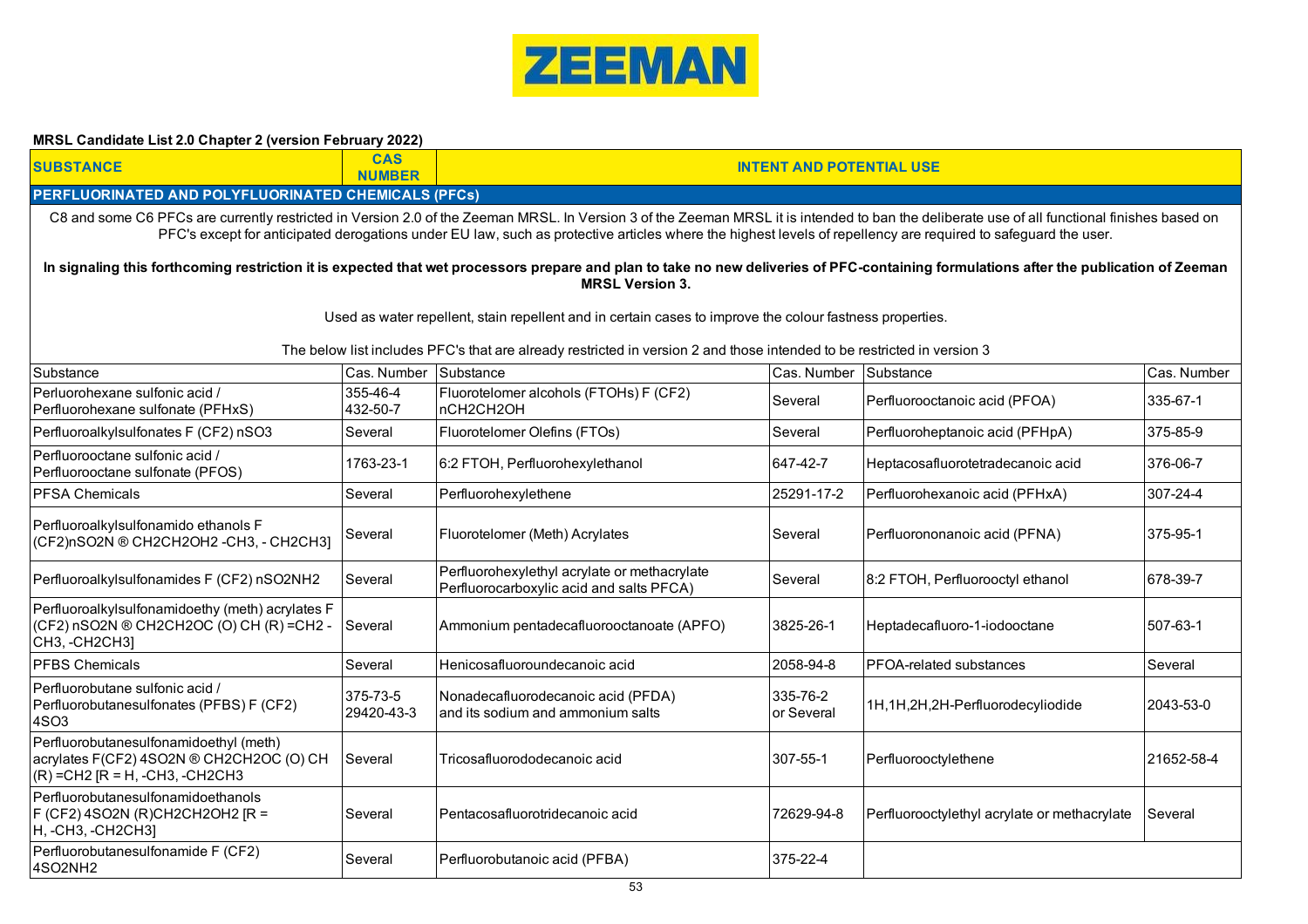

| <b>SUBSTANCE</b>                                          | <b>CAS</b><br><b>NUMBER</b> | <b>INTENT AND POTENTIAL USE</b>                                                                                                                                                                                                                                                                                                                                                                                                                                |  |  |  |  |
|-----------------------------------------------------------|-----------------------------|----------------------------------------------------------------------------------------------------------------------------------------------------------------------------------------------------------------------------------------------------------------------------------------------------------------------------------------------------------------------------------------------------------------------------------------------------------------|--|--|--|--|
| <b>PHENOL</b>                                             |                             |                                                                                                                                                                                                                                                                                                                                                                                                                                                                |  |  |  |  |
| Phenol                                                    | 108-95-2                    | Zeeman is looking for safe limits for phenol as a contaminant in textile chemical formulations.<br>Phenol is not deliberately used in textiles or footwear but trace amounts of phenol can be found in many chemical formulations.                                                                                                                                                                                                                             |  |  |  |  |
| <b>SOLVENTS</b>                                           |                             |                                                                                                                                                                                                                                                                                                                                                                                                                                                                |  |  |  |  |
| 2-methoxypropanol                                         | 1589-47-5                   |                                                                                                                                                                                                                                                                                                                                                                                                                                                                |  |  |  |  |
| Toluene                                                   | 108-88-3                    | In Version 3 of the Zeeman MRSL it is intended to place restrictions on certain solvents with certain specific hazardous properties<br>(e.g. CMR's). The restrictions are likely to apply to the inclusion of such solvents in formulations for use by wet processors and<br>product assembly factories - and deliberate use of neat solvents in those facilities. Studies on usage patterns, exposure controls,                                               |  |  |  |  |
| Methanol                                                  | 67-56-1                     | safer alternatives and the potential effects of restrictions are necessary before restrictions can be proposed. Any potential Zeeman<br>MRSL limits will need to be established collaboratively with groups who are working in parallel to study solvents in relation to<br>workplace safety, air emissions, RSL compliance and downstream concerns.                                                                                                           |  |  |  |  |
| Ethylbenzene                                              | 100-41-4                    | There are many uses for solvents from adhesives, coated textiles, prints, etc.                                                                                                                                                                                                                                                                                                                                                                                 |  |  |  |  |
| 2-(2-methoxyethoxy)-ethanol                               | 111-77-3                    |                                                                                                                                                                                                                                                                                                                                                                                                                                                                |  |  |  |  |
| N-Methyl-2-Pyrrolid one; 1-methyl-2-pyrr olidone<br>(NMP) | 872-50-4                    | With the exception of textile and leather coating processes, where no viable alternative solvent is currently available, the                                                                                                                                                                                                                                                                                                                                   |  |  |  |  |
| Dimethyl formamide; N,N- dimethylformamide<br>(DMFa)      | 68-12-2                     | deliberate use of NMP, DMAC and DMFa should be avoided and their presence in all formulations carefully monitored to ensure<br>compliance with product RSLs and the EU regulation for CMR chemicals, 2018/1513. It is intended to publish limits for maximum                                                                                                                                                                                                   |  |  |  |  |
| N,N- dimethylacetamide (DMAC)                             | 127-19-5                    | allowable limits in Version 3 of the Zeeman MRSL.<br>There are many uses for solvents from adhesives, coated textiles, prints, etc.                                                                                                                                                                                                                                                                                                                            |  |  |  |  |
| <b>TOTAL HEAVY METALS</b>                                 |                             |                                                                                                                                                                                                                                                                                                                                                                                                                                                                |  |  |  |  |
| Metals (Non-dye/pigment)                                  | Multiple                    | In Version 3 of the Zeeman MRSL it is intended to place restrictions on the maximum permitted levels of certain metals in (non-<br>dye/pigment) formulations. Studies on usage patterns of metal containing chemicals and formulations and the potential effect of<br>restrictions are required to determine appropriate levels and any possible derogations.<br>Besides in dyes and pigments, metals are used as raw material for trims and other components. |  |  |  |  |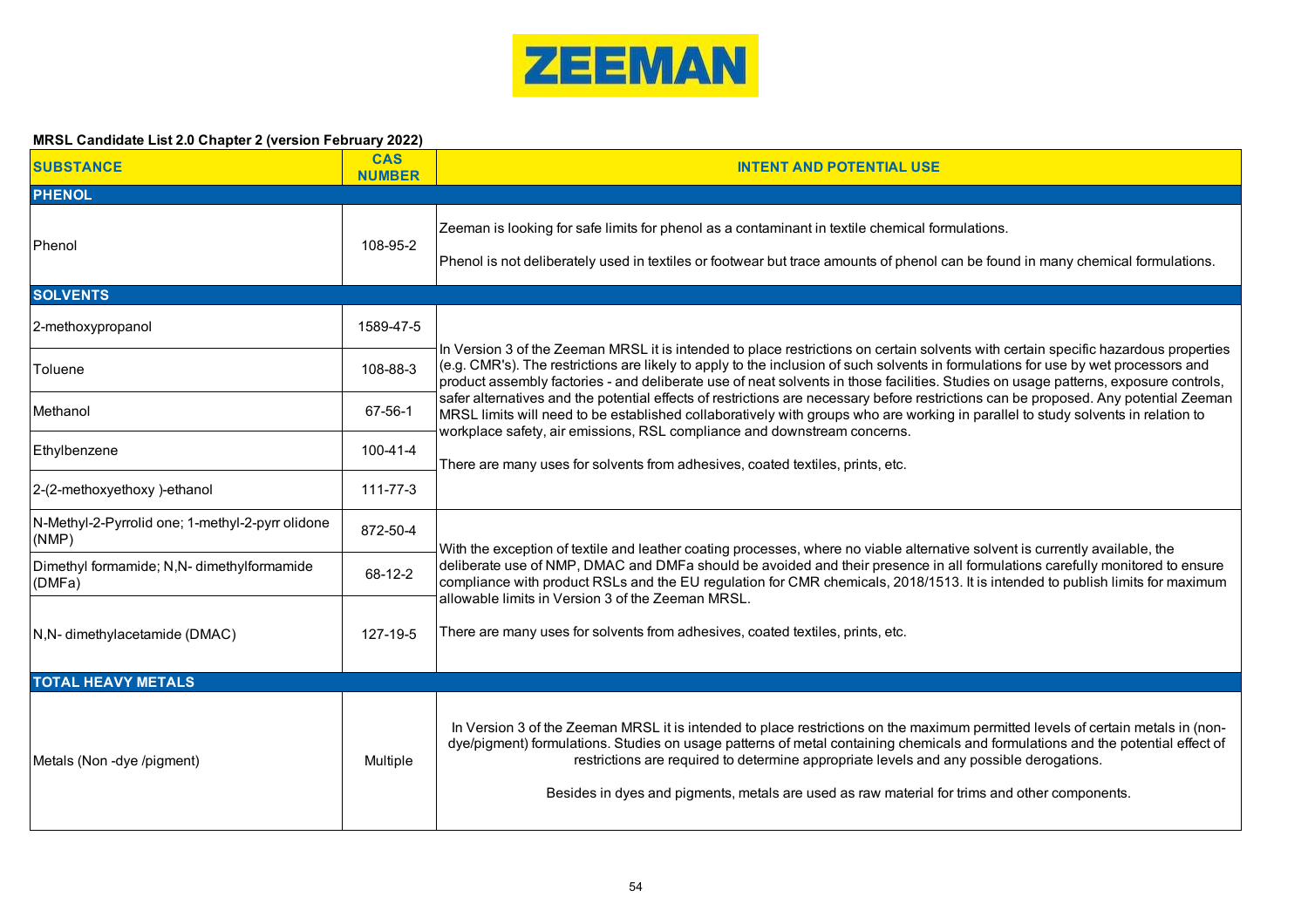

#### **Archived Substances version 2.0 Chapter 3 (version February 2022)**

| <b>SUBSTANCE</b>                        | <b>CAS NUMBER</b> | POTENTIAL USES IN APPAREL AND FOOTWEAR TEXTILE PROCESSING                                                               |  |  |  |  |
|-----------------------------------------|-------------------|-------------------------------------------------------------------------------------------------------------------------|--|--|--|--|
| DYES-CARCINOGENIC OR EQUIVALENT CONCERN |                   |                                                                                                                         |  |  |  |  |
| C I Solvent yellow 2                    | $60 - 11 - 7$     |                                                                                                                         |  |  |  |  |
| D&C Red No. 19                          | 81-88-9           | Most of these substances are regulated and should no longer be used for the dyeing of textiles.                         |  |  |  |  |
| C.I. Solvent yellow 14                  | 842-07-9          |                                                                                                                         |  |  |  |  |
| <b>OTHER / MISCELEANOUS CHEMICALS</b>   |                   |                                                                                                                         |  |  |  |  |
| Auramine hydrochloride                  | 2465-27-2         | Dye                                                                                                                     |  |  |  |  |
| <b>SOLVENT</b>                          |                   |                                                                                                                         |  |  |  |  |
| Bis(chloromethyl) ether                 | 542-88-1          | In the past, it was used to make several types of polymers, resins, and textiles, but its use is now highly restricted. |  |  |  |  |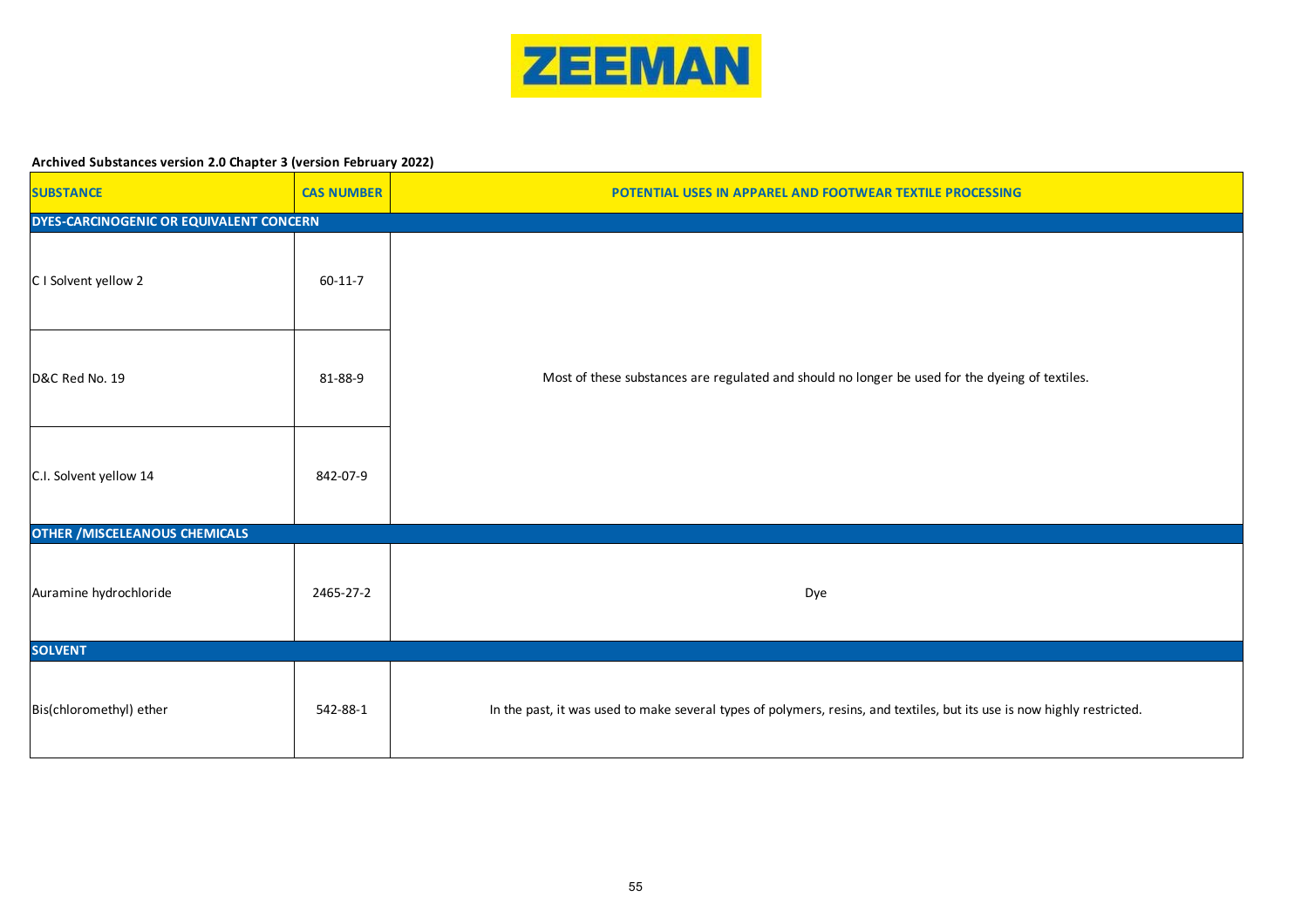

## **Appendix version 2.0 (version February 2022)**

| <b>C.I. NAME</b>                                        | <b>C.I. No.</b> | <b>C.I. NAME</b>            | <b>C.I. No.</b> | <b>C.I. NAME</b>                                 | <b>C.I. No.</b> |  |  |
|---------------------------------------------------------|-----------------|-----------------------------|-----------------|--------------------------------------------------|-----------------|--|--|
| DYES THAT POTENTIALLY LIBERATE THE RESTRICTED AZO-AMINE |                 |                             |                 |                                                  |                 |  |  |
| C.I. Name: Direct Red 46                                | C.I.No. 23050   | C.I. Name: Direct Red 61    | C.I.No. 23040   | C.I. Name: Solvent Yellow 12                     | C.I.No. 11860   |  |  |
| C.I. Name: Direct Brown 25                              | C.I.No. 36030   | C.I. Name: Direct Brown 95  | C.I.No. 30145   | C.I. Name: Acid Red 265                          | C.I.No. 18129   |  |  |
| C.I. Name: Direct Brown 74                              | C.I.No. 36300   | C.I. Name: Direct Brown 54  | C.I.No. 31735   | C.I. Name: Solvent Orange 13                     | C.I.No. 26075   |  |  |
| C.I. Name: Direct Red 88                                | C.I.No. 22360   | C.I. Name: Direct Brown 154 | C.I.No. 30120   | C.I. Name: Acid Red 115                          | C.I.No. 27200   |  |  |
| C.I. Name: Direct Brown 27                              | C.I.No. 31725   | C.I. Name: Acid Black 94    | C.I.No. 30336   | C.I. Name: Solvent Red 2                         | C.I.No. 12005   |  |  |
| C.I. Name: Direct Green 8                               | C.I.No. 30315   | C.I. Name: Direct Green 15  | C.I.No. 30315   | C.I. Name: Solvent Red 26                        | C.I.No. 26120   |  |  |
| C.I. Name: Direct Green 6                               | C.I.No. 30295   | C.I. Name: Direct Brown 1   | C.I.No. 30045   | C.I. Name: Solvent Orange 2                      | C.I.No. 12100   |  |  |
| C.I. Name: Direct Green 1                               | C.I.No. 30280   | C.I. Name: Acid Red 85      | C.I.No. 22245   | C.I. Name: Solvent Yellow 3<br>monohydrochloride | C.I.No. 37210   |  |  |
| C.I. Name: Direct Red 37                                | C.I.No. 22240   | C.I. Name: Direct Brown 59  | C.I.No. 22345   | C.I. Name: Food Yellow 11                        | C.I.No. 11390   |  |  |
| C.I. Name: Direct Brown 6                               | C.I.No. 30140   | C.I. Name: Direct Blue 6    | C.I.No. 22610   | C.I. Name: Solvent Yellow 6                      | C.I.No. 11390   |  |  |
| C.I. Name: Direct Brown 1:2                             | C.I.No. 30110   | C.I. Name: Direct Red 1     | C.I.No. 22310   | C.I. Name: Solvent Yellow 3                      | C.I.No. 11160   |  |  |
| C.I. Name: Mordant Red 57                               | C.I.No. 22310   | C.I. Name: Direct Black 4   | C.I.No. 30245   | C.I. Name: Solvent Red 24                        | C.I.No. 26105   |  |  |
| C.I. Name: Direct Brown 2                               | C.I.No. 22311   | C.I. Name: Direct Brown 31  | C.I.No. 35660   | C.I. Name: Azoic Diazo Component 4               |                 |  |  |
| C.I. Name: Acid Orange 45                               | C.I.No. 22195   | C.I. Name: Direct Orange 8  |                 | C.I. Name: Direct Red 119                        | C.I.No. 19590   |  |  |
| C.I. Name: Direct Blue 2                                | C.I.No. 22590   | C.I. Name: Direct Red 10    | C.I.No. 22145   | C.I. Name: Acid Red 148                          | C.I.No. 26665   |  |  |
| C.I. Name: Direct Red 44                                | C.I.No. 22500   | C.I. Name: Direct Black 38  | C.I.No. 30235   | C.I. Name: Acid Red 24                           | C.I.No. 16140   |  |  |
| C.I. Name: Direct Red 13                                | C.I.No. 22155   | C.I. Name: Direct Red 28    | C.I.No. 22120   | C.I. Name: Disperse Red 220                      | C.I.No. 12476   |  |  |
| C.I. Name: Direct Orange 1                              |                 | C.I. Name: Direct Brown 24  | C.I.No. 31700   | C.I. Name: Basic Brown 4, tannic acid salt       |                 |  |  |
| C.I. Name: Direct Red 52                                | C.I.No. 22290   | C.I. Name: Direct Orange 25 | C.I.No. 22135   | C.I. Name: Basic Brown 4                         | C.I.No. 21010   |  |  |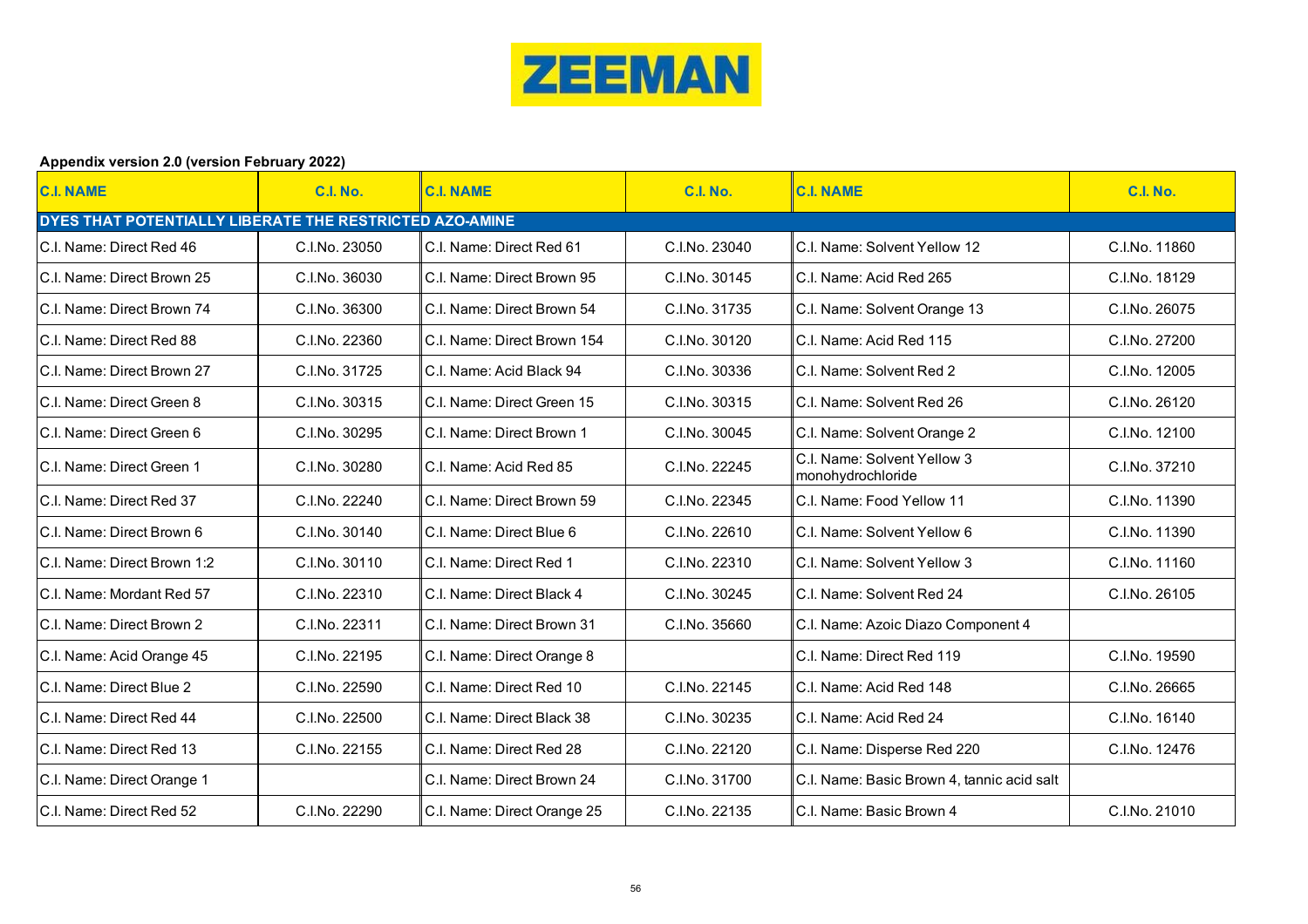

## **Appendix version 2.0 (version February 2022)**

| <b>C.I. NAME</b>                                        | <b>C.I. No.</b> | <b>C.I. NAME</b>            | <b>C.I. No.</b> | <b>C.I. NAME</b>                | <b>C.I. No.</b> |  |  |
|---------------------------------------------------------|-----------------|-----------------------------|-----------------|---------------------------------|-----------------|--|--|
| DYES THAT POTENTIALLY LIBERATE THE RESTRICTED AZO-AMINE |                 |                             |                 |                                 |                 |  |  |
| C.I. Name: Direct Yellow 24                             | C.I.No. 22010   | C.I. Name: Direct Yellow 1  | C.I.No. 22250   | C.I. Name: Solvent Orange 13    | C.I.No. 26075   |  |  |
| C.I. Name: Direct Violet 22                             | C.I.No. 22480   | C.I. Name: Direct Red 17    | C.I.No. 22150   | C.I. Name: Acid Red 115         | C.I.No. 27200   |  |  |
| C.I. Name: Direct Red 73                                | C.I.No. 29180   | C.I. Name: Acid Red 35      | C.I.No. 18065   | C.I. Name: Solvent Red 24       | C.I.No. 26105   |  |  |
| C.I. Name: Direct Red 62                                | C.I.No. 29175   | $C.I. Name: -$              | C.I.No. 11325   | C.I. Name: Acid Black 28        | C.I.No. 20500   |  |  |
| C.I. Name: --                                           | C.I.No. 11280   | C.I. Name: Acid Red 148     | C.I.No. 26665   | C.I. Name: Direct Blue 160      |                 |  |  |
| C.I. Name: Direct Blue 1.2Ba salt                       |                 | C.I. Name: Direct Black 114 |                 | C.I. Name: Solvent Red 1        | C.I.No. 12150   |  |  |
| C.I. Name: Direct Black 91                              | C.I.No. 30400   | C.I. Name: Direct Dye       | C.I.No. 24230   | C.I. Name: Acid Red 128         | C.I.No. 24125   |  |  |
| C.I. Name: Direct Blue 35                               | C.I.No. 24145   | C.I. Name: Direct Blue 151  | C.I.No. 24175   | C.I. Name: Direct Blue 10       | C.I.No. 24340   |  |  |
| C.I. Name: Direct Blue 1 free acid                      |                 | C.I. Name: Direct Blue 168  | C.I.No. 24185   | C.I. Name: Direct Red 7         | C.I.No. 24100   |  |  |
| C.I. Name: Direct Blue 1                                | C.I.No. 24410   | C.I. Name: Direct Blue 22   | C.I.No. 24280   | C.I. Name: Direct Blue 15       | C.I.No. 24400   |  |  |
| C.I. Name: Direct Blue 8                                | C.I.No. 24140   | C.I. Name: Direct Blue 150  | C.I.No. 35110   | C.I. Name: Solvent Yellow 107   | C.I.No. 21140   |  |  |
| C.I. Name: Direct Black 154                             | C.I.No. 303865  | C.I. Name: Direct Orange 6  | C.I.No. 23375   | C.I. Name: Direct Red 67        | C.I.No. 23505   |  |  |
| C.I. Name: Direct Brown 52                              | C.I.No. 31885   | C.I. Name: Acid Red 114     | C.I.No. 23635   | C.I. Name: Direct Blue 295      | C.I.No. 23820   |  |  |
| C.I. Name: Direct Blue 21                               | C.I.No. 23710   | C.I. Name: Direct Orange 30 | C.I.No. 23665   | C.I. Name: Direct Orange 31     | C.I.No. 23655   |  |  |
| C.I. Name: Direct Orange 10                             | C.I.No. 23370   | C.I. Name: Direct Red 39    | C.I.No. 23630   | C.I. Name: Direct Blue 3        | C.I.No. 23705   |  |  |
| C.I. Name: Direct Blue 25                               | C.I.No. 23790   | C.I. Name: Direct Red 2     | C.I.No. 23500   | C.I. Name: Direct Blue 53       | C.I.No. 23860   |  |  |
| C.I. Name: Direct Blue 14                               | C.I.No. 23850   | C.I. Name: Direct Green 85  |                 | C.I. Name: Direct Brown 222     |                 |  |  |
| C.I. Name: Direct Blue 60                               | C.I.No. 23810   | C.I. Name: Direct Black 30  | C.I.No. 23675   | C.I. Name: Direct Violet 28     | C.I.No. 23685   |  |  |
| C.I. Name: Solvent Red 17                               | C.I.No. 12155   | C.I. Name: Direct Blue 163  |                 | C.I. Name: Food Red 6 Free acid | C.I.No. 16155   |  |  |